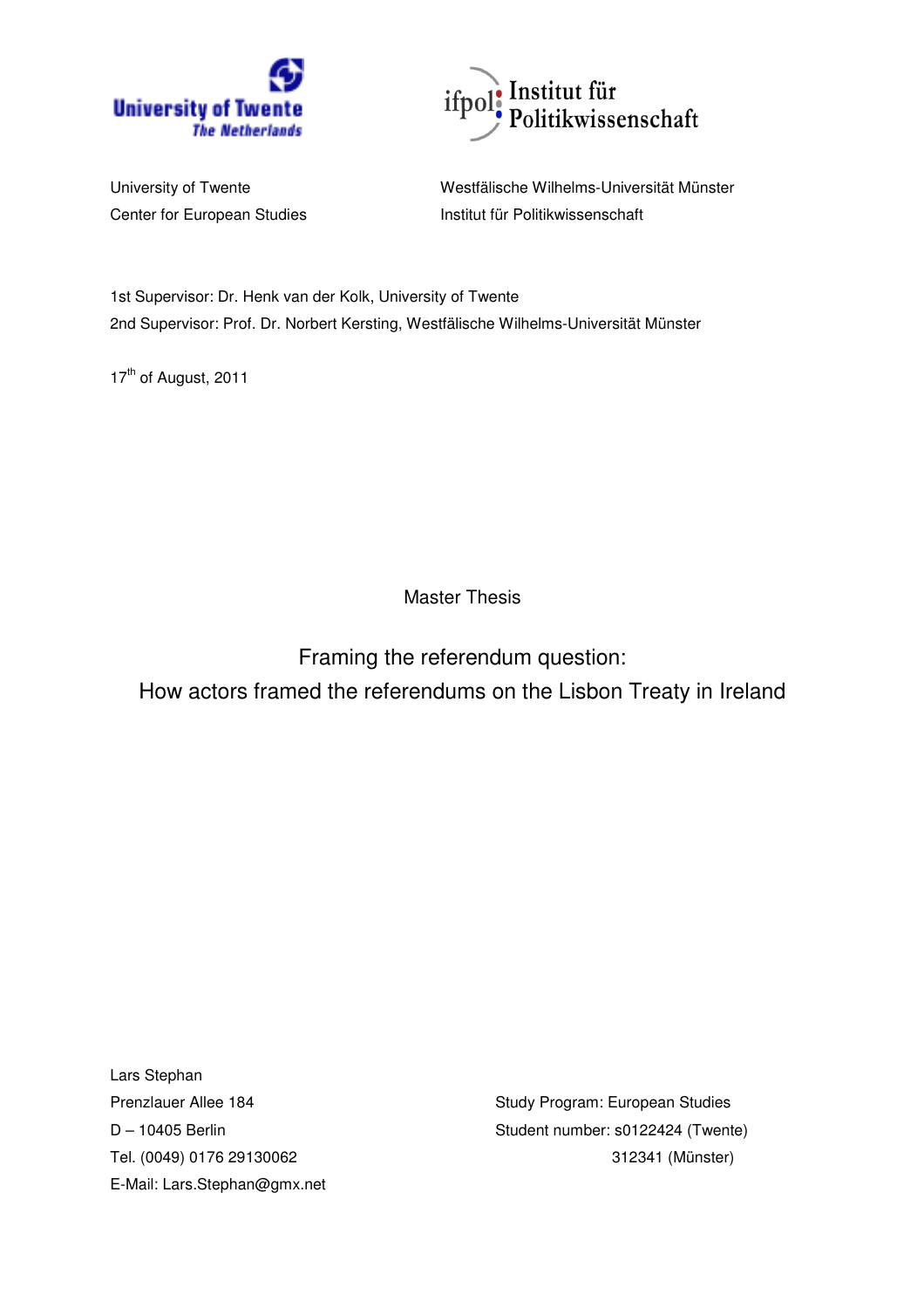# **Table of Contents**

| 1            |                                        |                                                                                                                                                                                                                                                        |
|--------------|----------------------------------------|--------------------------------------------------------------------------------------------------------------------------------------------------------------------------------------------------------------------------------------------------------|
| $\mathbf{2}$ | 2.1<br>2.2<br>2.3<br>2.4<br>2.5        |                                                                                                                                                                                                                                                        |
| 3            |                                        |                                                                                                                                                                                                                                                        |
| 4            | 4.1<br>4.2<br>4.3                      |                                                                                                                                                                                                                                                        |
| 5            | 5.1<br>5.2<br>5.3<br>5.4<br>5.5<br>5.6 | Did the Yes Side Talk About the Issue and the No Side Talk<br>Is It All Positive on the Yes Side and All Negative on the No Side?  - 26 -                                                                                                              |
| 6            | 6.1<br>6.2<br>6.3<br>6.4<br>6.5<br>6.5 | Did the Yes Side Talk About the Issue and the No Side Talk<br>Is It All Positive on the Yes Side and All Negative on the No Side?  - 36 -                                                                                                              |
| 7            | 7.1<br>7.2<br>7.3<br>7.4               | Changes in the Framing Behavior between Both Referendums - 44 -<br>Does the Yes Side Use Different Frames in the Second<br>How Do Actors Frame the Referendum Differently After Changing<br>Conclusion on Changes in the Framing Behavior between Both |
| 8            |                                        |                                                                                                                                                                                                                                                        |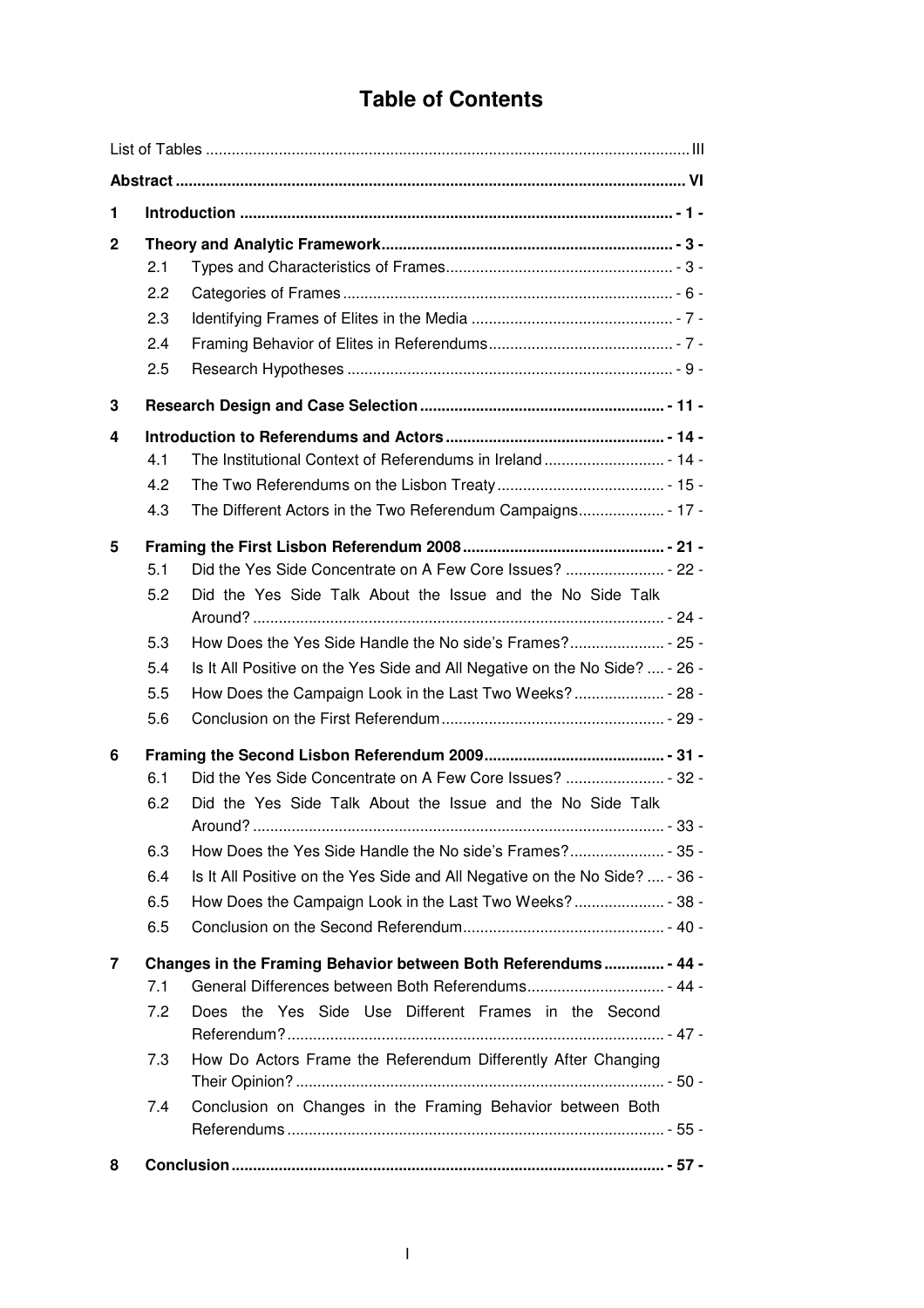| Annex IV: Differences in the Framing Behavior between Both |  |
|------------------------------------------------------------|--|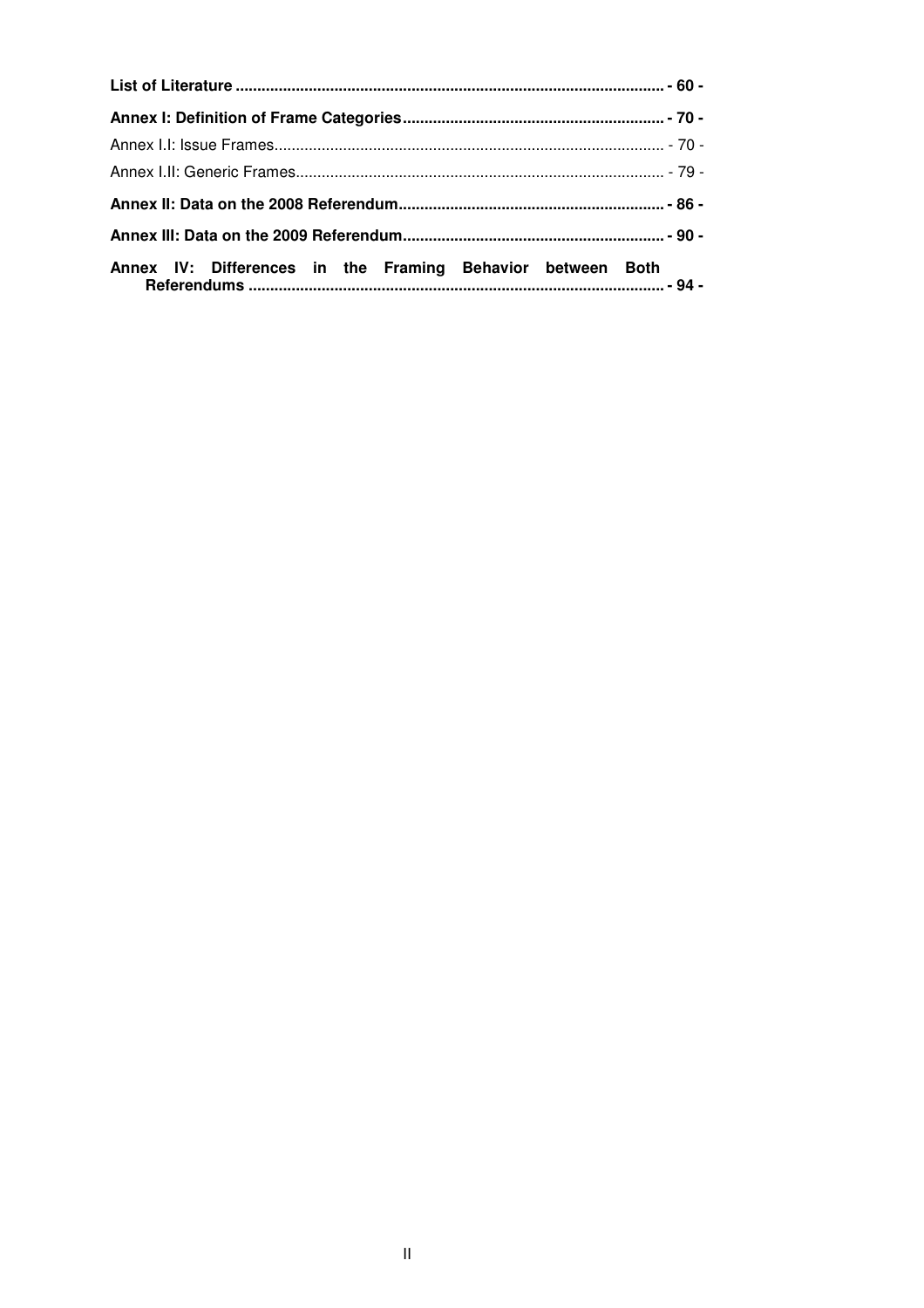# **List of Tables**

| Table 1:  |                                                                                                                                             |
|-----------|---------------------------------------------------------------------------------------------------------------------------------------------|
| Table 2:  |                                                                                                                                             |
| Table 3:  | Share of frames for Yes, No and Neutral sides and split up for actors                                                                       |
| Table 4:  |                                                                                                                                             |
| Table 5:  | Usage of types and characteristics of frames in the 2008                                                                                    |
| Table 6:  | Usage of different types and characteristics of frames over time in                                                                         |
| Table 7:  | Share of frames for Yes, No and Neutral sides and split up for actors                                                                       |
| Table 8:  |                                                                                                                                             |
| Table 9:  | Usage of types and characteristics of frames in the 2009                                                                                    |
| Table 10: | Usage of different types and characteristics of frames over time in                                                                         |
| Table 11: |                                                                                                                                             |
| Table 12: | Changes in use of types and characteristics of frames for Yes side,                                                                         |
| Table 13: | Changes in the use of issue frames for actors on the Yes side in                                                                            |
| Table 14: | Changes in the use of issue frames for actors on the No side in                                                                             |
|           | Table 15: Changes in the use of types of frames, issue frames and contest                                                                   |
|           | Table 16: Changes in the use of types of frames, issue frames and contest<br>frames for Siptu in 2008 and 2009 (in absolute numbers and per |
| Table 17: | Changes in the use of types of frames, issue frames and contest                                                                             |
| Table 18: | Changes in the use of types of frames, issue frames and contest                                                                             |
| Table 19: | Use of issue and generic frame categories by the Yes and No side<br>and issue ownership of issue frame categories in the 2008               |
| Table 20: | Usage of different types and characteristics of frames by different                                                                         |
| Table 21: | Usage of different types and characteristics of frames over time in                                                                         |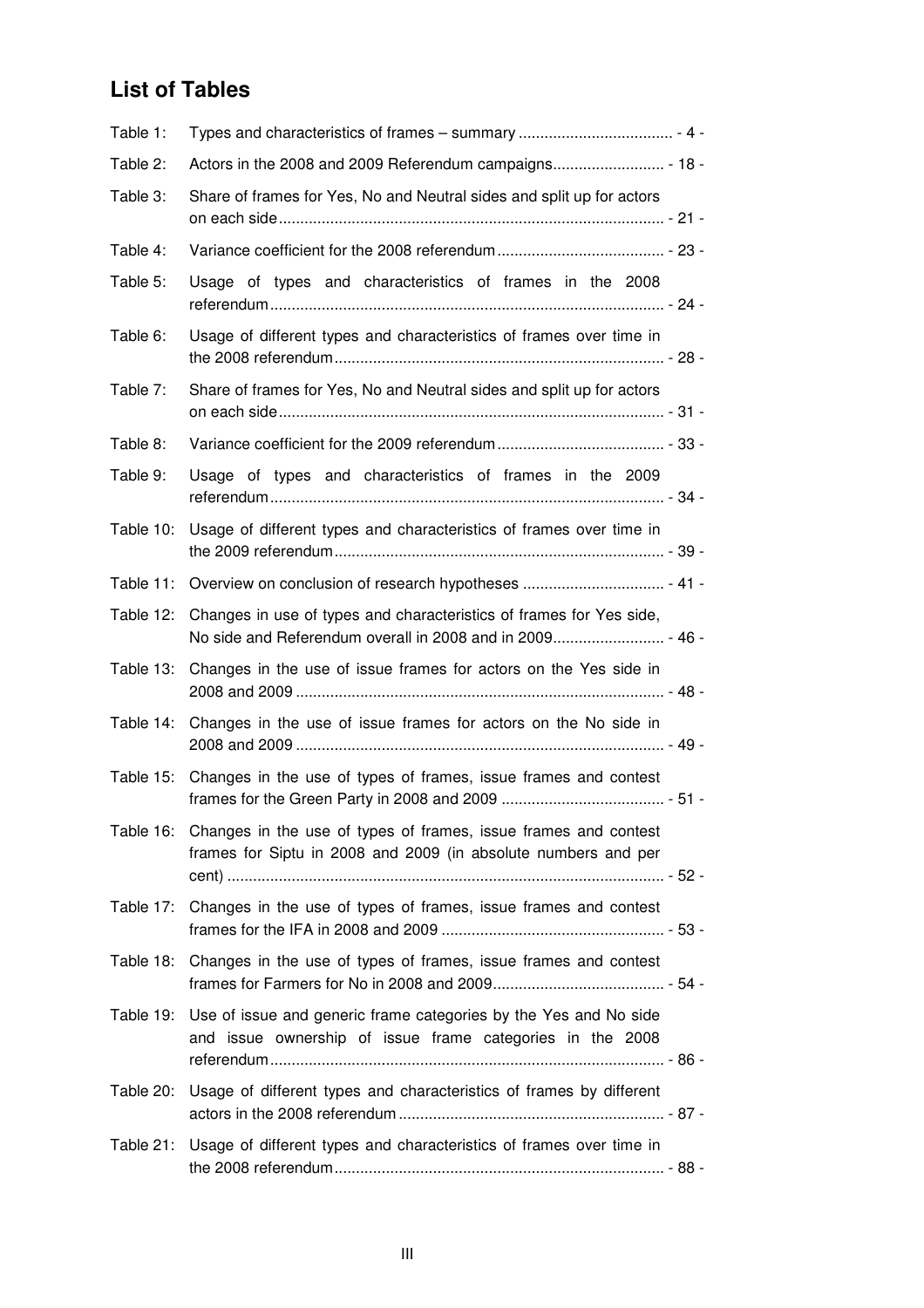| Table 22: Use of issue and generic frame categories by the Yes and No side<br>and issue ownership of issue frame categories in the 2009 |
|-----------------------------------------------------------------------------------------------------------------------------------------|
| Table 23: Usage of different types and characteristics of frames by different                                                           |
| Table 24: Usage of different types and characteristics of frames over time in                                                           |
| Table 25: Changes in use of issue frames for Yes side, No side and                                                                      |
| Table 26: Changes in use of generic frames for Yes side, No side and                                                                    |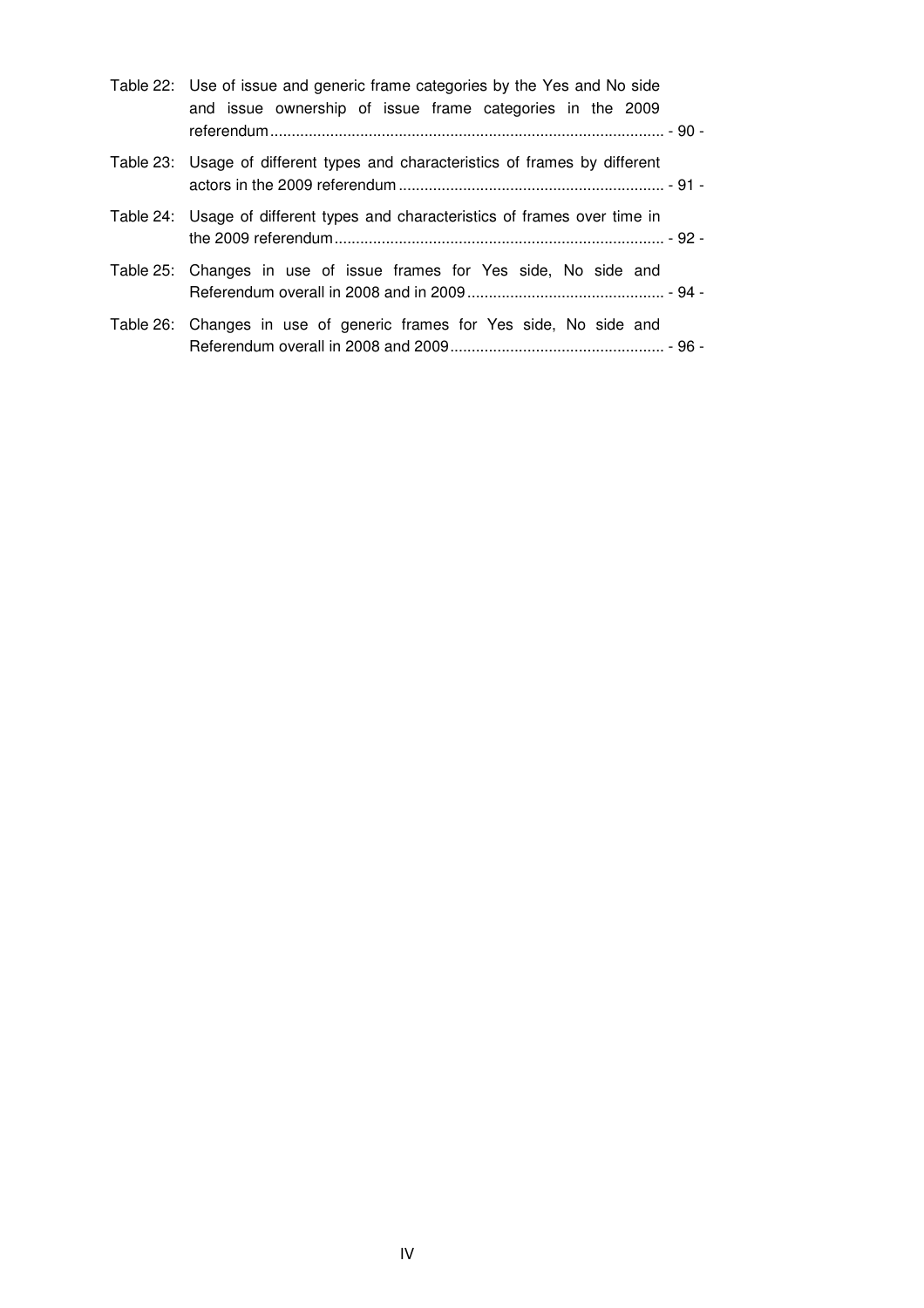List of Abbreviations

| <b>CAEUC</b>     | Campaign against the EU Constitution (in 2009 "No to Lisbon")      |
|------------------|--------------------------------------------------------------------|
| <b>CPSU</b>      | Community and Public Service Union                                 |
| Dáil             | Dáil Éireann, the lower House of the Oireachtas (Irish Parliament) |
| <b>DECLG</b>     | Department of the Environment, Community and Local Government      |
| Def.             | Defensive                                                          |
| <b>DFA</b>       | Department of Foreign Affairs                                      |
| EC               | European Commission                                                |
| EU               | European Union                                                     |
| FF               | Fianna Fáil                                                        |
| FG               | <b>Fine Gael</b>                                                   |
| <b>GP</b>        | <b>Green Party</b>                                                 |
| <b>Ibec</b>      | Irish Business and Employers Confederation                         |
| Ictu             | Irish Congress of Trade Unions                                     |
| <b>IFA</b>       | Irish Farmers' Association                                         |
| Lab              | The Labour Party                                                   |
| MEP              | Member of the European Parliament                                  |
| Neg.             | Negative                                                           |
| Neu.             | Neutral                                                            |
| Off.             | Offensive                                                          |
| <b>PANA</b>      | Peace and Neutrality Alliance                                      |
| <b>PD</b>        | <b>Progressive Democrats</b>                                       |
| Pos.             | Positive                                                           |
| <b>SF</b>        | Sinn Féin                                                          |
| <b>Siptu</b>     | Services, Industrial, Professional and Technical Union             |
| <b>Taoiseach</b> | Prime minister of Ireland                                          |
| <b>TEEU</b>      | <b>Technical Engineering and Electrical Union</b>                  |
| <b>UKIP</b>      | United Kingdom Independence Party                                  |
| <b>WTO</b>       | <b>World Trade Organization</b>                                    |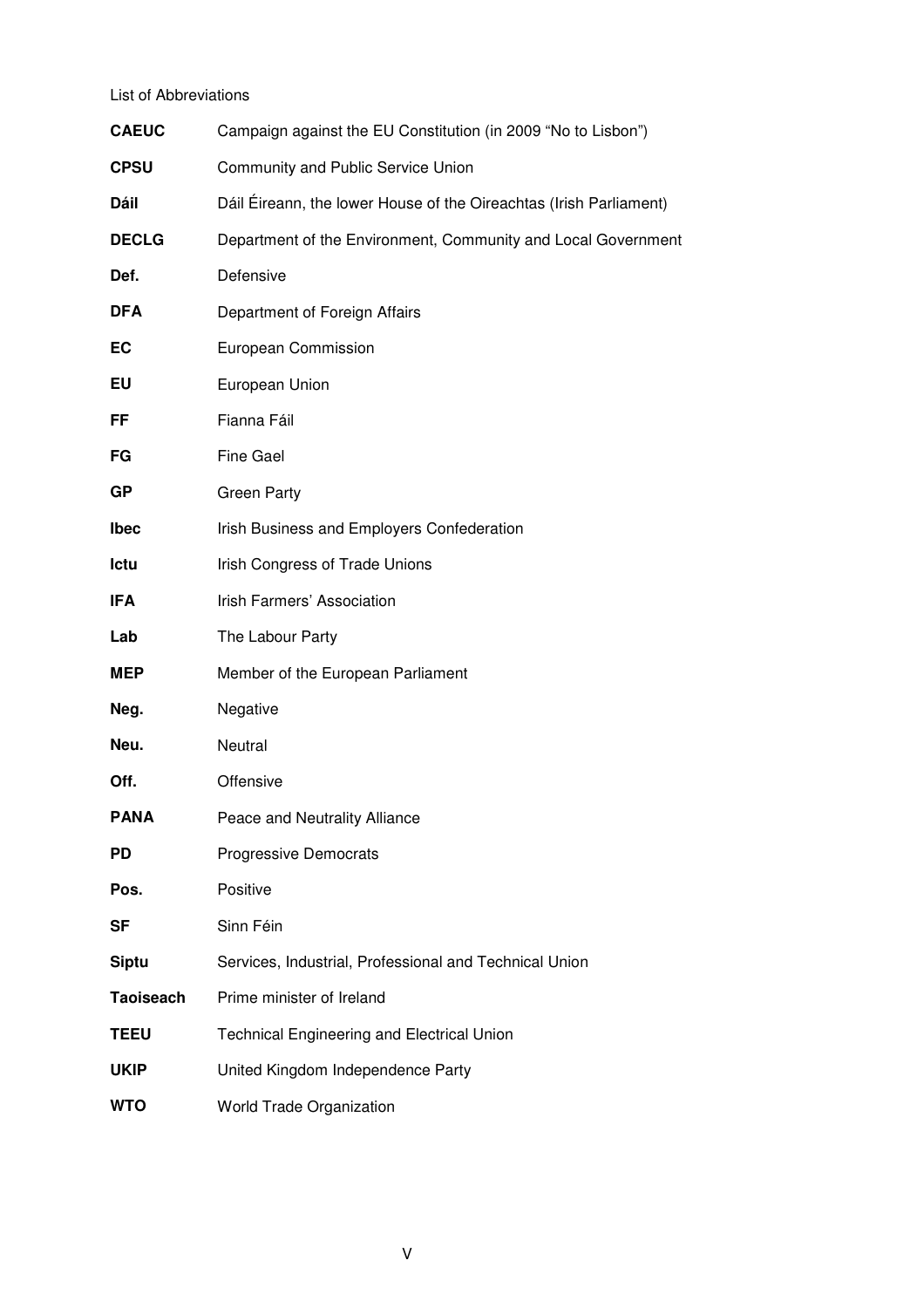## **Abstract**

In this research the framing behavior of different political actors in the two referendums on the Lisbon treaty in Ireland is analyzed based on research hypotheses derived from literature on the behavior of political elites in referendums. The research findings show that the framing behavior of the actors in the referendums on the Lisbon treaty was generally in line with the expectations towards the behavior of political elites in referendums. The Yes side employed less contest frames, more positive frames and used frames of the opposing side more often in a defensive way compared to the No side. As expected, actors on both sides used more defensive frames and contest frames towards the end of the campaign and actors on the Yes side showed a higher tendency to change their framing behavior in the second campaign, after losing the first campaign. Actors who changed their opinion between both referendums used more and different issue frames in the second referendum. However, the research also observed framing behavior that was partially not in line with the expectations of this research. In both referendums, the No side used a higher percentage of issue frames and a smaller variety of issue and generic frames compared to the Yes side. This might show that the Yes side does not need to focus its communication on the issue of the referendum question or on a single issue, but that the Yes side can successfully employ a referendum campaign, which is based on a multitude of different topics. The second unexpected result was the high usage of neutrally valenced issue frames by the No side. This shows the necessity to analyze the long-term ownership and understanding of certain frames, which are likely to occur repeatedly in public deliberation on the issue of European integration.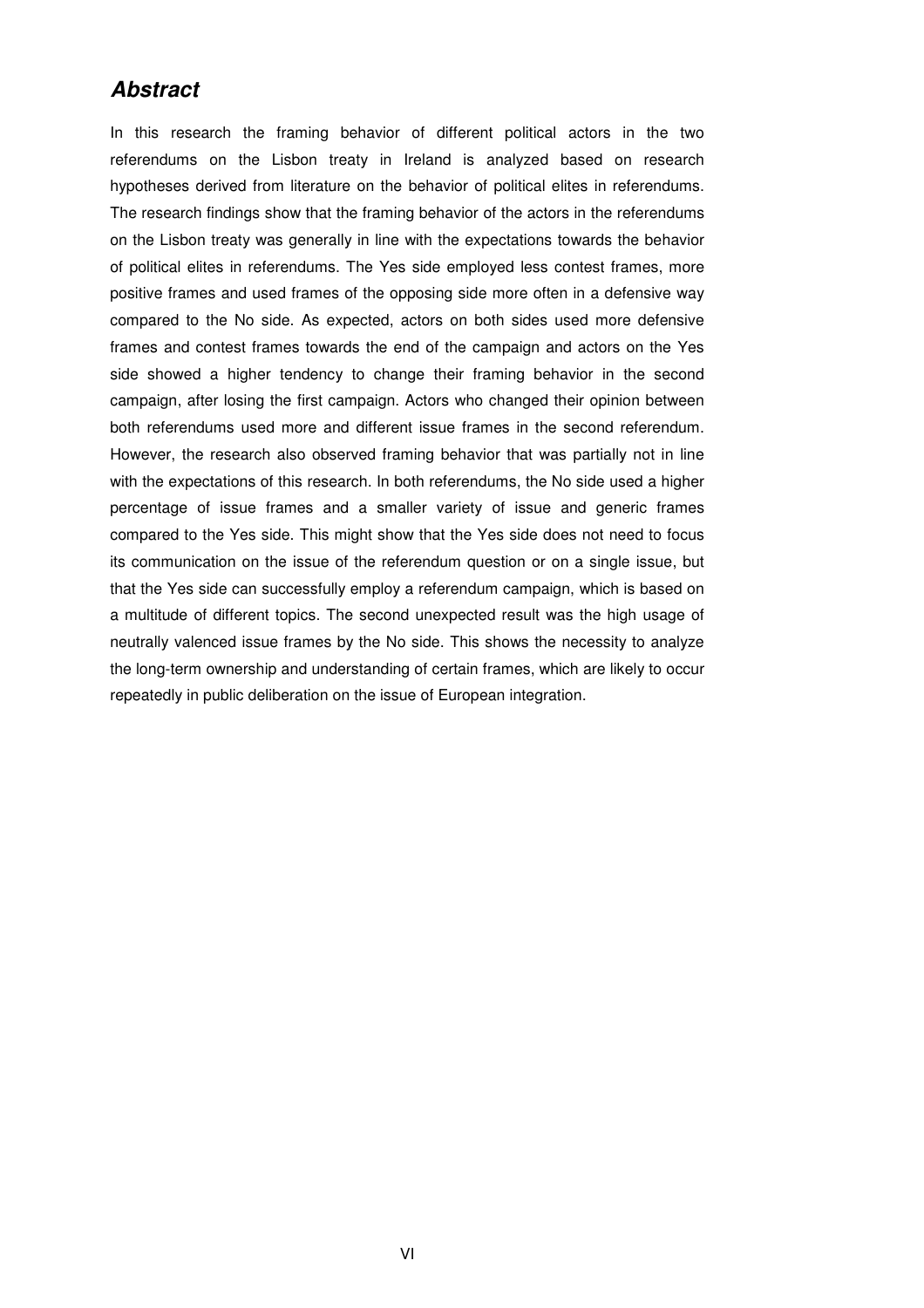## **1 Introduction**

In this thesis, the framing behavior of various actors during the two referendums on the Treaty of Lisbon in Ireland will be analyzed. Framing refers to the mechanism in which certain aspects of a subject are made more salient "in such a way as to promote a particular problem definition, causal interpretation, moral evaluation and/or treatment recommendation for the items described." (Entman, 1993, p.52). After the Lisbon treaty was rejected in a referendum in June 2008 by Irish voters, a second referendum on the Lisbon treaty was held in October 2009. While a few actors changed their basic position towards the referendum issue between the two occasions, most actors changed the way they framed the referendum during each referendum campaign and between the two referendums. In this research, the ways the Yes and the No sides, and their actors, used to frame the issue of the Lisbon treaty referendums in 2008 and 2009 will be described and analyzed. The research question for this research project is: "How did the actors, which took part in the two referendum campaigns on the Treaty of Lisbon in Ireland, frame the referendum?"

Why is it important to understand how actors framed the referendums on the Lisbon treaty in Ireland? On 12 June 2008, voters had rejected the Treaty of Lisbon in a referendum and stopped the EU's reform process, which aimed to reform the EU's legal framework. This process had already consumed much time and resources of the EU and its member states in the previous years. A reform of the EU's institutional setting was deemed necessary in order to deal more efficiently with new global challenges like climate change or the economic crisis and to allow the EU's framework to adjust to the enlargement of the EU to a group of 27 member states. The most important changes introduced with the Lisbon treaty aimed at simplifying the voting system in the Council of Ministers, enhancing the role of the European Parliament and introducing new institutional actors like the President of the Council or the High Representative of the Union for Foreign Affairs and Security Policy. This reform process had already started seven years earlier with the "Laken declaration on the future of the European Union". The Lisbon treaty itself reflected the key elements of the "Treaty establishing a Constitution for Europe", which was rejected in referendums in France and the Netherlands in May and June of 2005 (Department of Foreign Affairs (DFA), 2009; Bradly, 2009; Archick & Mix, 2010). In many ways the EU was neither willing to accept a second rejection nor able to start a new effort to modernize its legal framework. A positive outcome in the only referendum held in the Lisbon treaty in Europe was vital to the EU's future.

The Lisbon Treaty was finally ratified by Irish voters in a second referendum on 2 October 2009. After a process that took eight years, the Irish ratification was the last major step in the EU's efforts to reform its legal framework. The ratification of the Lisbon treaty through popular vote in Ireland served as an example for the EU's efforts and difficulties to modernize its structure and in the last consequence to communicate with and convince Europe's citizens to support the process of European integration. In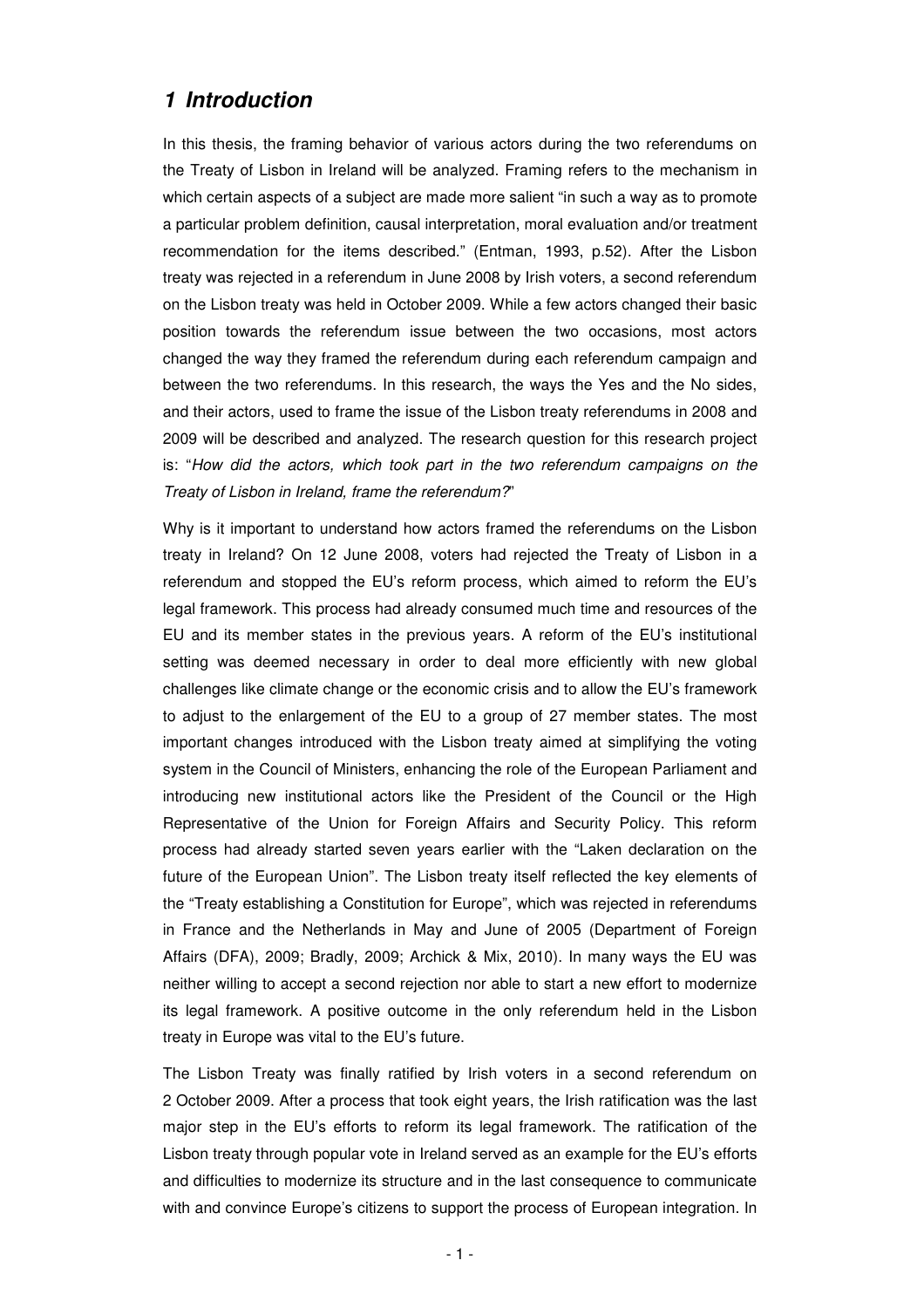referendum campaigns like the Irish referendums on the Lisbon treaty, different political and non-political, democratic and non-democratic legitimized actors wage a fight to convince voters to support or reject their cause. But how does one convince voters to decide one way or the other? The literature on voting behavior in referendums regularly divides between mechanisms described as "second-order elections" and "issue voting". Based on the theory on second-order elections, voting behavior in referendums is based on partisanship and attitudes towards the government (Franklin & Marsh & McLaren, 1994). In theories on issue-voting, voting behavior reflects the voters' attitudes, values and beliefs towards the issue at stake (Svensson & Siune, 1993; Hobolt, 2009). Within the issue-voting school, the concept of framing is used to explain how to influence the voters' decision making process by defining the referendum issue, breaking down the basic elements of the referendum question to voters and thereby influencing them to vote one way or the other. Frames, the product of framing vary frames greatly in their appearance and their impact, depending on the intentions of an actor. As it will be explained below, actors can use different types of frames, give frames different valences or react to frames of the opposing side in offensive or defensive ways (De Vreese & Boomgarden, 2003; Schuck & De Vreese, 2006; Hänggli & Kriesi, 2010). When actors could employ frames in various ways, do actors on the Yes and the No side use frames in different ways in order to achieve different their desired effects?

The research on referendums suggests that different political elites use frames differently (Hänggli & Kriesi, 2010; Slothuus & De Vreese, 2010). In referendum campaigns various dynamics and approaches are used by the Yes side and the No side (LeDuc 2009, 2007; Hobolt & Riseborough, 2005; De Vreese, 2004), and different campaign strategies result in different patterns of framing - or in other words, different framing behavior. Literatures on these findings give a first indication on how different actors may vary in their usage of frames. Still, the understanding of how actors employ frames in referendums is in many respects incomplete.

By identifying what kind of frames are used in both referendums on the Lisbon treaty and how actors changed their framing behavior within and between both referendum campaigns, this research project will attempt to contribute to the understanding of framing behavior in referendum campaigns. The approach to analyze two consecutive referendums on the same issue and to describe changes in the actors' framing behavior over time might result in additional insight on framing behavior in referendums. A better understanding of the framing behavior of actors on the Yes and the No side in referendums could result in better understanding of public debates on European integration. Finally, this research could help determine the most effective form for handling specific topics or policies in order to win over undecided groups and voter, which are decisive in referendum campaigns or public deliberation in general.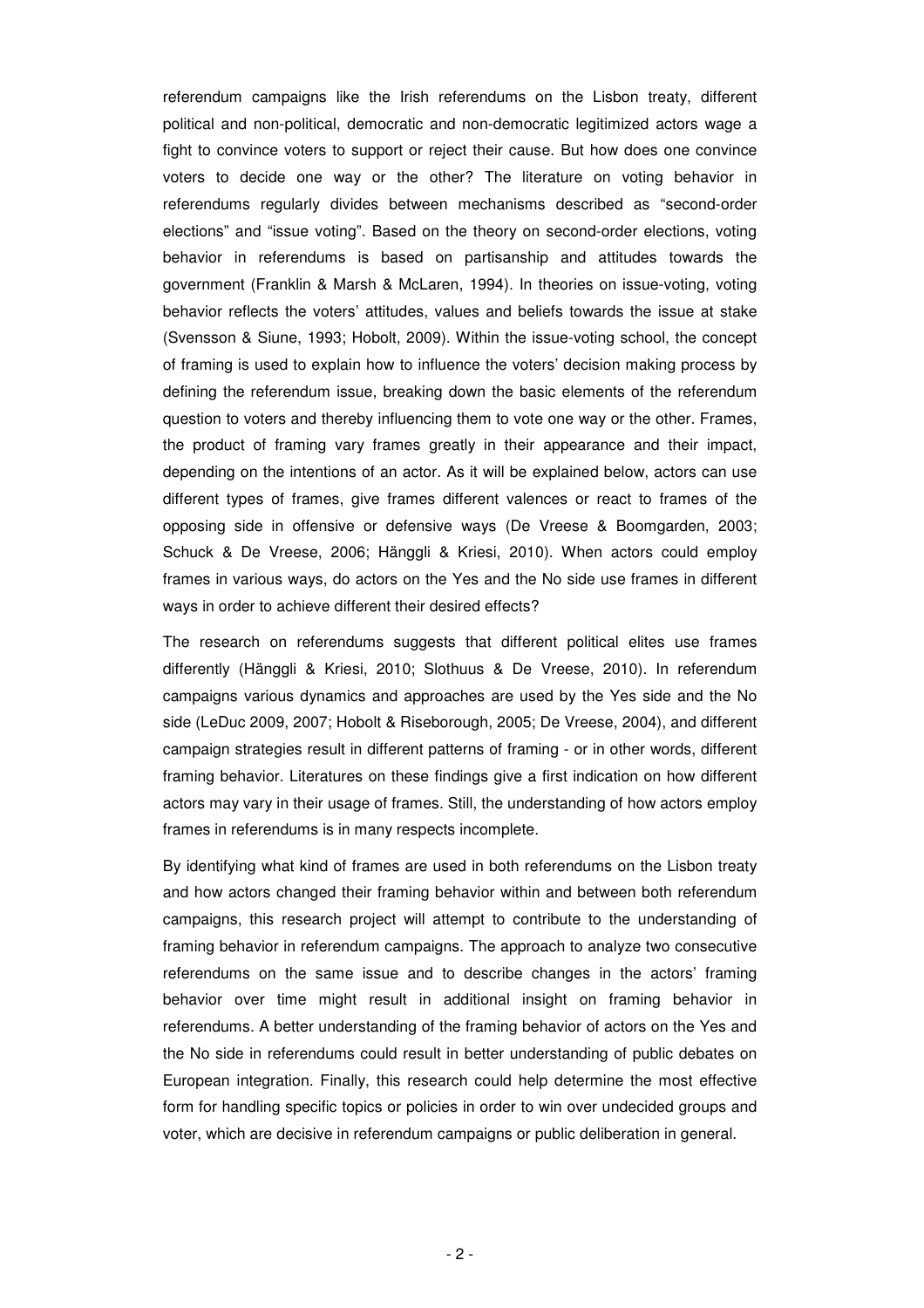## **2 Theory and Analytic Framework**

The definition of frames or of the process of framing is not accurately and scholars often noted that a precise and consistent definition of this concept is missing (Entman, 1993; Druckman, 2001). The origin of the concept of framing is found in the research of mass communication and the effects of mass media on the public. In 1993, in an attempt to unite different explanations, Entman defined the action of framing as "to select some aspects of a perceived reality and make them more salient in a communicating text, in such a way as to promote a particular problem definition, causal interpretation, moral evaluation, and/or treatment recommendation for the described item" (Entman, 1993, p.52). According to another definition, "Frames shape individual understanding and opinion concerning an issue by stressing specific elements or features of the broader controversy, reducing a usually complex issue down to one or two central aspects" (Nelson, Clawson & Oxley, 1997, p.568). In the context of a referendum on a European treaty like the Lisbon treaty, framing means to break down the complex issue of the referendum question - the Lisbon treaty - into sub-issues, or elements of the Lisbon treaty, and to define the referendum controversy based on those specific elements.

## **2.1 Types and Characteristics of Frames**

In this research, the qualitative characteristics of frames will be defined to gain a better understanding of the framing behavior of the different actors. The literature on framing offers different distinctions to characterize the qualitative side of frames. Common distinctions are made among:

- a) Types of frames: Issue frames, generic frames and contest frames;
- b) Valence of frames: positive, negative and neutral valenced frames;
- c) Use of opponent side's frames: offensive and defensive.

The valence of frames and the use of opposing side's frames will be summarized subsequently as characteristics of a frame. In this research, the characteristics of frames will only be determined for issue frames. Thereby, every issue frame has a valence, but only issue frames that were owned by the opponent's side in the referendum debate can be used in an offensive and defensive way. Although this will not be part of this research, it further seems reasonable to assume that generic frames and contest frames can also be valenced and be used in an offensive and defensive way. The "type of frame" refers to the topic of the frame, whereas the other two distinctions, the valence and the use of the opponent's frames, describe how this topic is communicated.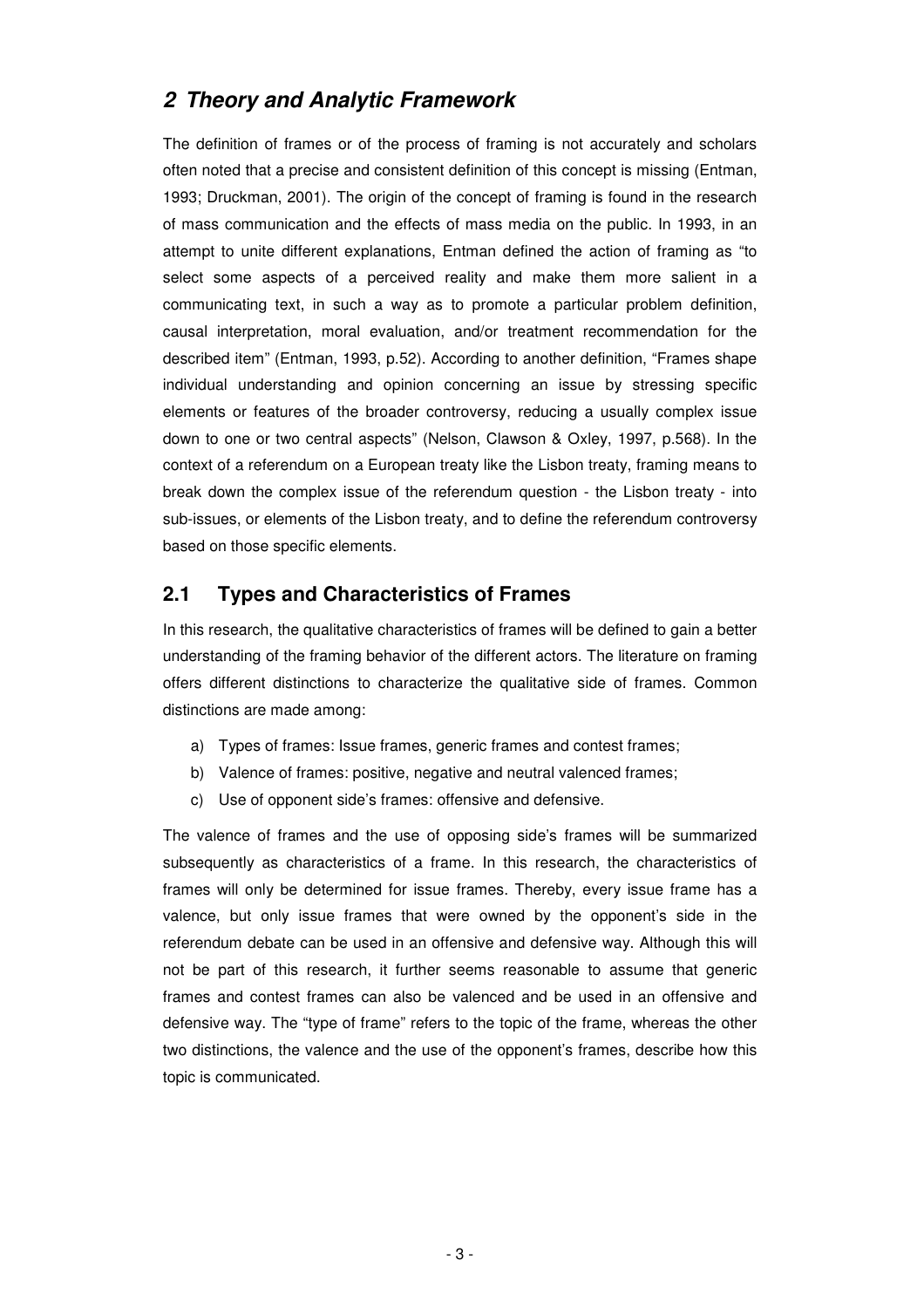| a) Types of frames     | b) Valance of frames | c) Use of opponent |  |  |
|------------------------|----------------------|--------------------|--|--|
|                        |                      | side's frames      |  |  |
| <b>Issue frame</b>     | Positive             | Offensive          |  |  |
| $($ = episodic frame,  | Negative             | Defensive          |  |  |
| emphasis frame,        | Neutral              |                    |  |  |
| substantive frame)     |                      |                    |  |  |
| <b>Generic frame</b>   |                      |                    |  |  |
| $($ = thematic frame)  |                      |                    |  |  |
| <b>Contest frame</b>   |                      |                    |  |  |
| $($ = strategic frame) |                      |                    |  |  |
|                        |                      |                    |  |  |

#### **Table 1: Types and characteristics of frames – summary**

#### **a) Types of frames**

The first distinction is made between issue frames, generic frames and contest frames. Issue frames, also known as episodic frames (Semetko & Valkenburg, 2000), emphasis frames (Druckman, 2001) or substantive frames (Hänggli & Kriesi, 2010), concentrate on a specific element or topic (policy) (De Vreese & Boomgarden, 2003; Lecheler, De Vreese & Slothuus, 2009; De Vreese, Peter & Semetko, 2001), which is directly linked to the referendum issue. As defined by Hobolt, issue frames are "concerned with emphasizing a subset of potentially relevant considerations" (Hobolt, 2009, p.112). In a referendum, an issue frame is based on a referendum-specific consideration, for example, the impact of the treaty on a single policy field.

A generic frame, also known as a thematic frame (Semetko & Valkenburg, 2000), refers to a "more analytical, contextual, or historical coverage" (Semetko & Valkenburg, 2000, p. 95). A generic frame might set the context in which a referendum question is to be understood or might introduce non-referendum-specific elements to the referendum debate. For example, a quote saying that the EU has been good for Ireland constitutes a generic frame, as this frame builds on the context in which the referendum could be understood.

A contest frame, or strategic frame (De Vreese & Semetko, 2004a), focuses on political contests in the referendum debate (politics), like the behavior of actors involved in the referendum. A contest frame could, for example, be a quote in which one actor accuses another of misconduct in some form (Hänggli & Kriesi, 2010).

#### **b) Valence of frames**

A second distinction is made between positively or negatively valenced and neutral frames. "By valenced frame we mean that some frames are indicative of 'good and bad' and (implicitly) carry positive and/or negative elements." (De Vreese & Boomgarden, 2003, p.363). In the context of European politics, a valenced frame does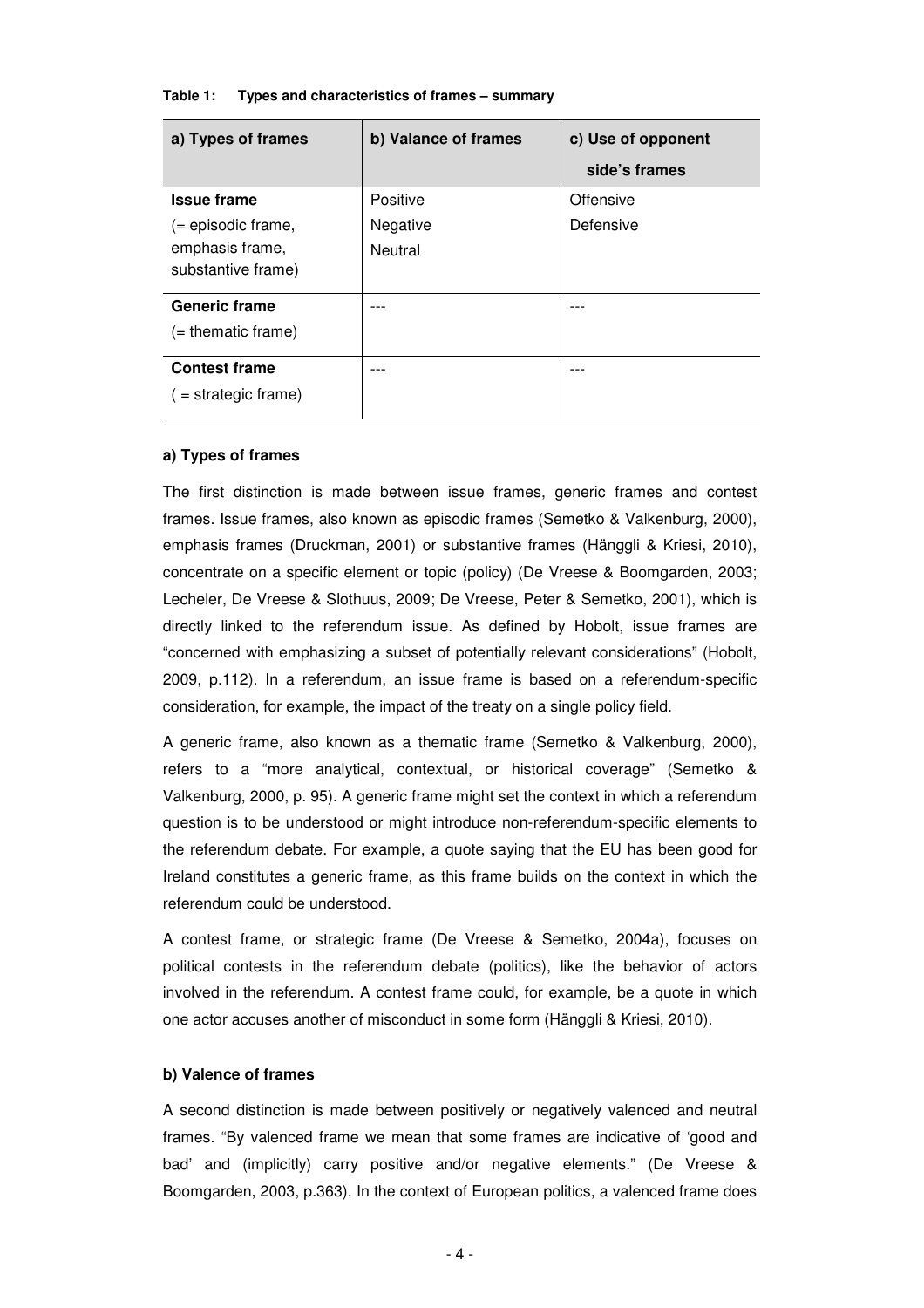often include threats or benefits. The ratification of a treaty could, for example, be valenced negatively as a threat to the national sovereignty or be valenced positively as resulting economic gains. In the case of a neutral frame, a frame is mentioned without connecting a specific valence to the frame, for example by saying that the ratification of a treaty has implications for a certain policy field, without specifying these implications (Schuck & De Vreese, 2006).

#### **c) Use of opponent side's frames**

 $\overline{a}$ 

A third distinction is the offensive and defensive approach when addressing an issue frame that is owned by the opposing side of the debate. The concept of offensive and defensive frames is based on the idea that each "issue frame category"<sup>1</sup> is owned by one side of the debate. An issue frame category is thereby owned by the side that uses frames from that category more frequently. Addressing the frame of the opposing side in an offensive way means using a frame from that category to the advantage of one's own side. The offensive use is described as rather uncommon, especially in referendum settings. The defensive use of the opposing side's frames - especially of successful frames - is more common. Here, the political actor reacts to a frame of the opposing side by adopting a defensive frame to rebut or counterattack the other side's argument (Hänggli & Kriesi, 2010). For example, if the economic consequence frame is owned by the No side – which claims that the ratification of the treaty would constrain short term economic growth, the Yes-side could react with a defensive frame to rebut the No side's argument by saying that the ratification of the treaty would increase future long term economic growth. One early finding of this research was that the concept of issue ownership, introduced by Hänggli and Kriesi (2010), is somewhat problematic. For example, if a frame is introduced by actor A into the debate and proves to be so strong that actor B uses a higher amount of defensive frames to counter or rebut the original frame of actor A, actor B would take over the ownership of the issue. Therefore, the defensive frames of side B would not count as defensive frames anymore, as B would now own the issue. As a result, the research finding would be distorted. To solve this problem, the ownership of frames will not depend on the quantitative usage, but on the qualitative usage of frames. In the example above, if actor B uses the frame predominantly in a defensive way, but actor A uses the frame in a non defensive way, the frame will be attributed to actor A, irrespectively of quantitative usage. If both sides use a frame in an offensive and defensive way, the frame will be attributed to the side that uses the frame more often in an offensive way.

<sup>&</sup>lt;sup>1</sup> The concept of frame categories is introduced in the next sub-chapter - 2.2 Categories of frames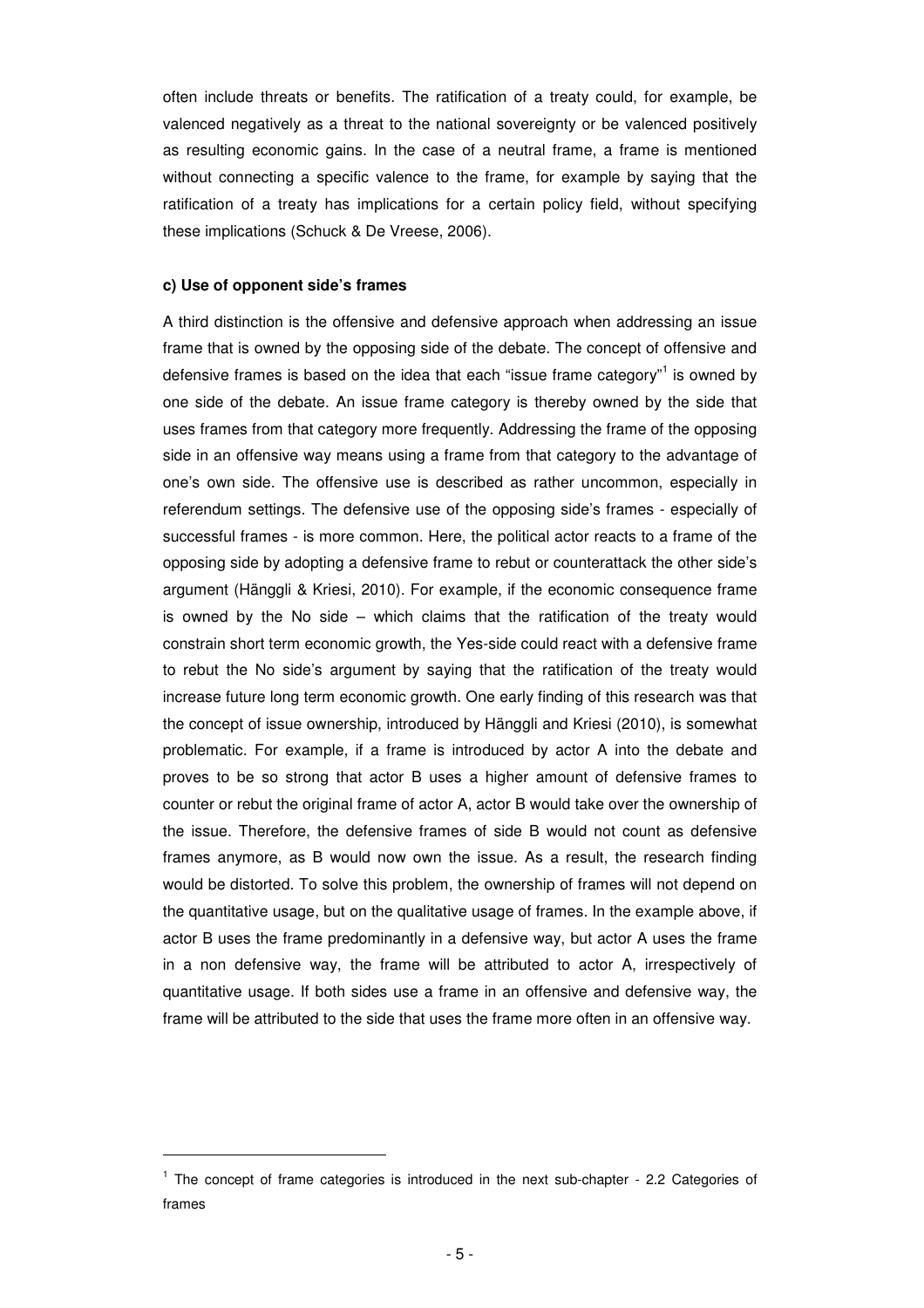### **2.2 Categories of Frames**

For each type of frame (issue, generic and contest) different "categories of frames" can be defined. All issue frames do for example address topics, which are inherent to the issue of the debate, in this case, the Lisbon treaty. Different categories of issue frames do refer to different elements of the Lisbon treaty, for example changes in the composition of the Commission or changes in the immigration policy. On the other side, all generic frames refer to elements not directly related to the Lisbon treaty; different categories could refer to government satisfaction or EU attitudes. Two approaches to identify different categories of frames can be distinguished: the inductive and the deductive approach. For the inductive approach frames are identified in a source document, such as a newspaper article, using a wide raster, allowing for a relative big variety of possible frames to be identified. On the other side, in the deductive approach news coverage is scanned for a set of predefined frames. The deductive approach is often used to detect variations in the use of frames between different media outlets and between different kinds of media. The use of a set of predefined frame categories generally allows for bigger sample sizes. Using the inductive approach is in contrast more labor intensive. But it also gives the person coding the frames a bigger margin of discretion and, therefore, allows gathering a more detailed picture of the frames present. However, certain caution has to be taken when using the inductive approach, in order not to create a unique set of frames, which is difficult to replicate (De Vreese, 2004; Semetko & Valkenburg, 2000).

This research will rely on the inductive approach to identify categories of issue frames and generic frames. This methodological choice is based on the fact that no predefined set of frame categories exists in the literature to analyze referendums on European integration. Some authors describe frame categories that are commonly expected to appear in EU referendum campaigns (De Vreese & Semetko, 2004a) and others identify general categories of frames in the media (De Vreese, 2004; De Vreese & Semetko, 2004a; Semetko & Valkenburg, 2000; De Vreese et al., 2011; De Vreese, Boomgaarden & Semetko, 2011). Even if a broad idea for possible frame categories exists in the literature, there is no predefined set of frame categories for the issue of the Lisbon referendum in the Irish context. Especially the unique national context of both referendums makes it unlikely that a deductive approach could be employed successfully. In order not to create a unique set of frames, the frame categories used in this research should be defined in a universal way and be able to be reproduced by other researchers. In order to do so, four criteria, based on the work of Cappella and Jamieson (1997), should be met:

- a) the frame has identifiable conceptual and linguistic characteristics,
- b) the frame can reliably be distinguish from other frames,
- c) the frame has representational validity (i.e. is recognizable by others) and
- d) the frame is commonly observed in the political (referendum) debate.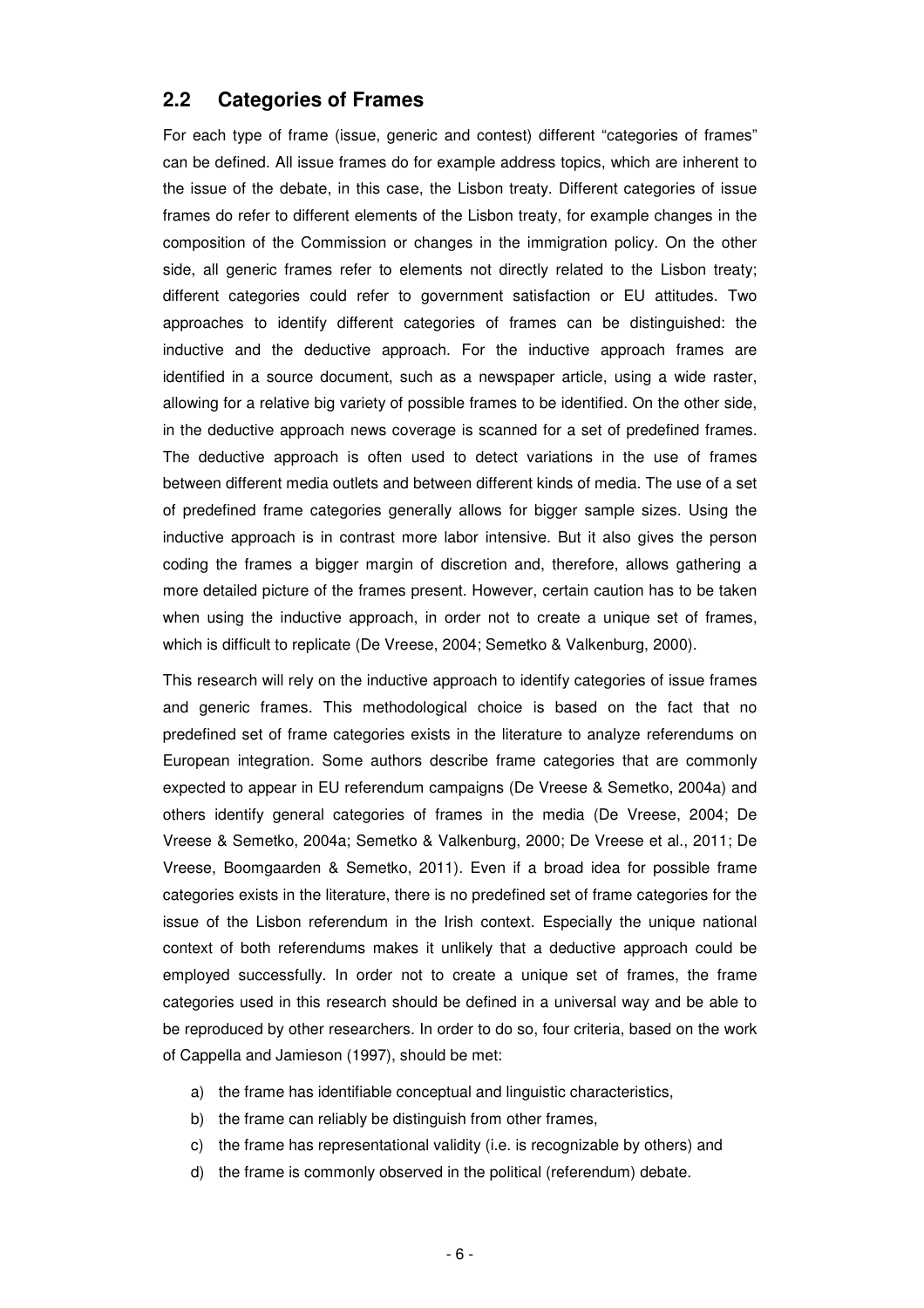The fourth criterion, as defined by Capella and Jamieson, – the frame is commonly observed in journalistic practice  $-$  does not apply to this research. As the frames in questions are not created by journalists but by political elites, the fourth criterion was therefore altered.

## **2.3 Identifying Frames of Elites in the Media**

The literature on framing predominantly concentrated on framing in the media (De Vreese et al., 2011; Leecher et al., 2009; Nelson & Kinder, 1996; Schuck & De Vreese, 2009). Few scholars focused on the framing behavior of political elites and the influence of their frames on the public (Slothuus & De Vreese, 2010). Nelson et al. (1997) highlight that political elites use the media as a means to distribute their frames. This is an important observation, as in most literature it is assumed that frames are exclusively introduced and formed by the media.<sup>2</sup> Yet indeed, frames of political elites can be filtered from general media coverage. Some scholars show that the observed framing behavior in the media can be exposed to represent the framing behavior of a certain group in a referendum (De Vreese & Semetko, 2004b; Slothuus & De Vreese, 2010). Hänggli and Kriesi (2010) show this in their research, when they analyze the framing behavior of political elites during a Swiss referendum using media coverage. Therefore they identify different issue and contest frames and analyze the usage of issue frames owned by the opponent's sides on their defensive and offensive use (Hänggli & Kriesi, 2010). The methodological approach used in this research is similar to the one applied by Hänggli and Kriesi, but generic frames and the valence of issue frames will be part of the analyses, too. Additionally, changes in the framing behavior within each referendum and between both referendums are also part of this research.

It is important to notice, that the framing behavior portrayed in the media is neither the only source for voters, nor the only means for political elites to distribute their frames. Frames found in the media can therefore only represent a part of the overall picture of political elites' framing behavior. However, it can be generally observed that the analysis of media coverage is an established method to gain an understanding of elite's framing behavior. This generalization seems justifiable as long as the researcher keeps the generalization in mind, especially when drawing conclusions on his research.

## **2.4 Framing Behavior of Elites in Referendums**

l

The framing behavior of elites in referendums and campaign dynamics in referendums is another area of research important to this thesis. LeDuc (2009) argues that the campaign of the No side differs from the campaign of the Yes side, as "those opposed to a proposal do not necessarily have to make a coherent case against it. It is often

2 See also the "integrated process model of news framing" in De Vreese (2003).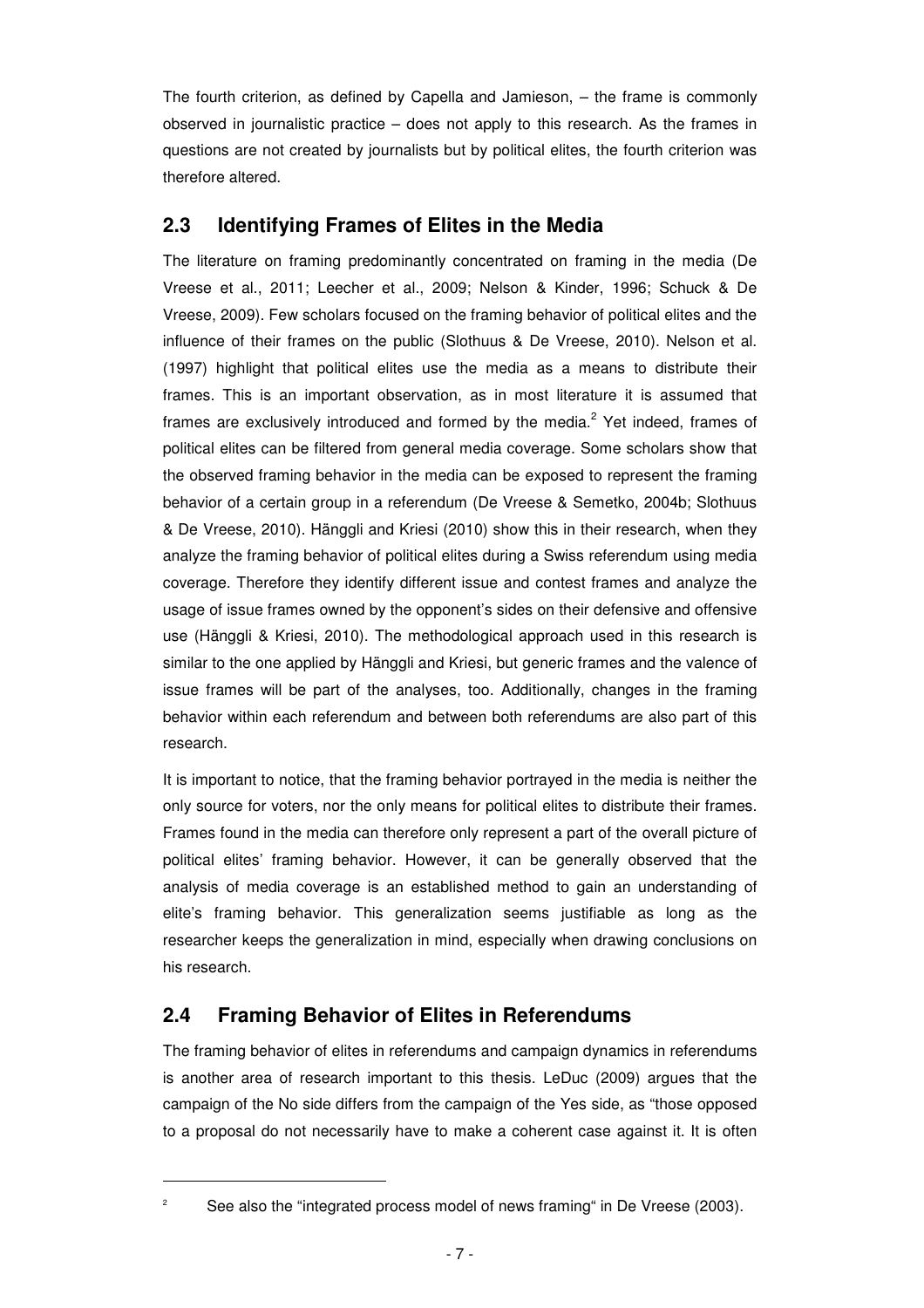enough simply to raise doubts about it in the minds of voters, question the motives of the proposers, play upon known fears, or attempt to link the proposal to less popular issues or personalities." (LeDuc, 2009, p.42). Another example of campaign strategies are observations made by De Vreese and Semetko during the Danish Euro referendum in 2000: "The No camp was successful in its strategy of broadening the topic of the referendum to include issues that were technically and juridical beyond the referendum proposal, but emotionally associated with the issue." (De Vreese & Semetko, 2004a, p.103).

Research on referendum campaigns often finds various dynamics and strategies commonly observed in referendum campaigns. These can also be expected be present in the referendums on the Lisbon treaty.

A first strategy, commonly found in referendum campaigns, is the "segmentation" of the referendum issue. Segmentation refers to a process in which – usually – the No side picks individual elements from a package deal, like the Lisbon treaty, to attack the referendum proposal from different directions (LeDuc, 2009, 2007; De Vreese & Semetko, 2004b). The Yes side on the other hand has to defend the package as a whole and should focus their campaign communication "on one single, salient, but popular issue" (Qvortup, 2009, p.64).

The strategy of segmentation is closely linked to the dynamic of "ideological division", which can be used when a referendum issue does not apply to familiar ideological cleavages. In this case a referendum proposal can be tackled from the left and the right of the political spectrum, which will increase the uncertainty of voters on the referendum issue (LeDuc, 2009, 2007).

The strategy described as "changing the subject", or redefinition, refers to a tactic in which the campaign debate is turned away from the referendum issue toward a different topic (LeDuc, 2009, 2007; Marsh, 2007; De Vreese & Semetko, 2004b).

Another tactic in referendum campaigns is "anti-establishment rhetoric". Here the referendum is portrayed as an "elite project" and redefined as a battle of the people against the establishment. As the Yes side includes more and more actors such as parties, big business, unions, academics and media, the No side can redefine a referendum into an anti-establishment movement (LeDuc, 2009, 2007). On the other side, a strategy of the Yes side could be to question the motives of No side actors, especially if those actors are not subjected to the same public scrutiny as other democratically legitimized actors in the campaign like parties or unions (Qvortrup, 2009).

Finally, it is also argued that both camps, and especially the Yes camp, needs to limit "internal conflicts" during the referendum debate in order to be successful in the referendum. (De Vreese & Semetko, 2004b; De Vreese, 2004; Qvortrup, 2009)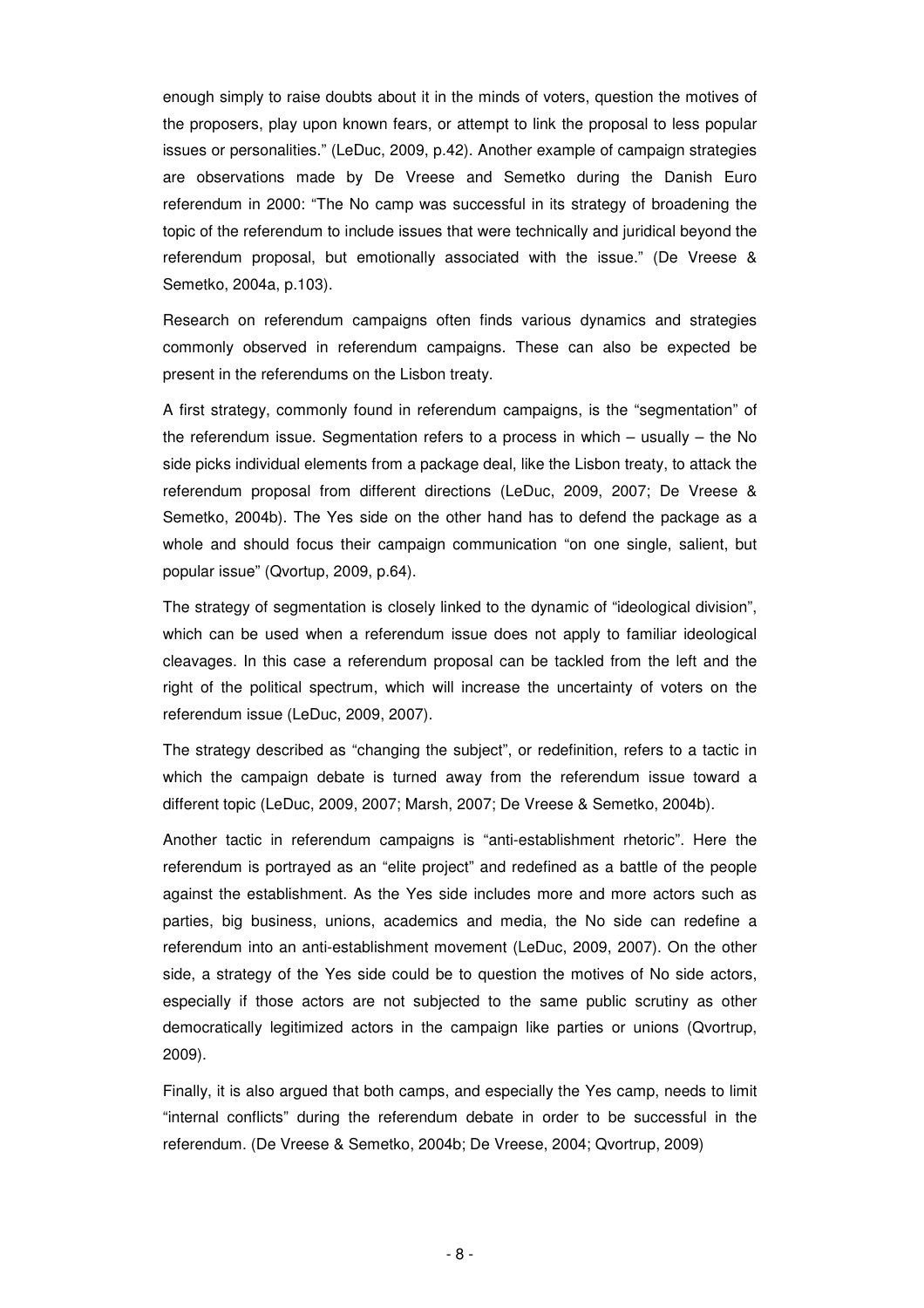### **2.5 Research Hypotheses**

In the following, seven hypotheses on framing behavior in referendums are presented. The first four hypotheses describe differences in framing behavior between the Yes and the No side. The fifth hypothesis deals with changes in the framing behavior over time within one referendum. Changes of the framing behavior between the two referendum campaigns are addressed in the sixth research hypothesis. The last hypothesis questions the framing behavior of actors that changed their opinion on the referendum issue between both referendum campaigns.

In the first four hypotheses it is argued that actors on the Yes and the No side portray a certain framing behavior, which is common to the different camps in referendum campaigns and are not based on a specific referendum context. The campaign dynamics described by LeDuc are thereby translated into general concepts of framing behavior for the Yes and the No side. The campaign dynamic of segmentation implies that actors on the No side will pick a variety of themes to challenge the referendum issue, whereas the Yes side will concentrate on a comparably smaller number of issues. The themes of the No side could be based on the treaty in question or on other unrelated themes. The first research hypothesis is:

The No side will use a greater variety of issue and generic frames than the Yes side. (Hypothesis 1)

LeDuc suggests that the No side uses attacks on the actors of the Yes side by for example questioning the motives of the Yes side. Another tactic employed is to portray the referendum case as a fight of the political establishment against the common people and by introducing non-referendum related topics into the campaign (LeDuc, 2009). The Yes camp, on the other hand is expected to concentrate their communications on issues that are mentioned in the treaty. The second research hypothesis is:

Actors on the No side will use contest frames relatively more often as compared to actors on the Yes side and actors on the Yes side will use relatively more often issue frames compared to actors on the No side. (Hypothesis 2)

If the No camp uses the tactics of "segmentation" or "changing the subject", it is also likely that the Yes side is under a high pressure to rebuttal or react to some of the arguments of the No side and therefore to use defensive frames (i.e. to use frames owned by the opposing side in a defensive way). The No side is not expected to use a high number of frames defensively on issue frames owned by the opposing side. The third research hypothesis is:

Actors on the Yes side will use relatively more often defensive frames than actors on the No side. (Hypothesis 3)

Another framing behavior not explicitly mentioned by the theory is that the No side will portray the implications of the ratification of the treaty as negative, i.e. as a threat or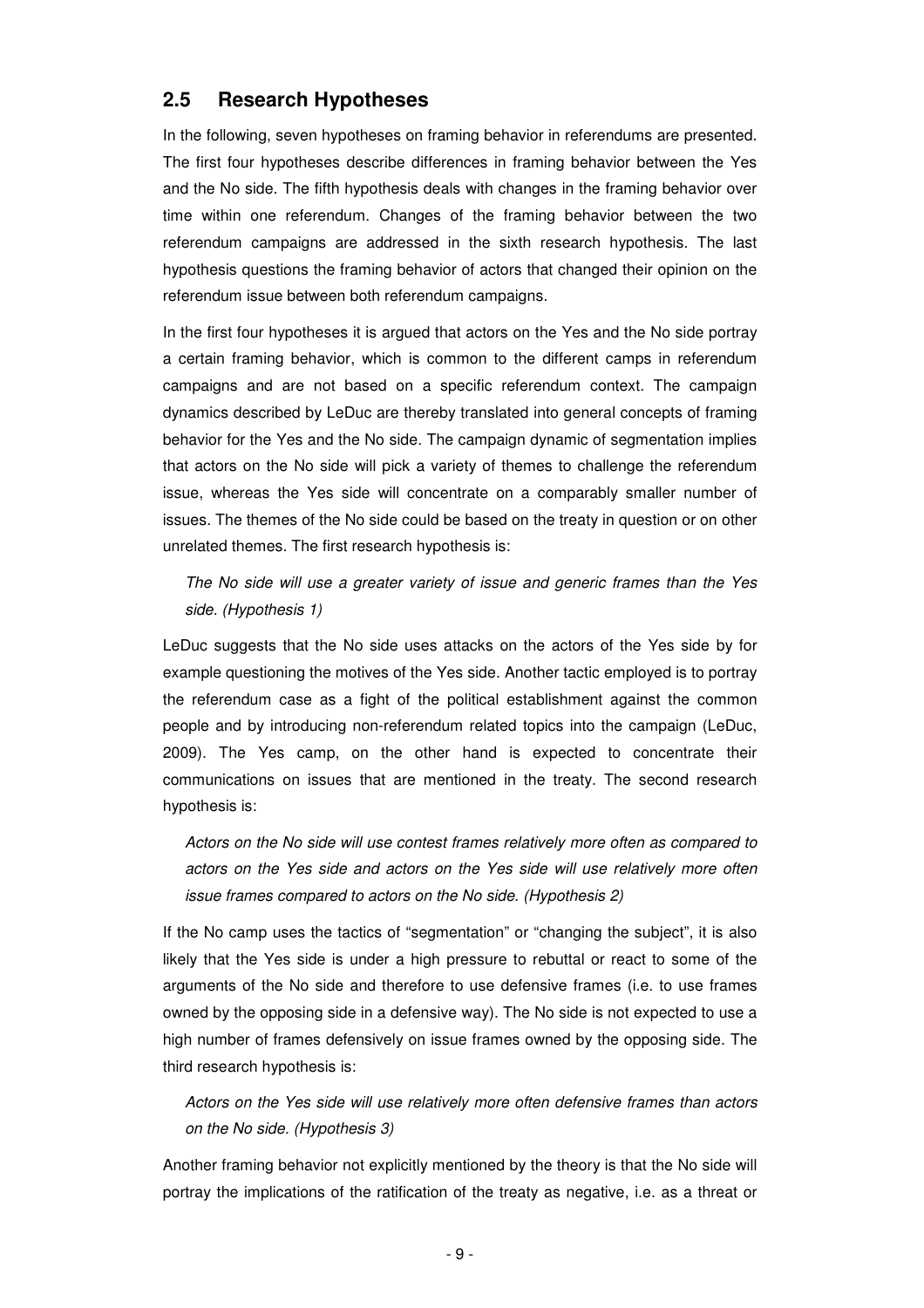risk to the status quo. The Yes side on the other hand will portray the treaty as a positive development resulting in benefits. The fourth research hypothesis is:

Actors on the No side will use relatively more often use negatively valenced frames compared to actors on the Yes side, who will use relatively more often use positively valenced frames compared to the No side. Neutral frames are not expected to be used by either side in high quantities. (Hypothesis 4)

In relation to the development of the campaign over time, it seems likely that during the first part of the campaign both sides are concerned with pushing their own arguments on the referendum issue. Towards the end of the campaign, when strong frames of the opposing side are identified, it becomes likely that actors will also concentrate on the rebuttal of successful frames of the opposite side. It also appears likely that towards the end of the campaign contest frames become more frequent, as actors of both sides try to discredit the opponents or comment on the campaign development in general. The fifth research hypothesis is:

In the final two weeks of the referendum campaign, actors on both sides will use relatively more often defensive frames and contest frames than in the earlier phase of the referendum campaign. (Hypothesis 5)

The sixth hypothesis deals with changes in the framing behavior between two referendums. It is expected that actors change their issue frames used in the second referendum, depending on their success in the first campaign. The winning side of the first referendum – the No side – is more likely to reuse their issue frames in the second campaign, while the actors who lost the first campaign, the Yes side, are more likely to change their issue frames between the campaigns. This consideration is only valid for issue frames, which are not altered by a change in the content or the context of the referendum issue. The sixth research hypothesis is:

In the second referendum, actors on the No side will use relatively more often reuse their issue frames from the first referendum compared to actors on the Yes side. (Hypothesis 6)

Actors who changed their position on the referendum issue between both referendums are expected to show changes in their framing behavior. Their change in opinion might be the result of a change in the content of the treaty or the context in which the campaign is fought. In any case, actors who changed their opinion are likely to be under an additional burden to justify the decision of changing their opinion. It is therefore expected that these actors have to adopt more and different issue frames in the second referendum, compared to the issue frames used in the first campaign. The seventh research hypothesis is:

Actors changing sides for the second referendum will use relatively more often issue framing in the second referendum as compared to the first referendum. The content of their issue frames will change compared to the first referendum. (Hypothesis 7)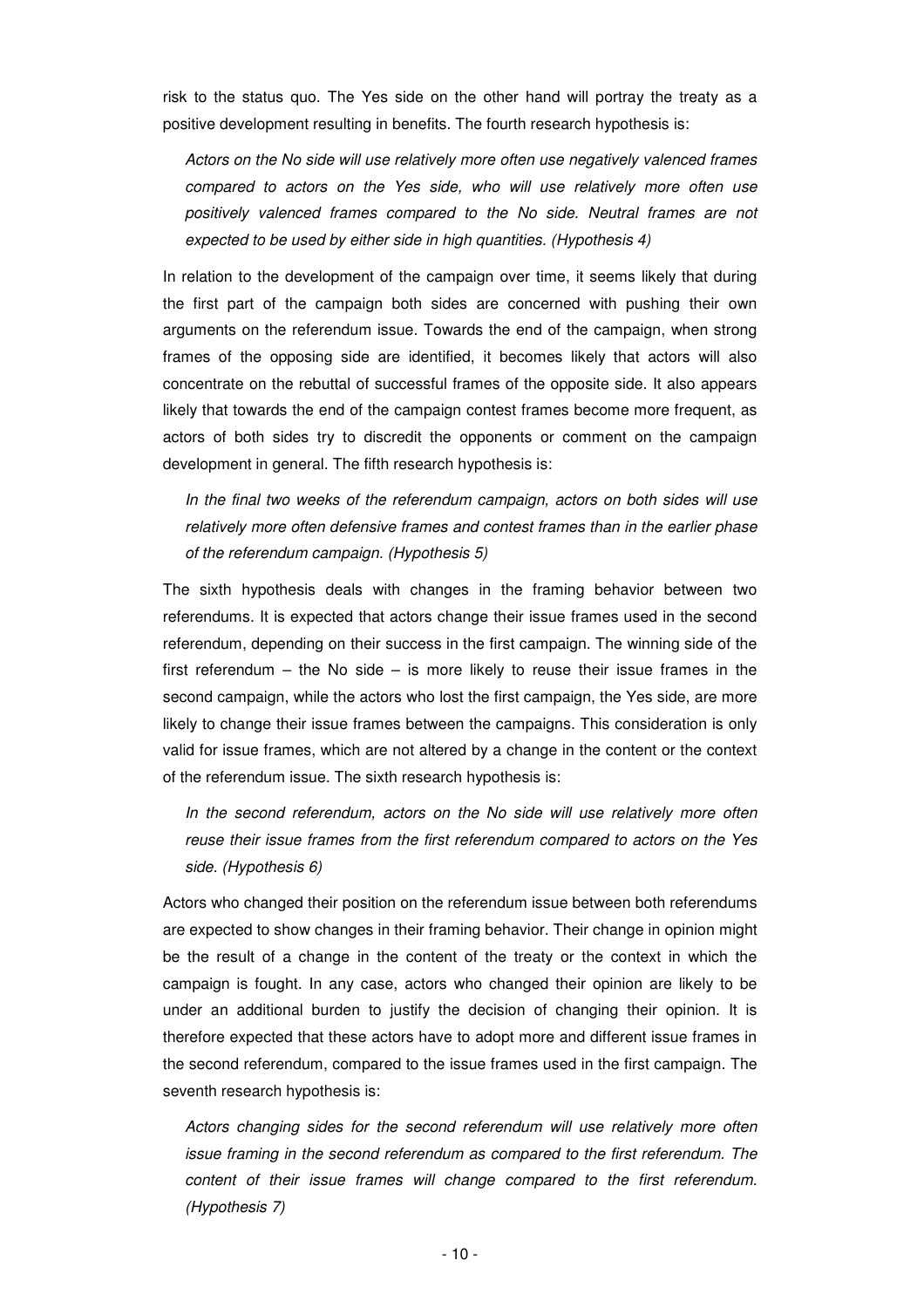## **3 Research Design and Case Selection**

This research will be carried out for a period of eight weeks before both referendum dates. The eight-week period is chosen in order to include the actual referendum campaign and parts of the run-up phase before the start of the official campaigns. The starting date of the official campaigns is only a minor factor to be considered, as the positioning of the different actors and the definition of the context of the campaign begin usually before the official referendum campaigns start. For example, at the first referendum on the Lisbon treaty, the date of the referendum was only announced one month before the referendum date, and the official campaign of the main political parties started only three weeks before the referendum date. By this time, actors on the No side had already established the topics and the context of the referendum debate. Both referendums would be divided in a run-up phase of the first six weeks and a final phase of the last two weeks of each campaign, in order to analyze changes in the framing behavior over time. In the first referendum the run-up phase was from the 18<sup>ht</sup> of April to the 29<sup>th</sup> of May, 2008, and the final phase was from the 30<sup>th</sup> of May to the  $12<sup>th</sup>$  of June, 2008. For the second referendum the run-up phase was from the  $8<sup>th</sup>$  of August to the 18<sup>th</sup> of September, 2009, and the final phase was from the 19<sup>th</sup> of September to the 2<sup>nd</sup> of October, 2009.

This research will analyze the framing behavior of various actors that took part in the deliberation process of the referendum campaigns, such as political parties, unions, civil society organization and others. In a first step of this research, the relevant actors in both referendums will be identified and labeled depending on their affiliation with the Yes side, the No side or the Neutral side. All actors that are recorded in the media coverage on more than one occasion are included in this research. Actors on the national as well as European level are included. The Referendum Commission was excluded in this research, as its role was limited to a neutral provider of information in the referendum. This limitation didn't allow the Referendum Commission to follow an independent framing behavior, but its framing behavior reflected the frames used by the other actors. By applying these criteria to identify actors in both referendums, the number of actors will be limited to a workable number, while ensuring that no major actors are excluded. Special attention is to be paid to individuals who are affiliated with different actors. Individuals are therefore allocated to actors first, depending on the background information supplied in the article. If no background information is provided, the actor is then associated with the group with which he/she is most commonly recognized. However, this problem is constricted to individuals who held high posts in national politics, i.e. Taoiseach (title of the Irish prime minister) or minister, and later moved on to a European post, i.e. EU commissioner or EU ambassador. Furthermore, different individuals also campaigned on behalf of different groups in both referendums. The relevant actors for both referendum campaigns are identified and described in chapter 4.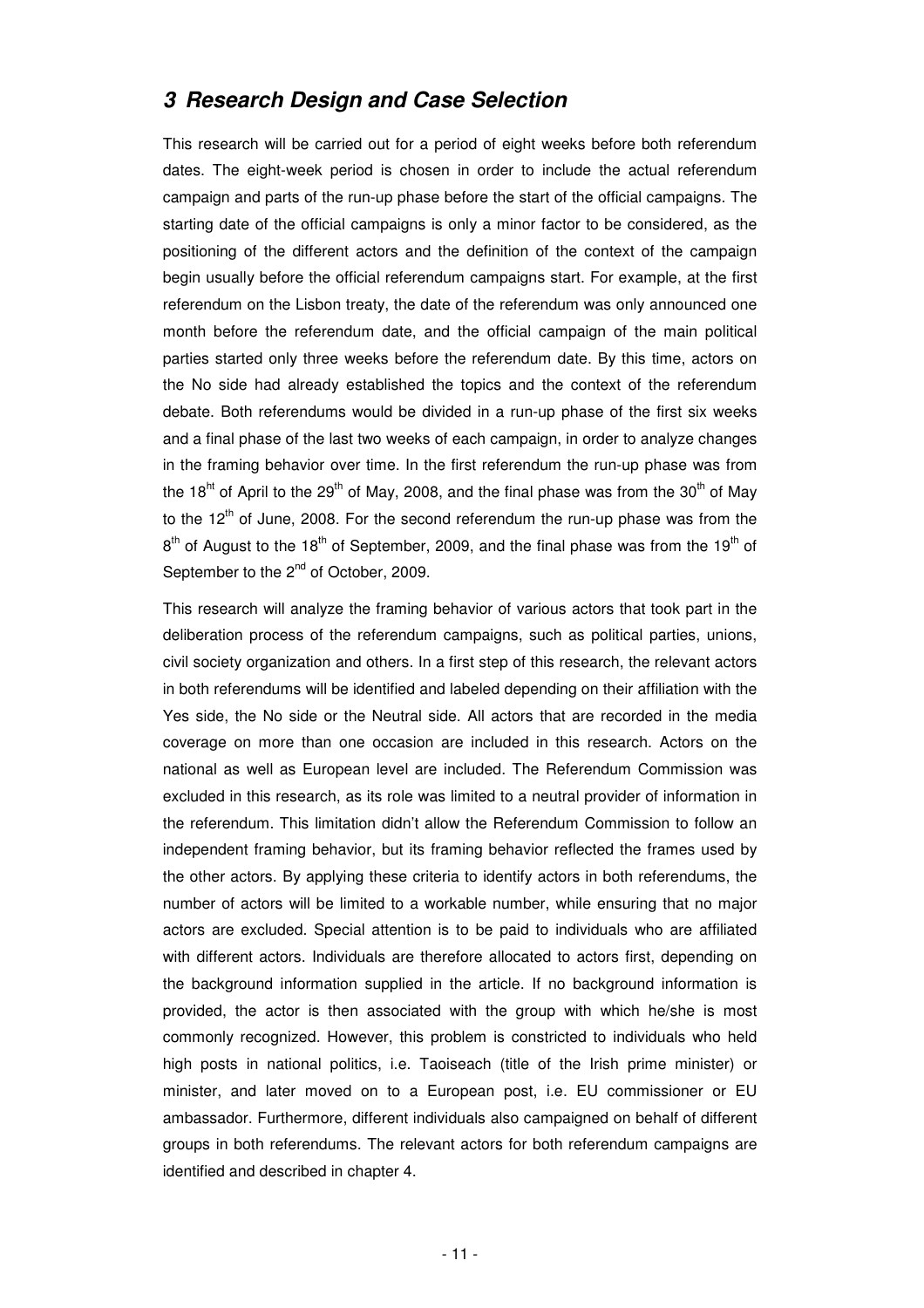The frames, the unit of observation of this research, were identified in articles of the newspapers Irish Times and the Irish Independent in the time period mentioned above. Each article could thereby carry different frames from different actors of the referendum debate at the same time. The screened newspaper coverage included all newspaper sections. Letters to the editors were included, if they could explicitly be assigned to one actor. Pictures, advertisements and articles in Irish as well as Irish language supplements of both newspapers were excluded. The frames identified were usually in the form of statements concerning the referendum, which could be associated to a specific actor in the referendum debate. During the coding process, special attention had to be paid to eliminate frames that were introduced by journalists. This was especially important for opinion and editorial articles. Therefore frames were only used if they could be identified to belong to one of the relevant actors through the use of direct or indirect speech or another kind of clear reference to one of the relevant actors. In total 3,532 individual frames were identified, 1,812 frames for the first referendum and 1,720 frames for the second referendum.

The observed frames were then coded in a format that would allow for answering the research hypotheses based on the collected data. Frames were first classified as belong to one of the predefined actors.

In the second step, the frames were coded depending on their type as issue frame, generic frame or contest frame, as described in chapter 2.

In the third step, issue frames and generic frames were sorted into one of the different categories of issue frames and generic frames used in this research. As described in chapter 2, the different categories of frames were identified using an inductive approach and by applying the criteria of Capella and Jamieson (1997). The frames categories used in this research could be described as "lines of reasoning", which were used by actors in the referendum campaign to describe or break down the complex controversy of the referendum question. These lines of reasoning were translated into frame categories. A summary of all frame categories, including a more detailed explanation and examples for each category is attached in Annex I. In total, 21 issue frame categories and 11 generic frame categories were used in the first referendum and two additional issue frame categories and six additional generic frame categories were used in the second referendum. It would have been possible to reduce the number of frame categories, for example, by merging the issue frame categories "neutrality", "militarization" and "sovereignty" into an umbrella frame "sovereignty" or the issue frame categories "tax", "foreign investment", "minimum wage" and "economic recovery" into an umbrella frame "economy". However, the reduction into fewer and broader defined frame categories would have resulted in a loss of information in relation to the variety of frames used and on the use of the opponent side's frames.

In the fourth step, all issue frames were coded depending on their valence as negative, positive or neutral frames, as defined in chapter 2.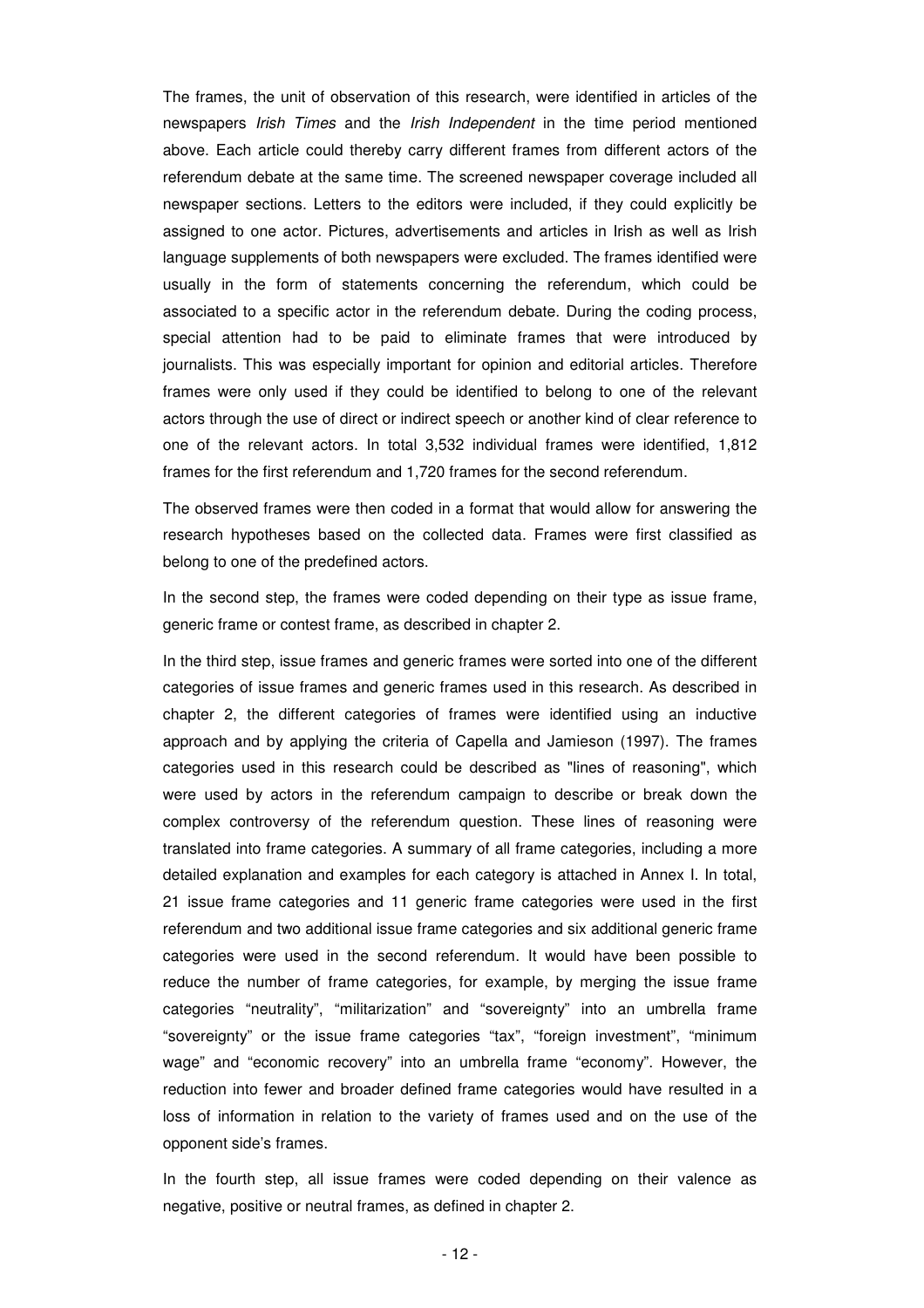In the final step, all issue frames, which are identified as frames of the respectively opposing side in the referendum debate, were coded as offensive or defensive frames, following the definition in chapter 2.

The Irish Times and Irish Independent were chosen as source media as they are the two broadsheet daily titles with the highest readership in Ireland (ABC, 2009). Tabloid newspapers are excluded from this research, as the broadsheet papers are expected to allocate more space for referendum coverage (De Vreese & Semetko, 2004a). Tabloid newspapers in Ireland were also credited to be Eurosceptic and therefore more likely to offer a biased picture of the referendum campaign (Hennessy, 2008; European Commission, n.d.). However, a journalistic bias in the reporting of the referendum also can't be avoided in the *Irish Times* and the *Irish Independent*, but for the print media, the selection of these papers is understood as the best means to reduce journalistic bias. The medium of the print media is chosen over the medium internet and television. The internet is excluded as source, as the coverage on the internet is difficult to monitor, especially as both referendums lie in the past. The print media was preferred over television media, as the newspapers are expected to guarantee a more diverse and broader coverage of the referendum than television. Television coverage on referendums in Ireland is further biased as result of the Coughlan judgment, in which the high court decided that the state broadcaster RTE has to allot equal television and radio air time to both sides of the debate (O'Mahony, 2009). Research findings from the first referendum also indicate that newspapers were, along with television news and national radio news, the most effective source of information. 58 per cent of voters asked in the poll said that newspaper articles were very or somewhat valuable as information source on the referendum, compared to 62 per cent for television news and 59 per cent for national radio news (Millward Brown ISM, 2008).

The dependent variable in this research is the "framing behavior", which is described by the types and characteristics of the frames used by one actor. As described in the research hypotheses, it is expected that different framing behavior can be observed from the actors on different sides of the referendum debate. The affiliation with the different side in the referendum debate constitutes the independent variable of this research.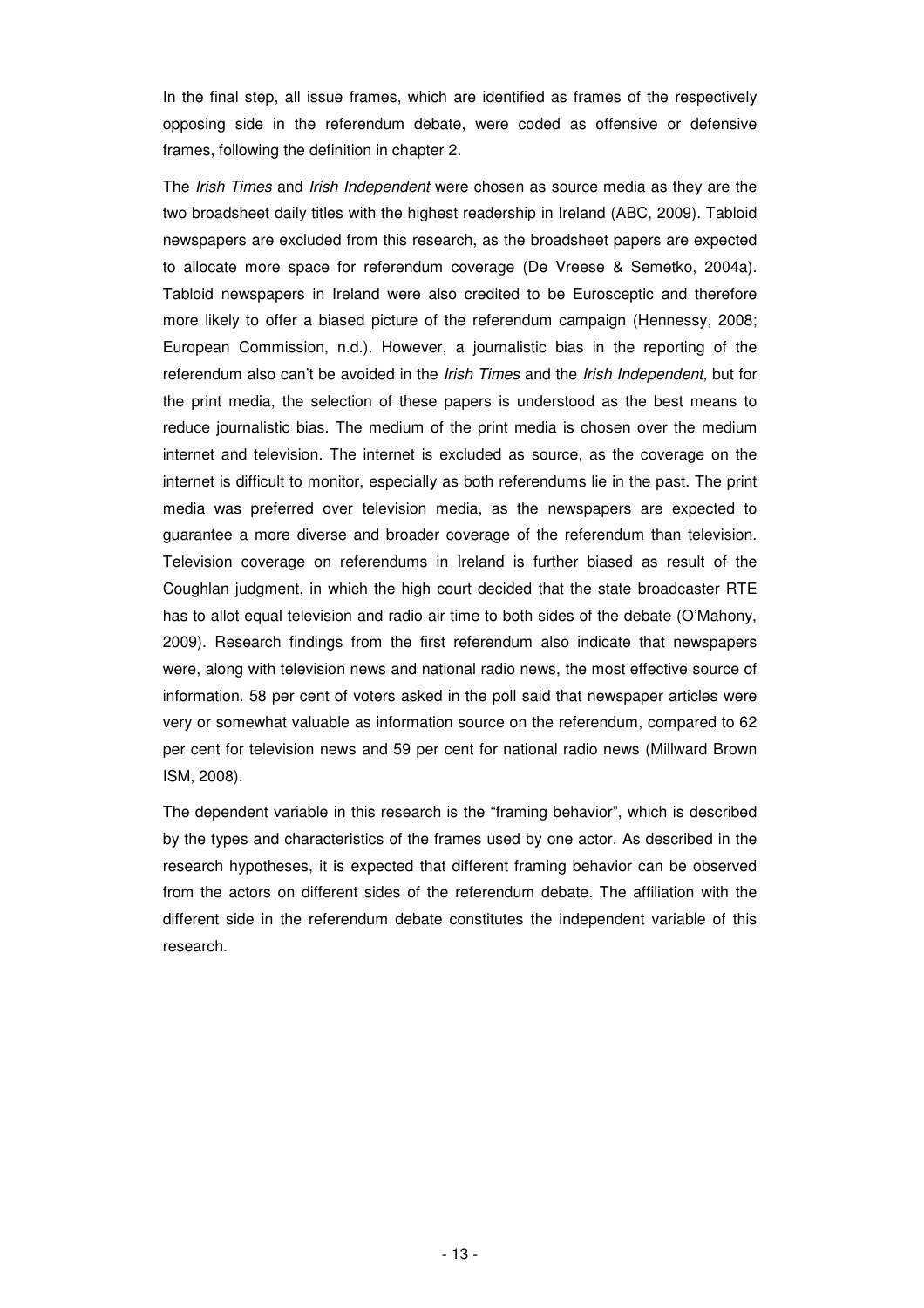## **4.1 The Institutional Context of Referendums in Ireland**

Referendums are known as a direct democratic element used to consult voters directly in a policy decision. Referendums can vary greatly in their institutional context. A common distinction for referendums is made by a matrix on the binding/non-binding nature of the vote and the question if a referendum is legally required/non-required (Hobolt, 2009; Hug, 2002; Hug & Sciarini, 2000). Other categorizations are (1) mandatory (constitutional) referendums, (2) abrogative or rejective referendums, (3) citizen (initiated) or popular referendums and (4) consultative or plebiscite referendums (Schiller, 2005; LeDuc, 2003). LeDuc further distinguishes referendums based on the subject matter of the referendum (LeDuc, 2003). As Hug highlights, the institutional form of referendums is not to be neglected, as different institutional frameworks of referendums has an impact on voting behavior and the outcome of the referendum (Hug, 2000, 2004).

Referendums are a common element in Ireland's democratic framework, which saw 22 referendums on 30 specific issues take place since 1959, with 13 referendums in the last 20 years. Referendums in Ireland are based on Article 46 of the Irish constitution, which "provides that all constitutional amendments proposed by the Dáil (lower house) must be ratified by a majority of voters in a binding referendum." (LeDuc, 2003, p.131). Speaking in the above mentioned characterization, referendums in Ireland are therefore legally required and their outcome is binding. Based on Schiller and LeDuc's characterization, Irish referendums can be described as mandatory constitutional referendums.

So far, Ireland has seen eight referendums on European treaties, starting with the accession referendum in 1972. When the political establishment tried to ratify the Single European Act in 1986 by parliamentary approval, the high court decided in the Raymond Crotty v. An Taoiseach and otheres $^3$  case, that the Single European Act constituted a change in the Irish constitution and, therefore, needed to be ratified by referendum. Based on this judgment, governments were now understood to be politically obliged to seek the approval of voters on European treaties and did so on each consequent occasion – Maastricht (1992), Amsterdam (1998), Nice (2001, 2002) and Lisbon (2008, 2009) (O'Mahony, 2009; FitzGibbon, 2009; Sitter, 2009). A special situation occurred in 1992 when, in the wake of the Maastricht referendum, the government announced to hold a separate referendum on the issue of abortion in order to keep the issue out of the Maastricht referendum. The issue of abortion had been subject in a previous referendum in 1983 and a second referendum on abortion

 $\overline{a}$ 3

See further High Court, (1987). Raymond Crotty v. An Taoiseach and Others [1986 No. 12036P]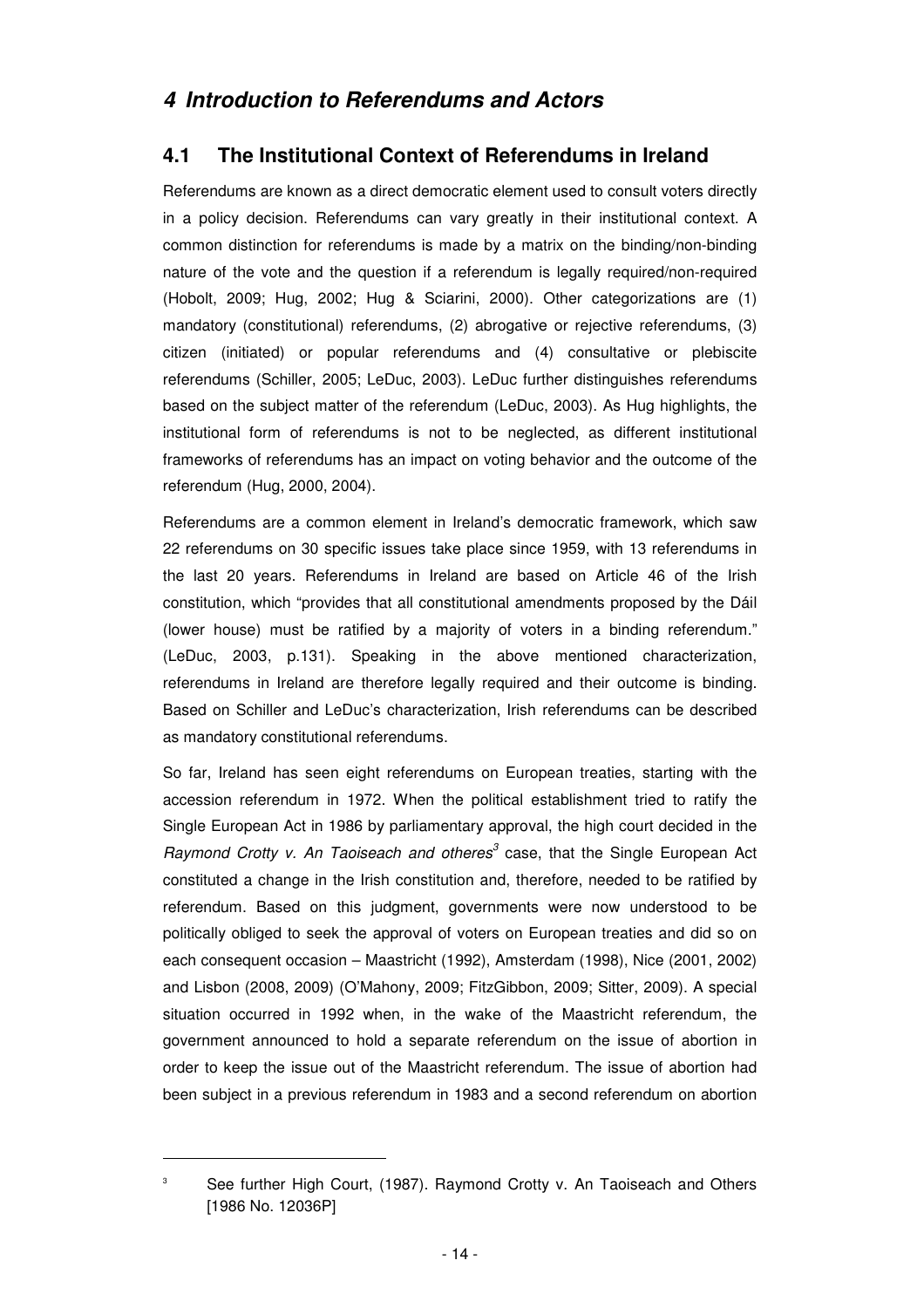was consequently held five month after the Maastricht treaty was ratified by Irish voters.

### **4.2 The Two Referendums on the Lisbon Treaty**

On the  $12<sup>th</sup>$  of May, 2008, the Irish government announced that the long anticipated referendum on the Lisbon treaty would take place on the  $12<sup>th</sup>$  of June, 2008 (Department for the Environment, Community and Local Government, 2008). From the beginning of 2008 until the  $16<sup>th</sup>$  of May, three weeks before the referendum date, the Yes side had a comfortable lead in the polls, as indicated in a TNS/mrbi poll, in which 35 per cent of the voters were in favor, 18 per cent against and 47 per cent were still undecided (Qvortrup, 2009). The atmosphere of the campaign was influenced by the "Mahon Tribunal", an investigation into the private finances of former Taoiseach Bertie Ahern, who resigned in the context of the tribunal on the  $6<sup>th</sup>$  of May, five weeks before the referendum date. Another important issue during the referendum campaign was the WTO negotiations and the governments possible course of action to veto an WTO deal to protect Irish farmers (Qvortrup, 2009; O'Mahony, 2009). Through the campaign, the No-side was able to set the agenda on issues like the loss of economic and national sovereignty - including the area of tax, trade and military neutrality – the loss of the Irish Commissioner and voting strength in the Council or threat to workers' rights and the public services. The EU's democratic deficit, moral issues like abortion and the renegotiation of the treaty were also topics raised by the No side (Qvortrup, 2009; Quinland, 2009; O'Brennan, 2009; Holmes, 2008; O'Mahony, 2009). Actors on the No side were assisted in their campaigning efforts by a well-financed media campaign made possible by Libertas and by a Eurohostile media (Qvortrup, 2009; European Commission, n.d.). Throughout the campaign, the Yes side focused on countering the arguments and misinformation spread by the No side (O'Mahony, 2009). Qvortrup (2009) highlights that actors on the Yes side made a variety of tactical errors during the referendum campaign. Examples were the failure to concentrate on a single central campaign motive or the political contest, in which the political parties on the Yes side were engaged for large parts of the campaign. Other mistakes commonly quoted were the confession of Taoiseach Brian Cowen and Irish Commissioner Charlie McCreevy not to have read the Lisbon treaty in full and the mediocre campaign material of the Yes side, which was designed to boost the popularity of the parties' politicians for next year's local and European elections (Qvortrup, 2009; Quinlan, 2009; O'Mahony, 2009; Holmes, 2008).

On the  $13<sup>th</sup>$  of June, 2008, it was announced that the referendum was rejected by 53.4 per cent of the electorate at a turnout of 53.1 per cent. As part of the government's reaction, the Department of Foreign Affairs (DFA) soon got involved in studying the reasons for the rejection, resulting in a study by Millward Brown IMS (2008) and a report by Sinnott, Elkink, O'Rourke and McBride (2009). The findings were that, "the defeat was heavily influenced by low levels of knowledge and by specific misperceptions in the areas of abortion, corporate taxation and conscription." (Sinnott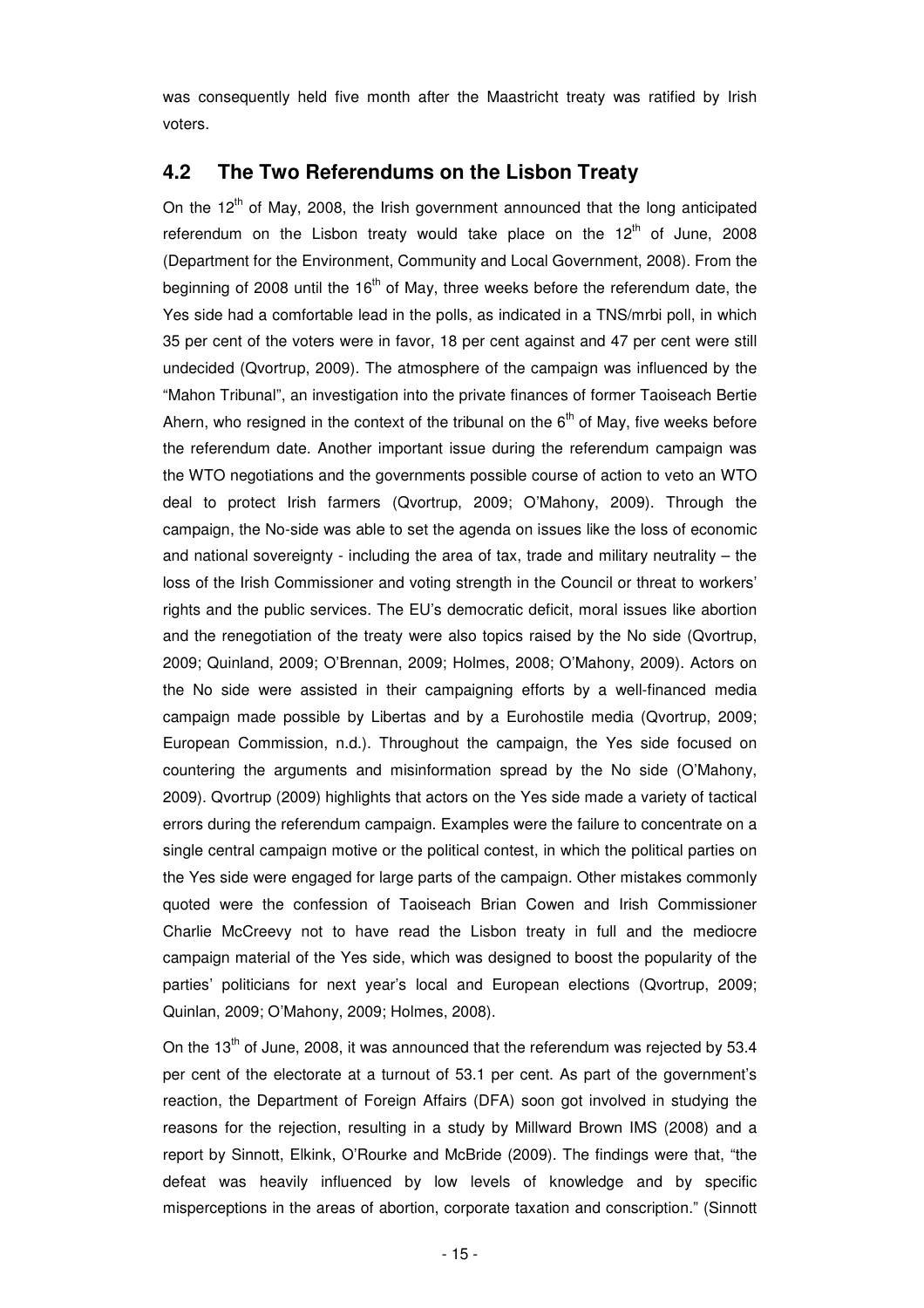et al., 2009, p. iv). Other important issues were concerns about losing the Irish Commissioner, changes in the voting system and loss of neutrality and sovereignty (Sinnott et al., 2009, O'Brennan, 2009). Those findings were later confirmed by other scholars (O'Brennan, 2009; Holmes, 2008). The first referendum on the Lisbon treaty is seen to show many similarities with the rejection of the Nice treaty. During the referendum in 2001, low levels of knowledge paired with a perceived threat to Irish neutrality and sovereignty, the loss of voting rights in the Council, the right to nominate a commissioner, as well as fears on abortion had played a crucial role in the defeat of the Nice treaty (Marsh, 2007). Following the rejection of the Lisbon treaty, the Irish government engaged itself into a process that would respect the decision of the voters and the desire of the European partners to implement the Lisbon Treaty.

In November 2008, the "Oireachtas sub-committee on Ireland's future in the European Union" suggested that clarifications on certain issues should be secured from the other member states before a second referendum could be held (Houses of the Oireachtas – Sub-Committee on Ireland's Future in the European Union, 2008). In December 2008, the European Council agreed that Ireland should be given legal guarantees on the issues of taxation, neutrality and as far as the Charter of Fundamental Rights was concerned on the issue of education, the family and the right to life. It was further decided, that each member state would continue to be represented by a member in the European Commission and that the high importance of social progress, the protection of workers' rights and public services was to be reaffirmed by a solemn declaration. These declarations, generally referred to as legal guarantees, were finally agreed upon by the European Council in June 2009 and would take effect on the same date as the Lisbon treaty. The guarantees would be annexed to the current treaties in the form of a protocol with the next accession treaty (DFA 2009; Miller 2009). With the legal guarantees included in the new referendum package, the Taoiseach Brian Cowen announced on the  $8<sup>th</sup>$  of July, 2009, that the concerns of the Irish voters were sufficiently addressed and a new referendum would be held on the 2<sup>nd</sup> of October, 2009 (Mahony, 2009). In the second referendum campaign, the context had changed in some respects. Next to the legal guarantees been added to the referendum package, the impact of the financial crisis on Ireland was the second major change. In the second quarter of 2008 the Irish economy had slipped into recession and would shrink by 9.3 per cent until the third quarter of 2009. The unemployment rate had risen from 5.9 per cent in June 2008 to 12.1 per cent in July 2009. The economic difficulties were accompanied by several budget cuts and an increasing unpopularity of the government (Central Statistic Office, 2010, 2011; Quinlan, 2009).

Similar to the first referendum campaign, the Yes side was able to carry a comfortable lead in the polls into the campaign phase. On the  $18<sup>th</sup>$  of May a TNS-MRBI poll reported 52 per cent of voters in favor, 29 per cent against the treaty and 19 per cent undecided (Collins, 2008). A major difference in the campaign of the second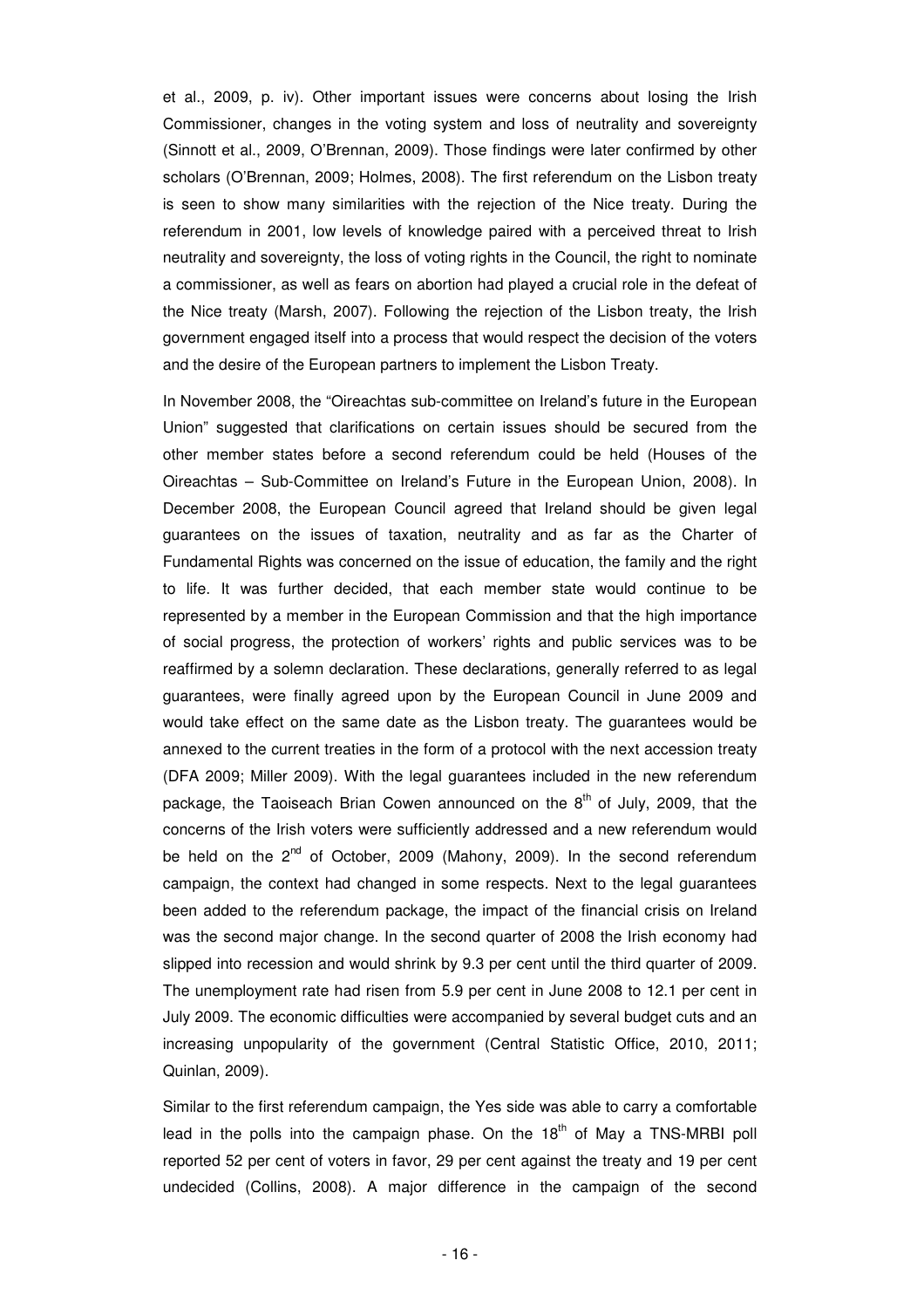referendum was the emergence of various new players on the Yes side including different civil society organizations and two multinationals. The campaign on the Yes side was better organized and concentrated on a single message, "the necessary of Ireland passing Lisbon to ensure that the country stayed at the centre of the EU to help solve the economic crisis." (FitzGibbon, 2010, p.231). Instead of focusing on the merits of the Lisbon treaty, the Yes side played the membership card, building on the traditionally positive attitudes of Irish voters towards the EU. (FitzGibbon, 2010) In the second referendum, the No side lacked the participation of Declan Ganley, the founder and most important actor of Libertas, as a unifying factor, although he reentered the stage on the  $12<sup>th</sup>$  of September. The legal guarantees did eliminate many of the No side's previous arguments, though some actors highlighted that the legal guarantees would not change an iota of the Lisbon treaty. A new issue, introduced by the No side, was the implications of the Lisbon treaty on the minimum wage in Ireland. The unpopularity of the government was also raised by the No side. (FitzGibbon, 2010)

On the  $3^{rd}$  of October, 2009, the result of the second Lisbon referendum was announced as 67.1 per cent in favor at a turnout of 58 per cent. The success of the Yes side tactic to utilize the positive Irish attitudes towards the EU and to use the economic situation is reflected in the "Lisbon Treaty Referendum Survey" issued by the European Commission (2009). While the research registered, similar to 2008, positive EU attitudes as one major explanation for Yes votes, the economic argument was another major reason to vote Yes in the second referendum. 23 per cent of all voters now said that the ratification of the treaty will help the Irish economy (9 per cent in 2008). On the No side, the most important reason to vote No in the first referendum, the lack of knowledge, plummeted from 22 per cent in 2008 to 4 per cent in 2009. The issue of Irish identity and sovereignty, as well as distrust in politicians and the rerun of the referendum, were major factors to vote No in the second referendum (European Commission, 2009).

### **4.3 The Different Actors in the Two Referendum Campaigns**

The Yes side in the first referendum was made up of the major political parties in Ireland, one civil society organization, one business organizations and one union. In the second referendum a group of new civil society organizations and multinationals joined the Yes camp. The group of political parties included the main government party "Fianna Fáil" (FF) and the minor coalition partner "Progressive Democrats" (PD). The third coalition partner, the "Green Party" (GP) joined the Yes side in the second referendum, when this time around its leadership could guarantee the required 2/3 majority on a party convention to support the Lisbon treaty. The Progressive Democrats did not participate in the second referendum, as the party disintegrated in November 2008. Both opposition parties "Fine Gael" (FG) and "The Labour Party" (Lab) participated on the Yes side in both referendums as well as the "European Commission" representing the European political establishment. It shall be noted that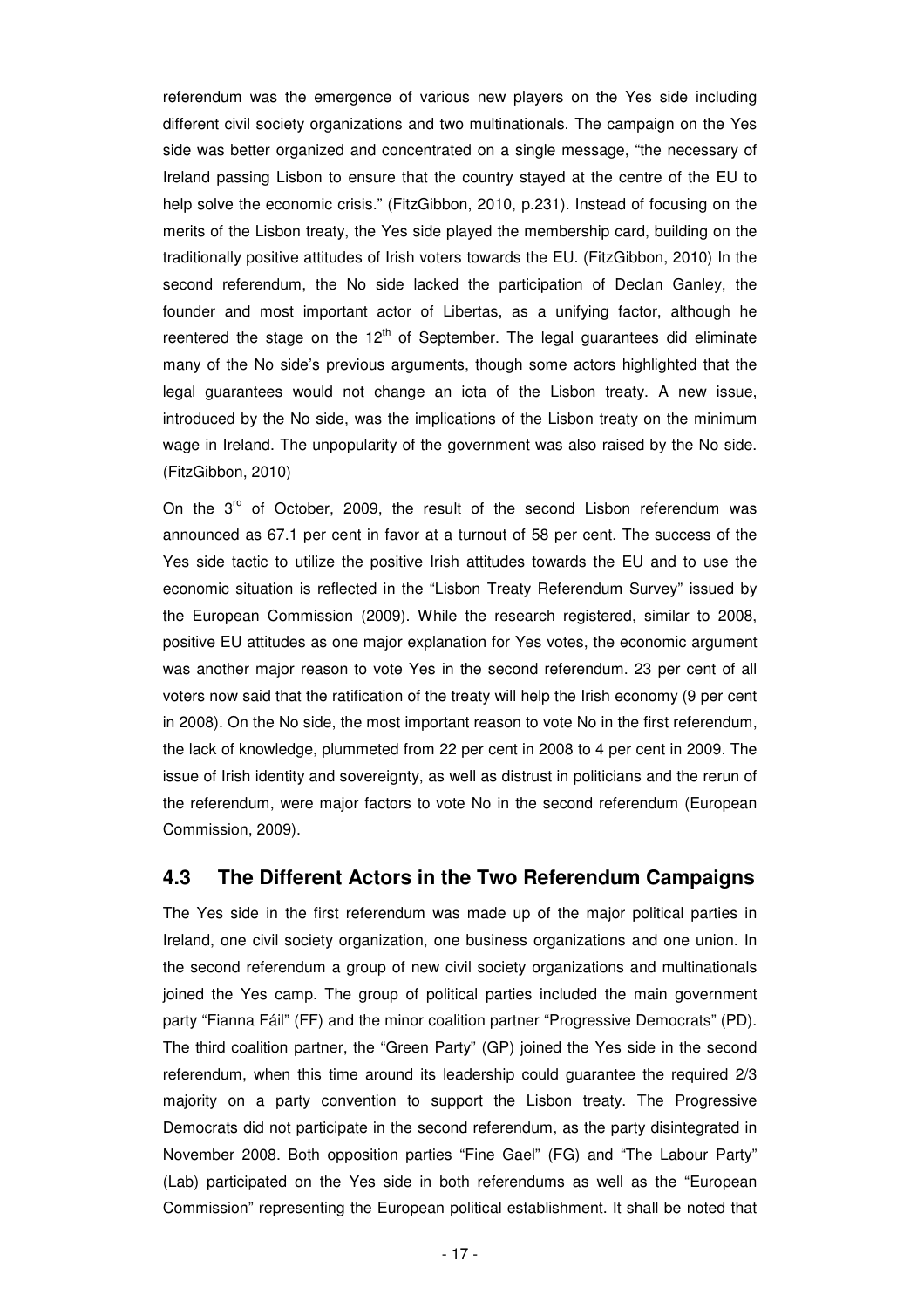the government as such did not campaign on the Lisbon treaty as a result of the McKenna<sup>4</sup> judgments, which says that the government is not allowed to use public money to campaign for one side in a referendum.

|                     | <b>First Referendum 2008</b>                                                                                                                                                           | <b>Second Referendum 2009</b>                                                                                                                                                                                                                             |
|---------------------|----------------------------------------------------------------------------------------------------------------------------------------------------------------------------------------|-----------------------------------------------------------------------------------------------------------------------------------------------------------------------------------------------------------------------------------------------------------|
| Yes side            | Fianna Fáil<br><b>Fine Gael</b><br>The Labour Party<br><b>Progressive Democrats</b><br>European Commission<br>Irish Alliance for Europe<br><b>Business Alliance for Europe</b><br>Ictu | Fianna Fáil<br>Fine Gael<br>The Labour Party<br><b>Green Party</b><br>European Commission<br>Ireland for Europe<br>We Belong<br>Ireland's Future<br><b>Business for Europe</b><br>Ryanair<br><b>Intel</b><br><b>Charter Group</b><br>Ictu<br>Siptu<br>IFA |
| <b>Neutral side</b> | <b>Green Party</b><br>Siptu<br><b>IFA</b><br>Church                                                                                                                                    | Church<br>European Parliament<br>President<br>Concern                                                                                                                                                                                                     |
| <b>No side</b>      | Sinn Féin<br>Socialist Party<br><b>Workers Party</b><br>Campaign against the EU<br>Constitution (later: No to<br>Lisbon)<br>Libertas<br>Cóir<br>Unite<br><b>TEEU</b>                   | Sinn Féin<br>Socialist Party<br><b>UKIP</b><br>No to Lisbon<br>Cóir<br>Libertas<br>Unite<br><b>TEEU</b><br>Farmers for No                                                                                                                                 |

**Table 2: Actors in the 2008 and 2009 Referendum campaigns** (actors in italics only participated in one referendum, arrows indicate actors switching positions)

The only noticeable civil society organization in the first referendum was the "Irish Alliance for Europe", which in this study will also include the "Women's Alliance" and only participated in the first referendum. In the second referendum new civil society groups joined the Yes side, most importantly "Ireland for Europe", which in this study includes Women for Europe, Solicitors for Europe, Lawyers for Europe, Generation Yes and Europe for Ireland. Other new actors on the civil society side include "We Belong", "Ireland's Future" and "The Charter Group".

 $\overline{a}$ 

<sup>4</sup> See further High Court (1995). Patricia McKenna Plaintiff v. An Taoiseach and Others [S.C. Nos. 361 and 366 of 1995]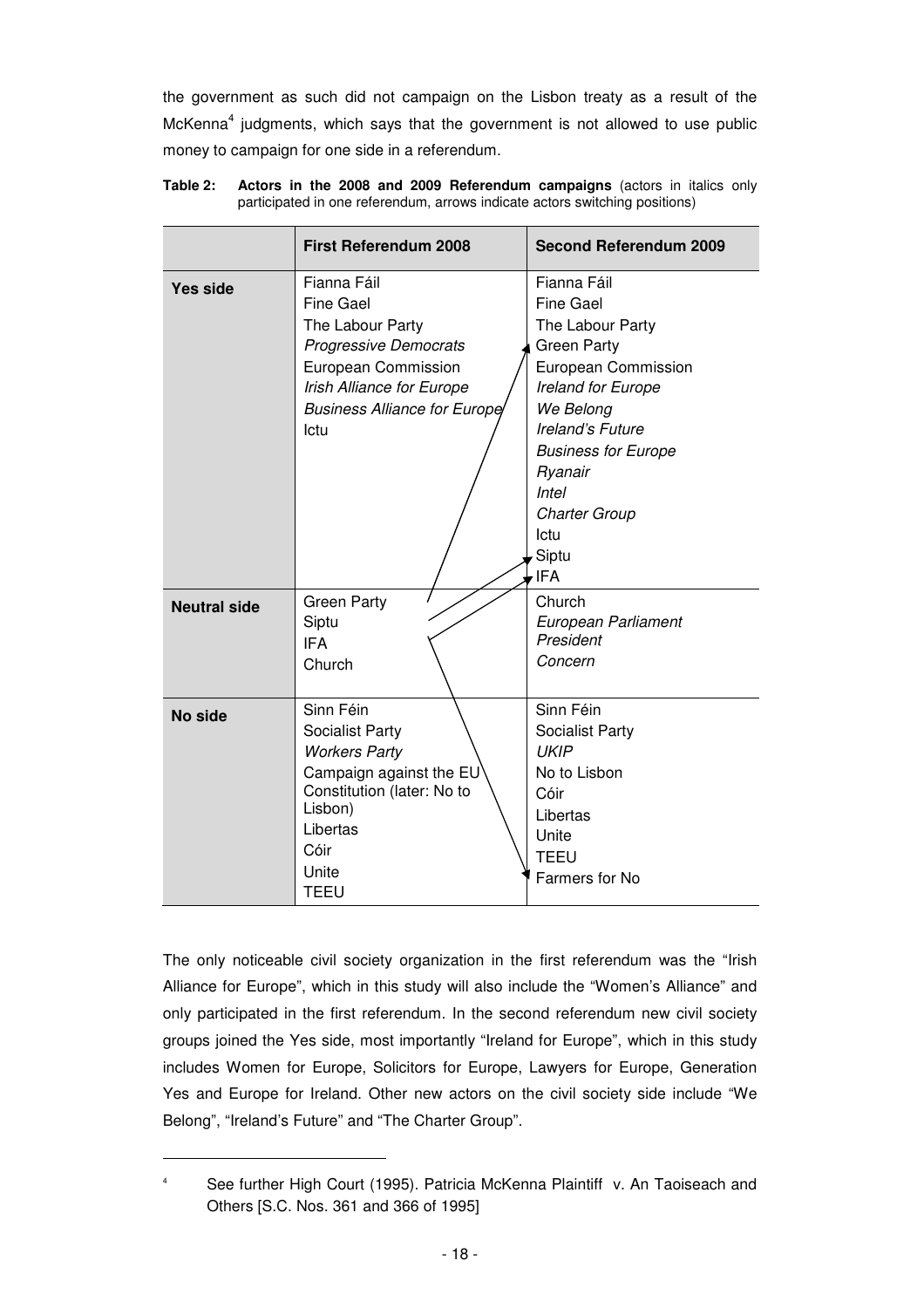In the first referendum, the business world was represented by the "Business Alliance for Europe", including a wide range of different organizations such as the Irish Business and Employers Confederation (Ibec), Chambers Ireland, the American Chambers Ireland, the Small Firms Association, the Irish Exporters Association, the Irish Hoteliers Federation and the Irish Foods and Drinks Association and others. In the second referendum, business was represented by "Business for Europe", which additionally included the Taxation Institute and the Consumers Association of Ireland. Further, "Intel" and "Ryanair" ran separate campaigns in the second referendum. As a business-related interest group, the "Irish Farmers' Association" (IFA) campaigned on the Yes-side in the second referendum after being neutral in the first referendum.

On the union side, the "Irish Congress of Trade Unions" (Ictu), including its members of the Irish Municipal, Public and Civil Trade Union (Impact) and the Civil and Public Service Union (CPSU), took part in the Yes campaign in both referendums. The "Services, Industrial, Professional and Technical Union" (Siptu) joined the Yes side in the second referendum after taking a neutral position in the first referendum.

On the No side, three minor political parties were joined by civil society organizations and unions. As political parties, "Sinn Féin" and the "Socialist Party" participated in both referendum campaigns. Only Sinn Féin was represented in the Dáil (Irish parliament) during both referendums and the Socialist Party held no major mandate during the first referendum. During the second referendum the Socialist Party held a seat in the European Parliament, which was taken over by Sinn Féin in the 2009 European Elections. The "Worker's Party", which held a major political mandate, took part in the first referendum. Further, the "United Kingdom Independence Party" (UKIP) joined the Yes side in the second referendum.

For the civil society, two groups and one umbrella group were registered in this research. In both referendums, the most important civil society groups on the No side were "Libertas" and "Cóir". Other civil society groups were organized under the umbrella organization "Campaign against the EU Constitution" (CAEUC), which was named "No to Lisbon" in the second campaign. The CAEUC includes the People's Movement, People before Profit, the National Platform, the Peace and Neutrality Alliance (PANA) and Afri – Peace and Justice Group. As an umbrella group, the CAEUC did also include Cóir, Sinn Féin, the Socialist Party and the Workers' Party, which are mentioned separately in this research. Furthermore, a group that split from the IFA on the issue of Lisbon, the "Farmers for No" group joined the No camp in the second campaign.

On the union side, "Unite" and the "Technical Engineering and Electrical Union" (TEEU) campaigned on the No side in both referendums. Both unions are also members of Ictu, which officially campaigned in both referendums on the Yes side.

The number of neutral actors in the referendum campaigns was rather small. The main group associated with this category is the church, including the different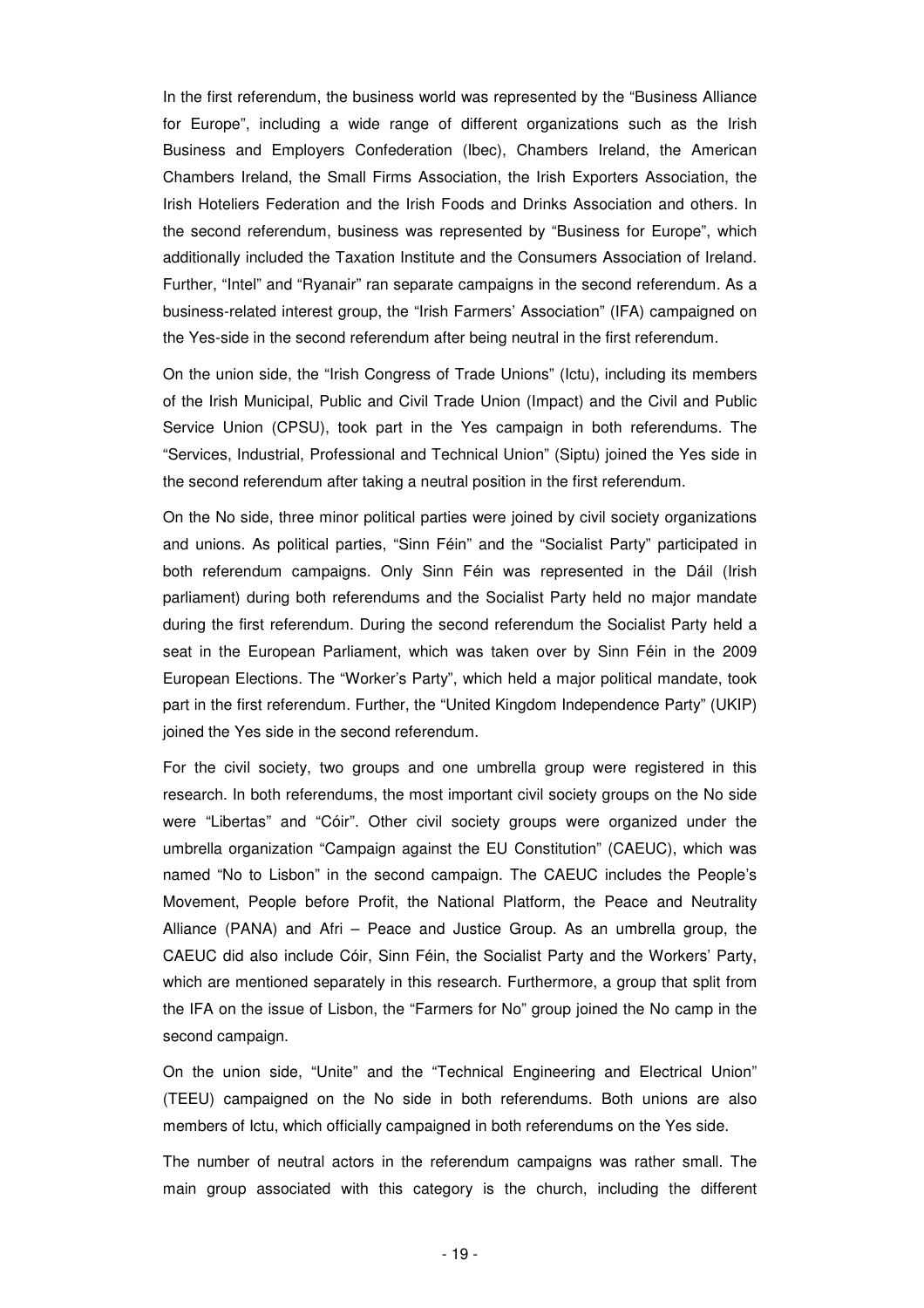Christian denominations in Ireland. The church was important for the discussion of moral values like abortion, but officially did not favor any side. As mentioned before, the "Green Party" was officially neutral in the first referendum campaign and joined the Yes side in the referendum, although the leading party figures were already asking voters to vote Yes in the first referendum. "Siptu" was also neutral in the first referendum. The case of the "IFA" is somewhat more difficult. As mentioned before, the IFA supported the Yes side in the second referendum and a splinter group "Farmers for No" joined the No camp in the second referendum. In the first referendum the IFA didn't declare its official support for the Yes side until the  $4<sup>th</sup>$  of June, eight days before the referendum date. Before the  $4<sup>th</sup>$  of June, the IFA had, however, threatened to urge farmers to vote No based on the government's position towards the WTO negotiations. As the IFA sat between the chairs for most of the campaign, it was, in this research, described as a neutral actor in the first referendum. In the second referendum, the neutral side was further joined by "concern" and the "President of the European Parliament", Jerzy Buzek.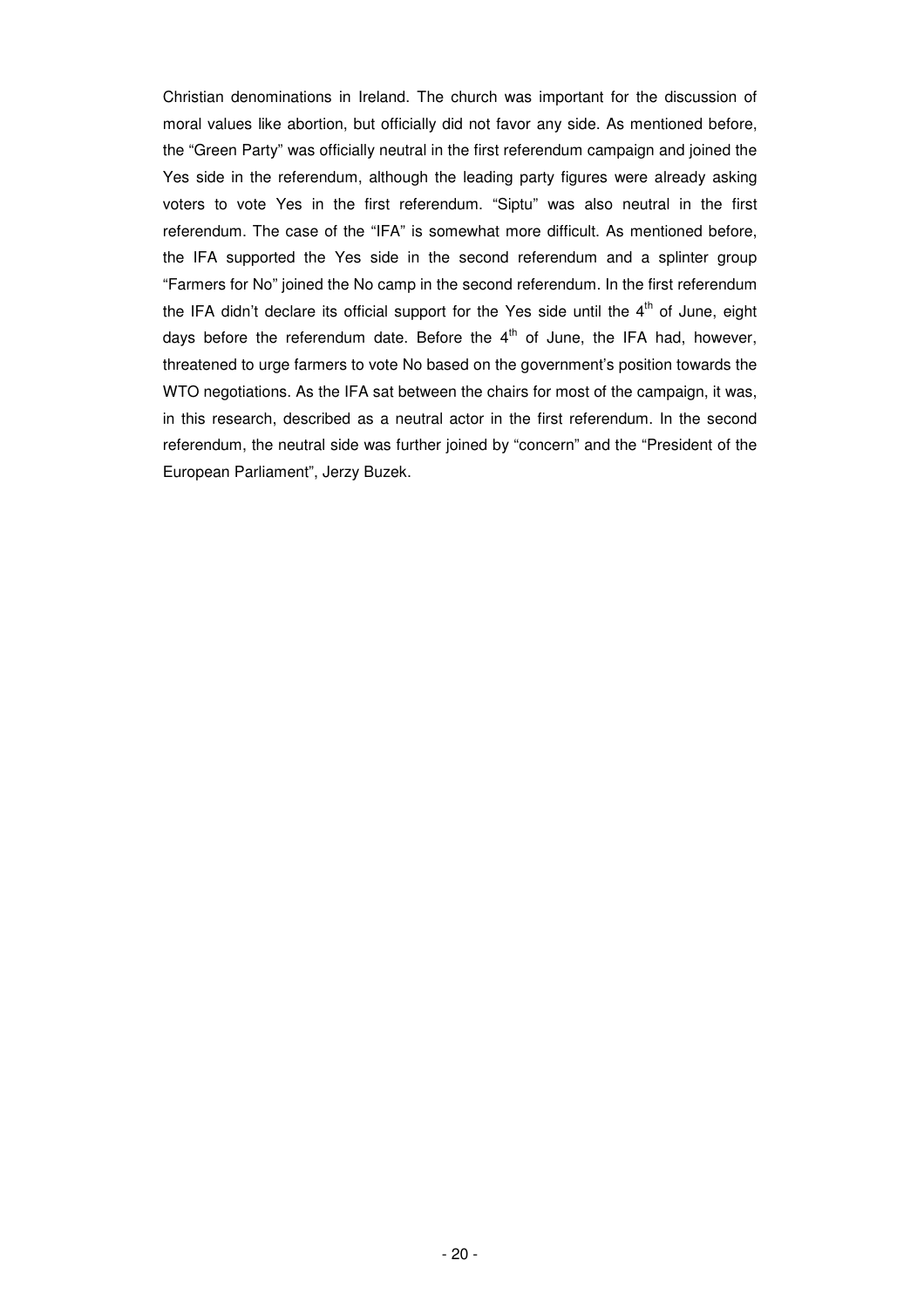## **5 Framing the First Lisbon Referendum 2008**

The research on the first referendum is based on the media coverage in the Irish Times and the *Irish Independent* between the 18<sup>th</sup> of April, 2008, and the referendum date, the  $12<sup>th</sup>$  of June, 2008. During this period an total of 778 articles on the Lisbon referendum were registered, of which 492 articles carried frames relevant for this research. In the first referendum a total of 1,812 frames were identified. 851, or 47.0 per cent, of those frames were issue frames, 421, or 23.2 per cent, were generic frames and 540, or 29.8 per cent, were contest frames. For the Yes side, 1,148 frames, or 63.4 per cent of all frames, were registered, compared to 508 frames, or 28.0 per cent, for the No camp and 157 frames, or 8.7 per cent, for the Neutral camp.

Table 3 shows how the frames were divided within and among each camp. On the Yes side, almost 77 per cent of all shares were registered for the three main political parties, Fianna Fáil (42.7% of all Yes side coverage), Fine Gael (19.5%) and the Labour Party (14.7%). The remaining frames on the Yes side were split between the other organizations in the Yes camp. On the No side, the major actors were Sinn Féin (34.4% of all No side coverage) and the two civil society organization Libertas (26.0%) and the CAEUC (20.1%), accounting for an total of around 80 per cent. On the Neutral side, the Green Party (39.7% of all Neutral side coverage), the IFA (26.3%) and the church (21.8%) accounted for most of the coverage.

| Yes side $-63,4%$                   |         | No side $-28.0%$      |         | Neutral side $-8.7%$ |           |  |
|-------------------------------------|---------|-----------------------|---------|----------------------|-----------|--|
| Fianna Fáil                         | 42.7%   | Sinn Féin             | 34.4%   | <b>Green Party</b>   | 39.7%     |  |
| Fine Gael                           | 19.5%   | Libertas              | 26.0%   | <b>IFA</b>           | 26.3%     |  |
| The Labour Party                    | 14.7%   | <b>CAEUC</b>          | 20.1%   | Church               | 21.8%     |  |
| Irish Alliance for Europe           | 8.4%    | Cóir                  | 6.9%    | Siptu                | 12.2%     |  |
| European Commission                 | 6.9%    | Socialist Party       | 6.1%    |                      |           |  |
| <b>Business Alliance for Europe</b> | $5.0\%$ | Unite                 | $3.3\%$ |                      |           |  |
| Ictu                                | 1.7%    | TEEU                  | 1.8%    |                      |           |  |
| <b>Progressive Democrats</b>        | $1.0\%$ | <b>Workers' Party</b> | 1.4%    |                      |           |  |
|                                     | 100.0%  |                       | 100.0%  |                      | 100.0 $%$ |  |

**Table 3: Share of frames for Yes, No and Neutral sides and split up for actors on each side** 

In the 2008 referendum, the 851 issue frames registered were divided into 21 issue frame categories. Throughout the first referendum the issue frame category "taxation" (13% of all issue frames used) was used most followed by the categories "consequence of a No vote" (7.9%), "neutrality" (7.6%), "workers' rights" (7.5%) and "democratic development" (7.4%). In the Yes camp, issue frames on "taxation" (15.5% of all Yes side issue frames), the "consequence of No vote" (11.8%), "neutrality" (8.6%), "efficiency" (8.4%) and "voting strength" (6.1%) were used most. These five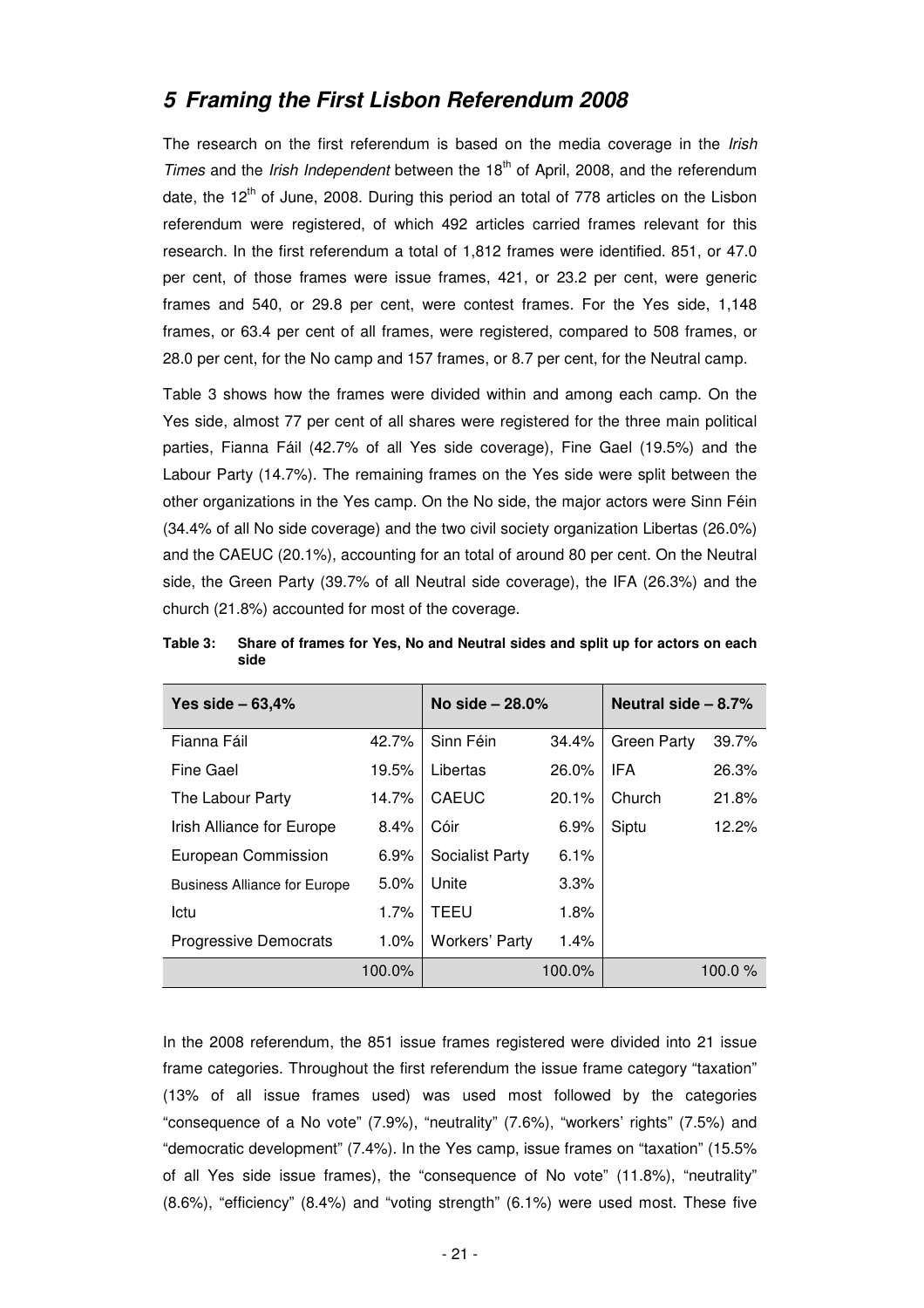frames constituted an aggregate 50.4 per cent of the Yes side's issue frames. In the No camp the issue frames on "workers' rights" (10.9% of all No side issue frames), "militarization" (10.2%), "taxation" (9.9%), "democratic development" (9.2%) and "voting strength" (8.9%) were most popular and accounted for 45.4 per cent of the No side's issue frames.

The 421 generic frames identified in this research were divided into 11 categories. Most commonly used throughout the referendum were the generic frames on "WTO talks" (22.4% of all generic frames), "benefits of membership" (14.9%) and "renegotiation" (13%). The Yes side focused on the generic frames on "benefits of membership" (19.2% of all Yes side generic frames), "national interest" (12.5%) and "WTO Talks" (18.5%), amounting to 50.2 per cent of all generic frames used by the Yes camp. The first two issue frames do thereby focus on EU attitudes and partisanship. On the No side, the generic frames on "renegotiation" (47.7% of all No side generic frames) was used predominantly, followed by generic frames on "lack of information" (18.5%) and "WTO talks" (10.8%). Frames from those three categories accounted for a total of 77 per cent of all No side's generic frames. More information on the categories of issue frames and generic frames in the first referendum can be found in Annex I. In Table 19 of Annex II, a complete overview of the usage of all issue and generic frame categories by the Yes and the No side is portrayed.

#### **5.1 Did the Yes Side Concentrate on A Few Core Issues?**

The first research hypothesis implies that the No side uses a greater variety of issue and generic frames compared to the Yes side. In order to answer this question, the usage of the different categories of issue and generic frames by both sides needs to be reviewed.

To measure the variety in the usage of frames, the formula of Laakso & Taagepera (1979) can be used as "a framework to express concentration, fractionalization, and effective number of components which differ in size." (Laakso & Taagepera, 1979, p.23). The formula is also known to be used in the measurement of "effective number of parties" in a political system. In the formula by Laakso & Taagepera (1), the variety coefficient  $(N_2)$  is measured as the sum of the squared shares  $(p_i)$  of the total number of variables (n):

**(1)**  $N_{2} = (\sum_{i=1}^{n} p i 2)^{-1}$ 

In this research the variety coefficient in the usage of frames is the sum of the squared shares of the individual issue and generic frame categories.

(2) Variance = 
$$
\sum_{i=1}^{frame\ categories=32}
$$
 squared share for each frame category)<sup>-1</sup>

The variety coefficient has to carry a value between 1 and  $N_{\text{max}}$ , the absolute number of the frame categories. A variety coefficient with the value of 1 expresses a situation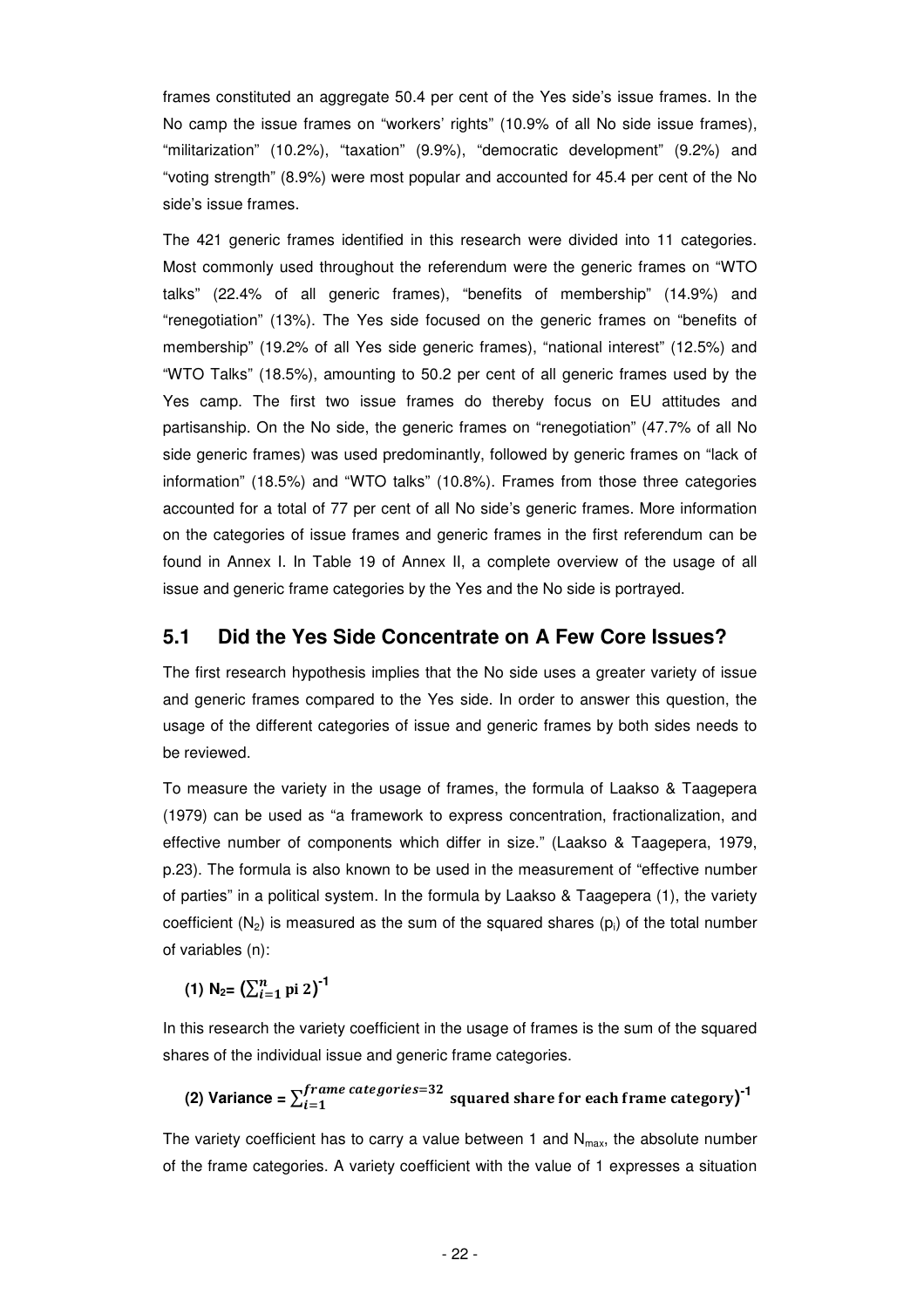in which all coverage concentrates on one single frame, i.e. one frame category consumes 100 per cent of all coverage and all other categories have no coverage.

A variety coefficient with a value  $N_{max}$  expresses a setting in which all coverage is in exactly equal shares between all available frame categories (n), i.e. all frame categories have the same share of coverage. A small variety coefficient does therefore, indicates a concentration of the usage of frames on a small number of issue and generic frame categories, whereas a high variety coefficient indicates a stronger fractionalization between the different issue and generic frame categories. Following the research hypothesis, the Yes side is expected to have a lower variety coefficient compared to the No side.

|                       | Yes side | No side | <b>Nmax</b> |
|-----------------------|----------|---------|-------------|
| <b>Issue frames</b>   | 13.18    | 13.17   |             |
| <b>Generic frames</b> | 8.08     | 3.43    |             |
| <b>All frames</b>     | 21.20    | 16.50   | 32          |

**Table 4: Variance coefficient for the 2008 referendum** 

The results portrayed in Table 4 show that the No side concentrated in their framing behavior on a smaller number of frames than the Yes side did. If the variety coefficient for issue frames is measured, the Yes and the No side show a similar variance their usage of issue frames. In the usage of generic frames, the No side showed a strong concentration, resulting in a variety coefficient of 3.4 compared to the Yes side with a variety coefficient of 8. If all frames are considered, the Yes side showed a higher variety in their usage of different frame categories compared to the No side. An overview of the usage of the different issue and generic frame categories in the first referendum is provided in Annex II, Table 19.

The conclusion on the first research hypothesis is that the No side did not use a greater variety of frames compared to the Yes side in the first referendum. While both sides used a similar variety of issue frames, the Yes side showed a considerable higher use of generic frames. This also resulted in a higher variety in the usage of issue and generic frames. Qvortrup (2009) confirms this observation, as he highlights that one error of the Yes side in the first referendum was the failure to have a "narrow focus" on one "symbolic issue". This research shows that the Yes side failed to concentrate their communication on a single issue or a small number of issues, compared to the No side. (Qvortup, 2009) The rejection of the first research hypothesis might therefore be the result of campaigning errors on the Yes side.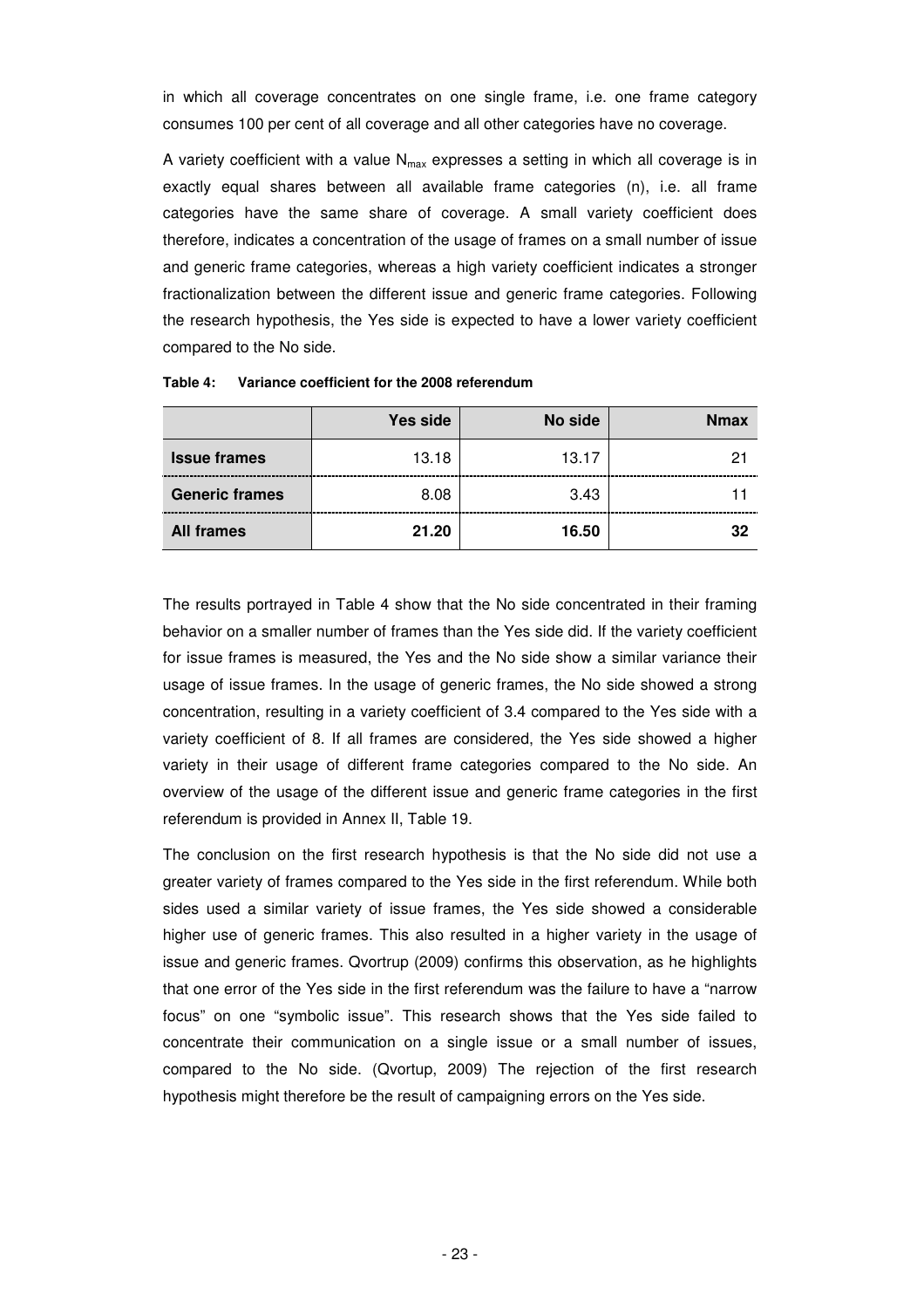## **5.2 Did the Yes Side Talk About the Issue and the No Side Talk Around?**

The second research hypothesis asks for differences in the use of issue and contest frames between actors in the Yes and the No camp. It is expected that the No side uses relatively more contest frames and the Yes side uses relatively more issue frames.

As portrayed in Table 5, the data on the usage of issue and contest frames shows that the framing behavior in the first referendum was not in line with the expectations. The Yes side used 30.5 per cent of its frames as contest frames, while the No side employed 28.1 per cent of their frames as contest frames. This result is reflected by the differing allocation of contest frames within the Yes and No camp. On the Yes side, the political parties, and especially the opposition parties, showed a relatively high usage of contest frames (FF 29.2%, FG 40.6%, Lab 37.9%). The other actors on the Yes side showed a relative lower usage of contest frames (EC 11.9%, Irish Alliance for Europe 19.6%, Business Alliance for Europe 19.3%). On the No side, the use of contest frames varied between 21 per cent and 28 per cent and only Libertas (40.1%) and the TEEU (33.3%) used higher rates of contest frames. This detailed analysis suggests that the high amount of contest frames used in the first referendum by the Yes camp is caused by an issue within the sphere of the political parties on the Yes side. Indeed, the campaign was, in parts, dominated by discord among the different political parties on the Yes side on their performance in the referendum campaign, or more generally by domestic party competition (Quinlan, 2009; FitzGibbon, 2009).

| Actors $\setminus$<br><b>Frames</b> | <b>Type of frame</b>   |                   |                   | <b>Valence of frame</b> |       |       | Use of<br>opponent<br>side's frame |         |
|-------------------------------------|------------------------|-------------------|-------------------|-------------------------|-------|-------|------------------------------------|---------|
|                                     | <b>Issue</b><br>frames | Generic<br>frames | Contest<br>frames | Pos.                    | Neg.  | Neu.  | Off.                               | Def.    |
| Yes side                            | 487                    | 311               | 350               | 203                     | 53    | 233   | 46                                 | 183     |
|                                     | 42.4%                  | 27.1%             | 30.5%             | 41.7%                   | 10.9% | 47.8% | 9.4%                               | 37.6%   |
| No side                             | 301                    | 64                | 143               | 6                       | 234   | 61    | 39                                 | 6       |
|                                     | 59.2%                  | 12.6%             | 28.2%             | $2.0\%$                 | 78.0% | 20.0% | 13.0%                              | $2.0\%$ |
| Referendum<br>– overall             | 851                    | 421               | 540               | 227                     | 299   | 327   | 85                                 | 194     |
| (including<br>neutral actors)       | 46.9%                  | 23.2%             | 29.8%             | 26.7%                   | 35.2% | 38.5% | 10 $%$                             | 22.8%   |

**Table 5: Usage of types and characteristics of frames in the 2008 referendum**  (in absolute numbers and percentage of frames; percentages on valence of frame and use of opponent side's frame relation to number of issue frames)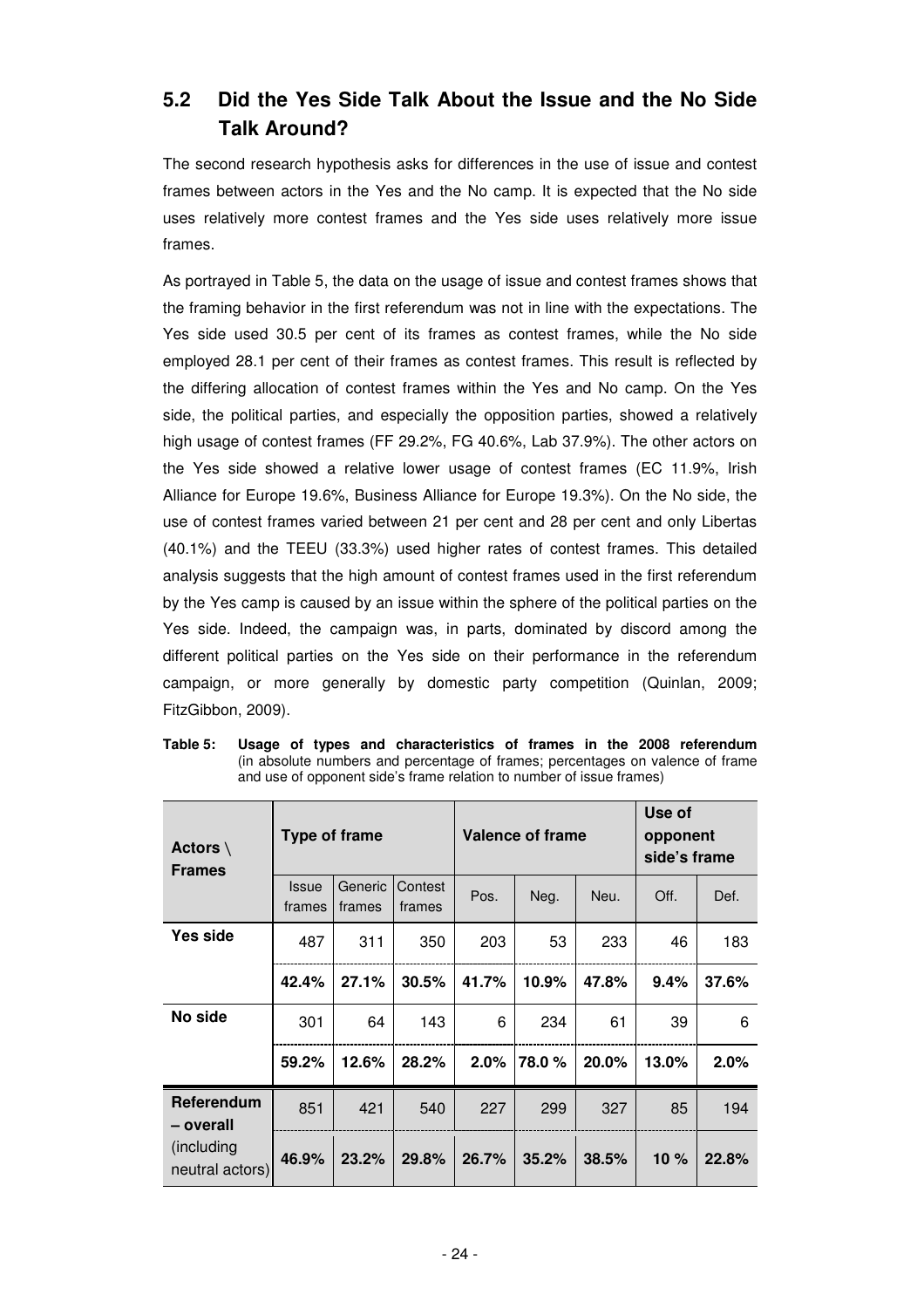The use of issue frames is also contrary to the expectations raised in the second research hypothesis. The Yes side utilized 42.2 per cent of their frames as issue frames, but 59.2 per cent of the No side's frames were found to be issue frames. Again, differences within each side are visible. The non-political actors on the Yes side had a ratio of 47 per cent to 75 per cent of issue frames. The main political parties on the Yes side showed much lower usage of issue frames (FF 39.2%, FG 32.6%, Lab 45.6%), than the No side, where all actors except Libertas (43.2%) and Unite (47.1%) used between 55 per cent and 74 per cent of their frames as issue frames. The detailed data on the use of issue frames and contest frames by the different actors of on both sides is given in Annex II, Table 20.

In summary, both expectation from the second research hypothesis on the use of issue frames and contest frames are rejected by the data on the first referendum. The high use of contest frames by political parties on the Yes side is explained by domestic party competition. This result would also reflect research findings by Hängglie and Kriesi (2010), who showed that during a Swiss referendum the Yes side employed a higher share of contest frames compared to the No side. However, based on methodological differences of their data collection compared to this research, their finding could be viewed with caution. On the usage of issue frames, in this research, almost all actors on the Yes side, taken especially the political parties, failed to reach the average percentage of issue frame usage registered for the No side. Overall, the framing behavior of political parties on the Yes side seems to be the decisive factor in the rejection of the second research hypothesis.

### **5.3 How Does the Yes Side Handle the No side's Frames?**

The third research hypothesis concerns the handling of issue frames, which are owned by the opposite side in the debate. The research hypothesis states: "Actors on the Yes side will use relatively more often defensive frames than actors on the No side."

As mentioned in chapter 2, the ownership of issue frame categories is based on a qualitative measurement, compared to a quantitative measurement as suggested by Hänggli and Kriesi (2010). The ownership of the issue frame categories registered in the first referendum is mentioned in Annex II, Table 19. If the measurement by Hänggli and Kriesi had been used, the issue frames on "taxation", "neutrality", "voting strength", "moral values" and "democratic development" would have been owned by the respective opposing side in the campaign.

As shown in Table 5, the data on the usage of the opponent side's frames is in line with expectations of the third research hypothesis. The Yes side used a total of 183 defensive frames, representing 37.6 per cent of the Yes side's issue frames. The No side used the marginal number of 6 defensive frames, representing 2 per cent of their overall number of issue frames. Once again, the political parties on the Yes side show a different framing behavior than the other actors in the Yes camp. Fianna Fáil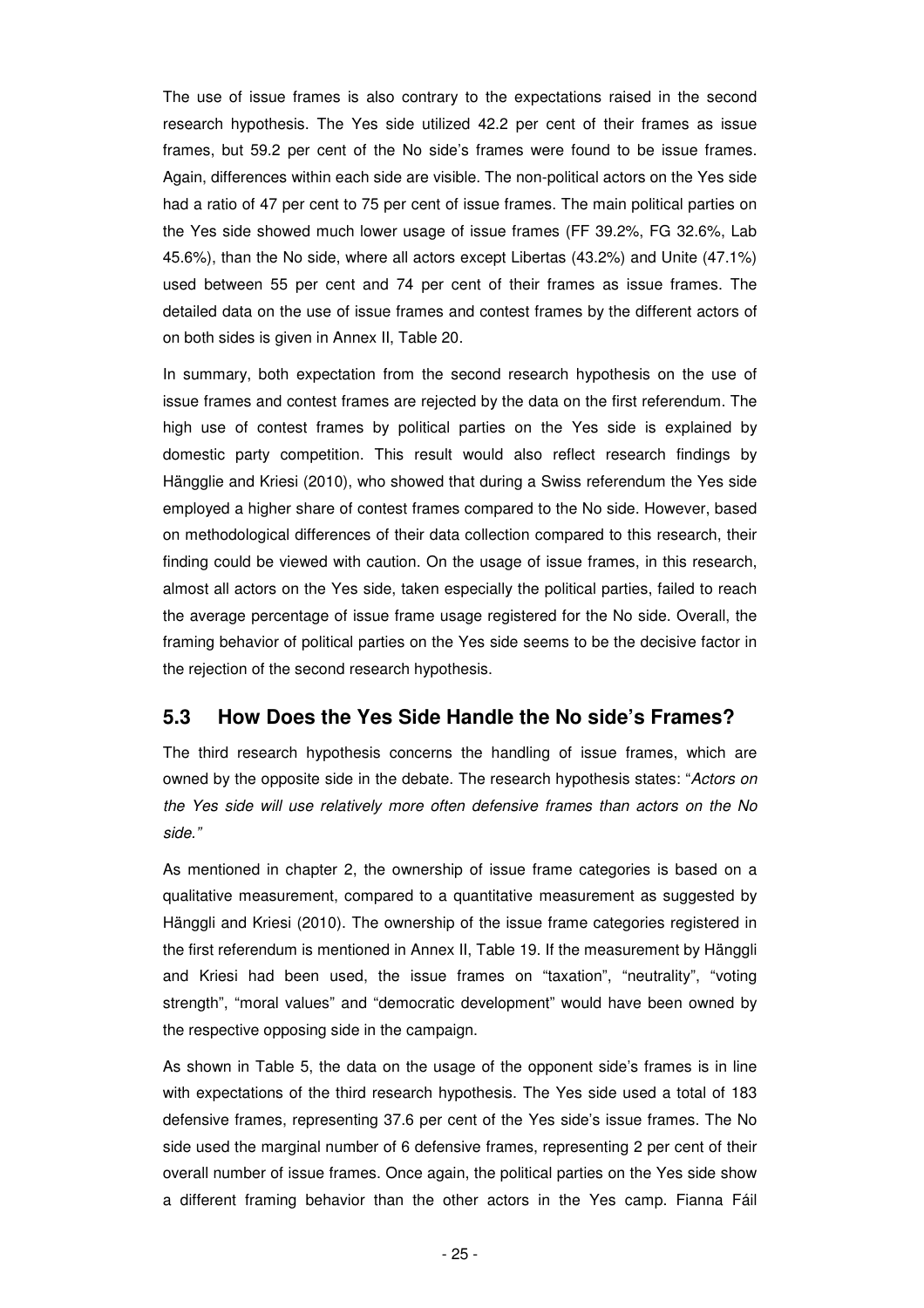(40.0%), Fine Gael (56.2%) and the Labour Party (36.8%) employed a higher ration of defensive frames compared to the other actors on the Yes side (PD 33.3%, EC 24.4%, Irish Alliance for Europe 29.1%, Business Alliance for Europe 28.6%, Ictu 6.7%). Actors on the Yes side concentrated their defensive frames on "taxation", "neutrality", "moral values", "voting strength" and "militarization", all issues that proved to be decisive in the outcome of the referendum (Sinnott et al., 2009). On the No side, the Socialist Party (13.0%) was the only actor employing defensive frames in a wider scope, concentrating on the issue frame "Charter of Fundamental Rights". The usage of defensive frames in the No camp is also lower than could have been expected, compared to the results of Hänggli and Kriesi's (2010) research.

Another interesting observation is that both sides used a considerable amount of offensive frames. The Yes side used 9.4 per cent of their issues frames in an offensive way, concentrating on the issue "Commissioner", "workers' rights" and "voting strength". The No side used 13 per cent of their issue frames in an offensive way, concentrating on the issues "democratic development" and "Charter of Fundamental Rights". The use of offensive frames shows that both sides pushed their own arguments on the respective issues and did not surrender those issues to the other side in the campaign. Detailed data on the usage of offensive and defensive frames by the different actors is portrayed in Annex II, Table 20.

To sum up, the third research hypothesis is confirmed by the data from the first referendum. The actors on the Yes side used more defensive frames compared to the actors on the No side. Again, the political parties on the Yes side show a distinct different framing behavior than other actors in the Yes camp, this time using relatively more defensive frames. Further, a high amount of offensive frames used by both sides was registered.

## **5.4 Is It All Positive on the Yes Side and All Negative on the No Side?**

The fourth research hypothesis concerns the valence different actors attach to their issue frames. The question is, if actors on the Yes side use more often positively valenced issue frames, and if actors on the No side use more often negatively valenced issue frames.

The research hypothesis on the valence of frames is confirmed by the data. On the Yes side, 41.7 per cent of all issue frames were valenced positively, 10.9 per cent were valenced negatively and 47.8 per cent were valenced neutrally. On the No side, 2 per cent of all issue frames had a positive valence, an overwhelming 78 per cent was valenced negatively and 20.3 per cent were valenced neutral. This result shows that the Yes side concentrated strongly on sending positive frames. This observation is even reconfirmed when the use of and neutral frames is analyzed. All negatively valenced frames on the Yes side were made on the issue frame category "consequence of No vote", which was also the only frame on which the No side used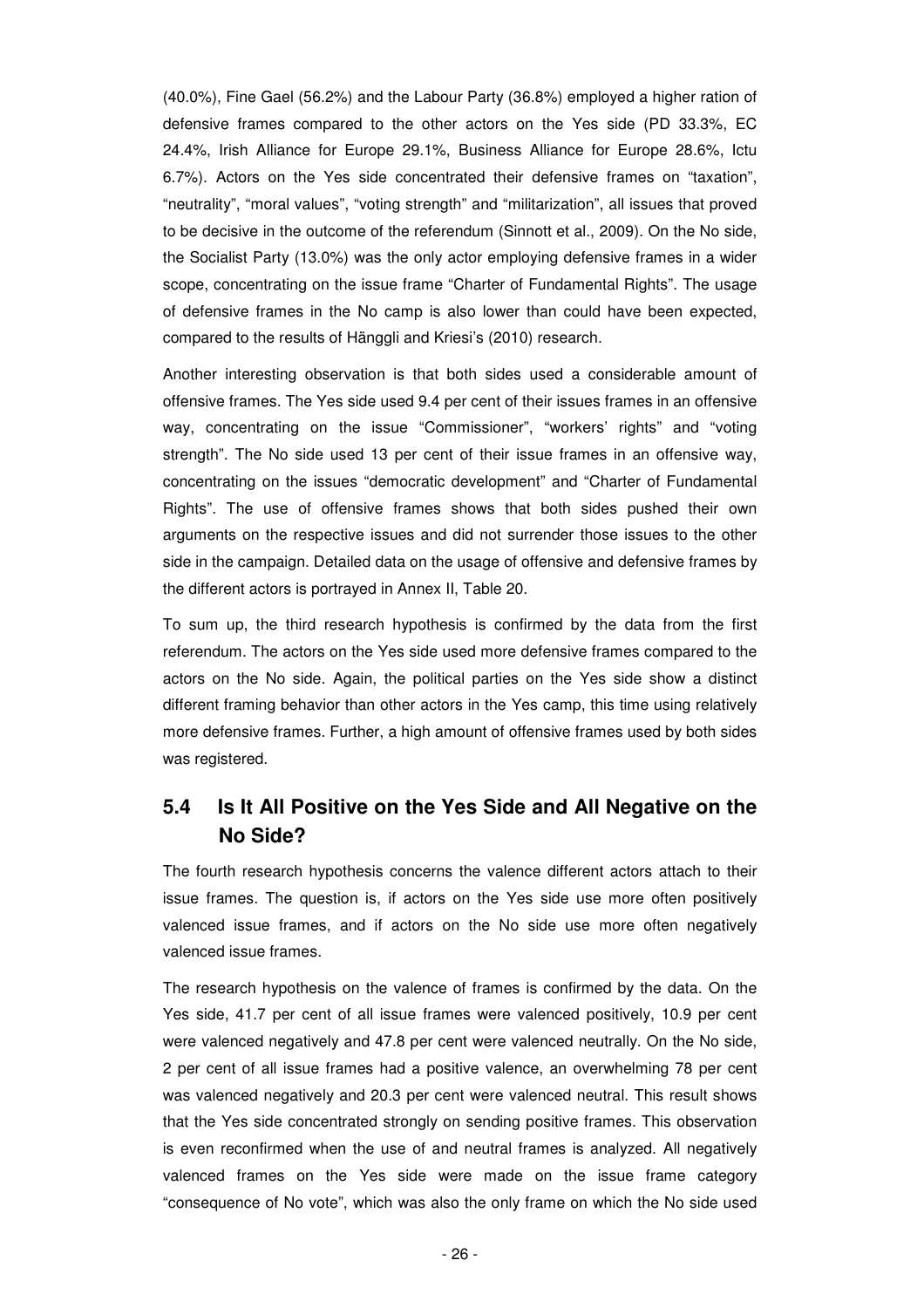positive frames. The issue frame "consequence of No vote" refers to the revision point of the referendum issue, which is what happens if a referendum is rejected. The definition of the revision point is an important element in a referendum debate (Hobolt, 2009). The Yes side would therefore valence the revision point negatively as a threat, while the No side would valence it as a positive event or a chance. The data also shows that issue frames used in a defensive way are in most cases neutrally valenced. This can be explained by the categories on which defensive frames were used. The Yes side used most defensive frames on the issues of "taxation", "neutrality", "moral values", "voting strength" and "militarization". Only for the last category did the Yes camp also use offensive frames. On the other categories, the Yes side rejected the claims made by the No side, but did not give those issues their own spin – i.e. using them in an offensive way. For example, the Yes side was not able to claim that Irish neutrality would be strengthened or that the Irish tax regime would be further safeguarded, but only rejected claims made by the No side. On the Yes side, the high number of neutrally valenced frames is therefore linked to the high number of defensive frames.

On the No side, the framing behavior with respect to the valance of frames is also clear cut. The small amount of positively valenced frames (2%) resulted from the use of offensive frames on the "consequence of No vote". The share of neutral frames, however, can't be explained in a similar way as the neutral frames on the Yes side, as the No side barely used defensive frames. The No side sent neutrally valenced frames on the issues of "taxation", "workers' rights", "neutrality" and "Charter of Fundamental Rights". The first three issue frames were already linked to the No side early in the campaign. Also, the issues of "neutrality", "moral values", "militarization" and "sovereignty", had been used by the No side  $-$  in most cases by the same actors  $-$  in previous referendums on European integration in Ireland, such as the two referendums on the Nice treaty (O'Brennan, 2009). It might therefore be possible that these frames categories used by the No camp could be understood by voters in the context of the campaign as negatively valenced. Voters could associate here these frames with the negative valence that was defined earlier in the campaign or even in previous referendum campaigns. Detailed data on the valence of issue frames by the different actors is portrayed in Annex II, Table 20.

In summary, the fourth research hypothesis is confirmed by the data of the first referendum. Actors on the No side valenced issue frames relatively more often negatively and actors on the Yes side valenced issue frames relatively more often positively. Negative frames on the Yes side and positive frames on the No side are explained by the framing of the revision point of the referendum issue. The high amount of neutrally valenced frames on the Yes side is linked to the high number of defensive frames used by the Yes camp and the high number of neutral frames on the No side could be explained by the voters' familiarization with certain No side frames.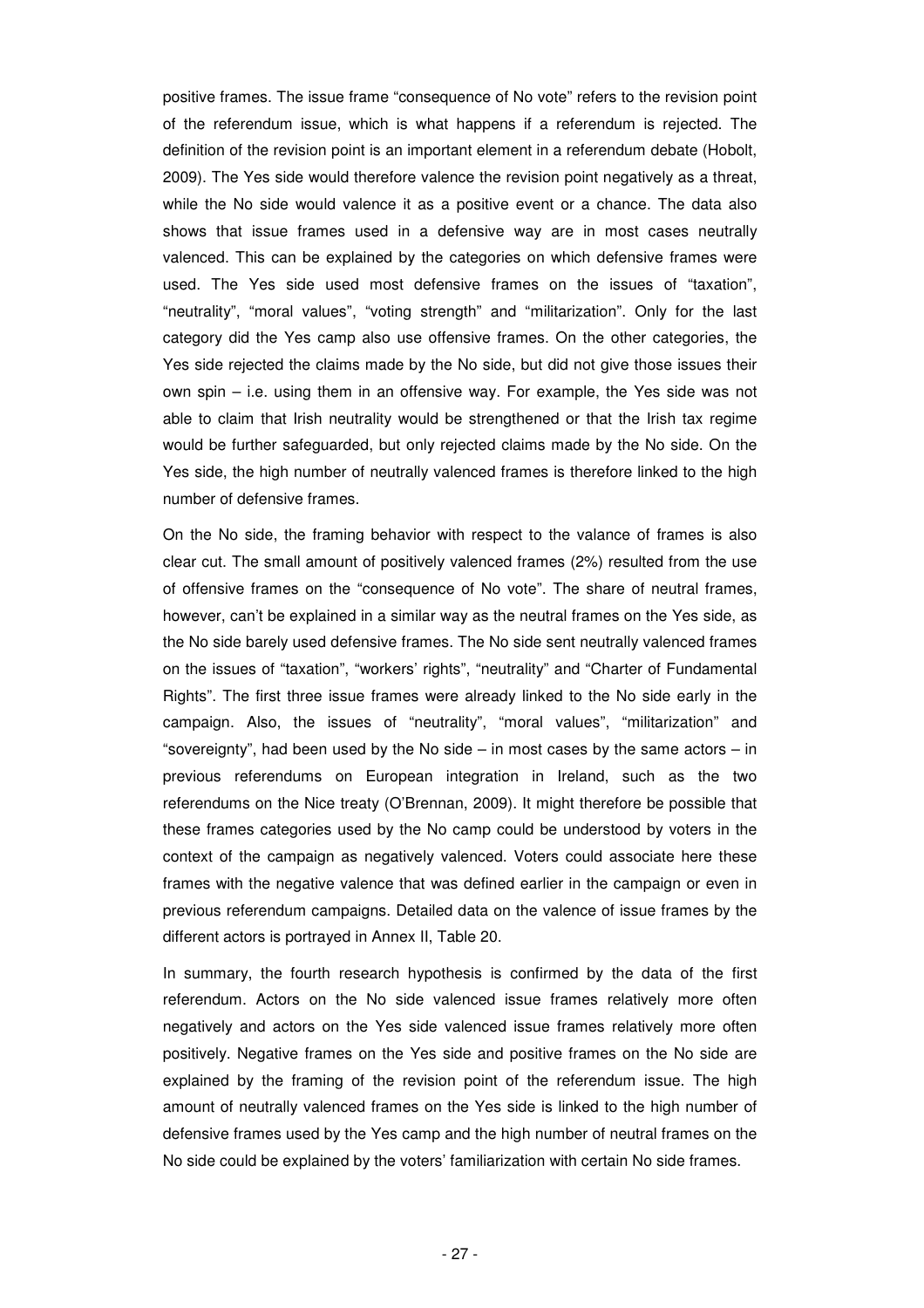## **5.5 How Does the Campaign Look in the Last Two Weeks?**

The fifth research hypothesis focuses on changes in the framing behavior over the course of the two referendum campaign. It is expected that in the final two weeks of the campaign, actors on both sides used relatively more often defensive frames and contest frames compared to the earlier phase of the campaign.

A first observation on changes in the framing behavior over time is that the number of frames was relatively higher in the last two weeks – 828 frames in the final phase – compared to the first six weeks – 983 frames in the run-up phase. The share of the Yes side decreased from 66 per cent of all frames in the run-up phase to 60 per cent of all frames in the final phase. The No camp's share shrank from 29 per cent in the run-up phase to 27 per cent in the final phase and correspondingly the Neutral side increased their share from 5 per cent to 13 per cent.

**Table 6: Usage of different types and characteristics of frames over time in the 2008 referendum** (in absolute numbers and percentage of frames; percentages on valence of frame and use of opponent side's frame relation to number of issue frames)

| Actors $\setminus$<br><b>Frames</b> |                | <b>Type of frame</b> |                   |                   | Valence of frame |       |       | Use of<br>opponent<br>side's frame |       |
|-------------------------------------|----------------|----------------------|-------------------|-------------------|------------------|-------|-------|------------------------------------|-------|
|                                     |                | Issue<br>frames      | Generic<br>frames | Contest<br>frames | Pos.             | Neg.  | Neu.  | Off.                               | Def.  |
|                                     | run-up         | 290                  | 178               | 181               | 126              | 17    | 137   | 32                                 | 119   |
| Yes side                            | phase          | 44.7%                | 27.4%             | 27.9%             | 46.9%            | 5.9%  | 47.2% | 10.7%                              | 41.0% |
|                                     | final          | 199                  | 133               | 169               | 67               | 36    | 96    | 16                                 | 64    |
|                                     | phase          | 39.5%                | 26.7%             | 33.9%             | 34.0%            | 18.3% | 48.7% | 7.6%                               | 32.5% |
|                                     | run-up         | 167                  | 34                | 84                | $\mathbf{1}$     | 145   | 21    | 21                                 | 3     |
| No side                             | phase          | 58.5%                | 12.0%             | 29.6%             | 0.6%             | 87.3% | 12.7% | 12.0%                              | 1.8%  |
|                                     | final<br>phase | 134                  | 30                | 59                | 5                | 89    | 40    | 26                                 | 3     |
|                                     |                | 60.1%                | 13.5%             | 26.5%             | 3.7%             | 66.4% | 29.9% | 14.2%                              | 2.2%  |
|                                     | run-up         | 473                  | 236               | 275               | 139              | 169   | 165   | 53                                 | 122   |
| (including neutral actors)          | phase          | 48.0%                | 24.0%             | 28.0%             | 29.4%            | 35.7% | 34.9% | 10.8%                              | 25.8% |
| Referendum overall                  | final          | 378                  | 185               | 265               | 80               | 133   | 164   | 42                                 | 72    |
|                                     | phase          | 45.7%                | 22.3%             | 32.0%             | 21.4%            | 35.4% | 43.7% | 9.0%                               | 19.0% |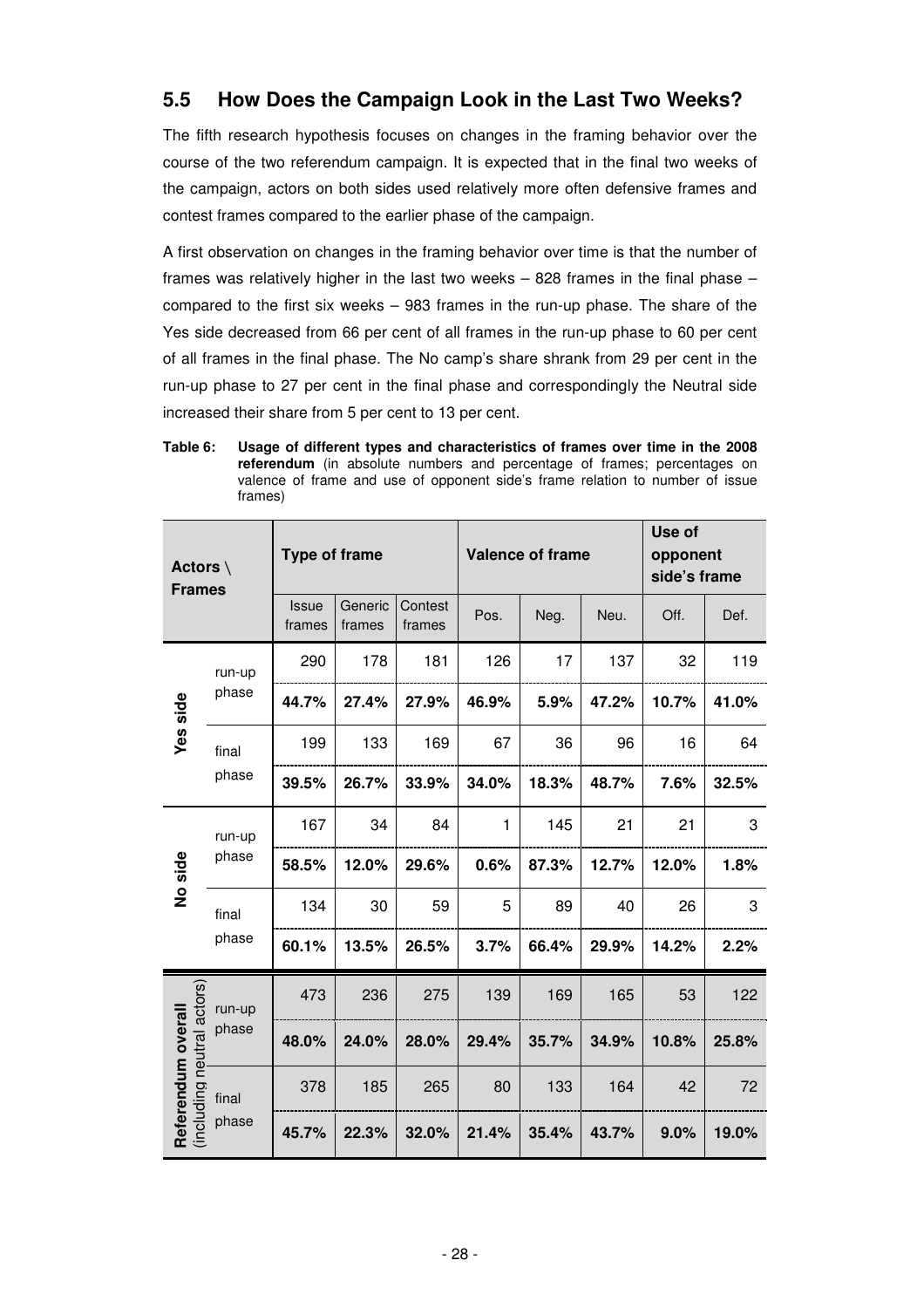As portrayed in Table 6, the data on the fifth research hypothesis is ambiguous. The usage of defensive frames by the Yes side decreased from 41 per cent in the run-up phase to 32.5 per cent in the final phase. On the No side, the usage of defensive frames increased from 1.8 per cent to 2.2 per cent. However, the numbers on the No side might not be representative due to the extremely low number of defensive frames. The usage of contest frames on the Yes side increased from 27.9 per cent in the run-up phase to 33.9 per cent in the final phase, but on the No side, the usage of contest frames decreased from 29.6 per cent to 26.5 per cent. The changes in the framing behavior over time are the same in tendency, if the actors on both sides are reviewed individually.

Still, other observations can be drawn from a comparison of the framing behavior over time. On the Yes side, the usage of issue frames and generic frames decreased towards the later part of the referendum, while the development on the No side was contrary. On the Yes side fewer defensive and fewer offensive frames were used in the second part of the campaign, contrary to the No side where more offensive and defensive frames were employed. In the Yes camp the usage of negatively valenced issue frames increased and the number of positively valenced frames decreased respectively. Those changes could translate to an adopted tactics on the Yes side to promote the argument on the revision point of the referendum more strongly.

On the No side, the number of positively valenced frames and neutrally valenced frames increases, while the number of negatively valenced frames decreased. This shift could be linked to a dynamic described above, in which frames of the No side are recognized by voters in their negative meaning, even if no negative valence is attached to those frames. The detailed overview of changes in the framing behavior over time for the different actors of the Yes and No side is portrayed in Annex II, Table 21.

To sum up, the results for the fifth research hypothesis are undetermined. As the Yes camp increased its relative share of contest frames in the final phase of the campaign, the No camp used fewer contest frames. And while the No side used a higher share of defensive frames in the later part of the campaign, the Yes side reduced its relative share of defensive frames.

#### **5.6 Conclusion on the First Referendum**

The observations of the framing behavior of the different actors in the first referendum campaign offer a diverse picture. The first two research hypotheses, on the variety in the usage of frames and the usage of issue and contest frames, are not confirmed by the presented data. The third and fourth hypotheses on the usage of defensive frames and the valence of frames are confirmed by the data from the first referendum. The fifth research hypothesis is also to be rejected by the presented data, as not all expectations raised in the research hypothesis are confirmed. One observation to be made so far is that the framing behavior of the political parties on the Yes side varies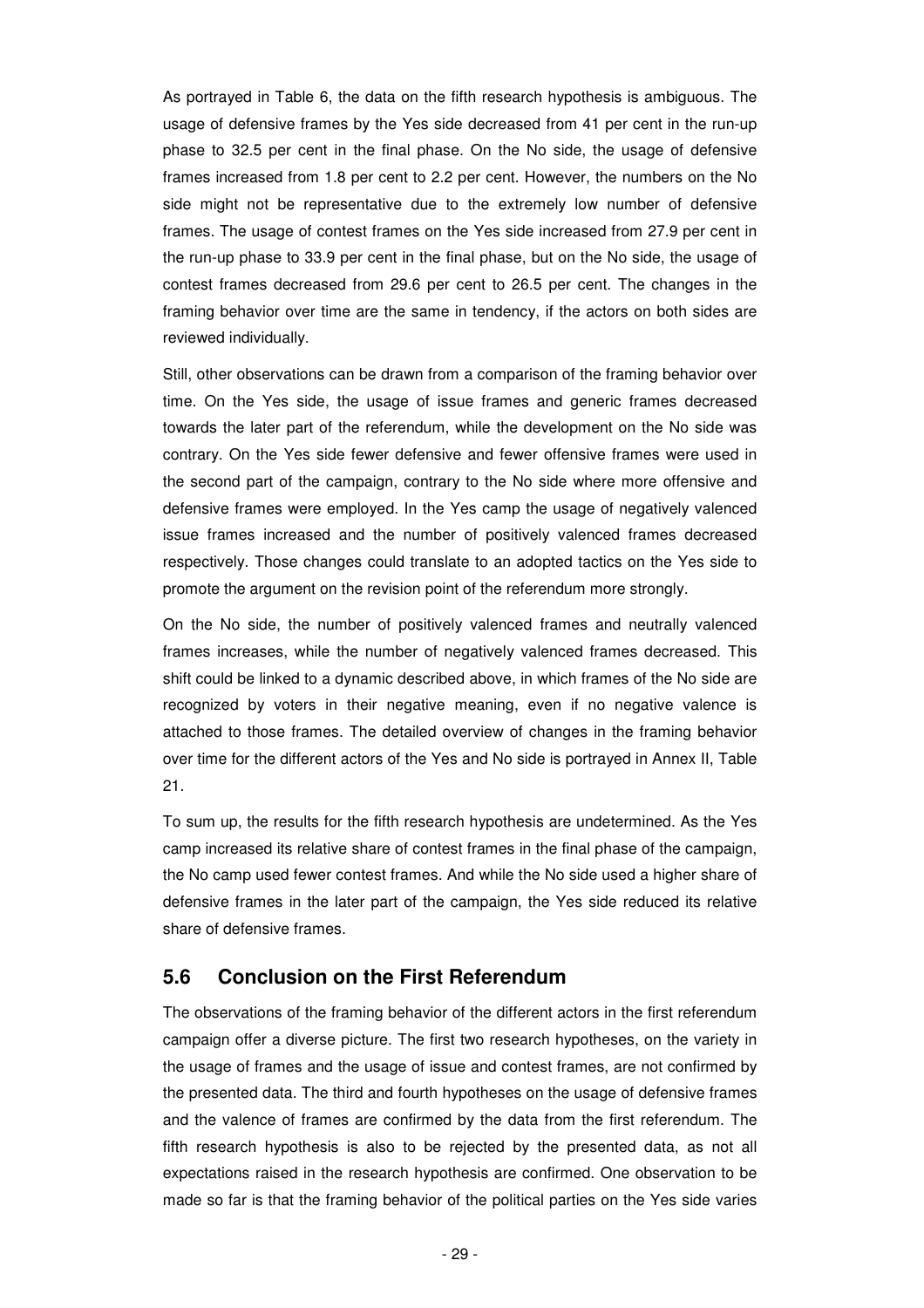considerably from the framing behavior of the other actors in the Yes camp. This is expressed by a higher relative use of contest frames and defensive frames and a lower use of issue frames. The No side on the other hand seems to be more homogeneous in their framing behavior, with the exception of Libertas, which steps out of the average compared to the other actors on the No camp. However, a heterogeneous framing behavior could be expected from the No side, as different actors are likely to concentrate on different issue and employ different tactics in order to increase the overall effectiveness of the No side campaign. The collected data did also confirm observations, made by other researchers, especially in regards to the failure of the Yes camp to keep a narrow focus on a single "winning" topic and the observation of political party contest within the parties on the Yes side.

In many respects, the campaign on the first referendum on the Lisbon treaty had a few unique characteristics, which were likely to influence the data collected on the referendum. The data collected on the second referendum will therefore be decisive to confirm or challenge the trends evaluated in the first referendum.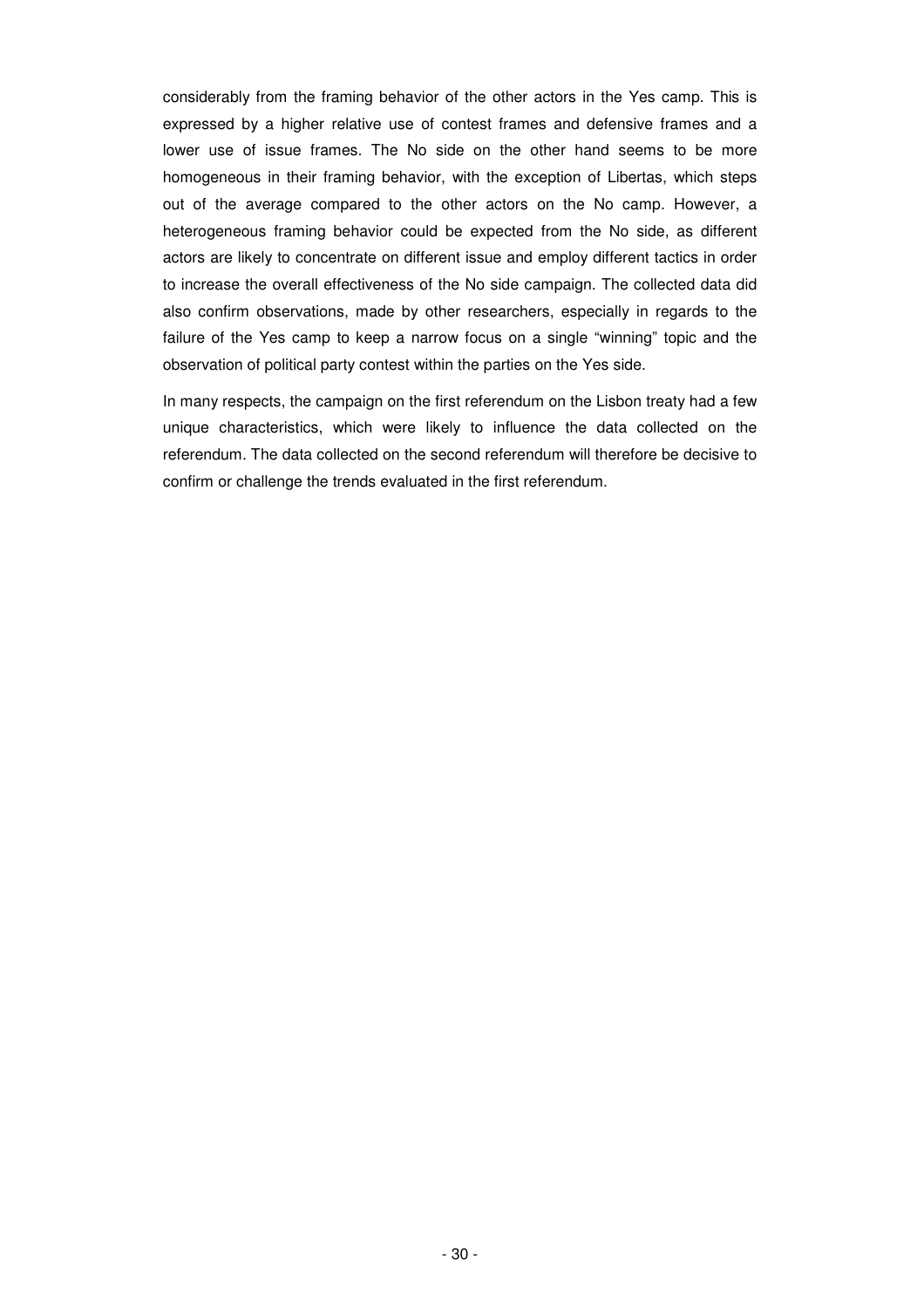# **6 Framing the Second Lisbon Referendum 2009**

This chapter reviews the framing behavior of the different actors in the second Lisbon referendum in 2009 and is based on data collected between the  $8<sup>th</sup>$  of August, 2009, and the 2<sup>nd</sup> of October, 2009. During this time 630 articles on the Lisbon Treaty were identified in the Irish Times and Irish Independent, of which 380 articles carried frames relevant for this research. A total of 1,720 frames were identified, of which 829 were issue frames (48.2%), 451 generic frames (26.3%) and 440 contest frames (25.6%). The breakdown of frames between the different camps is comparable to the first referendum. The Yes side accounted for an aggregate share of 64 per cent of all frames identified in the second referendum compared to 31.5 per cent for the No side and 4.5 per cent for the Neutral side.

Table 7 portrays how the frames were divided between and within each side participating in the referendum debate. On the Yes side new actors joined the campaign, resulting in smaller shares for the individual actors. The political parties reached an aggregate share of 64.9 per cent. The group of civil society organization now includes three actors and had an aggregate share of 12.9 per cent, followed by the business sector (9.2%), the European Commission (7.8%), the Unions (3.7%) and the IFA (1.6%). In the No camp, the allocation of shares between the different groups was similar to the first referendum. The political parties accounted for an aggregate of 43.2 per cent of No side frames, the civil society groups accumulate a share of 48.2

| Yes side $-64%$           |         | No side - 31.5%       |        | Neutral side $-4.5%$ |        |  |  |  |  |
|---------------------------|---------|-----------------------|--------|----------------------|--------|--|--|--|--|
| Fianna Fáil               | 34.2%   | Sinn Féin             | 27.9%  | Church               | 59.7%  |  |  |  |  |
| <b>Fine Gael</b>          | 13.3%   | No to Lisbon<br>22.5% |        | <b>EP President</b>  | 31.2%  |  |  |  |  |
| The Labour Party          | 13.1%   | Libertas              | 13.5%  | Concern              | 9.1%   |  |  |  |  |
| Ireland for Europe        | 10.4%   | Cóir                  | 12.2%  |                      |        |  |  |  |  |
| European Commission       | 7.8%    | Socialist Party       | 11.8%  |                      |        |  |  |  |  |
| <b>Business Europe</b>    | $5.7\%$ | Farmers for No        | 4.8%   |                      |        |  |  |  |  |
| Green Party               | 4.3%    | <b>UKIP</b>           | 3.5%   |                      |        |  |  |  |  |
| <b>Charter Group</b>      | 2.4%    | Unite<br>2.6%         |        |                      |        |  |  |  |  |
| Ryanair                   | 2.1%    | <b>TEEU</b>           | 1.3%   |                      |        |  |  |  |  |
| We belong                 | 1.9%    |                       |        |                      |        |  |  |  |  |
| Irish Farmers Association | 1.6%    |                       |        |                      |        |  |  |  |  |
| Intel                     | 1.4%    |                       |        |                      |        |  |  |  |  |
| Ictu                      | 1.4%    |                       |        |                      |        |  |  |  |  |
| Ireland's future          | 0.6%    |                       |        |                      |        |  |  |  |  |
| Siptu                     | 0.1%    |                       |        |                      |        |  |  |  |  |
|                           | 100.0%  |                       | 100.0% |                      | 100.0% |  |  |  |  |

**Table 7: Share of frames for Yes, No and Neutral sides and split up for actors on each side**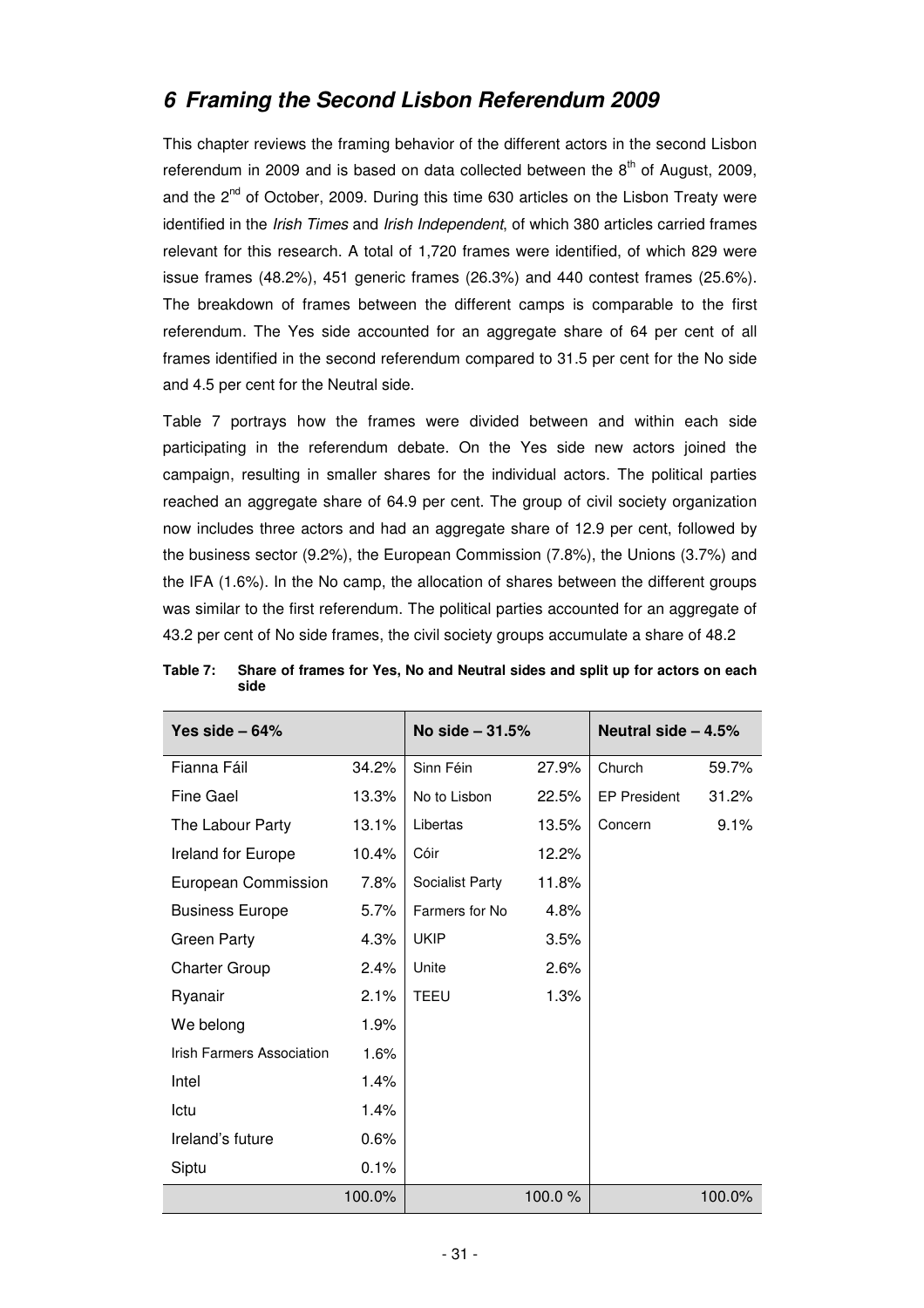per cent, whereas Farmers for No (4.9%) and the unions (3.9%) had rather marginal shares of coverage.

In the second referendum campaign the total of 829 issue frames were divided between 22 issue frame categories. The category "development policy" was abandoned and the new categories "economic recovery" and "minimum wage" are introduced. The five issue frame categories obtaining most coverage in the referendum were "consequence of No vote" (10.1%), "economic recovery" (9%), "workers' rights" (8.3%), "moral values" (6.9%) and "neutrality" (6.6%). The five most important issue frames on the Yes side were "consequence of a No vote" (13.2%), "economic recovery" (11.7%), "workers' rights" (7.3%), "minimum wage" (7.1%) and "neutrality" (6.5%), represented an aggregate 45.8 per cent of all issue frames used by the Yes side. On the No side, the top 5 issue frames were "workers' rights" (11.2%), "transfer of power" (10.1%), "militarization" (8.6%), "voting strength" (7.6%) and "neutrality" (7.6%) resulting in an aggregate share of 45.1 per cent of the No side's issue frames. The presentation of the favorite issue frames on both sides shows that especially the issues of "workers' rights" and "neutrality" were strongly disputed between both sides.

The 451 registered generic frames were divided into 15 generic frame categories, now also including "legal guarantees", "position within the EU", "change/rerun", "future EU", "farm succession" and "right wing agenda", replacing the categories of "WTO talks" and "Yes to Europe". The Yes side's top generic frames were "position within the EU" (17.5%), "legal guarantees" (16.9%) and "benefits of membership" (14.8%), adding up to an aggregate share of 49.2 per cent of the Yes side's generic frames. The Yes side's generic frames do again highlight EU membership attitudes to the voters and the change in context, in which the referendum is held. The favorite generic frames in the No camp were "change/rerun" (36.1%), "government support" (13.9%) and "legal guarantees" (13%) accounting for 63 per cent of the No side's issue frames. The No side's favorite generic frames suggest that the No side also addresses the change in the context of the referendum and did additionally link the referendum issue to the unpopular government.

### **6.1 Did the Yes Side Concentrate on A Few Core Issues?**

The first research hypothesis addresses the variety in usage of different issue and generic frames by the Yes and No side in the referendum. For the analyses of the variance, the formula of Laakso & Taagepera (1979) as described in chapter 5.1 is used. The variety coefficients for the use of different frame types in the second referendum are portrayed in Table 8.

The data shows that in the second referendum, the Yes side used a smaller variety of issue frames than the No side, although only by a small margin. Compared to the first referendum, the variety coefficients for both sides increased even stronger than the  $N_{\text{max}}$  indicating that both sides actually used a bigger variety of issue frame categories.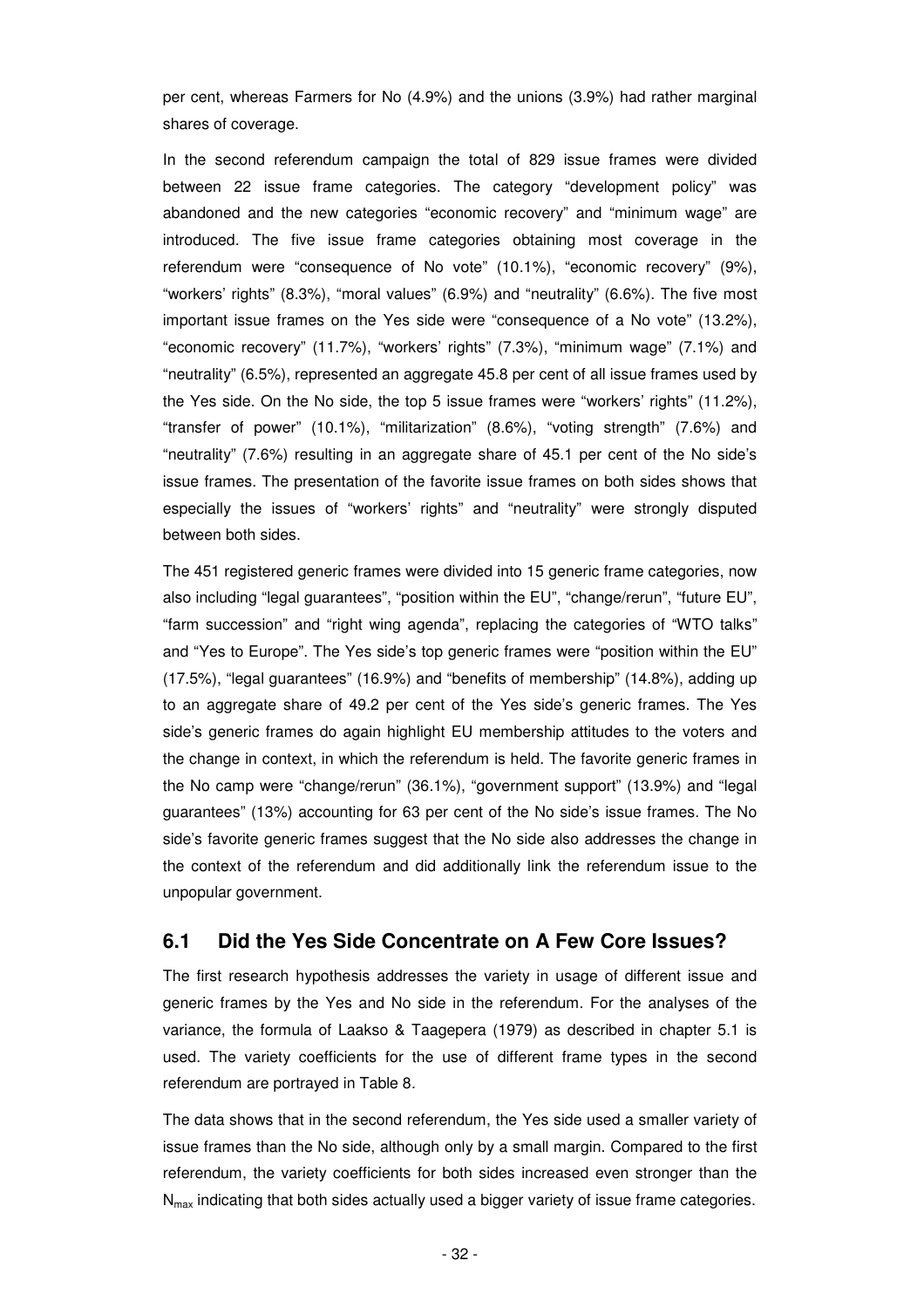|                       | Yes side | No side | <b>Nmax</b> |
|-----------------------|----------|---------|-------------|
| <b>Issue frames</b>   | 14.21    | 14.81   | 22          |
| <b>Generic frames</b> | 8.48     | 5.37    | 15          |
| <b>All frames</b>     | 22.6     | 20.2    | 37          |

**Table 8: Variance coefficient for the 2009 referendum** 

The use of generic frames shows that the Yes side again employed a greater variety of generic frames than the No side. However, the gap in the usage of generic frames narrowed and the Yes side kept their variety coefficients for generic frames almost stable at 8.48  $(+0.4)$ , while the No side's coefficient increased to 5.37  $(+1.94)$ , while the  $N_{max}$  increased to 15 (+4). The same observation can be made on the variety, if issue and generic frame categories are combined. The Yes side still employs a greater variety of frames compared to the No side, but the gap between the Yes and the No side's variety coefficients closed from 4.7 to 2.4. On overview of the use of issue and contest frame categories by the Yes and the No side is provided in Annex III, Table 22.

The conclusion on the first research hypothesis is that it is again not confirmed from the data in the second referendum. Although the distance in the variety coefficients closed between both camps compared to the first referendum, the Yes side is found to use a similar variety of issue frames and a greater variety of generic frames compared with the No side. Similar as in the first referendum, the No side concentrated their communications on fewer topics, while the Yes side did again seem to not have managed to present a clear focused case in the second referendum campaign. However, the gap between both camps narrowed, but this development is only in some parts related to efforts in Yes camp to use a smaller variety of frames, especially generic frames. It is also the result of a tendency in the No camp to widen their focus and to employ a greater variety of frames, especially generic frames. It can therefore be said that the Yes camp again did not follow the recommendation of Qvortrup (2009) to campaign only on a small number of highly relevant frames.

## **6.2 Did the Yes Side Talk About the Issue and the No Side Talk Around?**

The second research hypothesis asks, which kinds of frames are used by the Yes and the No side in the referendum campaign and implies that the Yes side uses relatively more issue frames, while the No side uses relatively more contest frames.

As portrayed in Table 9, the No side again used a higher relative share of issue frames, 51.3 per cent of all frames used by the No side, compared to the Yes side, which used 46.0 per cent of their frames as issue frames. On the Yes side, the usage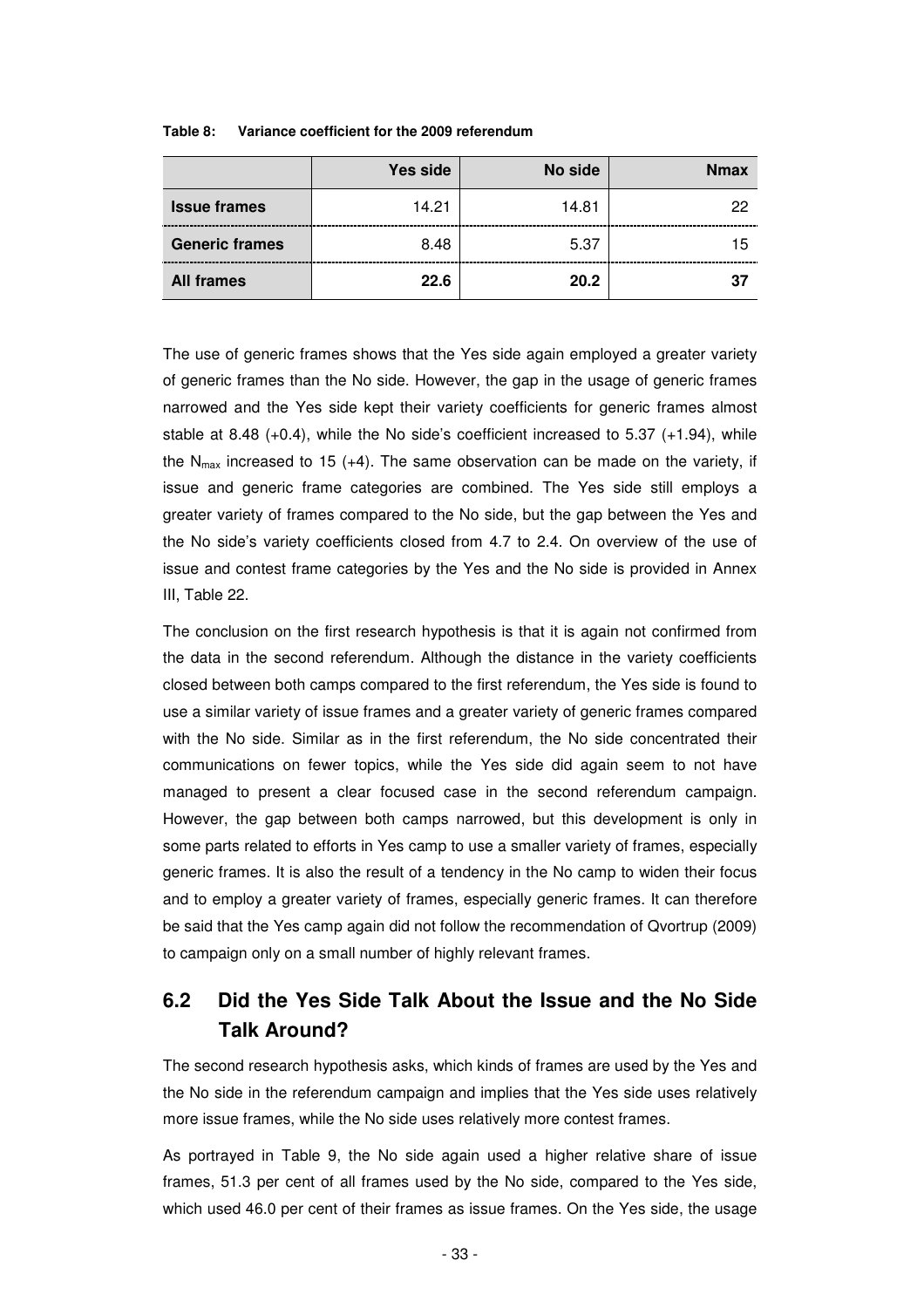of issue frames on the Yes side is thereby very heterogene with some actors using high share of issue frames (Business for Europe 64.2%, GP 57.4% EC 57.0%) and other actors using a comparably low share of issue frames (FG 36.6%, Ryanair 13.0%, IFA 22.2%, Siptu 25.0%). On the No side the framing behavior in relation to the use of issue frames is more homogenous. Farmers for No (73.1%), Unite (71.4%), UKIP (68.4%) and Cóir (62.1%) employ a particular high share of issue frames, while Libertas (28.8%) again shows a particular low interest in issue frames. Farmers for No and Cóir did thereby focused their campaign communication on single issues, migration for the former and moral values and minimum wage for the later. Libertas on the other side seemed to lack a clear focus on a single issue frames and as shown later did also focus their communication on contest frames.

| Actors $\setminus$<br><b>Frames</b> |                        | Type of frame                          |       |       | <b>Valence of frame</b> | Use of<br>opponent<br>side's frame |       |       |  |
|-------------------------------------|------------------------|----------------------------------------|-------|-------|-------------------------|------------------------------------|-------|-------|--|
|                                     | <b>Issue</b><br>frames | Generic<br>Contest<br>frames<br>frames |       | Pos.  | Neg.                    | Neu.                               | Off.  | Def.  |  |
| Yes side                            | 506                    | 329                                    | 266   | 235   | 69                      | 202                                | 15    | 100   |  |
|                                     | 46.0%                  | 29.9%                                  | 24.2% | 46.4% | 13.6%                   | 39.9%                              | 3.0%  | 19.8% |  |
| No side                             | 278                    | 108                                    | 156   | 4     | 200                     | 74                                 | 40    | 28    |  |
|                                     | 51.3%                  | 19.9%                                  | 28.8% | 1.4%  | 71.9%                   | 26.6%                              | 14.4% | 10.1% |  |
| Referendum<br>– overall             | 829                    | 451                                    | 440   | 252   | 281                     | 296                                | 56    | 141   |  |
| (including)<br>neutral actors)      | 48.2%                  | 26.2%                                  | 25.6% | 33.9% | 33.9%                   | 35.7%                              | 6.9%  | 17.0% |  |

**Table 9: Usage of types and characteristics of frames in the 2009 referendum**  (in absolute numbers and percentage of frames; percentages on valence of frame and use of opponent side's frame relation to number of issue frames)

The situation on the use of contest frames on the other side has changed compared to the first referendum. In the second referendum, the Yes side used 24.2 per cent of their frames as contest frames, while the No side employed 28.8 per cent of their frames as contest frames. While the No side kept their share of contest frames similar compared to the first referendum, the Yes decreased their share of contest frames from 30.5 per cent in the first referendum to 24.2 per cent in the second referendum. In the first referendum, the political parties on the Yes side had a particular high share of contest frames. In the second referendum they are in line with the rest of the Yes camp (FF 21.5%, FG 27.4%, Lab 27.1%). Business for Europe (9.4%), and the European Commission (17.4%) showed a particular low use of contest frames. On the No side, Libertas (47.9%) used a greater share of contest frames than anyone else in the No camp, whereas Sinn Féin (20.8%) and Farmers for No (7.7%) had a relative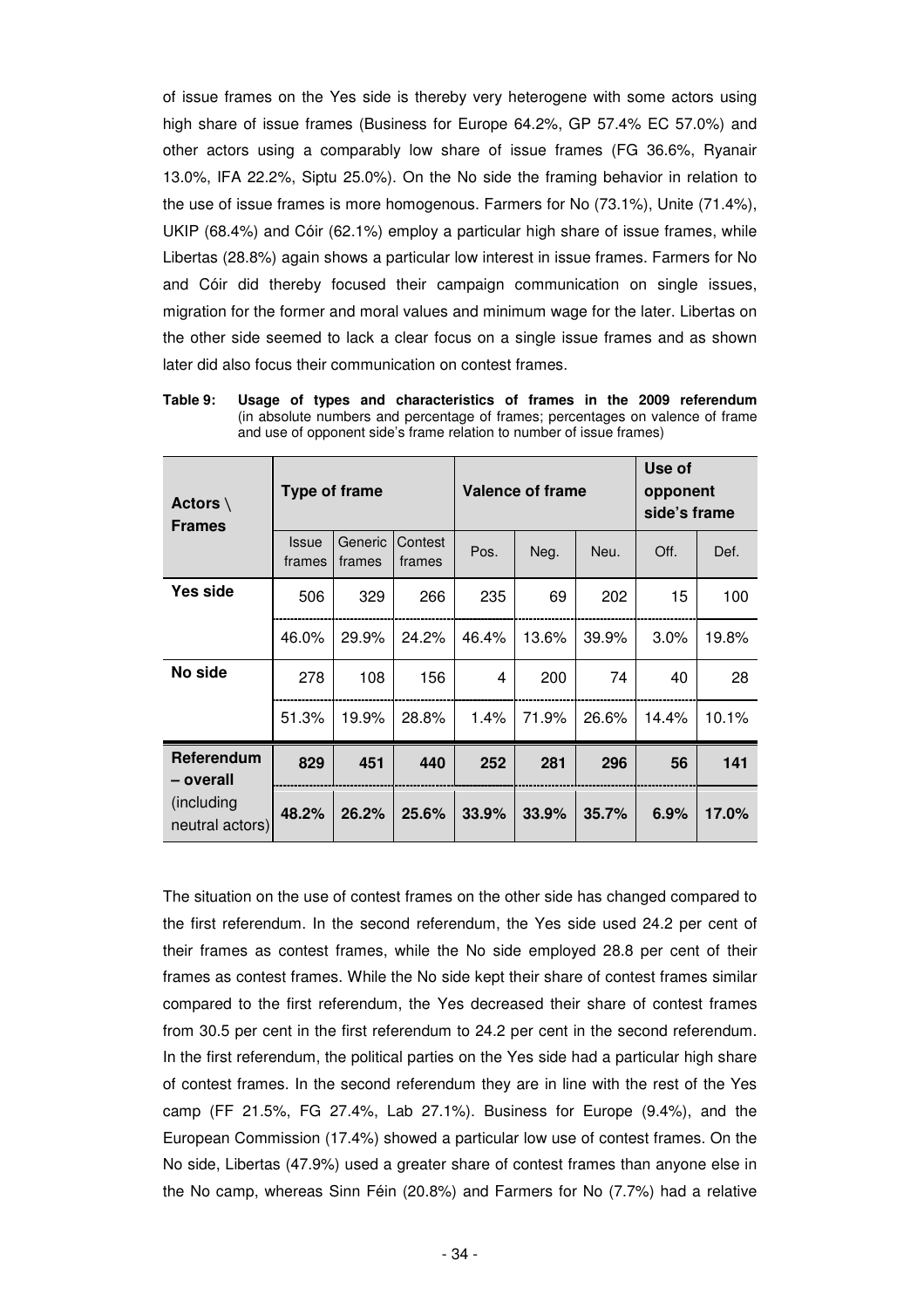low use for contest frames in the second referendum. A detailed overview of the usage of different types of frames by all actors is presented in Annex III, Table 23.

To sum up, the data on the second referendum gives an ambiguous, but different picture compares to the first referendum. In the second referendum the No side used a higher relative amount of contest frames, as predicted in the research hypothesis, but also used a relative higher amount of issue frames, contrary to the prediction of the research hypothesis. On the use of contest frames, the No side kept their share of contest frames stable, whereas the Yes side decreased their share of contest frames by about 6.3 per cent. Compared to the first referendum, the political parties on the Yes side lowered their share of contest frames considerably. As the high usage of contest frames by the political parties on the Yes side in the first referendum was described as unusual and caused by party competition, it can be assumed that the framing behavior in relation to contest frames in the second referendum reflects the norm. The assumption on the use of contest frames in referendums can therefore be seen as confirmed. On the part of the usage of issue frames, the gap of 17.0 per cent in the usage of issue frames between both sides in the first referendum narrowed to 5.3 per cent in the second referendum, resulting from both a higher use of issue frames on the Yes side and a lower used of issue frames by the No side. While the gap narrowed, the No side still employed a considerably higher share of issue frames compared to the No side. The assumption on the framing behavior in relation to issue frames as described in the research hypothesis is therefore not confirmed by the data on the two Lisbon referendums.

### **6.3 How Does the Yes Side Handle the No side's Frames?**

The usage of opponent side's frames is addressed in the third research hypothesis. The third research hypothesis implies: "Actors on the Yes-side will use relatively more often defensive frames than actors on the No side."

The ownership of issue frame categories in the second referendum is noted in Annex III, Table 22. Compared to the first referendum the ownership of the categories "workers' rights", "commissioner" and "foreign investment" switched from the No side to the Yes side. Those changes are likely to be prompted by the appearance of the legal guarantees for the first two categories and the financial crisis in the later case. The issue on "immigration" switched from the Yes side to the No side in the second referendum and was particularly promoted by UKIP and Farmers for No.

As portrayed in Table 9, the data on the second referendum does again verify the research hypothesis on the use of the opponent side's frames. The Yes side used 19.8 per cent of its issue frames in a defensive way, whereas the No side employed 10.1 per cent of its issue frames in a defensive manner. With the exception of the Green Party (7.4%), the political parties on the Yes side showed once again a relatively high usage of defensive frames (FG 30.2%, GP 29.6%, FF 22.8%). On the No side, the Socialist Party (20.0%), Sinn Féin (15.0%) and Libertas (14.3%) showed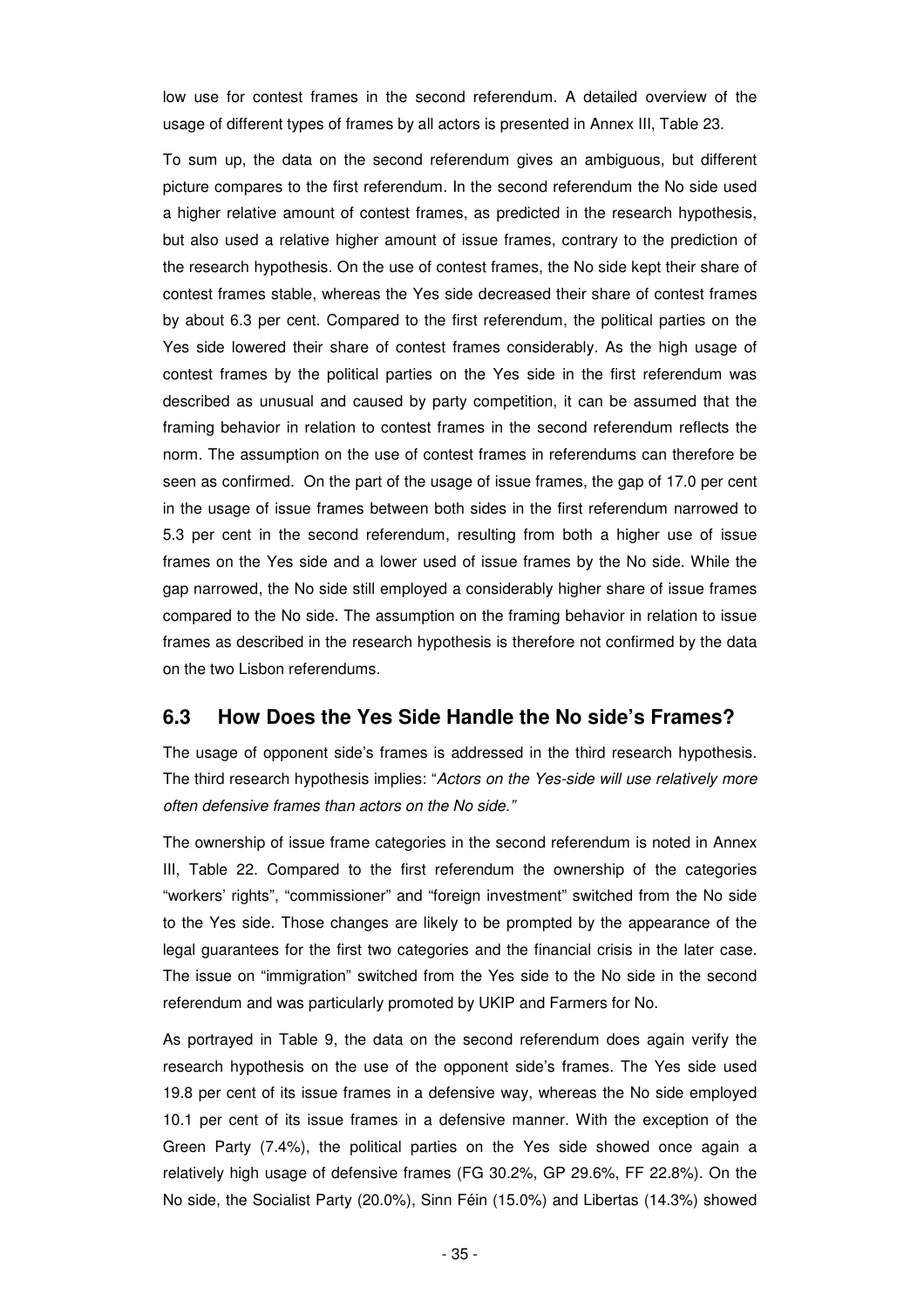the highest rates of defensive frames, concentrating on the issues frame categories "economic recovery" and "foreign investment". It is also surprising that two of the bigger actors in the No camp, Cóir and Farmers for No, did not use any defensive frames at all, while the second biggest actor on the No side, No to Lisbon, only employed 5.5 per cent of their issue frames in a defensive way.

In the second referendum, the Yes side used a smaller number of their frames in an offensive way (3.0%) compared to the first referendum (9.4%). This probably results from the switch of issue ownership of the categories "commissioner" and "workers' rights", which were the main issues the Yes side addresses by offensive frames in the first referendum. In the No camp, the usage of offensive frames increased slightly compared to the first referendum. The actors in the No camp focused their offensive frames on "workers' rights", which had switched ownership in the second referendum, but also – similar as in the first referendum – on the categories "democratic development" and "Charter of Fundamental Rights". A detailed overview on the use of offensive and defensive frames by the different actors is presented in Annex III, Table 23.

So sum up, the data on the framing behavior in relation to the use of the opponent side's frames in the second referendum, again, verifies the research hypothesis. The Yes side employed a higher relative amount of defensive frames, compared to the No side. Changes in the use of offensive frames - the decreasing usage on the Yes side and the increasing usage on the No side – can be explained by changes in the ownership of issue frame categories. The increase in defensive frames by the No side in the second referendum, shows that the dynamic of the referendum debate had changed. While in the first referendum, the No side set the issues of the campaign and the Yes side reacted by countering arguments of the No side with defensive frames, the No side in the second referendum was also involved in rebutting arguments from the Yes camp. Additionally to the possibility that the No side was not longer able to dominate the topic of the debate, this change could be the result of the Yes side being able to present stronger frames in the second referendum, for example the frame on "economic consequences".

## **6.4 Is It All Positive on the Yes Side and All Negative on the No Side?**

The fourth research hypothesis on the valence of frames implies that actors on the Yes side are inclined to valence their frames positively, whereas actors on the No side valence their frames negatively.

Similar as in the first referendum, the data on the second referendum verifies the fourth research hypothesis, as shown in Table 9. The Yes side valenced 45.8 per cent of their issue frames positively, 14.6 per cent negatively and 39.5 per cent neutrally. Similar as in the first referendum, frames employed in a negative way, almost exclusively referred to the revision point of the referendum debate. Similar to the first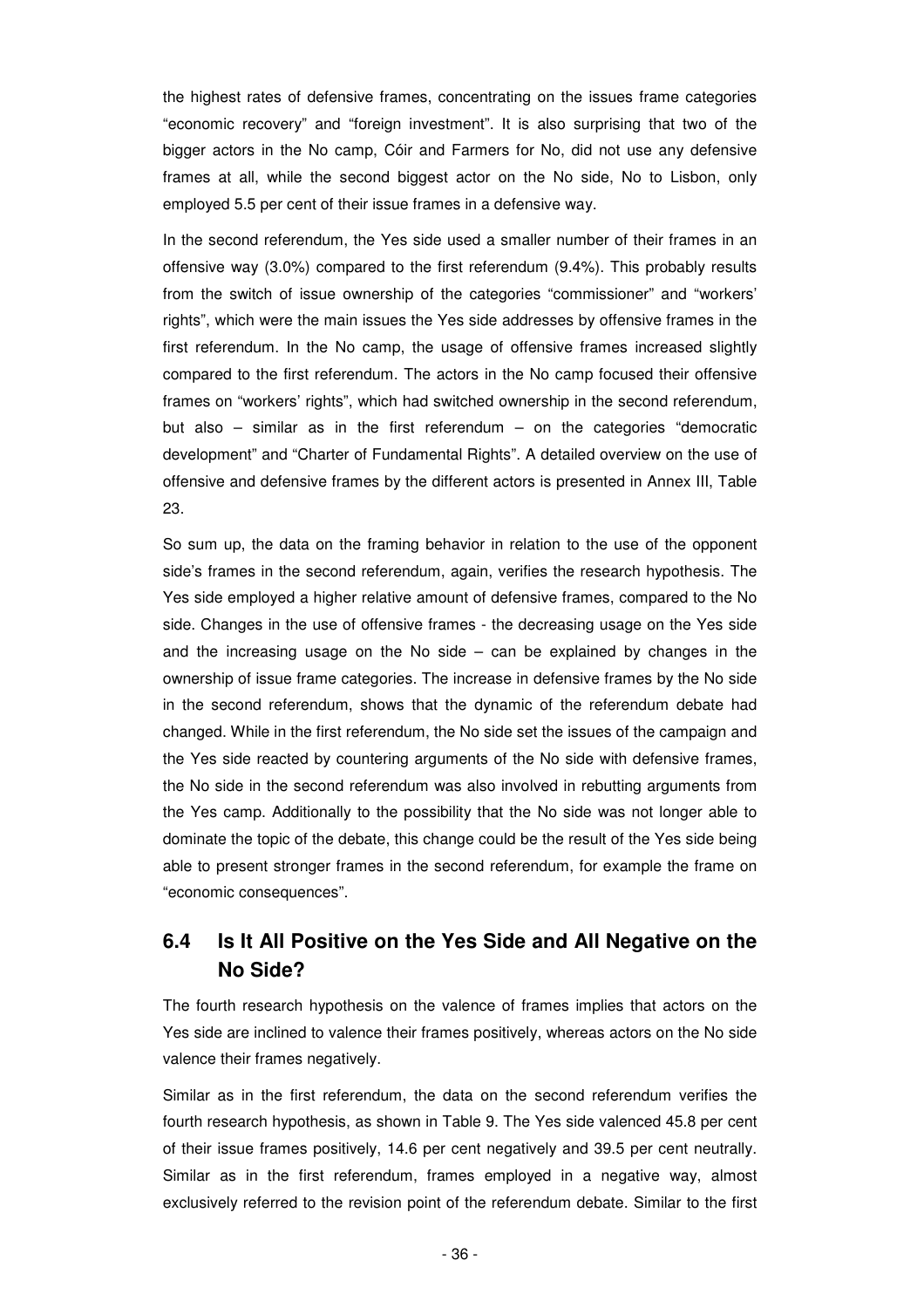referendum, half of the neutrally valenced frames are used as defensive counterframes. The link between neutrally valenced frames and defensive frames was described above. If defensive frames were excluded, a high number of neutrally valenced issue frames are left. A closer glance shows that most of those neutral frames are used on the issues frame categories "taxation", "neutrality", "moral values" or "workers' rights" – all issues addressed by the legal guarantees. Issue frames from these categories were often used in connection to the generic frame "legal guarantees". The connection of neutrally valenced frames on "taxation", "neutrality", "moral values" and "workers' rights" with the generic frame "legal guarantee" creates a context in which these frames are used similar to defensive frame. In both cases frames issued by the No side are rebutted. In the case of defensive frames by actual referring to the No side's arguments and rejecting it, and in the case of the connection with the generic frame "legal guarantees" by highlighting that the topic had already been addressed by the legal guarantees. This dynamic would also help to explain the sharp decline of defensive frames on the Yes side between both referendums from 37.6 per cent to 19.8 per cent. Fianne Fáil and Fine Gael showed a particular low use of positively valenced frames and therefore focused on neutrally valenced frames in connection with the frame on "legal guarantees".

The No side in the second referendum had a share of 1.4 per cent positively valenced issue frames, 71.9 per cent negatively valenced issue frames and 26.6 per cent neutrally valenced issue frames. Similar to the first referendum, the positive frames on the No side concerned the revision point of the referendum issue. The number of neutral frames split between defensive counterframes and frames of the issue frame categories "neutrality", "taxation", "moral values" and "Commissioner". In the first referendum, those frames were associated with the "negative" context defined by the No side early in the campaign, and even in previous referendum campaigns. In the second referendum, the context of those frames had changed as result of the legal guarantees. The usage of those frames, which are now linked to the legal guarantees, by the No side do therefore seem questionable. However, Sinn Féin, for example, claimed – using the generic frame on "change/rerun" – that the content and the context of the treaty had not changed. (McGreevy, 2009, 19 May; O'Regan, 2009, 01 October) If this logic is applied, Sinn Féin could still use neutral frames and in connection with the "change/rerun" frame, assume that the issues addressed in the legal guarantees would still be associated with the negative context defined in the first referendum. Even though this logic might not play with the majority of voters, it could have been worked on the target audience of Sinn Féin, including partisans, Eurosceptics or people opposing and distrusting the government. If the framing behavior of the actors on the No side is reviewed in more detail, some additional observations can be made. The Socialist Party and Unite both showed a considerably lower share of negative frames and a higher share of neutral frames. In the case of Unite this behavior can be explained by a high share of neutral frames on "workers' rights". On the other side, Cóir, Farmers for No and UKIP showed a very high share of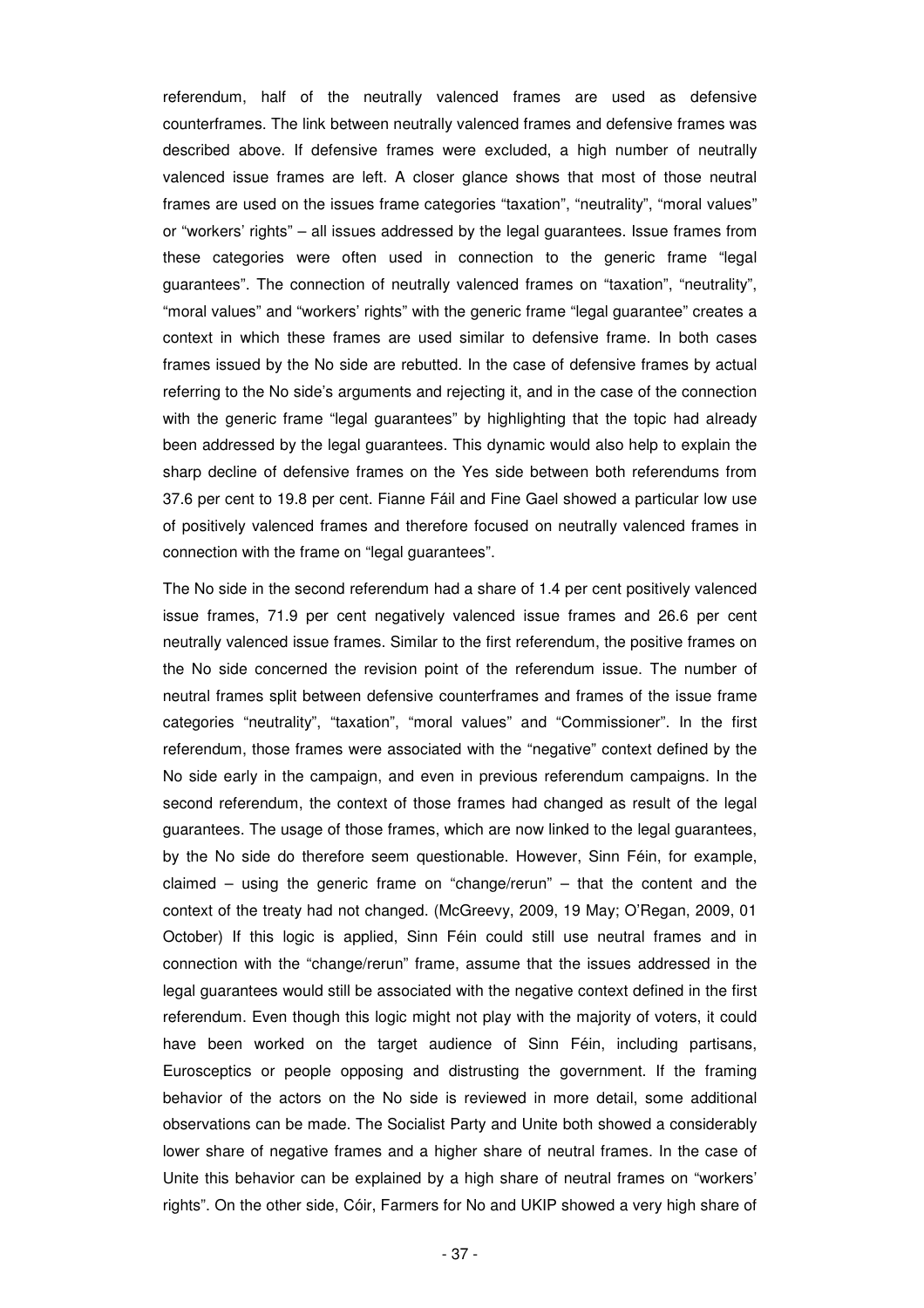negatively valenced frames. This can be explained by a high share of negative frames on "moral values" and "minimum wage" in the case of Cóir and "immigration" in the case of UKIP and Farmers for No. More detailed data on the valence of issue frames by the different actors in the referendum are portrayed in Annex III, Table 23.

To sum up, the fourth research hypothesis is again verified by the data from the second referendum. Actors on the Yes side show a high affinity to positively valenced issue frames, while actors on the No side concentrated on negatively valenced issue frames. The high amount of neutrally valenced issue frames on both sides in somehow unexpected. For the Yes side the linkage of the generic frame "legal guarantees" to certain frames categories could be the solution. This would also offer an explanation on the decreasing use of defensive frames by the Yes side in the second referendum. On the No side, the high amount of neutrally valenced issue is also a surprise, as the previous negative "inherited" context of many issue frames was altered by the legal guarantees. One possible explanation is that the No side  $-$  and particularly Sinn Féin – employed a framing strategy, which highlighted that the legal guarantees had no relevance and therefore assumed that the frames addressed by the legal guarantees were still associated with the negative context established earlier. Sinn Féin could probably at least expect that this logic would work within the core group of its addressees.

### **6.5 How Does the Campaign Look in the Last Two Weeks?**

The fourth research hypothesis concerns changes in the framing behavior over time within the referendum campaign. The research question is: "In the final two weeks of the referendum campaign, actors on both sides will use relatively more often defensive frames and contest frames than in the earlier phase of the referendum campaign."

Again, in the final two weeks the number of frames registered– 796 frames – was relatively higher than the number of frames registered in the first six weeks of the campaign – 924 frames. Between the run-up phase and the final phase of the campaign, the No camp was able to increase its share of published frames from 29.8 per cent to 33.5 per cent. The coverage for the Yes side fell from 65.5 per cent to 62.3 per cent.

As portrayed in Table 10, the changes in the framing behavior over time in respect to contest frames and defensive frames are in line with the expectations. The Yes camp increased its share of contest frames from 22.5 per cent in the run up phase to 26.2 per cent in the final phase of the referendum. On the No side, a share of 32.2 per cent of contest frames was registered in the final phase compared to 25.5 per cent in the run up phase. On the Yes side, the increase in the share of contest frames was once more carried by the political parties (FF +4.8%, FG +13.5%, Lab +7.5%). In the No camp, the increase of contest frames is mainly carried by No to Lisbon (+19%) and Cóir (+6%).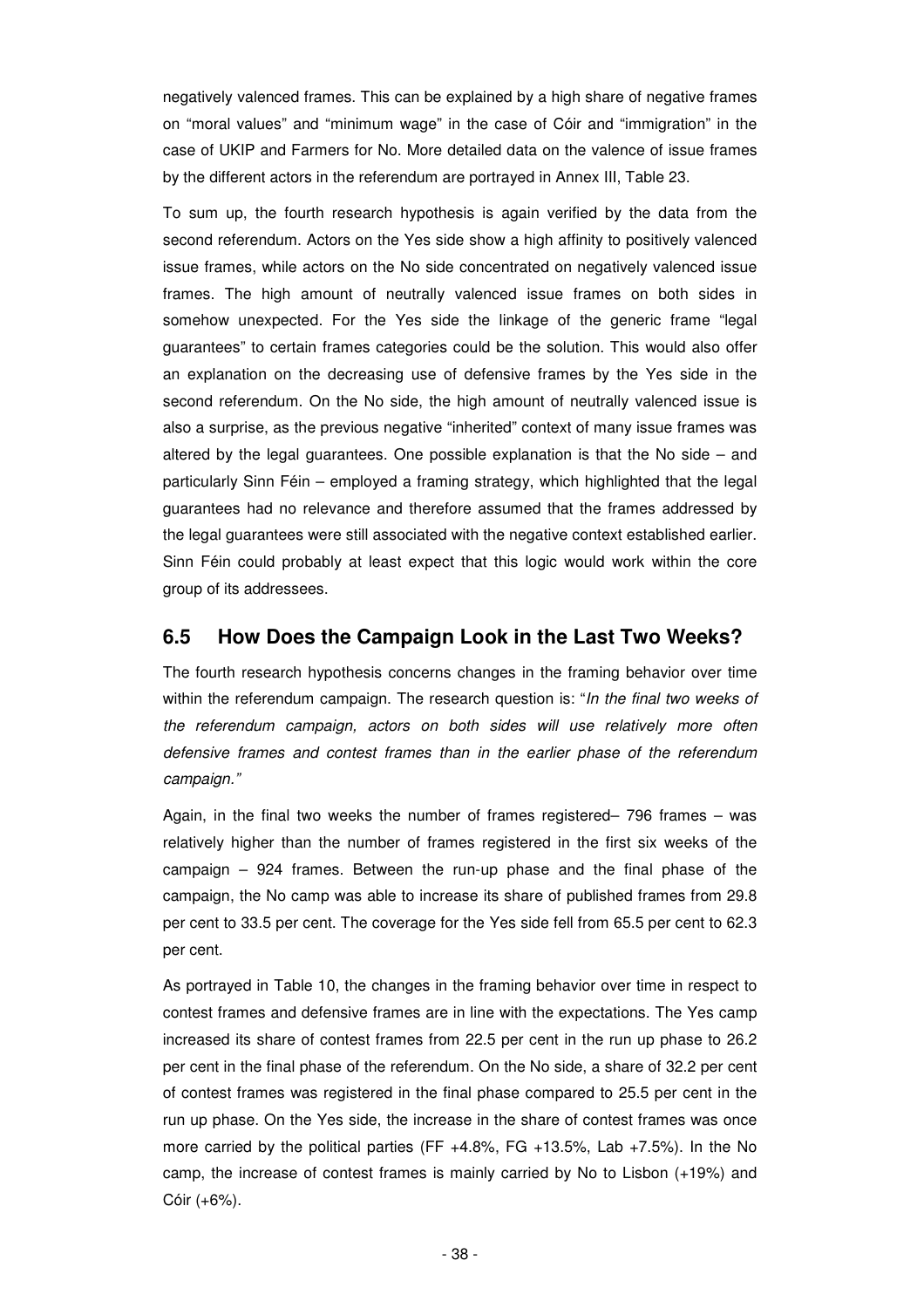**Table 10: Usage of different types and characteristics of frames over time in the 2009 referendum** (in absolute numbers and percentage of frames; percentages on valence of frame and use of opponent side's frame relation to number of issue frames)

| Actors $\setminus$<br><b>Frames</b>       |        | <b>Type of frame</b>   |                                        |       |                | <b>Valence of frame</b> | Use of<br>opponent<br>side's frame |                |       |  |
|-------------------------------------------|--------|------------------------|----------------------------------------|-------|----------------|-------------------------|------------------------------------|----------------|-------|--|
|                                           |        | <b>Issue</b><br>frames | Generic<br>Contest<br>frames<br>frames |       | Pos.           | Neg.                    |                                    | Off.           | Def.  |  |
|                                           | run-up | 281                    | 188                                    | 136   | 138            | 35                      | 108                                | 13             | 50    |  |
| Yes side                                  | phase  | 46.4%                  | 31.1%                                  | 22.5% | 49.1%          | 12.5%<br>38.4%          |                                    | 4.6%           | 17.8% |  |
|                                           | final  | 225                    | 141                                    | 130   | 94             | 39                      | 92                                 | $\overline{2}$ | 50    |  |
|                                           | phase  | 45.4%                  | 28.4%                                  | 26.2% | 41.8%          | 17.3%                   | 40.9%                              | 0.9%           | 22.2% |  |
|                                           | run-up | 141                    | 64                                     | 70    | $\mathbf 0$    | 108                     | 33                                 | 19             | 13    |  |
| No side                                   | phase  | 51.3%                  | 23.3%                                  | 25.5% | 0.0%           | 76.6%                   | 23.4%                              | 13.5%          | 9.2%  |  |
|                                           | final  | 137                    | 44                                     | 86    | $\overline{4}$ | 92                      | 41                                 | 21             | 15    |  |
|                                           | phase  | 51.3%                  | 16.5%                                  | 32.2% | 1.4%           | 71.9%                   | 26.6%                              | 14.4%          | 10.1% |  |
|                                           | run-up | 447                    | 261                                    | 216   | 149            | 148                     | 150                                | 32             | 72    |  |
| neutral actors)                           | phase  | 48.4%                  | 28.2%                                  | 23.4% | 33.3%          | 33.1%                   | 33.6%                              | 7.2%           | 16.1% |  |
|                                           | final  | 382                    | 190                                    | 224   | 103            | 133                     | 146                                | 24             | 69    |  |
| Referendum overall<br>(including<br>phase |        | 48.0%                  | 23.9%                                  | 28.1% | 27.0%          | 34.8%                   | 38.2%                              | 6.3%           | 18.1% |  |

The observations on defensive frames are also in line with the expectations raised in the research hypothesis. The Yes camp increased its relative share of defensive frames from 17.8 per cent to 22.2 per cent in the final phase, while the No camp increases its share on defensive frames from 9.2 per cent to 10.9 per cent. The increase on the Yes side results from changes triggered by the political parties (FF +15.6%, FG +15.8%, GP +11.1%) and Business for Europe (+17.6%) and the Charter Group (+42.3%), whereas the Labour Party (-8.4%) and the European Commission (-37.7%) decreased their share of defensive frames. On the No side, the increase results from a moderate increase in Sinn Féin's share of defensive frames (+5.2 %).

Other trends can be extracted from the data on the development of framing behavior over time. Within the Yes camp, there was a shift towards the group of political parties and the European Commission, which gained an aggregate share of about 14.5 per cent, while the civil society organization (-9.6%) and the other organizations (- 4.9%)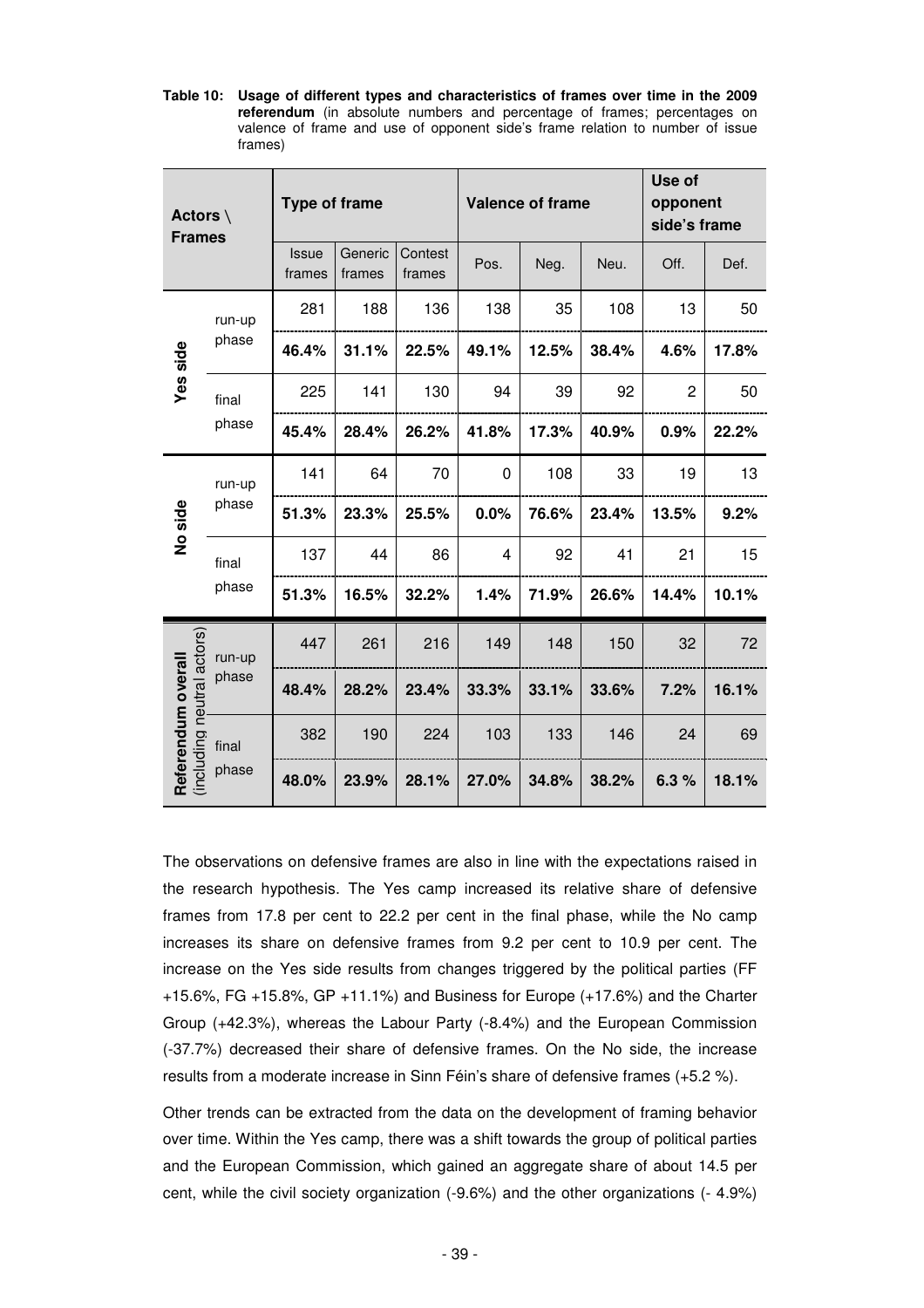lost coverage in the final phase of the referendum. On the No side Sinn Féin (+17.4%) and Libertas (+11.9%) gained the biggest relative shares of coverage between both phases of the campaign, while No to Lisbon (-19.3%) and Farmers for No (-6.5%) lost the biggest relative shares. Based on this observation, the political parties on both sides of the campaign gained considerable share on coverage from the other organization – especially civil society organizations. Another trend, comparable to the first referendum, is the reduction of the Yes side's share of positive frames and the No camp's share of negative frames towards the final phase of the referendum. As mentioned above, a possible explanation is that during the early phase of the campaign, or previous referendum campaigns, certain issue frame categories are deliberated in specific – valence – contexts, which, if not challenged by the opposing side, are established in the debate and can be reverted to by the actors of the Yes and the No side. More information on the changes in the framing behavior of the different actors over time in the second referendum is portrayed in Annex III, Table 24.

To sum up, the fifth research hypothesis is this time confirmed by the data on the second referendum. The Yes and No sides do both increase their usage of contest frames and defensive frames in the final phase of the campaign. This indicates that for both sides the focus in the later part of the campaign is to contest the opponent side's frames and to call the opposite actors and their motives into question. An interesting observation is also that the political organizations on the Yes and the No side gain relative coverage from the civil society organizations in the final phase of the campaign. This might cast a shadow over the common perception that the second campaign was won by the newly emerged civil society organizations and shows that referendum campaigns might be the playing field of political groups after all.

### **6.5 Conclusion on the Second Referendum**

The data on the second referendum add to the results gained from the research on the first referendum. The Yes side used a greater variety of generic frames compared to the No side in both referendums and only by a small margin showed a smaller variety in the use of issue frames in the second referendum. If issue and generic frames are combined, the Yes side used a greater variety of frames in both referendums, although the difference between both sides got smaller in the second referendum. Based on these results is has to be assumed that the Yes side uses a higher variety of different topics and arguments in referendum campaigns, whereas the No side does a better job in picking their battles in referendum campaigns. The finding that the Yes side uses a greater variety of issue and generic frames in the two Lisbon referendums in Ireland is not in line with the literature on dynamics in referendum campaigns, which generally assumes that the Yes side in a campaign concentrates on a small number of specific issues (Qvortrup, 2009), while the No camp uses a greater variety of frames to address the referendum issue from different directions, as suggested by the campaign dynamics of segmentation and ideological division (LeDuc, 2009, 2007).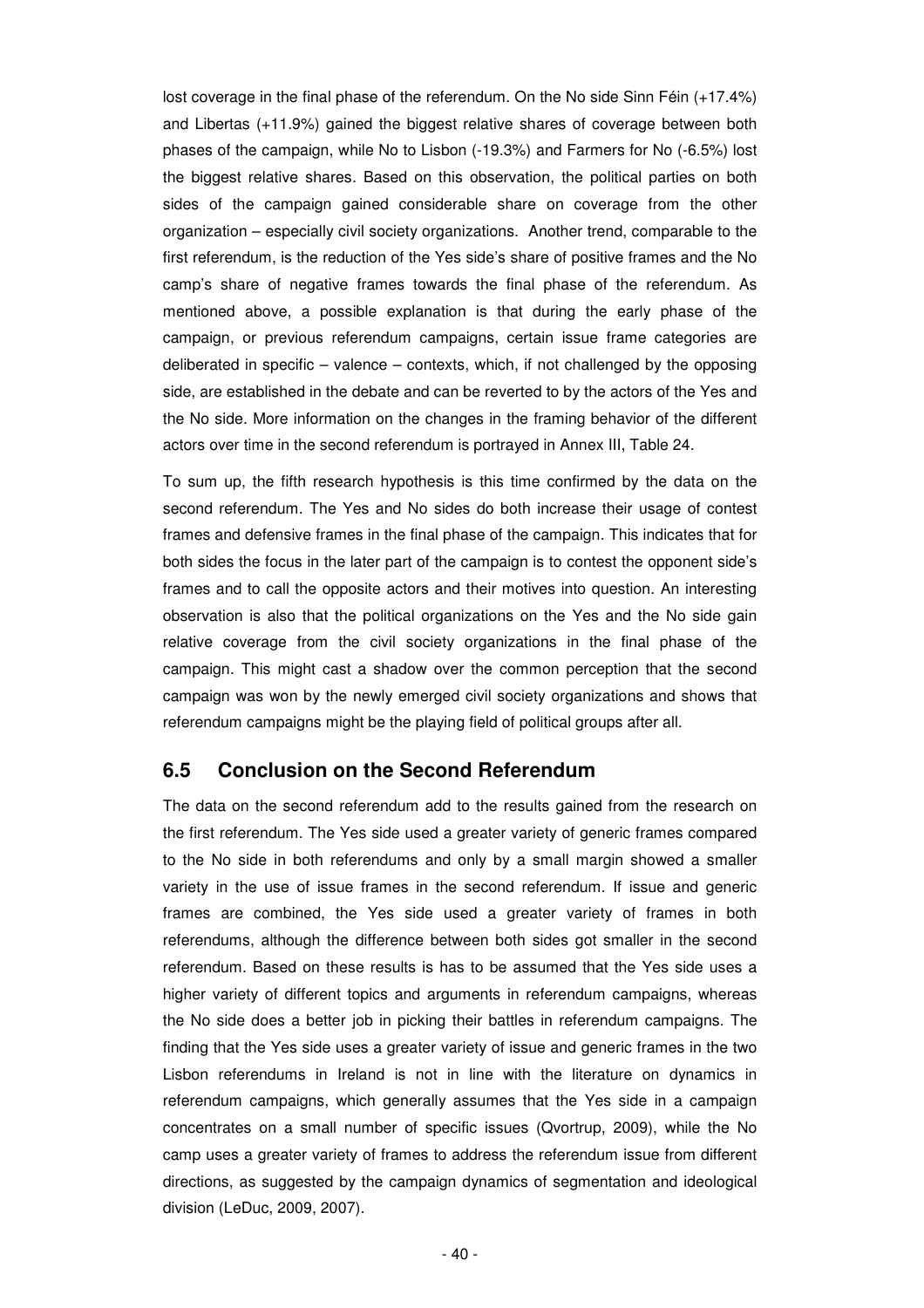#### **Table 11: Overview on conclusion of research hypotheses**

| <b>First Referendum</b>                                                                                                                                                                                                                                 | <b>Second Referendum</b>                                                                                                      |  |  |  |  |  |  |  |  |
|---------------------------------------------------------------------------------------------------------------------------------------------------------------------------------------------------------------------------------------------------------|-------------------------------------------------------------------------------------------------------------------------------|--|--|--|--|--|--|--|--|
| <b>Research Hypothesis 1:</b> The No side will use a greater variety of issue and<br>generic frames than the Yes side.                                                                                                                                  |                                                                                                                               |  |  |  |  |  |  |  |  |
| <b>Not confirmed</b>                                                                                                                                                                                                                                    | <b>Not confirmed</b>                                                                                                          |  |  |  |  |  |  |  |  |
| - Yes side shows a greater variety in<br>usage of issue frames, generic                                                                                                                                                                                 | - No side uses a greater variety of<br>issue frames                                                                           |  |  |  |  |  |  |  |  |
| frames and the combined usage of<br>issue and contest frames                                                                                                                                                                                            | - Yes side shows a greater variety in<br>the usage of generic frames and the<br>combined usage of issue and<br>contest frames |  |  |  |  |  |  |  |  |
| <b>Research Hypothesis 2:</b> Actors on the No side will use contest frames relatively<br>more often as compared to actors on the Yes side and actors on the Yes side will<br>use relatively more often issue frames compared to actors on the No side. |                                                                                                                               |  |  |  |  |  |  |  |  |
| Not confirmed                                                                                                                                                                                                                                           | <b>Partly confirmed</b>                                                                                                       |  |  |  |  |  |  |  |  |
| - No side uses a higher share of issue<br>frames                                                                                                                                                                                                        | - No side uses a higher share of<br>contest frames                                                                            |  |  |  |  |  |  |  |  |
| - Yes side uses a higher share of<br>contest frames                                                                                                                                                                                                     | - No side uses a higher share of<br>contest frames                                                                            |  |  |  |  |  |  |  |  |
| Research Hypothesis 3: Actors on the Yes side will use relatively more often<br>defensive frames than actors on the No side.                                                                                                                            |                                                                                                                               |  |  |  |  |  |  |  |  |

| <b>Confirmed</b>                    | <b>Confirmed</b>                  |
|-------------------------------------|-----------------------------------|
| $-$ Yes side uses a higher share of | - Yes side uses a higher share of |
| defensive frames                    | defensive frames                  |

**Research Hypothesis 4:** Actors on the No side will use relatively more often use negatively valenced frames compared to actors on the Yes side, who will use relatively more often use positively valenced frames compared to the No side. Neutral frames are not expected to be used by either side in high quantities.

| <b>Confirmed</b>                       | <b>Confirmed</b>                       |
|----------------------------------------|----------------------------------------|
| - Yes side uses predominantly positive | - Yes side uses predominantly positive |
| frames                                 | frames                                 |
| - No side uses predominantly negative  | No side uses predominantly negative    |
| frames                                 | frames                                 |

**Research Hypothesis 5:** In the final two weeks of the referendum campaign, actors on both sides will use relatively more often defensive frames and contest frames than in the earlier phase of the referendum campaign.

| <b>Not Confirmed</b>                                              | <b>Confirmed</b>                                                       |
|-------------------------------------------------------------------|------------------------------------------------------------------------|
| - Yes side uses more contest frames,<br>but less defensive frames | - Yes and No side use more contest<br>frames and more defensive frames |
| - No side uses less contest frames, but<br>more defensive frames  |                                                                        |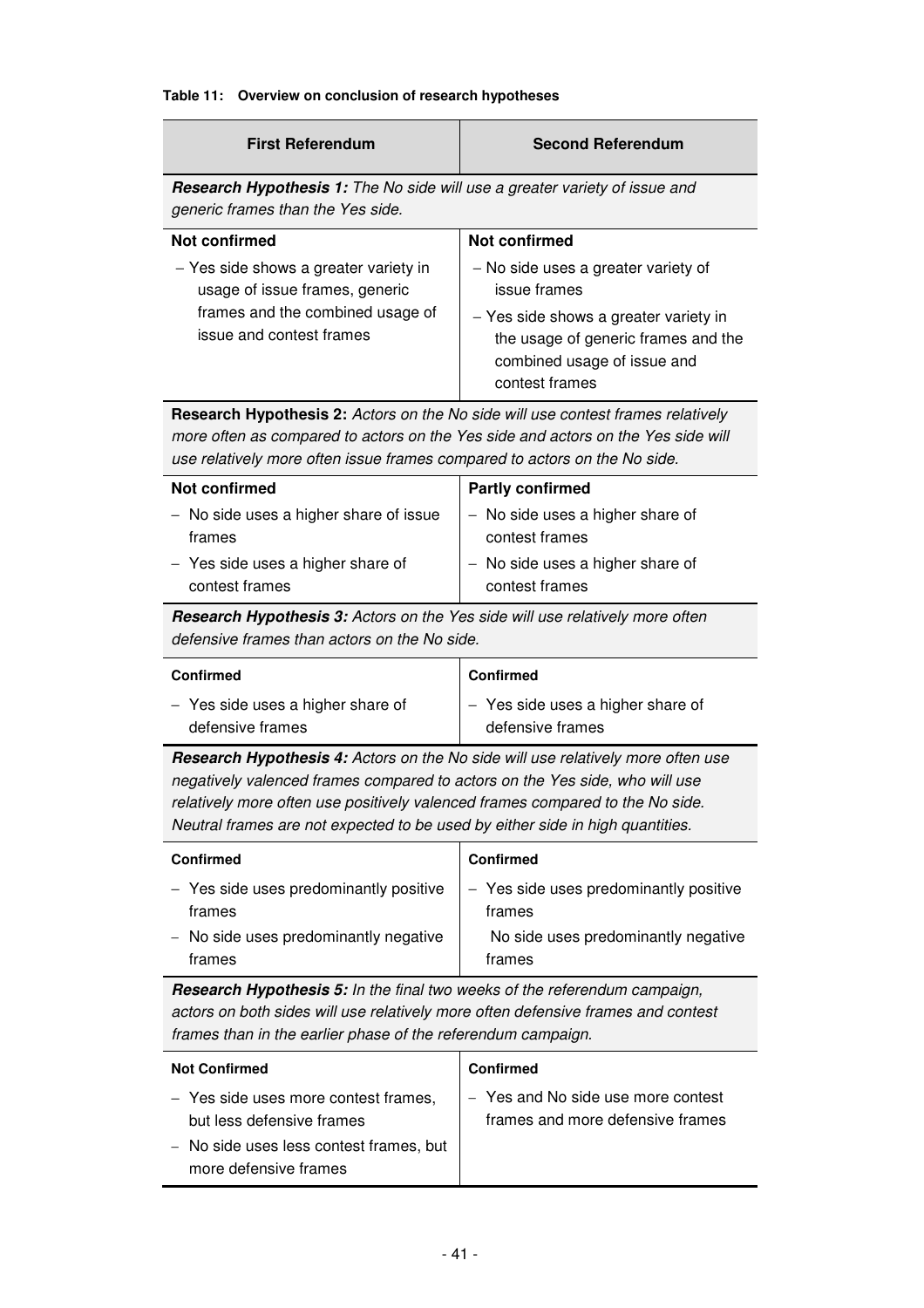The second research hypothesis is partially confirmed by the data on the second referendum, as the No side employs a higher number of contest frames than the Yes side. However, the No side also uses again a higher share of issue frames, similar to what had been observed in the first referendum. Therefore the first part of the second research hypothesis on the use of issue frames seems to be flawed in the case of both Irish referendums on the Lisbon treaty. In both campaigns, the No side concentrated stronger on issues directly related to the referendum question. This finding might trigger the objection that the main arguments of the No side – relating to taxation, neutrality, moral values and militarization – were not part of the referendum question on the Lisbon treaty in the first place, but introduced by the No side through the dynamic of changing the subject (LeDuc, 2009, 2007). In the first campaign the Yes side argued that the Lisbon treaty didn't include these issues raised by the No camp. The view, that those issues were not part of the Lisbon package, was also confirmed by most experts and the Referendum Commission (Sinnott et al., 2009; Houses of the Oireachtas, 2008; Mac Cormaic, 2008, May 14; Hennessy, 2008, April 29). If those issues had not been coded as issue frames in this research, the result on this research would most likely be different. However, as the referendum debate was carried out on those issues and as the Yes side, and especially the government, acknowledged the implications – or at least the perceived implications – of the Lisbon Treaty on these issues by negotiating the legal guarantees, these issues certainly became part of the referendum question.

As far as contest frames were concerned, the No side used a higher amount of contest frames in the second referendum compared to the Yes side. The data on the first referendum were different, but most likely biased by party competition between the political parties of the Yes camp. If this bias were to be excluded, it seems likely that the No side would have had a higher usage of contest frames in the first referendum, too. Therefore the result on the usage of contest frames allows assuming that the No side is likely to use a higher amount of contest frames in referendums.

The data on the use of the opponent side's frames also confirms the research hypothesis. In the second referendum the Yes side, again, employed a higher amount of defensive frames compared to the No side. This shows that the Yes side was more engaged in countering or rebutting arguments of the No camp. In the second referendum the No camp showed a five times higher share of defensive frames than in the first referendum. At the same time the use of offensive frames decreased on the Yes side. These findings result from the change in issue ownership of the issue frame categories "workers' rights", "commissioner" and "foreign investment", which were in the second referendum owned by the Yes side. In the first referendum, the Yes side had used most of its offensive frames on the issue "commissioner" and "workers' rights". As the Yes side owned those issues in the second campaign, the Yes side was observed to employ three times less offensive frames in the second referendum compared to the first referendum. On the No side both issues frames were addressed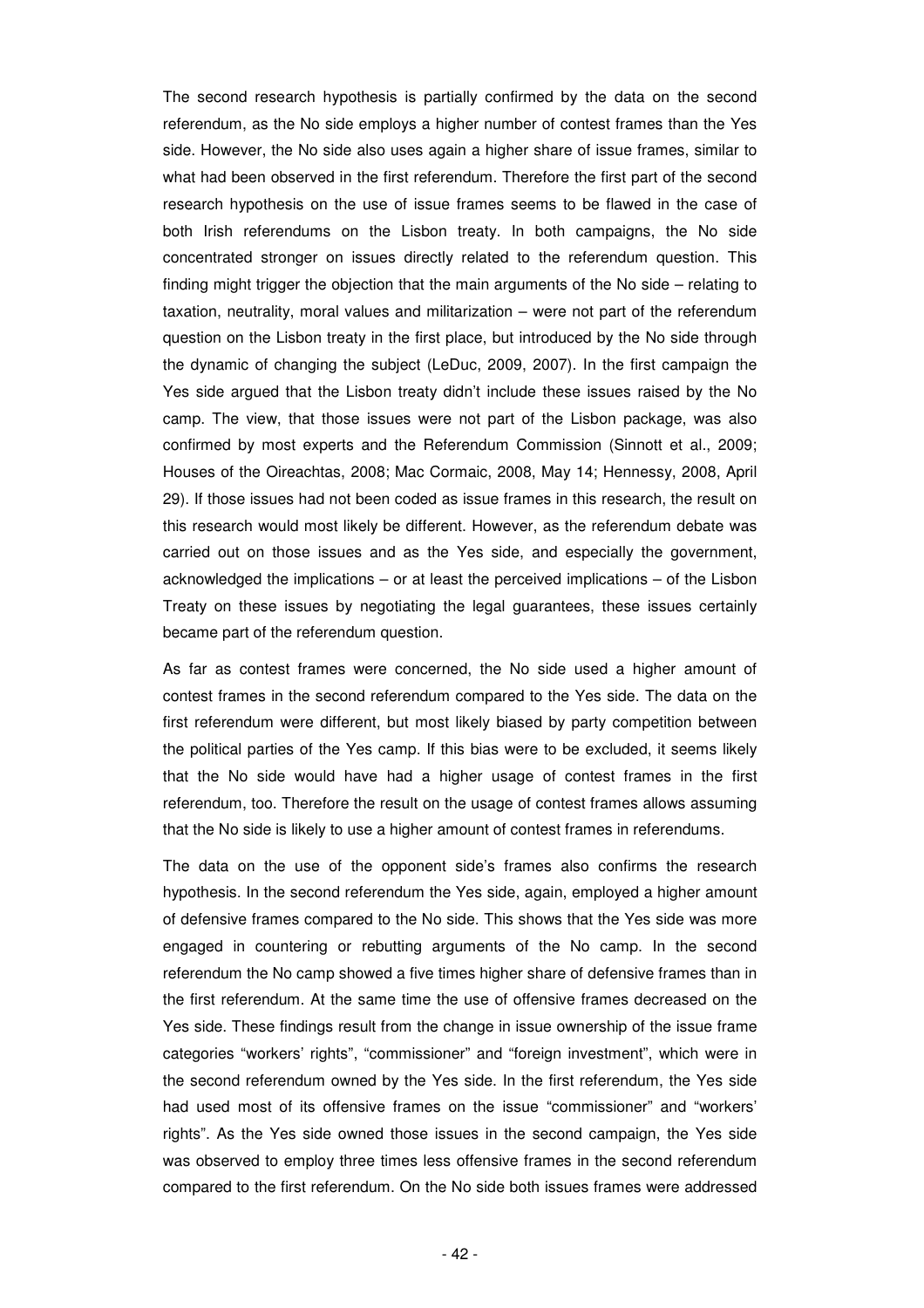as well in both referendums. When the issue ownership on these issues switched in the second campaign, the No side was therefore observed to use a higher amount of offensive frames on these issue frame categories in the second referendum.

The fourth research hypothesis is also confirmed by the data presented on the second referendum. The Yes side concentrated on positive frames, whereas the No side valenced their frames negatively. Negative frames on the Yes side and positive frames on the No side resulted from framing of the revision point. The high amount of neutrally valenced frames on the Yes side is surprising at first. In the first referendum, the high amount of neutral frames was related to defensive frames. In the second referendum the ratio of defensive frames decreases stronger than the ratio of neutral frames. This is on the Yes side explained by the linkage of neutral frames to the generic frame "legal guarantees". The amount of neutral frames on the No side can also partly be explained by the link between neutral frames and defensive frames. A second explanation emerges on the No side. In the first referendum it was argued that certain frames were inherently linked to a negative valence as the result of a previous definition of certain issues by the No side. These frames did later not require a negative valence as they were received by voters in the previously established negative context. At first glance, this link between certain frames and a negative context seemed to be loosened in the second referendum by the introduction of the legal guarantees. However, as Sinn Féin did argue that the legal guarantees did not change the context of the referendum, it appears logical that No camp still presented frames with a neutral valence and indicating a negative context as established in previous referendums.

The fifth research hypothesis is also confirmed by the data presented in this research for the second referendum. The Yes and No sides both use a higher share of contest and defensive frames in the final phase of the referendum. This shows that the assumption holds that in the final phase of the referendum actors on both sides shift more attention to counter the arguments of the other sides and to comment on the referendum contest as such. However, the data of the first referendum campaign does not confirm the fifth research hypothesis and there seems to be no obvious explanation, why the framing behavior in the first referendum is not in line with the expectations raised in the fifth research hypothesis.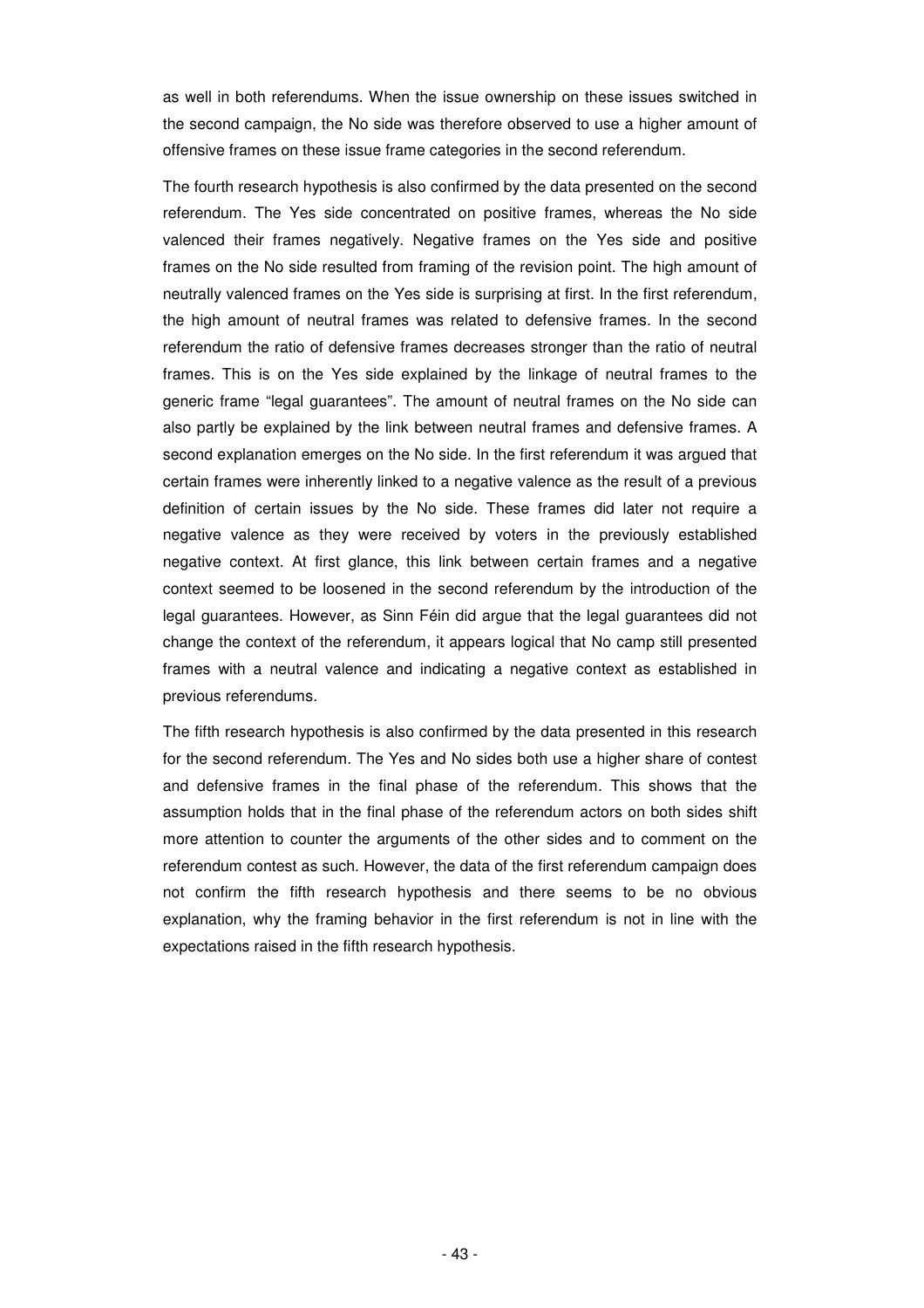# **7 Changes in the Framing Behavior between Both Referendums**

This chapter deals with changes in the framing behavior of both sides between the two referendum campaigns. Do the actors on the Yes and the No side frame the second referendum in the second referendum in a different way? To answer this question, general differences between both referendums will be identified first before the last two research hypotheses will be addressed.

### **7.1 General Differences between Both Referendums**

In chapter 4, two developments, which changed the context of the second referendum were discussed: The economic crisis in Ireland and the provision of the legal guarantees. The later addressed the understanding of the issues frame categories "taxation", "neutrality", "militarization", "moral values", "Charter of Fundamental Rights", "Commissioner", "workers' rights", "public services" and "social dimension". Another major change was the composition of the Yes and the No camp. New actors from the civil society and business word emerged on the Yes side and formerly neutral actors joined the Yes and the No camp in the second referendum.

In both referendums, the Yes side held a share of 64 per cent of the registered coverage, while a shift of coverage from the political parties (-13%) towards civil society organizations and business organizations was visible in the second referendum. The No side increased their share of coverage from 28 per cent in the first referendum to 31.5 per cent in the second referendum with the Farmers for No picking up the shares lost by civil society organizations and in particular Libertas.

In both referendums a similar number of frames were registered, 1,812 frames in the first referendum and 1,720 frames in the second referendum. In the second referendum, the absolute share of issue frames (+1.2%) and generic frames (+3.0%) increased, a trend also observed on the Yes side (issue frames +3.6% and generic frames +2.7%). The No side increased their share of generic frames (+7.3%) and contest frames (+0.7%) on the cost of issue frames. In the second referendum, the Yes side used more positively (+4.3%) and negatively (+3.7%) valenced frames and decreased their usage of offensive and defensive frames. On the No side the use of neutrally valenced frames increase (+6.3%) on the cost of negatively valenced frames (-5.8%) in the second referendum. The No camp also increased the usage of offensive and defensive frames. Details on changes in the usage of different types and characteristics of frames in both referendums are portrayed in Table 12.

Variations in the use of frame categories between both referendums are important, as they show how actors changed their framing of the referendum debate. On the Yes side the issue frames on "taxation" (-9.7%), "voting strength" (-4.8%), "efficiency" (- 4.3%) and "democratic development (-2.7%) showed the highest decrease in absolute share, while the two newly introduced categories "economic recovery" (+11.7%) and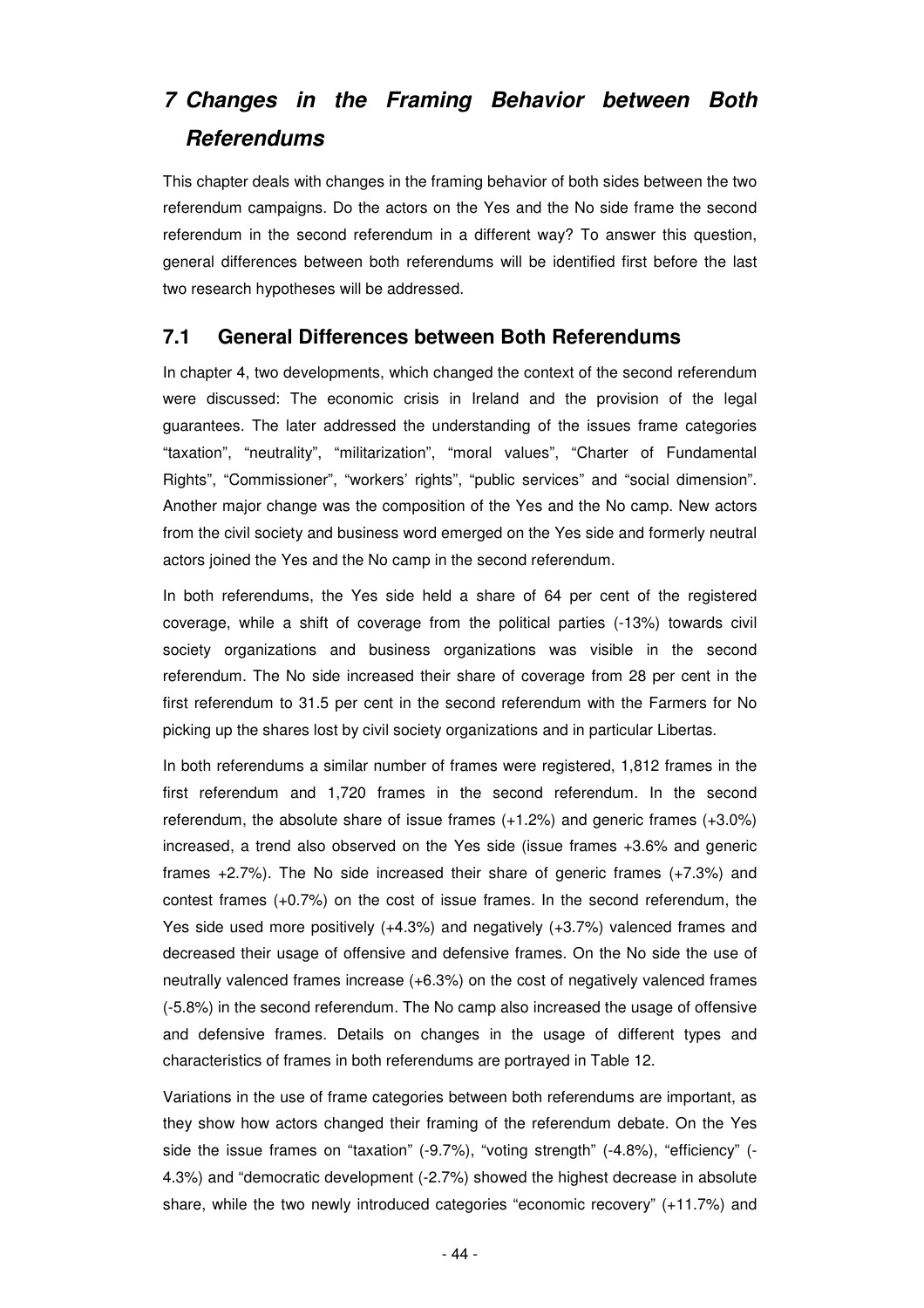"minimum wage" (+7.1%) showed the biggest increases. On the No side, the categories "taxation" (-7.1%), "democratic development" (-6.0%) and "commissioner" (-3.3%) were used less often, while the categories "minimum wage" (+6.1%), "economic recovery (+5.8%), "immigration" (+4.7%) and "transfer of power" (+4.5%) were used more frequently. Within the group of generic frames the Yes side shifted their usage from the categories "WTO talks" (-18.6%), "Yes to Europe" (-9.0%), "lack of information" (-6.5%) and "renegotiation" (-5.8%) towards the categories "position within EU" (+17.6%), "legal guarantees (+17.0%) and "government satisfaction" (+9.2%). On the No side, the generic frame categories "renegotiation" (-45.6%) and "lack of information" (-17.9%) were almost completely abandoned, while the categories "change/rerun" (+36.1%) and "government satisfaction" (+13.9%) had the highest increases in their total share.

The changes in the use of types and categories of frames reflect the changes in the context between both referendums. The Yes side highlighted the legal guarantees, using the new generic frame category "legal guarantee", and called upon the positive EU attitudes of Irish voters, using generic frames on "position within Europe" and "benefits of membership". The usage of the issue frame categories "consequence of No vote" and the "economic recovery" highlights that the Yes side used the financial crisis and the fear of negative implications in the case of a second No vote. The issues addressed by the legal guarantees drew less attention in the second referendum, with the exception of the issues "commissioner" and "workers' rights", both frames newly owned by the Yes side in the second referendum. The No camp showed a heterogeneous picture in relation to the issue addressed in the legal guarantees. The categories of the issue frames on "commissioner", "taxation", Charter of Fundamental Rights" "militarization" and "public services" were used less, while the share of the category "moral values" increased. Additionally, the No side introduced the issue "minimum wage" into the campaign and took ownership over the issue of "immigration". On the usage of generic frames, the No side dropped the category "lack of information" and "renegotiation", but in the second referendum asked if the context of the treaty had changed and if the rerun of the referendum was democratic legitimate, showed by the usage of the frames "rerun/change" and "legal guarantees". The No side further asked voters to draw a connection between their satisfaction with the government and the voting behavior in the referendum ("government satisfaction"). Details on changes in the usage of issue frames and generic frames in both referendums are portrayed in Annex IV, Table 25 and Table 26.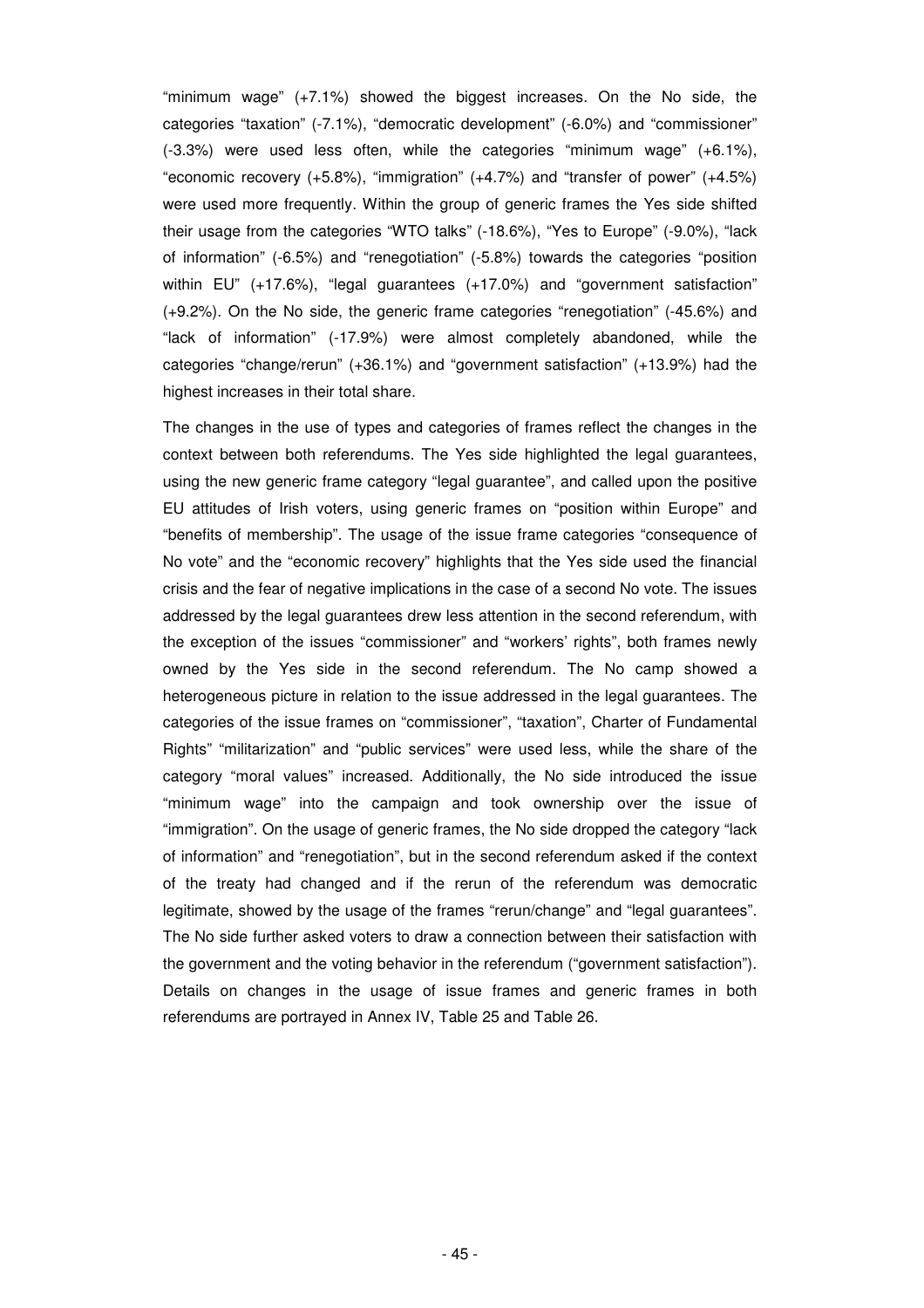|                      |      |       | <b>Yes</b> |       |      |       | <b>No</b> |                      | <b>Total</b> |       |      |       |  |  |
|----------------------|------|-------|------------|-------|------|-------|-----------|----------------------|--------------|-------|------|-------|--|--|
|                      | 2008 |       | 2009       |       | 2008 |       | 2009      |                      | 2008         |       | 2009 |       |  |  |
|                      | Abs. | $\%$  | Abs.       | $\%$  | Abs. | $\%$  | Abs.      | $\frac{1}{\sqrt{2}}$ | Abs.         | $\%$  | Abs. | $\%$  |  |  |
| <b>Issue Frame</b>   | 487  | 42.4% | 506        | 46.0% | 301  | 59.3% | 278       | 51.3%                | 851          | 47.0% | 829  | 48.2% |  |  |
| <b>Generic frame</b> | 311  | 27.1% | 329        | 29.8% | 64   | 12.6% | 108       | 19.9%                | 421          | 23.2% | 451  | 26.2% |  |  |
| <b>Contest frame</b> | 350  | 30.5% | 266        | 24.2% | 143  | 28.1% | 156       | 28.8%                | 540          | 29.8% | 440  | 25.6% |  |  |
| <b>Positiv</b>       | 202  | 41.5% | 232        | 45.8% | 6    | 2.0%  | 4         | 1.4%                 | 227          | 26.7% | 252  | 30.4% |  |  |
| <b>Negativ</b>       | 53   | 10.9% | 74         | 14.6% | 234  | 77.7% | 200       | 71.9%                | 298          | 35.0% | 281  | 33.9% |  |  |
| <b>Neutral</b>       | 232  | 47.6% | 200        | 39.5% | 61   | 20.3% | 74        | 26.6%                | 326          | 38.3% | 296  | 35.7% |  |  |
| <b>Offensive</b>     | 46   | 9.4%  | 15         | 3.0%  | 39   | 13.0% | 40        | 14.4%                | 85           | 9.9%  | 56   | 6.8%  |  |  |
| <b>Defensive</b>     | 183  | 37.6% | 100        | 19.8% | 6    | 2.0%  | 28        | 10.1%                | 194          | 22.6% | 141  | 17.0% |  |  |

**Table 12: Changes in use of types and characteristics of frames for Yes side, No side and Referendum overall in 2008 and in 2009** (in absolute numbers and per cent)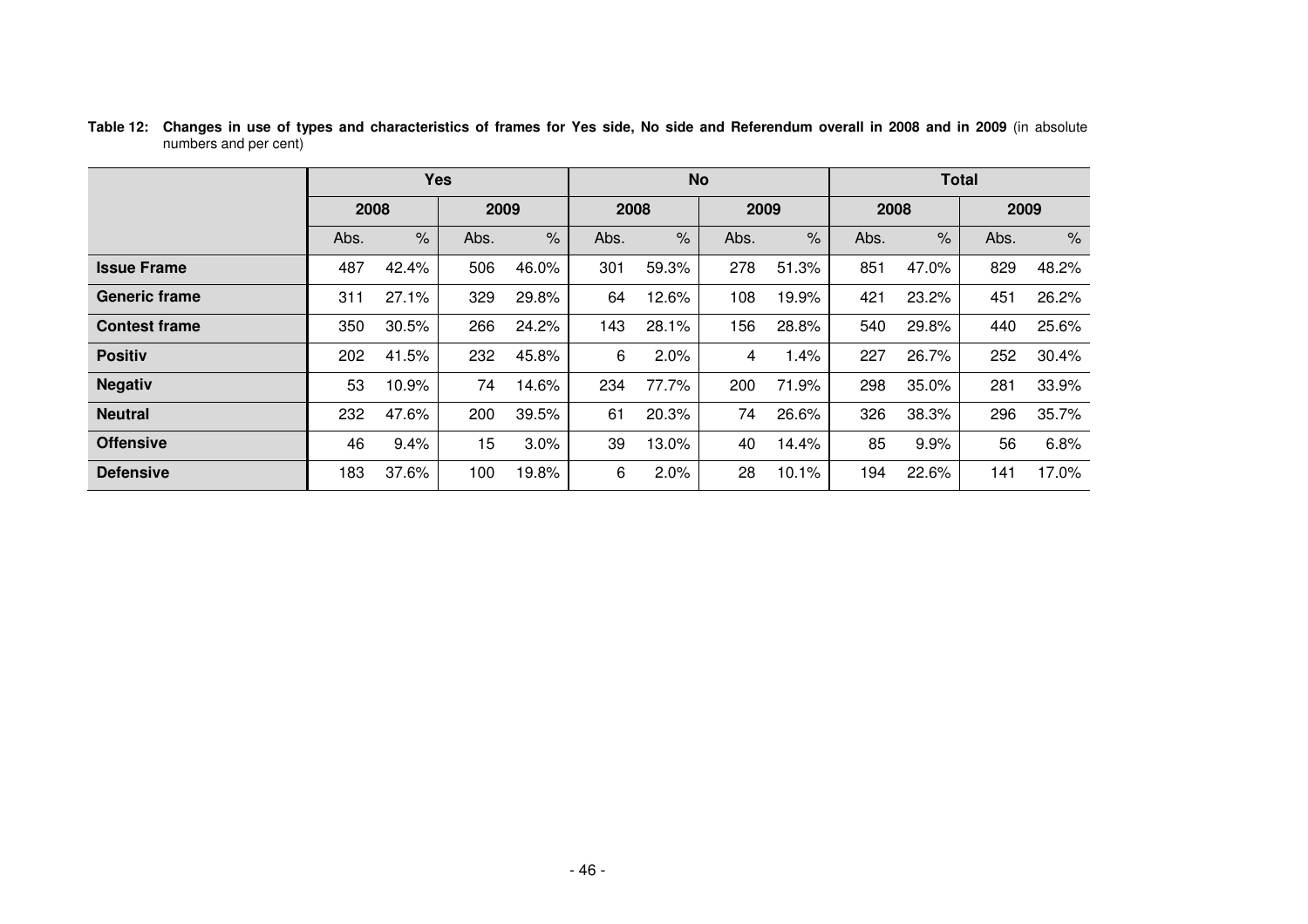## **7.2 Does the Yes Side Use Different Frames in the Second Referendum?**

When comparing two referendums, which were focused on the same issue, the question arises, if the actors on the No and the Yes side in the referendum show specific patterns in the second referendum to reuse their arguments from the first referendum campaign. Research hypothesis six suggests that actors on the winning side in the first referendum – the No side – are more likely to reuse their issue frames from the first referendum. The actors losing the first referendum – the Yes side – are expected to change their usage of issue frames stronger. This assumption is valid for frames, which were not altered between both referendum debates. In the case of the referendums on the Lisbon treaty, the introduction of the legal guarantees changed the context of the issue frame categories "commissioner", "taxation", "neutrality", "moral values", "Charter of Fundamental Rights", "workers' rights", "militarization", "public service" and "social dimension". If the issue frame categories changed by the legal guarantees are excluded, 15 issue frame categories remain to be reviewed in this research. Furthermore this comparison includes only actors, which participated in both referendums as portrayed in Table 2. On the Yes side, the groups "Business Alliance for Europe" and the "Business for Europe" group are included, as the later represents as successor of the "Business Alliance for Europe" the economic interests on the Yes side. On the No side, the "CAEUC" is supplemented by "No to Lisbon" in the second referendum. The actors Ictu, Unite and TEEU are excluded, as their low number of issue frames does not allow drawing reliable conclusions.

As portrayed in table 13 and 14, the Yes side shows a stonger change in their usage of issue frames between both referendums. The three political parties changed between 51 per cent and 62 per cent of their issue frames between the campaigns (FF 51%, FG 62%, Lab 56%). Business for Europe changed 58 per cent of its issue frames compared to the issue frames used by the "Business for Europe". On the Yes side, only the European Commission showed a high reliance on their issue frames from the first referendum changing only 28 per cent of their issue frames. Changes in the use of issue frames between both referendums on the No side is more heterogeneous. Sinn Féin (45% change in issue frames) Libertas (24%) and No to Lisbon (30%) changed only a small margin of their issue frames from the first referendum. Cóir (77%) and the Socialist Party (92%) showed a high amount of change in the usage of their issue frames. However, the high percentage of change in their usage is caused by the strong increase of the overall amount of issue frames by both actors in the second referendum. In the case of Cóir the high margin of change results from the introduction and usage of the frame on "minimum wage".

If the issue frame categories covered by the legal guarantees were included in this comparison, the margin of change in the usage of issue frames between the Yes camp and the No camp would be smaller, but still significant. This observation is even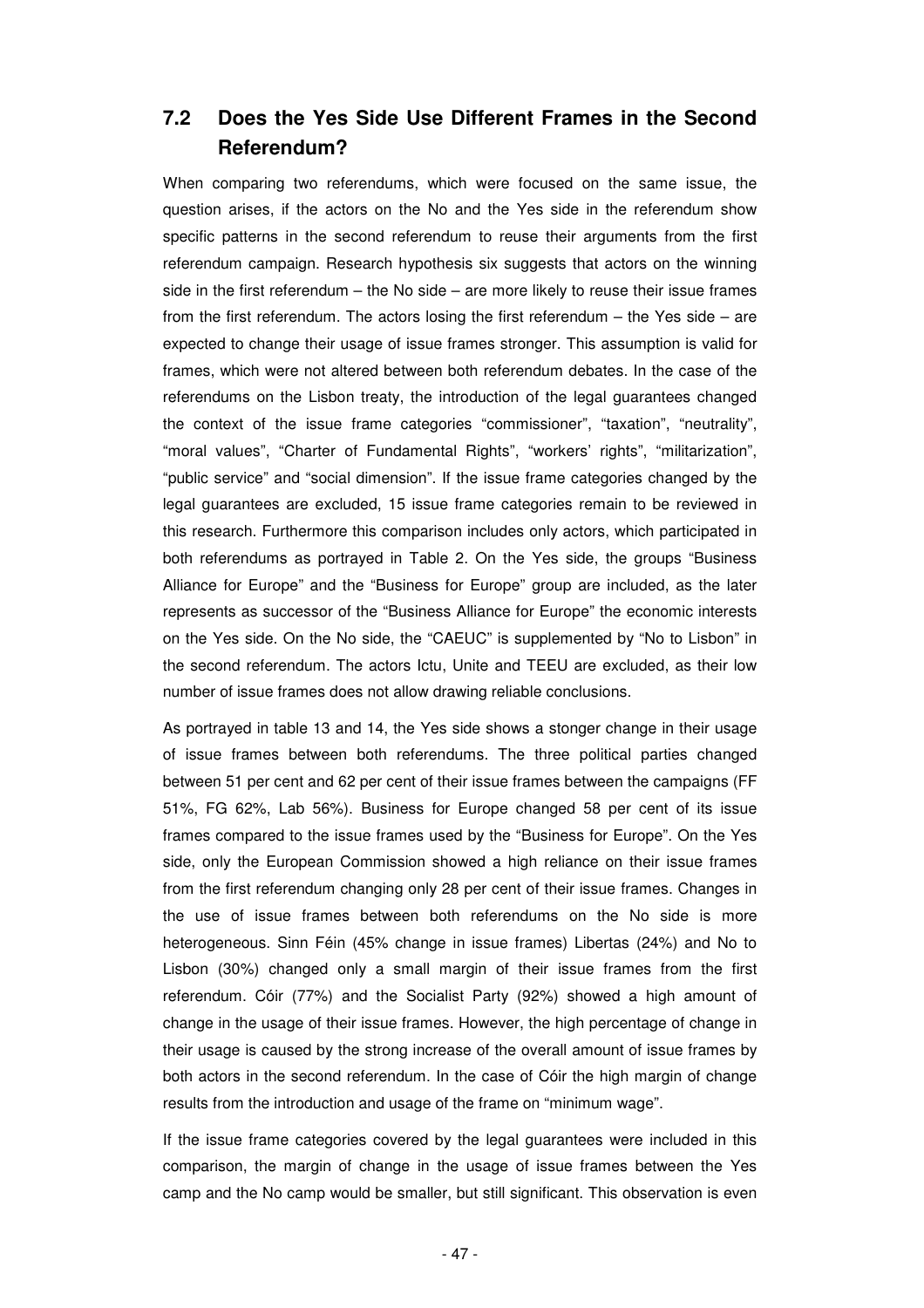|                        | <b>Fianna Fáil</b> |               |                | <b>Fine Gael</b>     |                |                      | Labour         |                      |                |      | <b>EC</b>      |               |                |                      | <b>Business Alliance</b> |                      |     |                      |             |               |
|------------------------|--------------------|---------------|----------------|----------------------|----------------|----------------------|----------------|----------------------|----------------|------|----------------|---------------|----------------|----------------------|--------------------------|----------------------|-----|----------------------|-------------|---------------|
|                        |                    | 2008          |                | 2009                 |                | 2008                 |                | 2009                 |                | 2008 |                | 2009          |                | 2008                 |                          | 2009                 |     | 2008                 | 2009        |               |
|                        | Abs                | $\frac{1}{6}$ | Abs            | $\frac{1}{\sqrt{2}}$ | Abs            | $\frac{1}{\sqrt{2}}$ | Abs            | $\frac{1}{\sqrt{2}}$ | Abs            | $\%$ | Abs            | $\frac{1}{6}$ | Abs            | $\frac{1}{\sqrt{2}}$ | Abs                      | $\frac{1}{\sqrt{2}}$ | Abs | $\frac{1}{\sqrt{2}}$ | Abs         | $\frac{9}{6}$ |
| Democratic dev.        | 8                  | 7.7           |                | 1.2                  | 4              | 12.5                 | 2              | 7.1                  | 5              | 16.7 | 4              | 10.0          | 5              | 15.2                 | 3                        | 7.9                  |     | 6.3                  |             | 3.4           |
| <b>Voting Strength</b> | 10                 | 9.6           |                | 1.2                  | 6              | 18.8                 | $\overline{2}$ | 7.1                  | 6              | 20.0 | $\Omega$       | 0.0           | 3              | 9.1                  | 3                        | 7.9                  |     | 6.3                  | $\Omega$    | 0.0           |
| Crime                  | 8                  | 7.7           | $\overline{2}$ | 2.4                  | $\Omega$       | 0.0                  | 0              | 0.0                  | 0              | 0.0  |                | 2.5           |                | 3.0                  |                          | 2.6                  |     | 6.3                  | 0           | 0.0           |
| EU on world stage      | 6                  | 5.8           | $\overline{2}$ | 2.4                  |                | 3.1                  |                | 3.6                  |                | 3.3  | $\Omega$       | 0.0           | 3              | 9.1                  | $\overline{2}$           | 5.3                  |     | 6.3                  | 0           | 0.0           |
| Efficiency             | 18                 | 17.3          | 5              | 6.0                  | $\overline{2}$ | 6.3                  | 4              | 14.3                 | 5              | 16.7 | 5              | 12.5          | 5              | 15.2                 | 4                        | 10.5                 | 6   | 37.5                 | 1           | 3.4           |
| Foreign Investment     | 4                  | 3.8           | 5              | 6.0                  |                | 3.1                  | 0              | 0.0                  | 0              | 0.0  | 4              | 10.0          | 0              | 0.0                  |                          | 2.6                  | 3   | 18.8                 | 8           | 27.6          |
| Sovereignity           | 3                  | 2.9           | 0              | 0.0                  | $\overline{c}$ | 6.3                  | 0              | 0.0                  | 3              | 10.0 | $\Omega$       | 0.0           | 0              | 0.0                  | 0                        | 0.0                  | 0   | 0.0                  | $\Omega$    | 0.0           |
| Common challenges      | 13                 | 12.5          | 4              | 4.8                  | 3              | 9.4                  |                | 3.6                  | $\overline{c}$ | 6.7  | $\overline{2}$ | 5.0           | $\overline{2}$ | 6.1                  | 5                        | 13.2                 | 2   | 12.5                 | 3           | 10.3          |
| Immigration            | 4                  | 3.8           | $\overline{2}$ | 2.4                  | $\Omega$       | 0.0                  | 2              | 7.1                  | 5              | 16.7 | $\Omega$       | 0.0           |                | 3.0                  | 4                        | 10.5                 | 0   | 0.0                  | 0           | 0.0           |
| Consequence of No      | 25                 | 24.0          | 27             | 32.1                 | 10             | 31.3                 | 3              | 10.7                 | $\overline{2}$ | 6.7  | 11             | 27.5          | 11             | 33.3                 | 10                       | 26.3                 |     | 6.3                  | 8           | 27.6          |
| Transfer of power      | 4                  | 3.8           |                | 1.2                  | 3              | 9.4                  | 0              | 0.0                  |                | 3.3  | $\Omega$       | 0.0           | 2              | 6.1                  |                          | 2.6                  | 0   | 0.0                  | $\mathbf 0$ | 0.0           |
| Development policy     |                    | 1.0           | $\Omega$       | 0.0                  | $\Omega$       | 0.0                  | 0              | 0.0                  | 0              | 0.0  | $\Omega$       | 0.0           | 0              | 0.0                  | $\Omega$                 | 0.0                  | 0   | 0.0                  | $\Omega$    | 0.0           |
| Economic recovery      | 0                  | 0.0           | 19             | 22.6                 | 0              | 0.0                  | 8              | 28.6                 | 0              | 0.0  | 8              | 20.0          | 0              | 0.0                  | 2                        | 5.3                  | 0   | 0.0                  | 8           | 27.6          |
| Minimum wage           | 0                  | 0.0           | 15             | 17.9                 | 0              | 0.0                  | 5              | 17.9                 | 0              | 0.0  | 5              | 12.5          | 0              | 0.0                  | 2                        | 5.3                  | 0   | 0.0                  | $\Omega$    | 0.0           |

**Table 13: Changes in the use of issue frames for actors on the Yes side in 2008 and 2009** (in absolute numbers and per cent)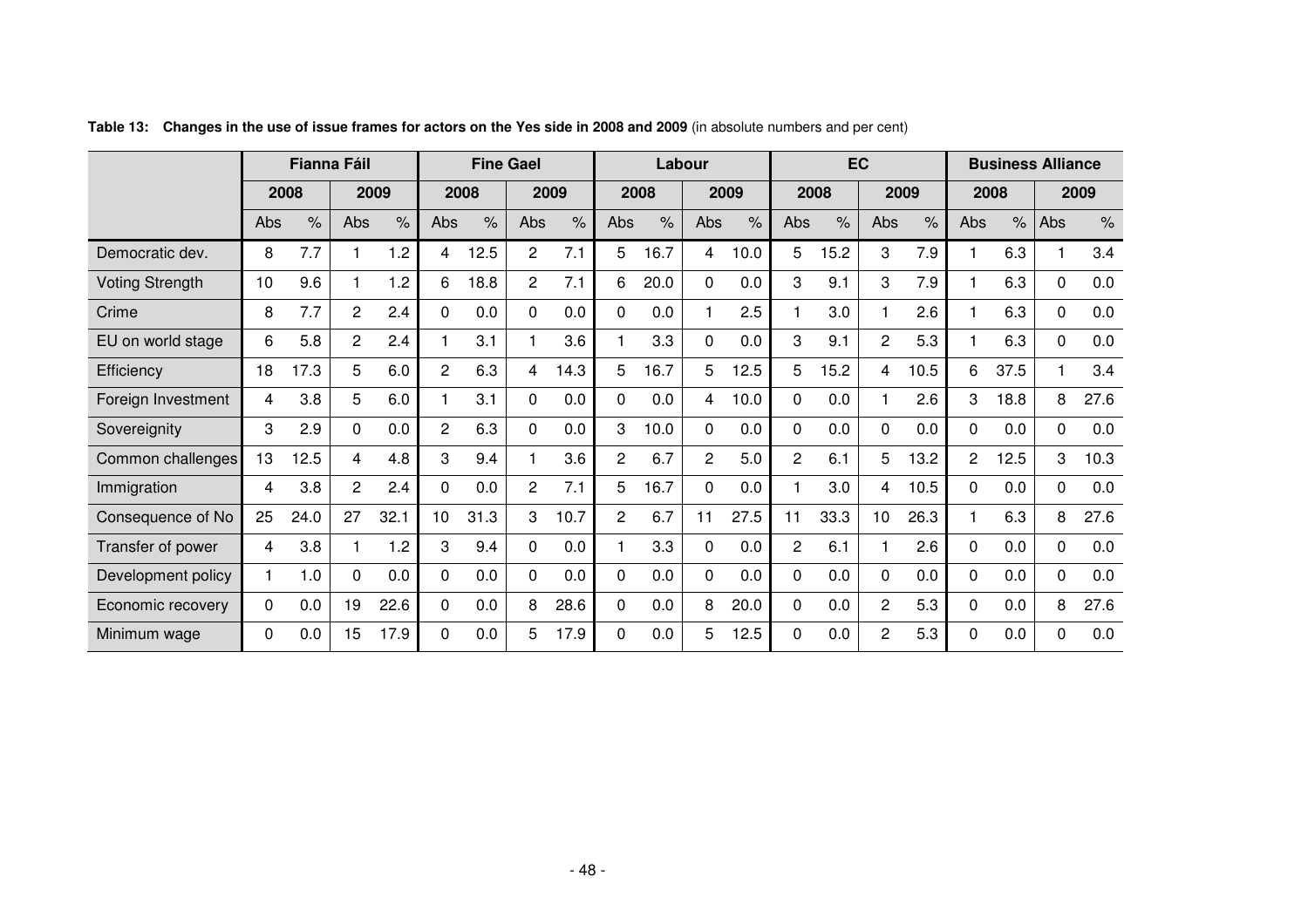|                     | Sinn Féin      |               |          | <b>Socialist Party</b> |          |      | <b>Libertas</b> |               |                | <b>Cóir</b>   |                |               |          | <b>CAEUC</b>  |                |                      |                |                      |             |      |
|---------------------|----------------|---------------|----------|------------------------|----------|------|-----------------|---------------|----------------|---------------|----------------|---------------|----------|---------------|----------------|----------------------|----------------|----------------------|-------------|------|
|                     | 2008           |               |          | 2009                   |          | 2008 |                 | 2009          |                | 2008          |                | 2009          |          | 2008          |                | 2009                 |                | 2008                 |             | 2009 |
|                     | Abs            | $\frac{9}{6}$ | Abs      | $\%$                   | Abs      | $\%$ | Abs             | $\frac{9}{6}$ | Abs            | $\frac{9}{6}$ | Abs            | $\frac{9}{6}$ | Abs      | $\frac{9}{6}$ | Abs            | $\frac{1}{\sqrt{2}}$ | Abs            | $\frac{1}{\sqrt{2}}$ | AŁ          | $\%$ |
| Democratic dev.     | 7              | 18.9          |          | 2.6                    |          | 50.0 | 1               | 7.7           | 9              | 36.0          | 5              | 31.3          | 3        | 42.9          | 0              | 0.0                  | 6              | 20.7                 | 5           | 22.7 |
| Ireland's influence | 14             | 37.8          | 9        | 23.1                   |          | 50.0 | 0               | 0.0           | 8              | 32.0          | $\overline{2}$ | 12.5          | $\Omega$ | 0.0           |                | 4.5                  | 3              | 10.3                 | 5           | 22.7 |
| Crime               | 0              | 0.0           | 0        | 0.0                    | 0        | 0.0  | 0               | 0.0           | 0              | 0.0           | 0              | 0.0           | 0        | 0.0           | 0              | 0.0                  | 0              | 0.0                  | 0           | 0.0  |
| EU on world stage   |                | 2.7           | $\Omega$ | 0.0                    | 0        | 0.0  | 0               | 0.0           | $\mathbf 0$    | 0.0           | $\Omega$       | 0.0           | $\Omega$ | 0.0           | 0              | 0.0                  |                | 3.4                  | $\mathbf 0$ | 0.0  |
| Efficiency          | 0              | 0.0           | $\Omega$ | 0.0                    | $\Omega$ | 0.0  | 0               | 0.0           | $\Omega$       | 0.0           | $\Omega$       | 0.0           | $\Omega$ | 0.0           | 0              | 0.0                  | $\Omega$       | 0.0                  | 0           | 0.0  |
| Foreign Investment  |                | 2.7           | 3        | 7.7                    | $\Omega$ | 0.0  | 3               | 23.1          | 4              | 16.0          |                | 6.3           | 0        | 0.0           | 0              | 0.0                  | 0              | 0.0                  | 1           | 4.5  |
| Sovereignity        | $\Omega$       | 0.0           |          | 2.6                    | $\Omega$ | 0.0  | 0               | 0.0           |                | 4.0           |                | 6.3           | 3        | 42.9          | 3              | 13.6                 | 5              | 17.2                 | 5           | 22.7 |
| Common challenges   | 4              | 10.8          | $\Omega$ | 0.0                    | $\Omega$ | 0.0  | $\Omega$        | 0.0           | $\mathbf 0$    | 0.0           | $\Omega$       | 0.0           | $\Omega$ | 0.0           | 0              | 0.0                  | 3              | 10.3                 |             | 4.5  |
| Immigration         | 0              | 0.0           | $\Omega$ | 0.0                    | $\Omega$ | 0.0  | $\Omega$        | 0.0           | $\Omega$       | 0.0           | $\Omega$       | 0.0           | $\Omega$ | 0.0           | 0              | 0.0                  | 0              | 0.0                  | 0           | 0.0  |
| Consequence of No   | $\overline{2}$ | 5.4           | 6        | 15.4                   | $\Omega$ | 0.0  | 1               | 7.7           |                | 4.0           |                | 6.3           | $\Omega$ | 0.0           | 0              | 0.0                  | $\overline{c}$ | 6.9                  | $\Omega$    | 0.0  |
| Transfer of power   | 8              | 21.6          | 12       | 30.8                   | $\Omega$ | 0.0  | 3               | 23.1          | $\overline{2}$ | 8.0           | 3              | 18.8          |          | 14.3          | 2              | 9.1                  | 5              | 17.2                 | 4           | 18.2 |
| Development policy  | $\Omega$       | 0.0           | 0        | 0.0                    | $\Omega$ | 0.0  | 0               | 0.0           | $\mathbf 0$    | 0.0           | $\Omega$       | 0.0           | $\Omega$ | 0.0           | 0              | 0.0                  | 4              | 13.8                 | $\Omega$    | 0.0  |
| Economic recovery   | 0              | 0.0           | 6        | 15.4                   | $\Omega$ | 0.0  | 3               | 23.1          | $\Omega$       | 0.0           | 3              | 18.8          | 0        | 0.0           | $\overline{c}$ | 9.1                  | 0              | 0.0                  |             | 4.5  |
| Minimum wage        | 0              | 0.0           |          | 2.6                    | $\Omega$ | 0.0  | 2               | 15.4          | $\mathbf 0$    | 0.0           | 0              | 0.0           | $\Omega$ | 0.0           | 14             | 63.6                 | 0              | 0.0                  | 0           | 0.0  |

**Table 14: Changes in the use of issue frames for actors on the No side in 2008 and 2009** (in absolute numbers and per cent)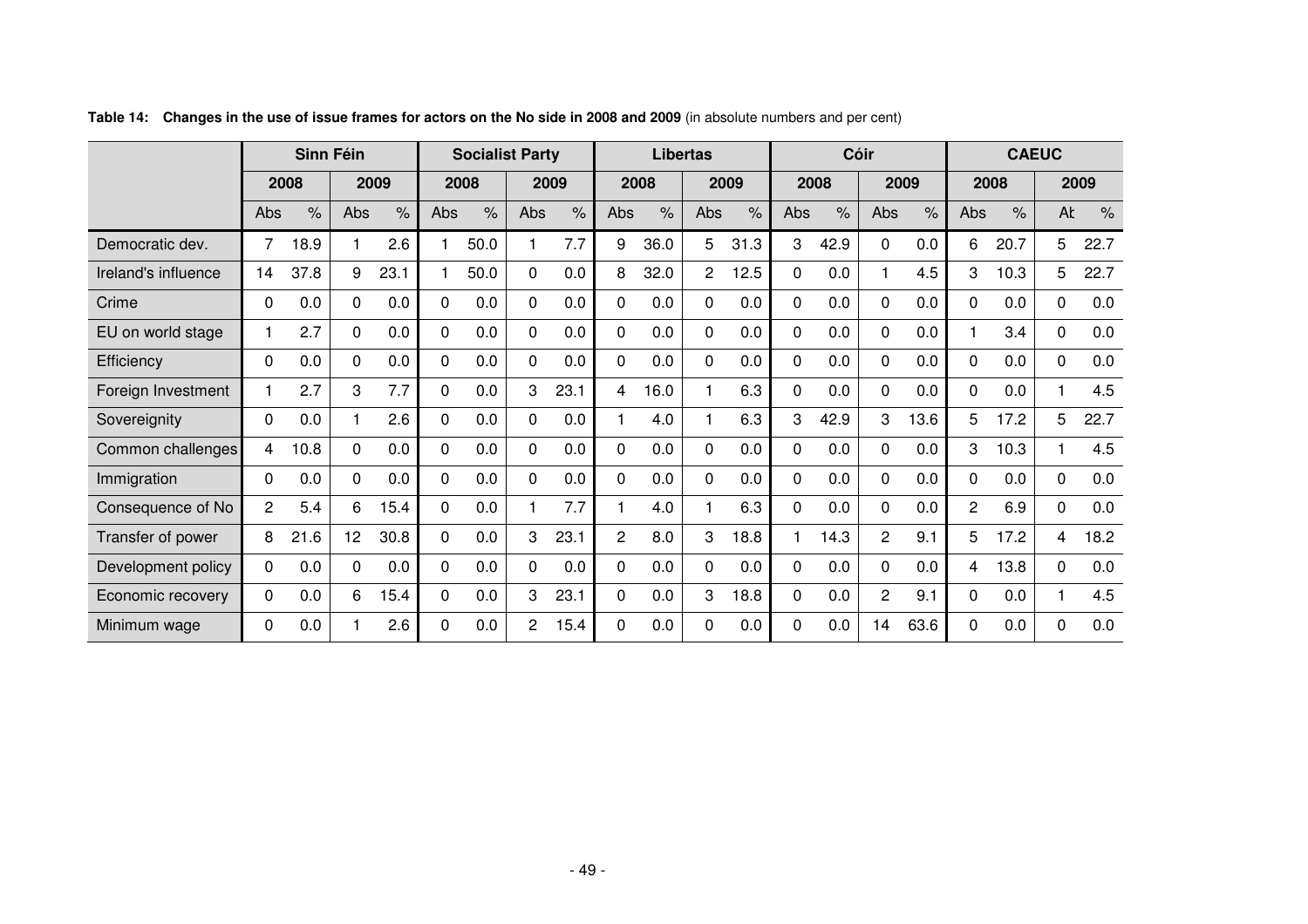more pronounced, if the seize of the different actors on both sides is considered. On the Yes side Fianna Fáil (38% change of all issue frames), Fine Gael (36%), the Labour Party (48%), the European Commission (34%) and Business for Europe (63%) portrayed a pattern of change, which was lower compared to the one before, but is still high compared to the changes on the No side. On the No side, the changes in the framing behavior of the two biggest actors, Sinn Féin (30%) and No to Lisbon (22%) accumulating more than half of No side's frames is quite low. The changes in the framing behavior of the smaller actors on the No side, Socialist Party (41%), Libertas (39%) and Cóir (46%), is comparable to the changes observed on the Yes side.

To sum up, the comparison of the usage of issue frames by actors participating in both referendums shows that actors of the Yes camp change their framing behavior by a bigger margin than the actors of the No coma. This observation holds whether or not the issue frames addressed by the legal guarantees are included or excluded.

## **7.3 How Do Actors Frame the Referendum Differently After Changing Their Opinion?**

The seventh research hypothesis deals with actors switching sides between both referendum campaigns. Will these actors use different types of frames and different categories of issue frames in the second referendum compared to the first referendum? As mentioned in chapter 4, the Green Party and Siptu switched from the neutral side to the Yes side between both referendums. The IFA switched from the changed from the neutral side to the Yes side, whereas a splinter group of the IFA, "Farmers for No", campaigned on the No side in the second referendum.

The framing behavior of the first actor to be analyzed, the Green Party, is portrayed in Table 15. The comparison of the types and characteristics of frames used by the Green Party shows an increase in the use of issue frames (+7.4%) and generic frames (+4.6%) on the cost of contest frames. The share of negatively valenced issue frames decreased (-18.9%) and the number of neutrally valenced issue frames increased (+21.8%). 53.1 per cent of their issue frames used by the Green Party in the second referendum were different to those used in the first referendum. Of the 46.9 per cent of issue frames not changed between both referendums most frames were on "common challenges". The category "common challenge" includes, for example, climate change, which is a core issue of the Green Party and is therefore unlikely to be affected by any change of the parties positioning.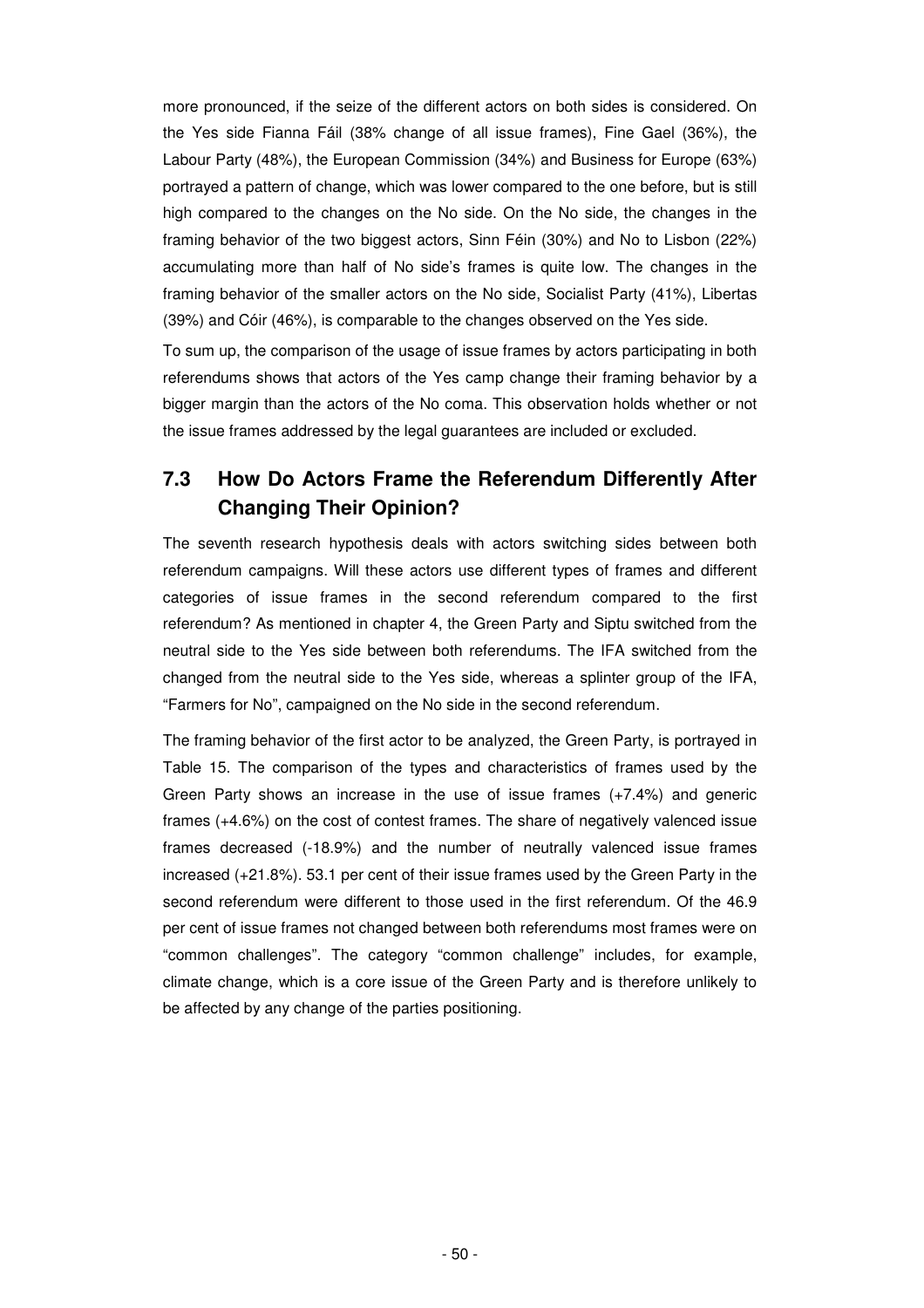| <b>Green Party</b>                     |                         |                | <b>First</b>         | <b>Second</b>  |       |  |  |  |
|----------------------------------------|-------------------------|----------------|----------------------|----------------|-------|--|--|--|
|                                        |                         |                | Referendum           | Referendum     |       |  |  |  |
|                                        |                         | Abs.           | $\frac{1}{\sqrt{2}}$ | Abs.           | $\%$  |  |  |  |
|                                        | issue frames            | 31             | 50.0%                | 27             | 57.4% |  |  |  |
|                                        | generic frames          | 9              | 14.5%                | 9              | 19.1% |  |  |  |
| Types and characteristics<br>of frames | contest frames          | 22             | 35.5%                | 11             | 23.4% |  |  |  |
|                                        | positiv                 | 17             | 54.8%                | 14             | 51.9% |  |  |  |
|                                        | negativ                 | $\overline{7}$ | 22.6%                | 1              | 3.7%  |  |  |  |
|                                        | neutral                 | $\overline{7}$ | 22.6%                | 12             | 44.4% |  |  |  |
|                                        | offensive               | 0              | 0.0%                 | 0              | 0.0%  |  |  |  |
|                                        | defensive               | 4              | 12.9%                | 8              | 29.6% |  |  |  |
|                                        | Democratic development  | 6              | 19.4%                | 0              | 0.0%  |  |  |  |
|                                        | Taxation                | $\overline{2}$ | 6.5%                 | 0              | 0.0%  |  |  |  |
|                                        | Neutrality              | $\mathbf{1}$   | 3.2%                 | 4              | 14.8% |  |  |  |
|                                        | Crime                   | $\mathbf 0$    | 0.0%                 | $\mathbf{1}$   | 3.7%  |  |  |  |
|                                        | EU on world stage       | 0              | 0.0%                 | $\mathbf{1}$   | 3.7%  |  |  |  |
|                                        | Efficiency              | 2              | 6.5%                 | 0              | 0.0%  |  |  |  |
| frames<br>Issue                        | Moral values            | $\overline{2}$ | 6.5%                 | 0              | 0.0%  |  |  |  |
|                                        | Militarization          | $\mathbf{1}$   | 3.2%                 | 5              | 18.5% |  |  |  |
|                                        | Common challenges       | 14             | 45.2%                | 10             | 37.0% |  |  |  |
|                                        | Consequence of No vote  | 3              | 9.7%                 | $\mathbf{1}$   | 3.7%  |  |  |  |
|                                        | Minimum wage            | 0              | 0.0%                 | $\overline{c}$ | 7.4%  |  |  |  |
|                                        | Economic recovery       | 0              | 0.0%                 | 3              | 11.1% |  |  |  |
|                                        | Lack of information     | 1              | 11.1%                | 0              | 0.0%  |  |  |  |
|                                        | Renegotiation           | $\overline{c}$ | 22.2%                | 0              | 0.0%  |  |  |  |
|                                        | Ireland's influence     | 1              | 11.1%                | 0              | 0.0%  |  |  |  |
|                                        | Benefits of membership  | $\overline{c}$ | 22.2%                | $\overline{c}$ | 22.2% |  |  |  |
| Generic<br>Frames                      | Government satisfaction | 0              | 0.0%                 | 1              | 11.1% |  |  |  |
|                                        | Economy                 | 1              | 11.1%                | 1              | 11.1% |  |  |  |
|                                        | <b>WTO Talks</b>        | $\overline{c}$ | 22.2%                | 0              | 0.0%  |  |  |  |
|                                        | Legal guarantees        | $\mathbf 0$    | 0.0%                 | 4              | 44.4% |  |  |  |
|                                        | Position within EU      | $\pmb{0}$      | 0.0%                 | 1              | 11.1% |  |  |  |

**Table 15: Changes in the use of types of frames, issue frames and contest frames for the Green Party in 2008 and 2009** (in absolute numbers and per cent)

The second actor to be analyzed is Siptu. As portrayed in Table 16, only two issue and generic frames were registered for Siptu in the second referendum compared to 14 issue and generic frames in the first referendum. The data is therefore hardly sufficient to make a meaningful observation. The issue frame category "Charter of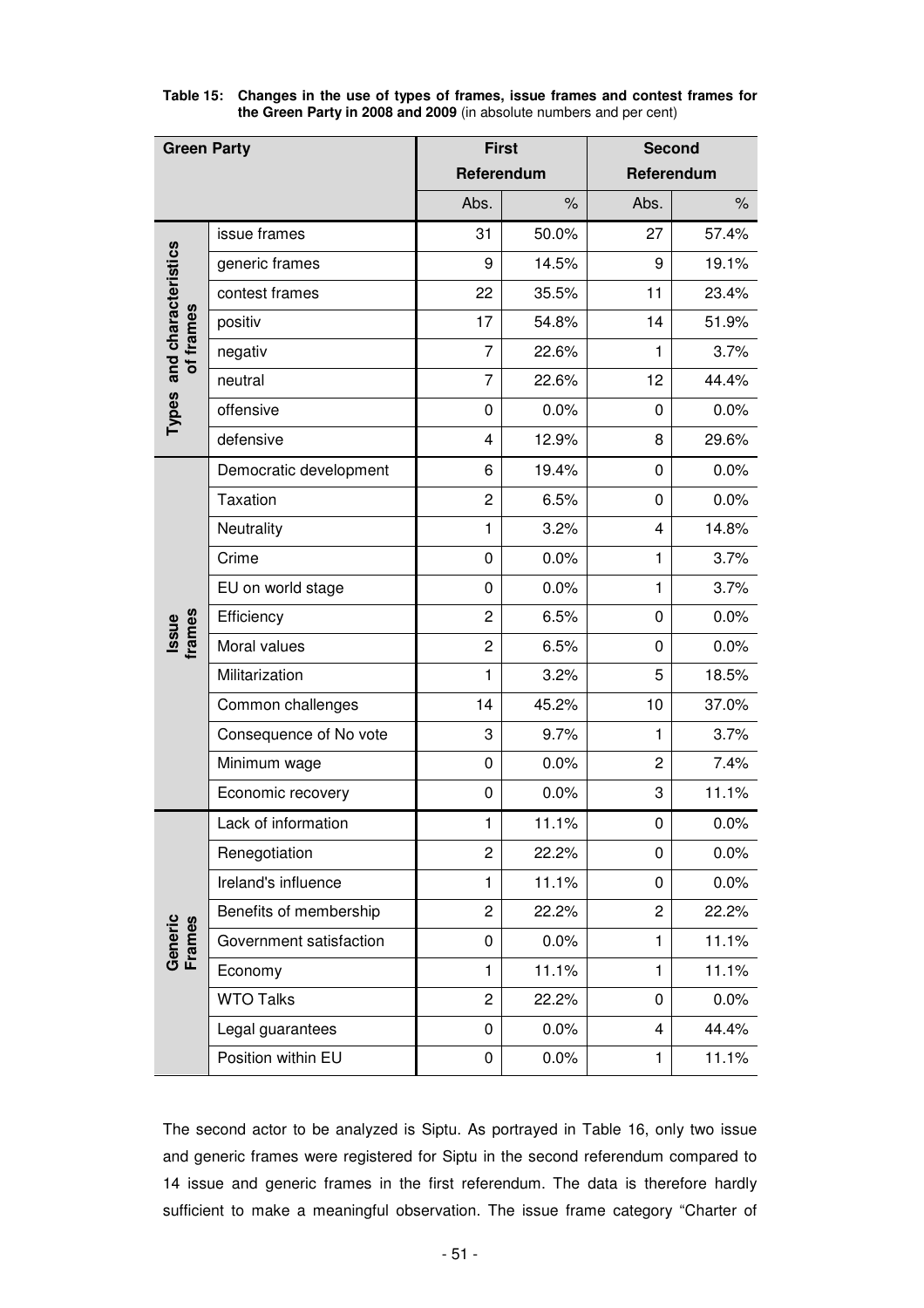Fundamental Rights" used in the second referendum was also used in the first referendum. It also appears that the mainly neutral and negative valence of issue frames in the first referendum has switched to a positive valence in the second referendum. The actor also deserted the formerly used generic frame category "renegotiation", using the generic frame category "national interest" in the second referendum. However, a meaningful evaluation of changes in Siptu's framing behavior does not seem possible based on the low number of frames in the second referendum.

| <b>Siptu</b>                                     |                               | <b>First</b>   |       | <b>Second</b> |        |
|--------------------------------------------------|-------------------------------|----------------|-------|---------------|--------|
|                                                  |                               | Referendum     |       | Referendum    |        |
|                                                  |                               | Abs.           | $\%$  | Abs.          | $\%$   |
| and characteristics<br>of frames<br><b>Types</b> | issue frames                  | 10             | 52.6% | 1             | 25.0%  |
|                                                  | generic frames                | 4              | 21.1% | 1             | 25.0%  |
|                                                  | contest frames                | 5              | 26.3% | 2             | 50.0%  |
|                                                  | positiv                       | 1              | 10.0% | 1             | 100.0% |
|                                                  | negativ                       | $\overline{2}$ | 20.0% | 0             | 0.0%   |
|                                                  | neutral                       | 7              | 70.0% | 0             | 0.0%   |
|                                                  | offensive                     | 0              | 0.0%  | 0             | 0.0%   |
|                                                  | defensive                     | 0              | 0.0%  | 0             | 0.0%   |
| frames<br><b>Issue</b>                           | Charter of Fundamental Rights | 4              | 40.0% | 1             | 100.0% |
|                                                  | Worker's right                | 6              | 60.0% | 0             | 0.0%   |
| Generic<br>Frames                                | Renegotiation                 | 3              | 75.0% | 0             | 0.0%   |
|                                                  | National interest             | 0              | 0.0%  | 1             | 100.0% |
|                                                  | History                       | 1              | 25.0% | 0             | 0.0%   |

**Table 16: Changes in the use of types of frames, issue frames and contest frames for Siptu in 2008 and 2009** (in absolute numbers and per cent)

The third actor to be analyzed is the IFA. First, changes in the framing behavior of the main group of the IFA, which switched to the Yes side, will be described, based on the data portrayed in Table 17. The first observations shows that in the second referendum, the IFA increase the usage of issue frames (+12.4%) and contest frames (+8.9%) on the cost of generic frames (-21.5 %). This change results mainly from the desertion of the generic frame category "WTO talk", which in the first referendum accounted for 66 per cent of all IFA's frames. In the first referendum, the four issue frames employed were on "taxation", while in the second referendum two frames each were employed on each "foreign investment" and "consequence of No vote". It can be noted that in the first referendum all frames were valenced neutrally, while in the second referendum the four issue frames were valenced accordingly to framing behavior observed on the Yes side. In the second referendum, the IFA employed a variety of five different generic frame categories, compared to the concentration on the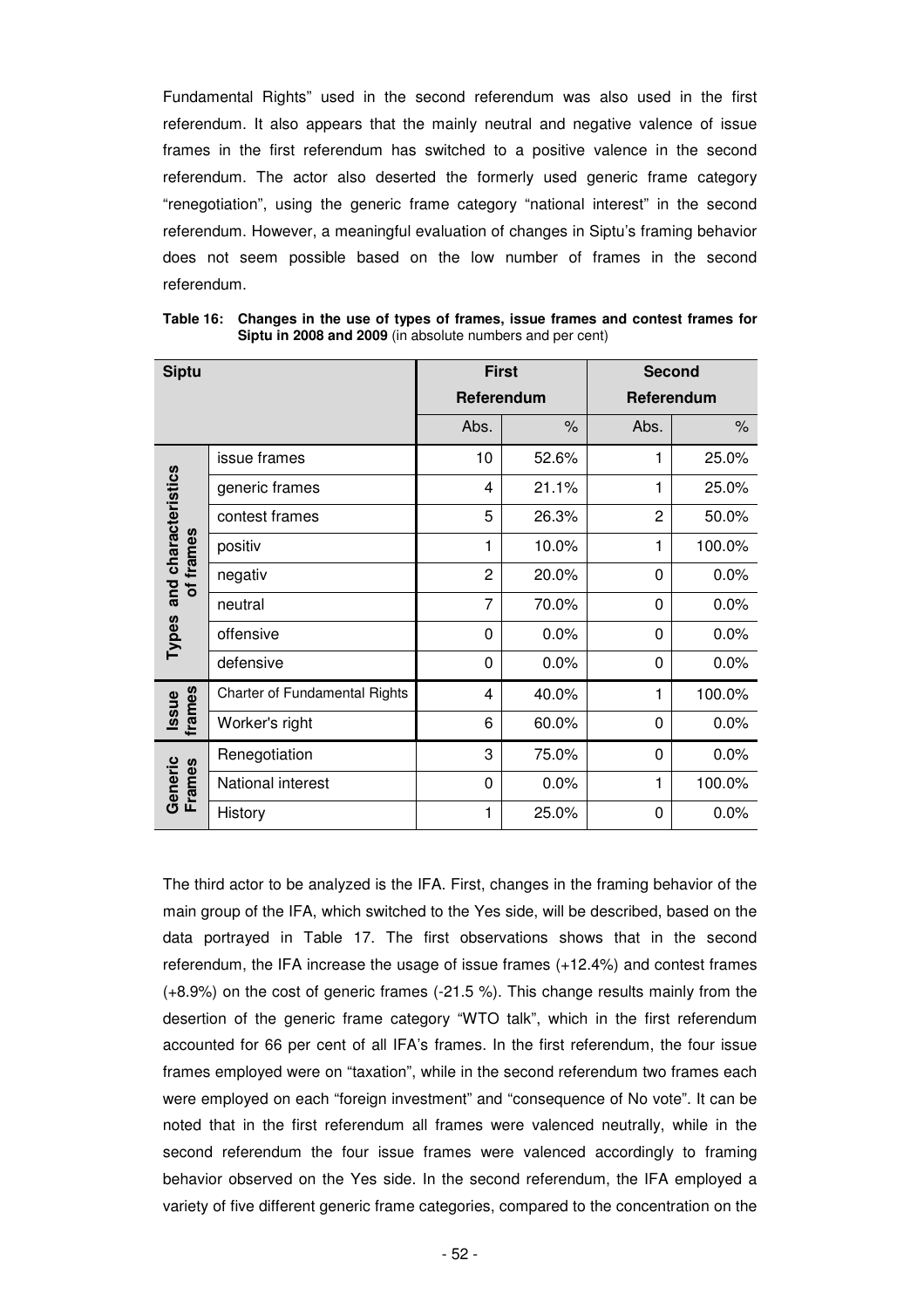generic frame category "WTO talk" in the first referendum. To sum up, the analyses of changes in the IFA's framing behavior between both referendums shows that the IFA portrayed a framing behavior that is in line with the framing behavior employed by other actors on the Yes side in the second referendum. The changes in the framing behavior observed for the IFA result almost solely from the concentration on the generic frame category "WTO talks" in the first referendum, which then reflected about 66 per cent of all of IFA's frames. Based on the one-sided framing behavior in the first referendum, the observations made for changes in the framing behavior of the IFA can therefore hardly represent a reliable test for changes in the framing behavior of actors who switch sides between different referendums.

| <b>IFA</b>                             |                        | <b>First</b>            |        | <b>Second</b>  |       |
|----------------------------------------|------------------------|-------------------------|--------|----------------|-------|
|                                        |                        | Referendum              |        | Referendum     |       |
|                                        |                        | Abs.                    | $\%$   | Abs.           | $\%$  |
| Types and characteristics<br>of frames | issue frames           | $\overline{\mathbf{4}}$ | 9.8%   | 4              | 22.2% |
|                                        | generic frames         | 27                      | 65.9%  | 8              | 44.4% |
|                                        | contest frames         | 10                      | 24.4%  | 6              | 33.3% |
|                                        | positiv                | $\mathbf 0$             | 0.0%   | $\overline{2}$ | 50.0% |
|                                        | negativ                | 0                       | 0.0%   | 2              | 50.0% |
|                                        | neutral                | 4                       | 100.0% | 0              | 0.0%  |
|                                        | offensive              | 0                       | 0.0%   | 0              | 0.0%  |
|                                        | defensive              | 0                       | 0.0%   | 0              | 0.0%  |
| Issue<br>frames                        | <b>Taxation</b>        | 4                       | 100.0% | 0              | 0.0%  |
|                                        | Consequence of No vote | 0                       | 0.0%   | 2              | 50.0% |
|                                        | Foreign investment     | 0                       | 0.0%   | 2              | 50.0% |
| Generic<br>Frames                      | Benefits of membership | $\Omega$                | 0.0%   | 3              | 37.5% |
|                                        | National interest      | $\mathbf 0$             | 0.0%   | $\overline{c}$ | 25.0% |
|                                        | Economy                | $\mathbf 0$             | 0.0%   | 1              | 12.5% |
|                                        | <b>WTO talks</b>       | 27                      | 100.0% | 0              | 0.0%  |
|                                        | Position within EU     | 0                       | 0.0%   | 1              | 12.5% |
|                                        | Ireland's influence    | 0                       | 0.0%   | 1              | 12.5% |

**Table 17: Changes in the use of types of frames, issue frames and contest frames for the IFA in 2008 and 2009** (in absolute numbers and per cent)

This conclusion also sheds a bad spell on the observations made on changes in the framing behavior between the IFA in the first referendum and its splinter group "Farmers for No" in the second referendum, which are portrayed in Table 18. "Farmers for No" showed in some respects a classical No side framing behavior, as portrayed before. A, even for the No side, unusually high number of issue frames (73.1 %) goes along with an unusually low number contest frames (7.7 %). 17 out of 19 issue frames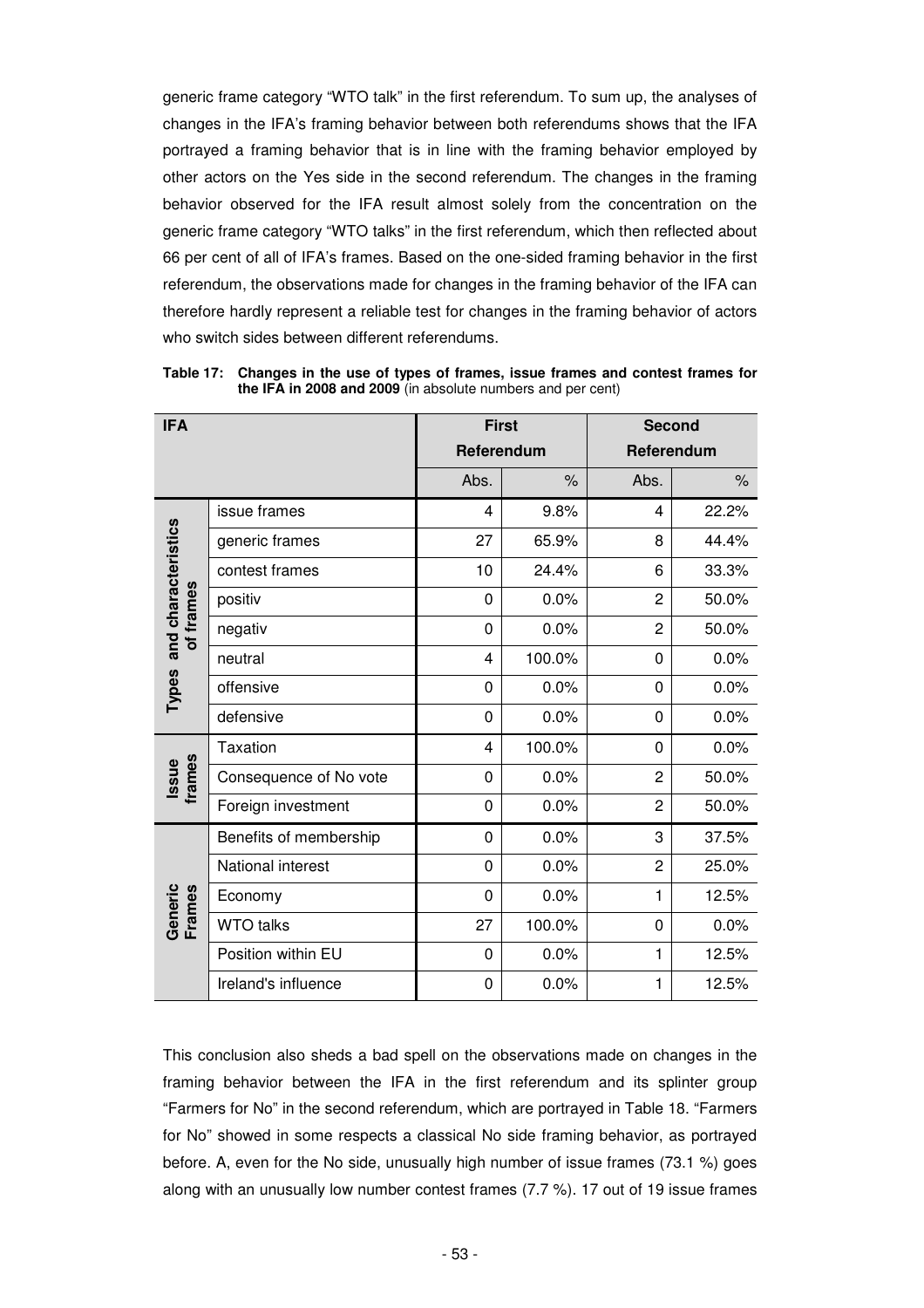are negatively valenced and the positively valenced issue frame is used on the revision point. Farmers for No's issue frames concentrate on the issue frame categories "immigration" (47.4%), "voting strength" (21.1%) and "transfer of power" (21.1 %). The five generic frames are on the category "farm succession". The issues "farm succession" and "immigration" were thereby initiated by the "Farmers for No" group in the second referendum. "Farmers for No" did therefore show a framing behavior that is, with the exception of the high number of issue frames and the low number of contest frames, exemplary for the No side. The changes in the framing behavior portrayed are in line with the expectations made in the seventh research hypothesis. However, based on the single-focused framing behavior of the IFA in the first referendum, no meaningful results can be made for the change in the framing behavior between both referendums.

| <b>Farmers for No</b>                  |                        | <b>First</b> |        | <b>Second</b>  |        |
|----------------------------------------|------------------------|--------------|--------|----------------|--------|
|                                        |                        | Referendum   |        | Referendum     |        |
|                                        |                        | Abs.         | $\%$   | Abs.           | $\%$   |
| Types and characteristics<br>of frames | issue frames           | 4            | 9.8%   | 19             | 73.1%  |
|                                        | generic frames         | 27           | 65.9%  | 5              | 19.2%  |
|                                        | contest frames         | 10           | 24.4%  | $\overline{2}$ | 7.7%   |
|                                        | positiv                | 0            | 0.0%   | 1              | 5.3%   |
|                                        | negativ                | 0            | 0.0%   | 17             | 89.5%  |
|                                        | neutral                | 4            | 100.0% | 1              | 5.3%   |
|                                        | offensive              | 0            | 0.0%   | 1              | 5.3%   |
|                                        | defensive              | 0            | 0.0%   | 0              | 0.0%   |
| Issue<br>frames                        | <b>Taxation</b>        | 4            | 100.0% | 0              | 0.0%   |
|                                        | <b>Moral Values</b>    | 0            | 0.0%   | $\mathbf{1}$   | 5.3%   |
|                                        | Consequence of No vote | 0            | 0.0%   | 1              | 5.3%   |
|                                        | Immigration            | 0            | 0.0%   | 9              | 47.4%  |
|                                        | Voting strength        | 0            | 0.0%   | 4              | 21.1%  |
|                                        | Transfer of power      | 0            | 0.0%   | 4              | 21.1%  |
| Generic<br>Frames                      | <b>WTO talks</b>       | 27           | 100.0% | 0              | 0.0%   |
|                                        | Farm succession        | 0            | 0.0%   | 5              | 100.0% |

**Table 18: Changes in the use of types of frames, issue frames and contest frames for Farmers for No in 2008 and 2009** (in absolute numbers and per cent)

The research on the seventh research hypothesis shows ambiguous results due to unusual framing behavior of three out of the four opinion switchers in one of both referendums. The changes in the framing behavior observed for the Green Party are in line with the research hypothesis. An increasing share of issue frames is combined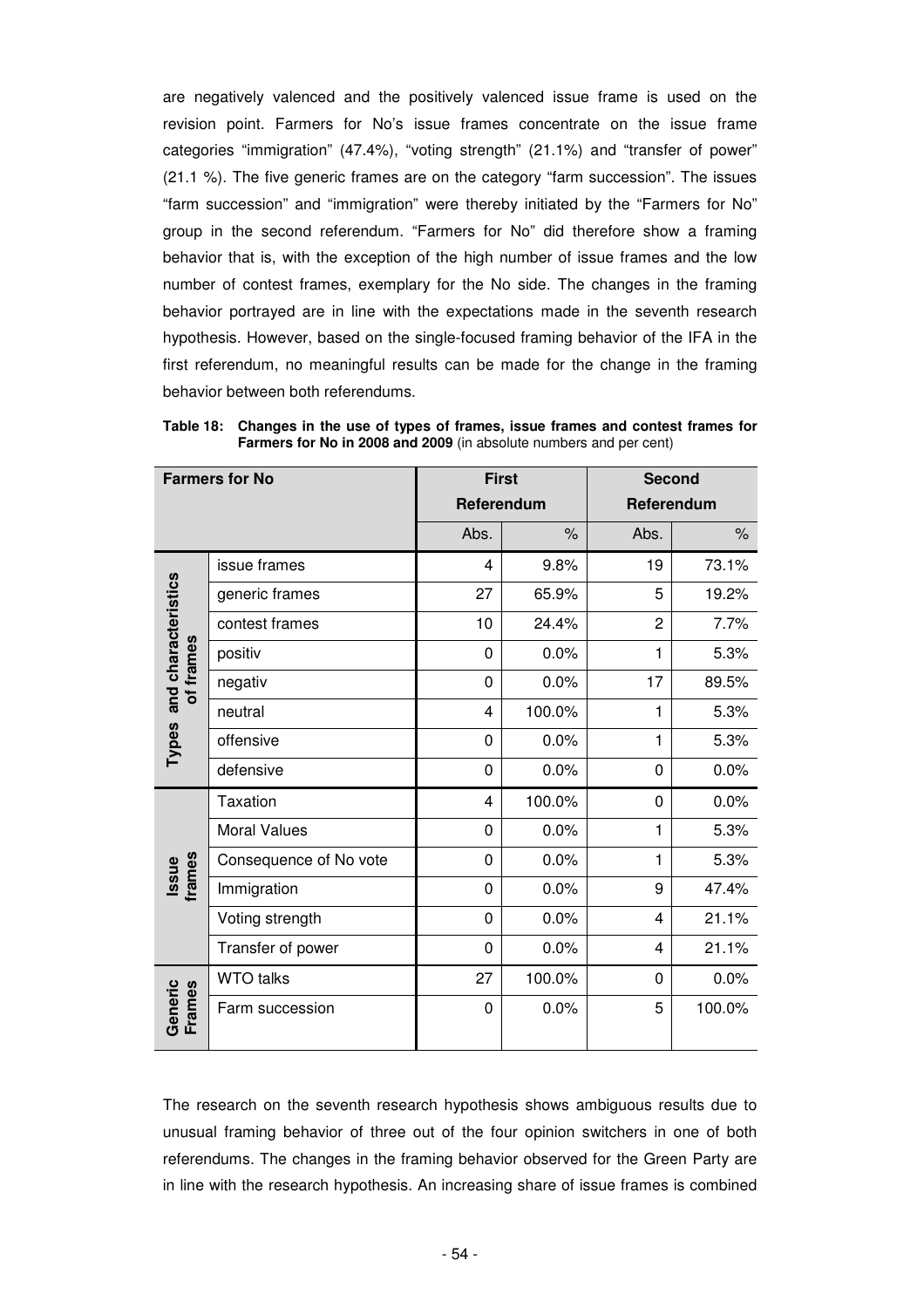with a high amount of change between the used issue frame categories. The changes in the framing behavior of Siptu is inconclusive, as Siptu almost vanished from the campaign in the second referendum and only one issue frame was registered in th second referendum. The IFA and Farmers for No both show a framing behavior that is line with the framing behavior portrayed by other actors in the Yes and No camps in the second referendum. The analysis of changes of their framing behavior is, however, inconclusive as a result of the IFA's framing behavior in the first referendum, which was one-sided on the generic frame category "WTO-talk" and not focused on the referendum issue at all.

## **7.4 Conclusion on Changes in the Framing Behavior between Both Referendums**

The observations on changes in the framing behavior of different actors between both Irish referendums on the Lisbon treaty confirm the corresponding research hypotheses. The sixth research hypothesis, on the difference between the Yes and the No side when reusing issue frames from the first referendum in the second referendum, is confirmed. The actors on the Yes side, which lost the first referendum campaign, changed their used issue frames between both referendums more often compared to the No camp, which won the controversy in the first referendum. Some other interesting observations can also be made, when observing changes between both referendum campaigns. While both camps kept their overall share of registered frames on similar levels in both referendums, the political parties in the Yes camp lost shares of their coverage to the non-political actors like civil society groups and business organizations. The second referendum campaign saw less contest frames and more issue frames on the Yes side, whereas the No side used less issue frames. The changes in the use of different categories of issue and generic frames reflect changes in the referendum context. Issue frame categories addressed by the legal guarantees lost importance and new topics, like the minimum wage on the No side and the economic recovery and consequences of a second No vote on the Yes side gained importance in the second referendum. The No side stopped asking for a renegotiation of the treaty and concentrated on highlighting that nothing had changed since the first referendum and also linked the referendum to the government satisfaction. The Yes side on the other hand relied strongly on the traditionally positive EU attitudes of Irish voters and claimed that with the legal guarantees a better deal than in the first referendum was presented.

The results on the seventh research hypothesis are ambiguous. Of four actors switching sides between both referendums only the Green Party allowed to gather a set of data in order to answer the research hypothesis in a meaningful way. The framing behavior of the Green Party in the second referendum showed a higher share of issue frames and a high changes in the employed issue frame categories, as expected in the research hypothesis. Siptu, on the other side, almost disappeared from the campaign in the second referendum and the data on its framing behavior was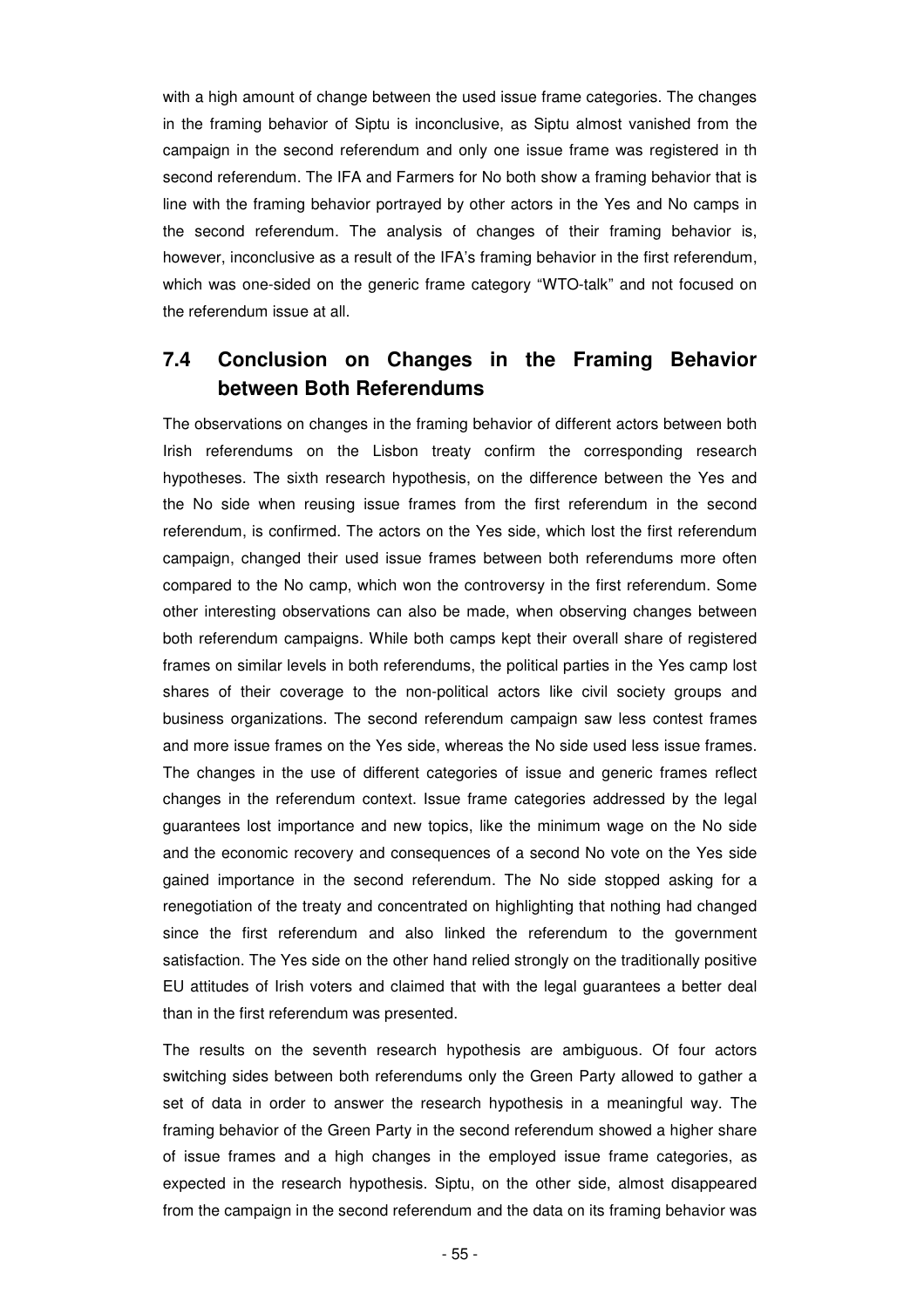therefore not useable. However, the absence of Siptu in the referendum debate could also be understood as strategic behavior. Siptu could have decided to officially support the Yes side, but practically stay out of the referendum debate in order to deal with internal conflicts between groups of Siptu supporting the treaty and parts rejecting the treaty. Finally, the IFA was difficult to analyze as a result of its one sided framing behavior in the first referendum, which was focused on the WTO talks. In the second referendum, the IFA portrayed a framing behavior that was in line with the Yes side framing behavior and the IFA's splinter group Farmers for No portrayed a framing behavior in line with No side framing behavior. The IFA therefore could serves as an example of a group that used the first referendum to make political gains on an issue that was not related to the referendum question. Being neutral in the first referendum was therefore not the result of voicing a political opinion on the referendum, but of using the referendum to profit in a different policy field. The framing behavior of the IFA in the first referendum and Siptu in the second referendum therefore probably portray different campaign tactics that can be employed in referendums: In the case of the IFA, to use a referendum to make political gains on a different issue and in the case of to avoid internal conflict by disappearing from the referendum debate.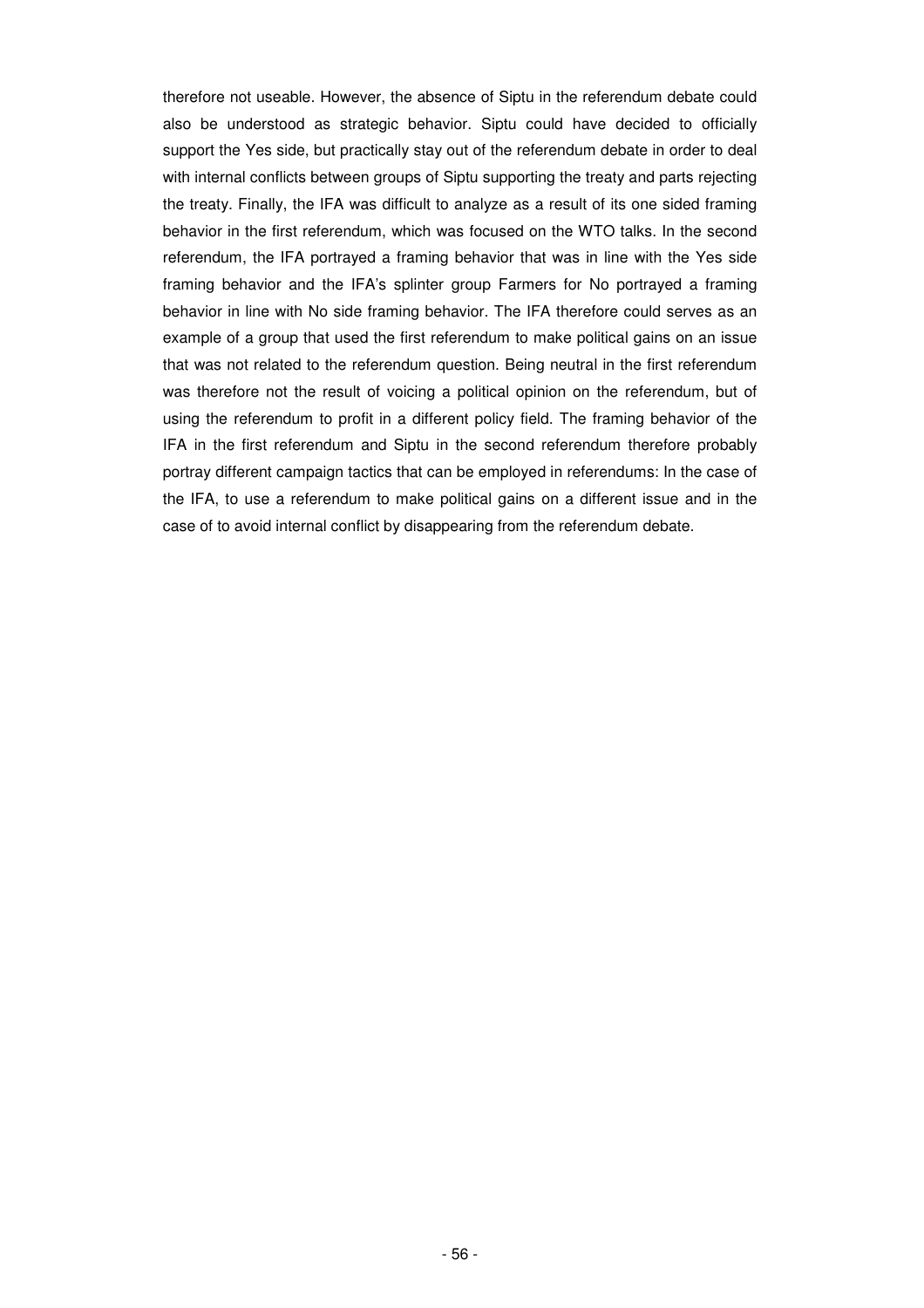### **8 Conclusion**

In order to answer the research question of this thesis, how actors framed the two referendums on the Lisbon treaty in Ireland, seven research hypotheses on framing behavior of Yes and No side actors were established. The research hypotheses were tested, using data sets on the usage of frames by various actors involved in both referendums. The data were collected by coding the news coverage of the Irish Times and the Irish Independent during an eight week period before each referendum.

The research showed that the Yes side concentrated on framing the referendum positive as a chance or a benefit to Ireland, while the No side concentrated on negative frames, describing the Lisbon treaty as a threat. In the final part of the campaign, actors on the Yes and the No side used a higher share of contest frames and defensive frames, portraying a pattern of countering the arguments and challenging the motives and the campaign conducts of the opposing side of the referendum debate. Defensive frames were more often used by the Yes side, which is in line with the theory, as the No side is expected to concentrate on frames discrediting the treaty and the Yes side is expected to rebut those frames. The No side, on the other hand, does not have to spend resources on rebutting frames, as spreading confusion and raising doubts on the treaty is part of the No side tactic. The No side was found to use a higher share of contest frames, showing a greater tendency to comment on the referendum debate and to question the personalities and motives of the Yes side. The higher use of contest frames by the Yes side in the first referendum was caused by party competition between the political parties on the Yes side, a behavior which was broadly observed and is in conflict with the framing behavior recommended for the Yes side (Quinlan, 2009; FitzGibbon, 2009). The changes in the framing behavior between both referendums are also in line with the expectations. Actors of the Yes camp, who lost the debate on the first referendum, made more changes to their usage of issue frames between both referendums compared to actors in the No camp. This implies that the actors on the Yes side adjusted their framing behavior by using different issue frame categories to be more successful in the second referendum. Actors, who changed their position between both referendums, did also show a high tendency to change their use of issue frames and to employ a higher share of issue frames in the second referendum.

However, some observations were not in line with the expectations. A first surprise was that the No side used the higher share of issue frames and a smaller variety of issue and generic frames compared to the Yes side. Based on the campaign dynamics of segmentation and ideological division (LeDuc, 2009, 2007; De Vreese & Semetko, 2004b) and Qvortrup's (2009) recommendations that the Yes side should focus their campaign communication, it was expected that the Yes side would concentrate their communication on a small number of issue related to the Lisbon treaty, while the No side would introduces different non treaty related issued into the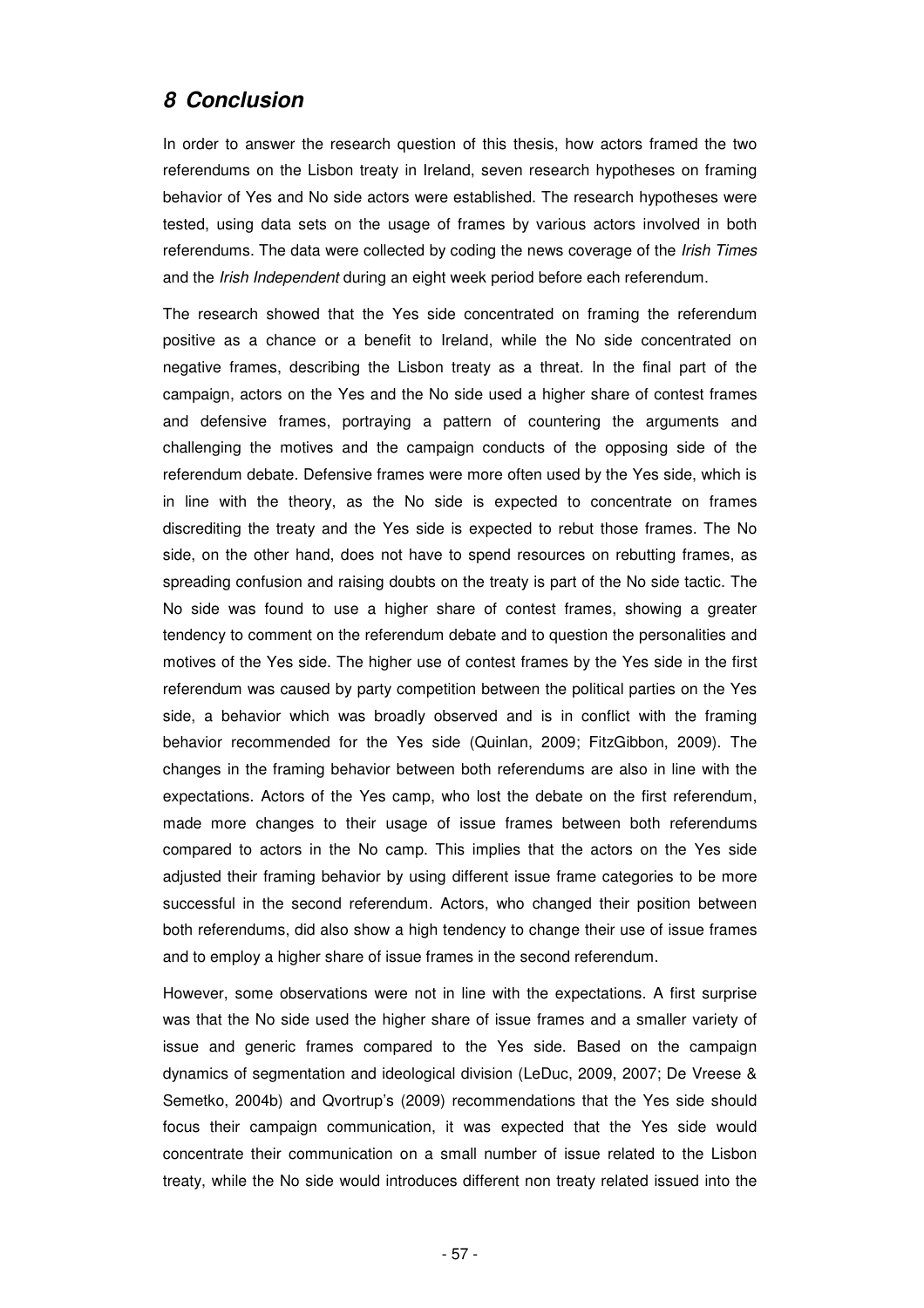debate and spread their communication over more issue and generic frame categories to attack the referendum issue from as many different directions as possible.

The findings of this research go mainly in line with theories on behavior of political elites in referendum campaigns as described by various scholars. (LeDuc 2009, 2007; Hobolt & Riseborough, 2005; De Vreese, 2004) Further, observations in the literature on the first Lisbon referendum, for example on the failure of the Yes side to concentrate on a small number or topics or on the party competition within the political parties on the Yes side in the first referendum (Qvortrup, 2009; FitzGibbon, 2009), were confirmed by the data collected in this research. This research also adds to the existing body of framing research, as it portrays the feasibility to analyze the framing behavior of political elites in referendums, an approach that is yet not common to the research on framing. (Hänggli & Kriesi, 2010; Slothuus & De Vreese, 2010) This research could further be a first step in creating a set of frames to be used when analyzing referendum on European integration. The existence of an established set of frames, for the research of framing behavior in debates on European integration, would allow scholars to simplify their research design by following a deductive approach when conducting research. This would also allow for a better comparability of research on different referendums.

When relating the findings of this research to the wider body of literature some possible shortcomings of this research become apparent. The main limit of this research project is the coding process. As pointed out by different scholars, the coding process of frames is a highly sensitive kind of work. Scholars often find a great variance in the process of coding, when different researchers are involved, even if the researchers received a comprehensive introduction to the coding process. These variations in the coding process are usually addressed by a supervisor within the coding process (Hänggli & Kriesi, 2010; De Vreese & Semetko, 2004b; Slothuus & De Vreese, 2010). In this research project, the coding process was carried out by one person, without an external quality control and a bias in the coding process can't be eliminated for this research. The definition of the different categories of issue frames and generic frames could also be subjected to further scrutiny. While criteria for the identification of frame categories by Cappella and Jamieson (1997) were used to identify the different issue and generic frame categories in this research, other researchers might have chosen different sets of categories. The relatively high number of different categories might also be cause for further discussion, but it would not change the results of this research in relation to the use of different types of frames or the valence of frames. As argued before, the high number of different categories was allowed in order to gain a more detailed picture of the referendum debate and to gain a better understanding of defensive and offensive frames. If the use of defensive and offensive frames was not included in the research, the reduction of the number of categories would have been recommended. A reduction in different frame categories would also improve the possibility to establish a set of categories to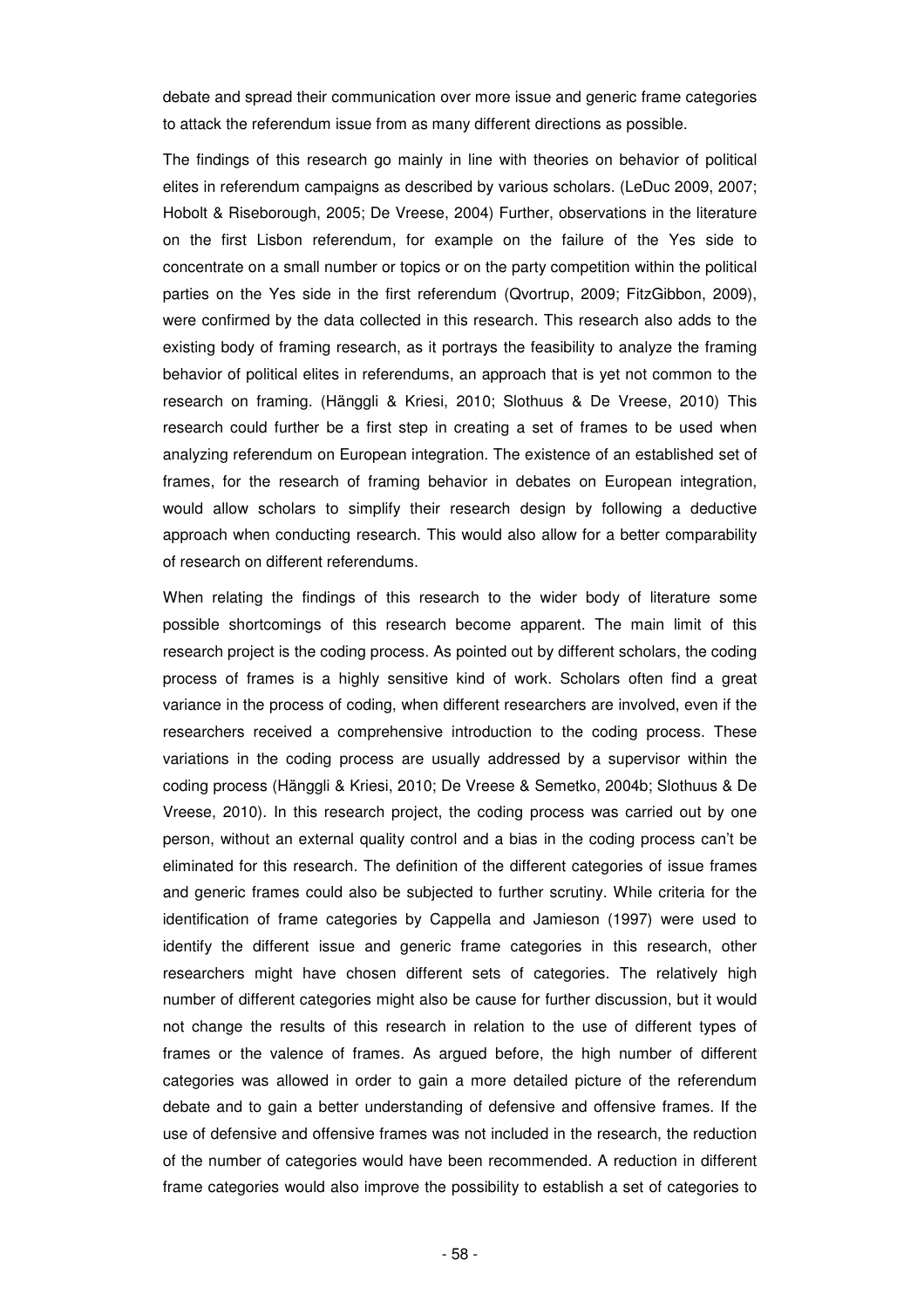be used in other research projects. On the other hand, reducing the number of frame categories could prevent researchers to cover a detailed picture of the campaign, to incorporate the specific context in which each referendum debate is carried out and thereby to lose important information on the referendum.

Finally, this research raises new questions, which need to be answered in order to gain a better understanding of the framing behavior of political elites in referendums. One issue raised in this research is on the high usage of neutrally valenced frames on both sides of the referendum. In this research it was argued that the usage of neutrally valenced frames on the No side could be explained by the context in which some frames were understood and which would had been established earlier in the campaign or in previous referendum campaigns. This raised the question of the impact of the political environment during a campaign and the inherent context of certain issues on the framing behavior of political elites. For example, the No side argued that the harmonization of the corporate tax rate were a thread to Ireland, as the low corporate tax rate in Ireland was one factor of Ireland's economic success. However, the understanding of this context could change. In the economic recession companies which previously were able to make high profits in Ireland, were firing many of their employees, while at the same time budget cuts and tax increases by the government were loaded on the general public, while businesses were spared the burden, often perceived as due to their close links with the government. In this context, the public could demand that corporate business should carry parts of the burden, too. Increasing the corporate tax rate, by harmonization of corporate tax rates on European level, could here be seen as a positive development.

Another question refers to the impact of different frame categories. It is generally understood that the impact of frames varies, when they stand in contest with each other. In the case of frame competition, strong frames dominate weak frames, and weak frames can even backfire for the side that sends them (Chong & Druckman, 2007a; McCombs, 2004). This raises the question, which frames in the referendum debate were strong frames, and how the different actors changed their framing behavior in relation to strong frames of the own and the opposite side? This point does further link back to the usage of offensive and defensive frames. Did the Yes side concentrate their defensive frames on those categories, which represented strong frames by the No side? And was the rejection of the first referendum maybe related to the Yes side not being able to identify the strong frames of the No camp in time and to properly answer their call? Finally it would be desirable to test the research hypotheses and the research design established in this research on other comparable cases like the two Nice referendums in Ireland, the two Danish referendums on the Maastricht treaty, or, if only the first five research hypotheses were tested, with any other referendums on European integration.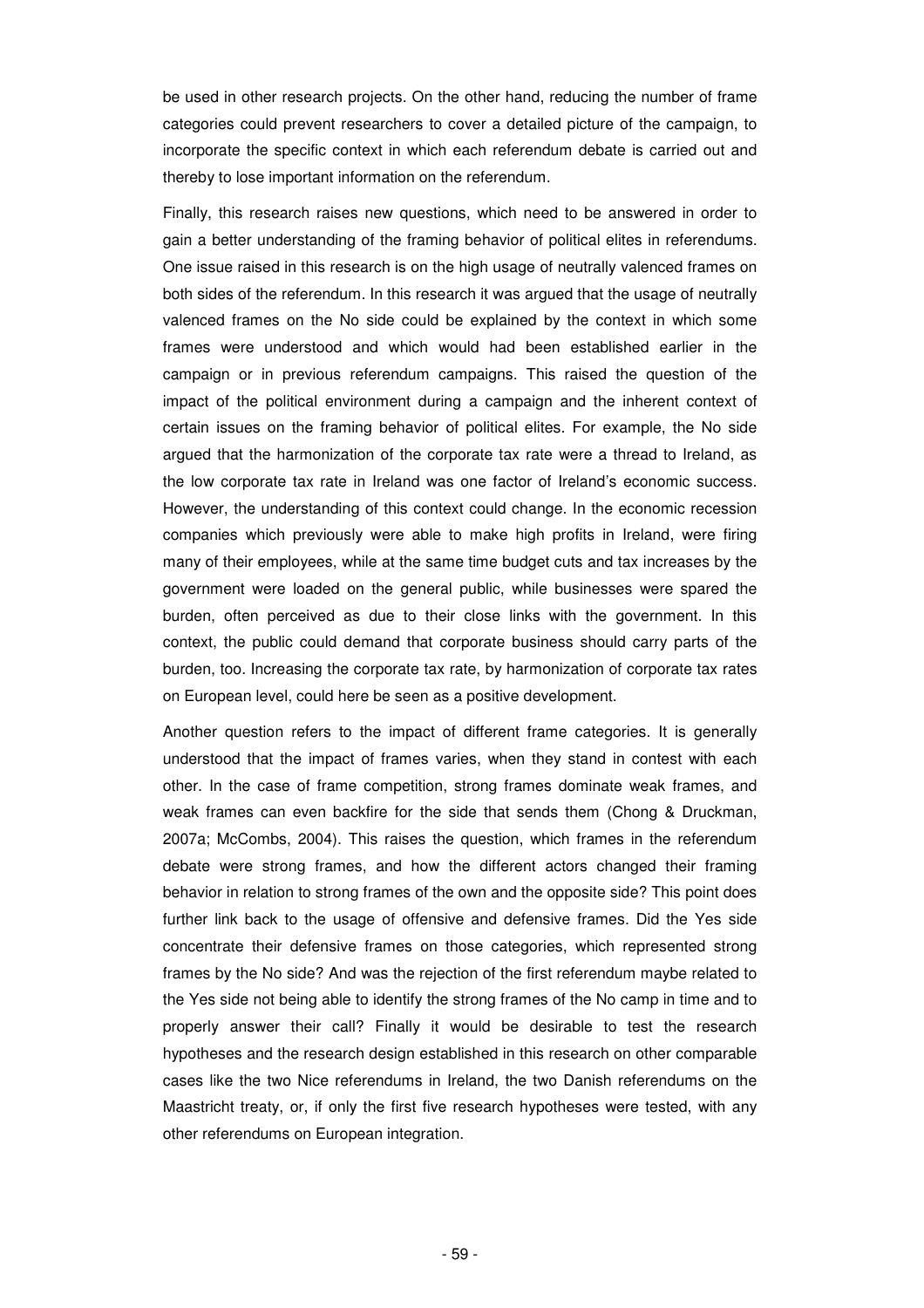## **List of Literature**

**ABC, (2009).** The Island of Ireland report – June 2009. [Electronic version] Hertfordshire: ABC Ltd.

**Archick, K., & Mix, D. E., (2010, February 25).** The European Union: Question and Answers. Retrieved June, 28, 2011 from the Congressional Research Service Reports of the People Web site http://opencrs.com/document/RS21372/2010-02-25/

**Brady, H., (2009).** Last Chance for Lisbon: Ireland's EU Referendum. Briefing Note. Retrieved March 11, 2011, from Center for European Reform Web site, http://www.cer.org.uk/pdf/bn\_lisbon\_22sept09.pdf

**Brewer, P. R., & Gross, K. (2005).** Values, framing, and citizens' thoughts about policy issues: Effects on content and quantity [Electronic version]. Political Psychology, 26 (6), 929-948.

**Cappella, J. N., & Jamieson, K. H. (1997).** Spiral of cynicism. The press and the public good. New York: Oxford University Press.

**Central Statistic Office, (2011).** Live Register. February 2011. Retrieved March 11, 2011 from the Central Statistics Office Web site, http://www.cso.ie/releasespublications/documents/labour\_market/current/lreg.pdf

**Central Statistic Office, (2010).** Quarterly National Accounts. Retrieved March 11, 2011 from the Central Statistics Office Web site, http://www.cso.ie/releasespublications/documents/economy/current/qna.pdf

**Chong, D., & Druckman, J. N. (2007a).** A theory of framing and opinion formation in competitive elite environments [Electronic version]. Journal of Communication, 57, 99- 118.

**Chong, D., & Druckman, J. N. (2007b).** Framing theory [Electronic version]. Annual Review of Political Science, 10, 103-126

**De Vreese, C. H. (2003).** Framing Europe. Television news and European integration. Amsterdam: Aksant Academic Publishers.

**De Vreese, C. H. (2004).** Primed by the Euro: The impact of a referendum campaign on public opinion and evaluations of government and political leaders [Electronic version]. Scandinavian Political Studies, 27 (1), 45-64.

**De Vreese, C. H., & Peter, J., & Semetko, H. A. (2001).** Framing politics at the launch of the Euro: A cross-national comparative study of frames in the news [Electronic version]. Political Communication, 18, 107-122.

**De Vreese, C. H., & Boomgaarden, H. (2003).** Valenced news frames and public support for the EU [Electronic version]. Communications, 28, 361-381.

**De Vreese C.H., & Semetko, H.A. (2004a).** Political campaigning in referendums. Framing the referendum issue. Oxon: Routledge.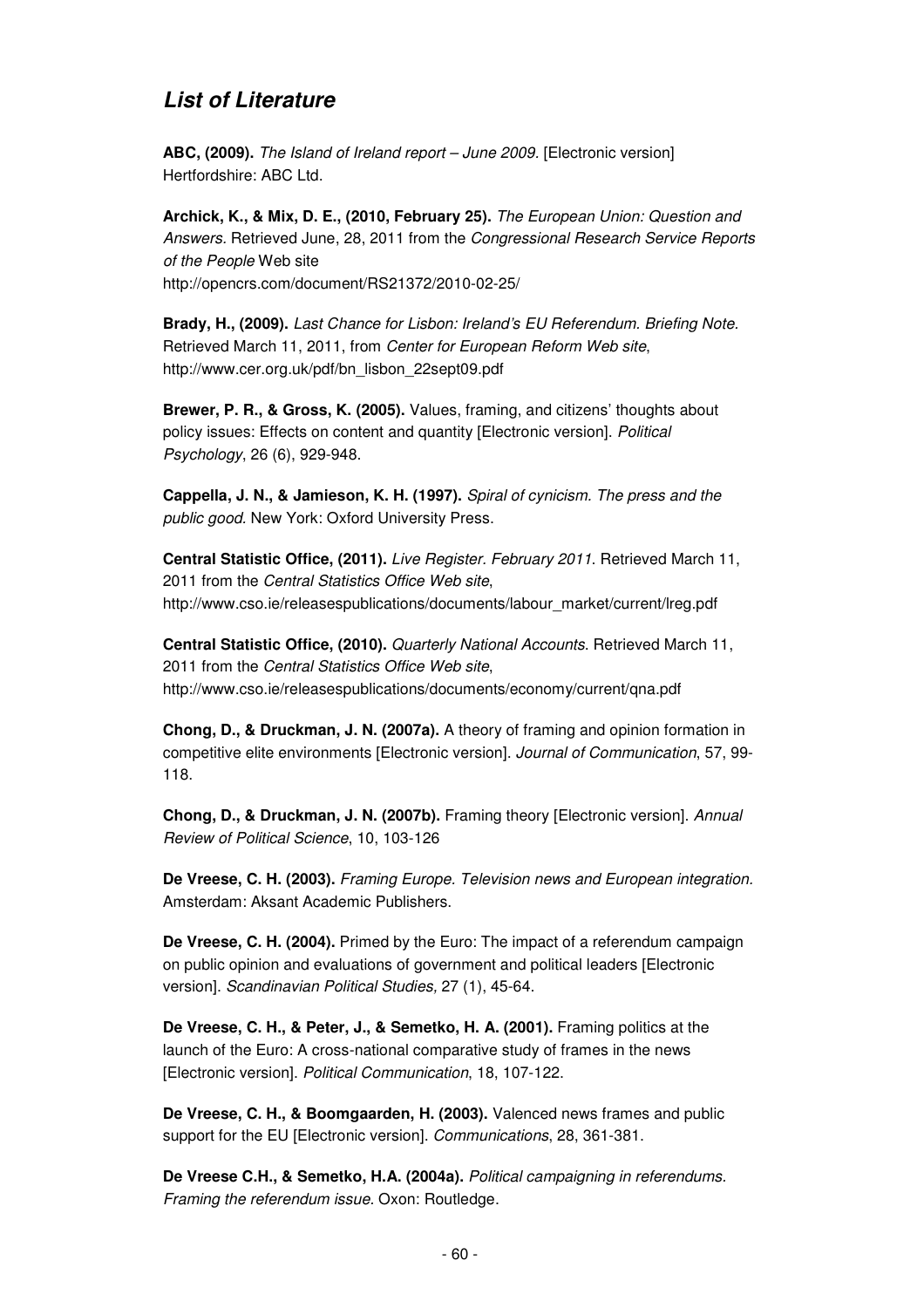**De Vreese C.H., & Semetko, H.A. (2004b).** News matters: Influences on the vote in the Danish 2000 euro referendum campaign [Electronic version]. European Journal of Political Research, 43, 699-722.

**De Vreese, C. H., & Boomgaarden, H. G., & Semetko, H. A. (2011).** (In)direct framing effects: The effects of new media framing on public support for Turkish membership in the European Union [Electronic version]. Communications Research, 38 (2), 179-205.

**Department of Foreign Affairs (DFA), (2009).** The Lisbon Treaty 2009. White Paper. An explanation of changes to the functioning of the European Union made by the Lisbon Treaty. Dublin: Department of Foreign Affairs.

**Department for the Environment, Community and Local Government (DECLG), (2008, May 12).** Gormley appoints Thursday, 12 June 2008 as Polling Day at the Lisbon Treaty Referendum. Retrieved June, 23, 2011 from Department for the Environment, Community and Local Government Web site, http://www.environ.ie/en/LocalGovernment/Voting/Referenda/News/MainBody,17322, en.htm

**Druckman, J. N. (2001).** The implications of framing effects for citizen competence [Electronic version]. Political Behavior, 23 (3), 225-253.

**Entman, R. M. (1993).** Framing: Towards clarification of a fractures paradigm [Electronic version]. Journal of Communication, 43 (4), 51-58.

**European Commission, (2009).** Flash Eurobarometer #284. Lisbon Treaty Post-Referendum Survey Ireland 2009. Retrieved, June 28, 2011 from European Commission Web site, http://ec.europa.eu/public\_opinion/flash/fl\_284\_en.pdf

**European Commission, (n.d.).** Changing media landscape in Ireland between 2002- 2008 and its implications for public opinion about the European Union. Retrieved June 23, 2011, from

http://www.irishtimes.com/focus/2008/lisbondocument/index.pdf

**FitzGibbon, J., (2010).** Referendum briefing. The second referendum on the treaty of Lisbon in Ireland, 2 October 2009 [Electronic version]. Representation, 46 (2), 227- 239.

**FitzGibbon, J., (2009).** Ireland's No to Lisbon: Learning the Lesson from the Failure of the Yes and the Success of the No Side. Retrieved, March 11, 2011, from University of Sussex, Sussex European Institute Web site, http://www.sussex.ac.uk/sei/documents/sei\_working\_paper\_110.pdf

**Franklin, M., & Marsh, M., & McLaren, L., (1994).** Uncorking the bottle: Popular Opposition to European unification in the wake of Maastricht [Electronic version]. Journal of Common Market Studies, 32 (4), 452-472.

**Hänggli, R., & Kriesi, H. (2010).** Political framing strategies and their impact on media framing in a Swiss direct-democratic campaign [Electronic version]. Political Communication, 27, 141-157.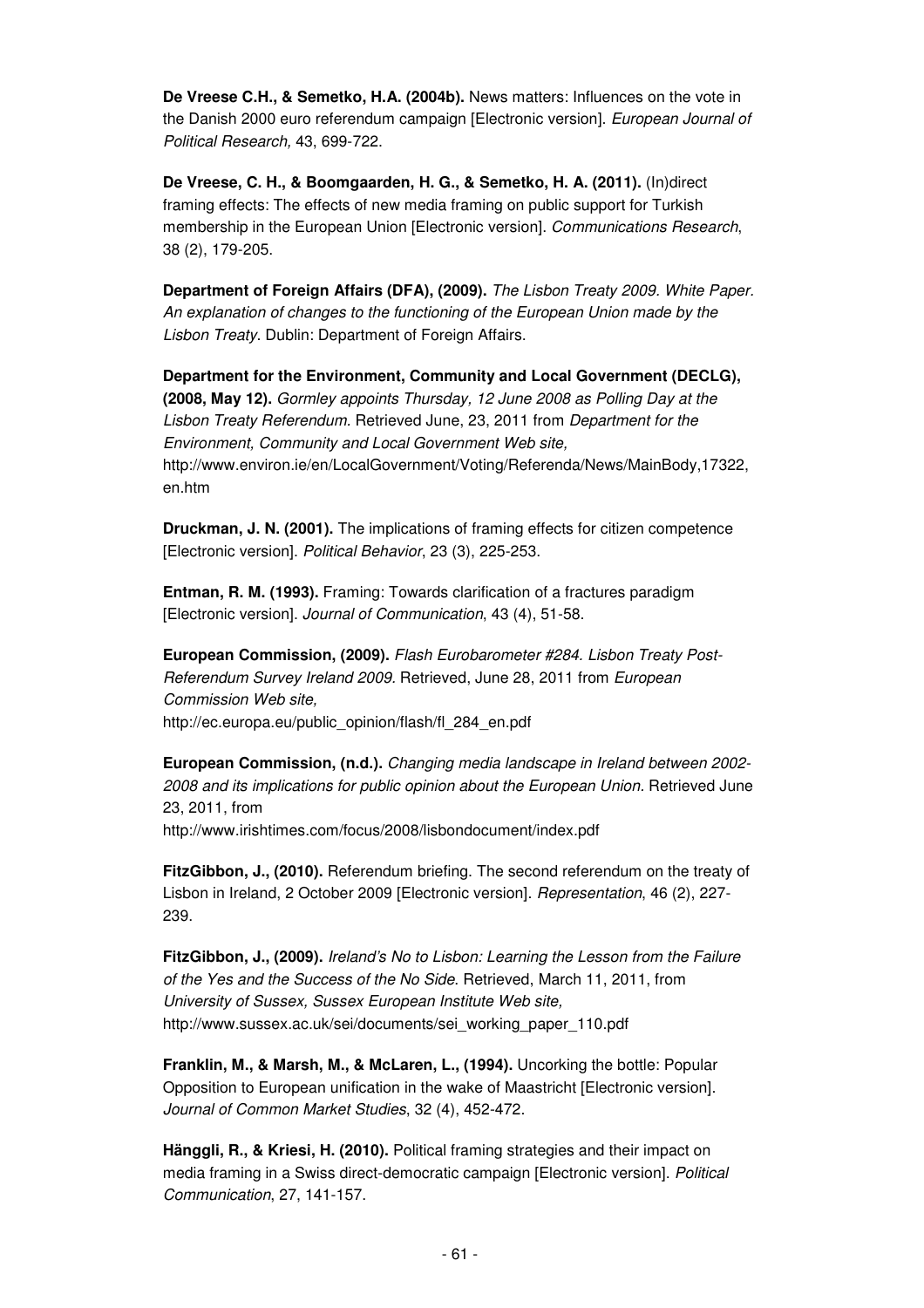**High Court, (1987).** Raymond Crotty v. An Taoiseach and Otheres [1986 No. 12036P]. Retrieved June, 23, 2011 from http://www.supremecourt.ie/supremecourt/sclibrary3.nsf/pagecurrent/9FA0AA8E8D26 1FC48025765C0042F6B3?opendocument&l=en

**High Court (1995).** Patricia McKenna Plaintiff v. An Taoiseach and Others [S.C. Nos. 361 and 366 of 1995]. Retrieved June, 24, 2011 from http://www.supremecourt.ie/supremecourt/sclibrary3.nsf/pagecurrent/9FA0AA8E8D26 1FC48025765C0042F6B3?opendocument&l=en

**Hobolt, S. B., (2009).** Europe in Question. Referendums on European Integration. Oxford: Oxford University Press.

**Hobolt, S., & Riseborough, P. L. (2005).** How to win the UK referendum on the European Constitution [Electronic version]. Political Quarterly, 76 (2), 241-252.

**Holmes, M., (2008).** Referendum Briefing Paper No 16. The referendum on the Treaty of Lisbon in the Republic of Ireland, 12 June 2008. Retrieved March 11, 2011, from University of Sussex, Sussex European Institute Web site, http://www.sussex.ac.uk/sei/documents/epern\_no\_16\_ireland\_08.pdf

**Houses of the Oireachtas – Sub-Committee on Ireland's Future in the European Union (2008).** Ireland's future in the European Union: Challenges, Issues and Options [Electronic Version]. Dublin: Houses of the Oireachtas.

**Hug, S., (2004).** Occurrence and policy consequences of referendums [Electronic version]. Journal of Theoretical Politics, 16 (3), 321-356.

**Hug, S., (2002).** Citizens, Referendums, and European Integration. Oxford: Rowman & Littlefield Publishers.

**Hug, S., and Sciarini P., (2000).** Referendums on European Integration. Do institutions matter in the voter's decision? [Electronic version] Comparative Political Studies, 33 (1), 3-36.

**Laakso, M., & Taagepera, R., (1979).** Effective number of parties. A measure with application to West Europe [Electronic version]. Comparative Political Studies, 12 (1), 3-27.

**LeDuc, L., (2009).** Campaign tactics and outcome in referendums: a comparative analysis. In Setätä, M., & Schiller, T., (Ed.), Referendums and representative democracy. Responsiveness, accountability and deliberation (pp. 139-161). Oxon: Routledge.

**LeDuc, L., (2007).** Opinion formation and change in referendums campaigns. In De Vreese, C. H., (Ed.). The dynamic of referendum campaigns. An international perspective. New York: Palgrave Macmillan.

**LeDuc, L., (2003).** The politics of direct democracy. Referendums on global perspective. New York: Broadview Press.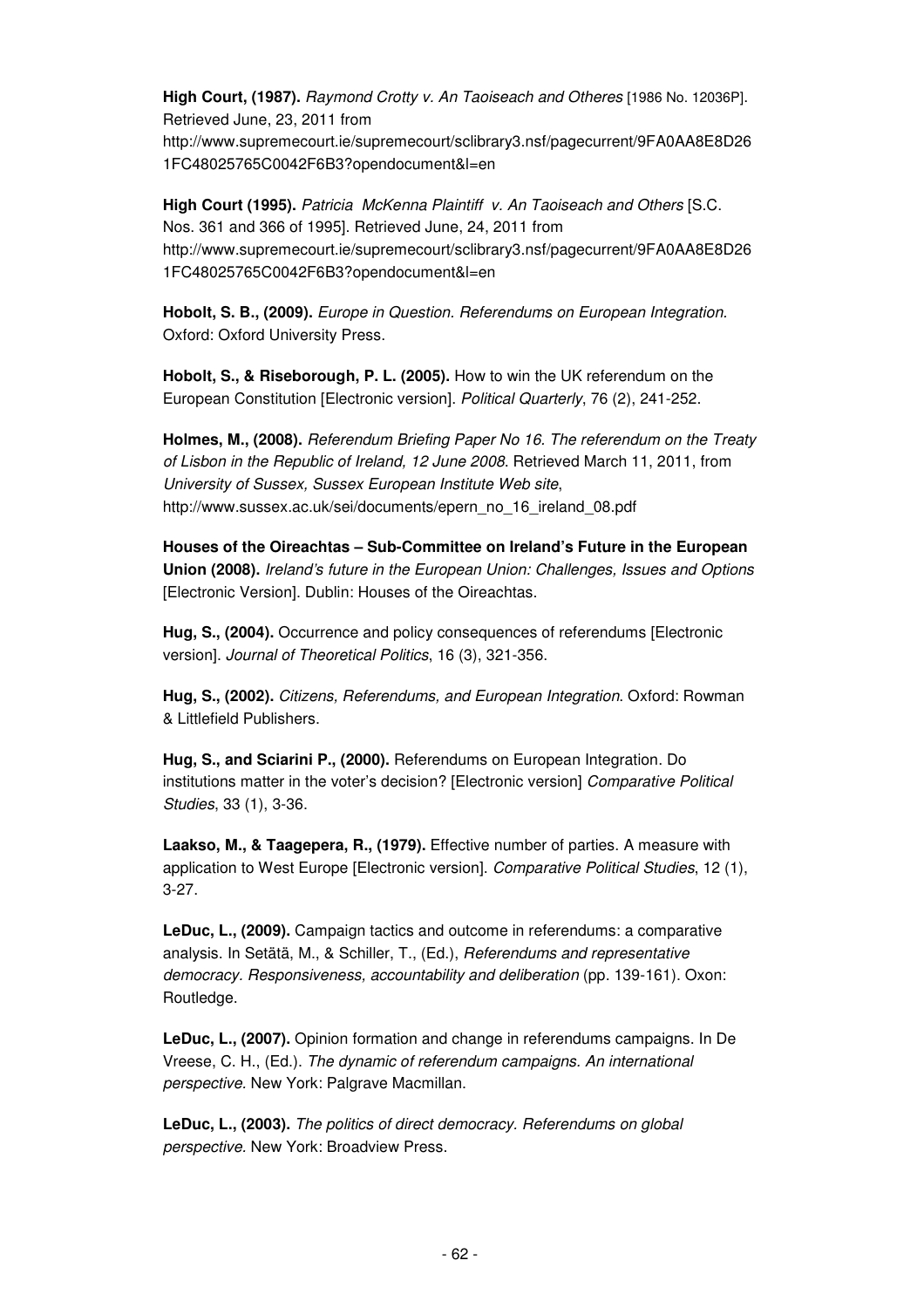**Lee, N.-J., & McLeod, D. M., & Shah, D. V. (2008).** Framing policy debates. Issue dualism, journalistic frames, and opinions on controversial policy issues [Electronic version]. Communication Research, 35 (5), 695-718.

**Lecheler, S., & De Vreese, C. H., & Slothuus, R. (2009).** Issue Importance as a moderator of framing effects [Electronic version]. Communication Research, 36 (3), 400-425.

**Mahony, H., (2009, July 8).** Ireland announces Lisbon referendum date. EU Observer. Retrieved March 3, 2011, from http://euobserver.com/9/28429

**Marsh, M., (2007).** Referendum campaigns: Changing what people think or changing what they think about? Retrieved July 20, 2010 from Trinity College Dublin, Department of Political Science Web site, https://www.tcd.ie/Political\_Science/docs/mm\_nice\_referendums.pdf

**McCombs, M. (2004).** Setting the agenda: The mass media and public opinion. Malden, MA: Blackwell.

**Miller, V., (2009).** The Treaty of Lisbon after the Second Irish Referendum. Research Paper 09/75 [Electronic Version]. London: House of Commons Library.

**Millward Brown IMS, (2008).** Post Lisbon treaty referendum research findings September 2008. Retrieved June, 23, 2011, from http://www.dfa.ie/uploads/documents/Publications/Post%20Lisbon%20Treaty%20Refe rendum%20Research%20Findings/post%20lisbon%20treaty%20referendum%20rese arch%20findings\_sept08.pdf

**Nelson, T. E., & Clawson, R. A., & Oxley Z. M. (1997).** Media framing of a civil liberties conflict and its effect on tolerance [Electronic version]. The American Political Science Review, 91 (3), 567-583.

**Nelson, T. E., & Kinder, D. R. (1996).** Issue frames and group-centrism in American public opinion [Electronic version]. The Journal of Politics, 58 (4), 1055-1078.

**O'Brennan, J., (2009).** Ireland says No (again): the 12 June 2008 Referendum on the Lisbon Treaty[Electronic version]. Parliamentary Affairs, 62 (2), 258-277.

**O'Mahony, J., (2009).** Ireland's EU Referendum Experience [Electronic version]. Irish Political Studies, 24 (4), 429-446.

**Quinlan, S., (2009).** The Lisbon Treaty Referendum 2008[Electronic version]. Irish Political Studies, 24 (1), 107-121.

**Qvortrup, M., (2009).** Rebels without a Cause? The Irish referendum on the Lisbon treaty [Electronic version]. The Political Quarterly, 80 (1), 59-66.

**Qvortrup, M., (2001).** How to lose a referendum: The Danish plebiscite on the Euro [Electronic version]. The Political Quarterly, 72 (2), 190-196.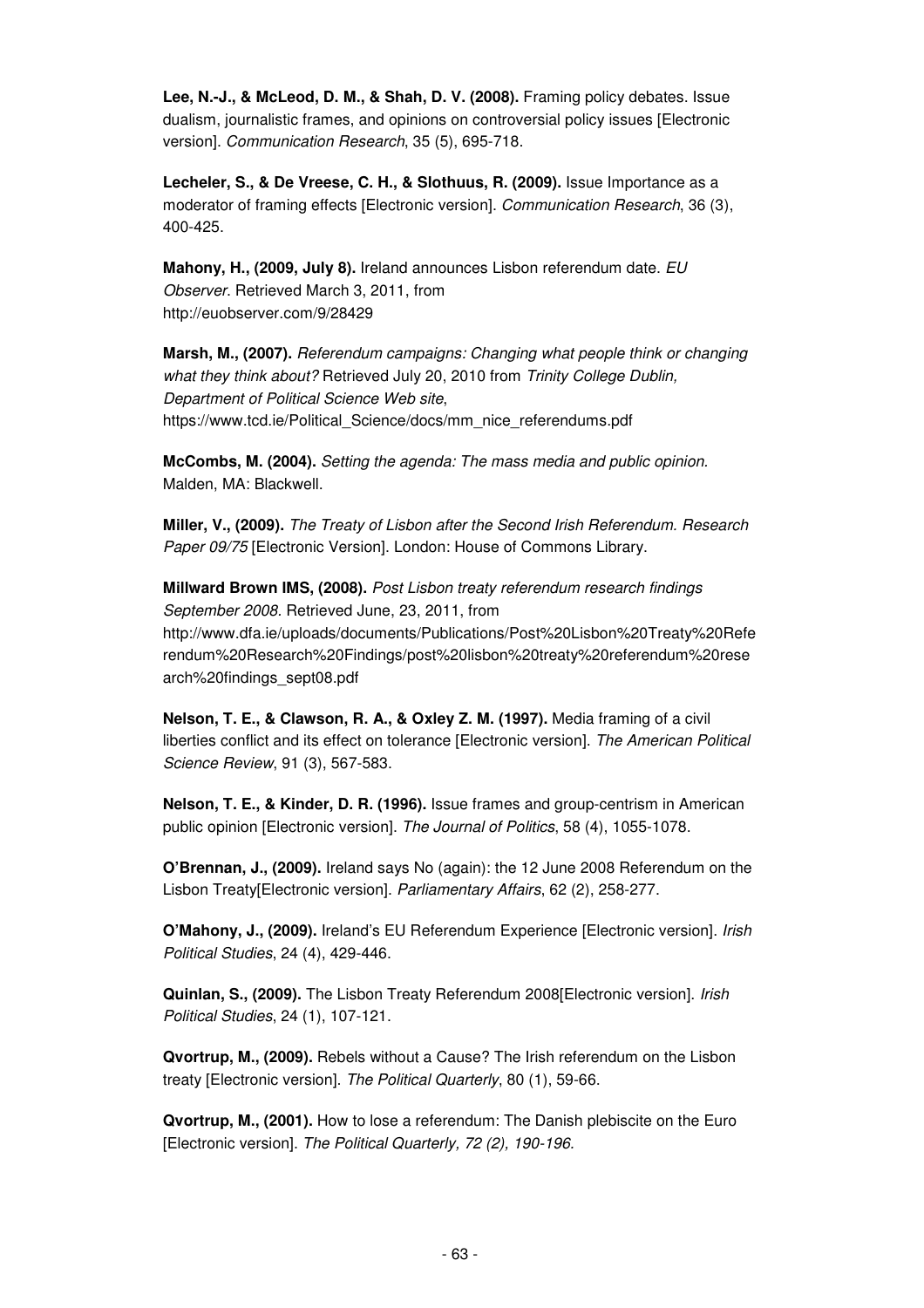**Scheufele, D. A. (2000).** Agenda-setting, priming, and framing revisited: Another look at cognitive effects of political communication [Electronic version]. Mass Communication & Society, 3 (2), 297-316.

**Scheufele, D. A., & Tewksbury, D. (2007).** Framing, agenda setting, and priming: The evolution of three media effects models [Electronic version]. Journal of Communication, 57, 9-20.

**Schiller, T., (2005).** 'Secondary Democracy' in the European Union and the Role of Direct Democracy. In Kersting, N., &Cronqvist, L., (Ed.). Democratization and political culture in comparative perspectives. Wiesbaden: VS Verlag für Sozialwissenschaften.

**Schuck, A. R. T., & De Vreese, C. H. (2009).** Reversed mobilization in referendum campaigns. How positive news framing can mobilize the skeptics [Electronic version]. International Journal of Press/Politics, 14 (1), 40-66.

**Schuck, A. R. T., & De Vreese, C. H. (2006).** Between framing and opportunity. News framing and its effects on public support for EU enlargement [Electronic version]. European Journal of Communication, 21 (1), 5-32.

**Semetko, H. A., & Valkenburg, P. M. (2000).** Framing European Politics: A content analysis of press and television news [Electronic version]. Journal of Communication, 50 (2), 93-109.

**Semetko, H. A., & De Vreese, C. H., & Peter, J., (2000).** Europeanised Politics – Europeanised Media? European Integration and political communication [Electronic version] West European Politics, 23 (4), 121-141.

**Sinnott, R., & Elkink, J. A., & O'Rourke, K., & McBride, J., (2009).** Attitudes and Behaviour in the Referendum on the treaty of Lisbon. Report prepared for the Department of Foreign Affairs. Retrieved March 3, 2011 from DFA Web site, http://www.dfa.ie/uploads/documents/ucd%20geary%20institute%20report%29.pdf

**Sitter, N., (2009).** To structure political conflict. The institutionalization of referendums on European integration in the Nordic countries. In Setätä, M., & Schiller, T., (Ed.), Referendums and representative democracy. Responsiveness, accountability and deliberation (pp. 139-161). Oxon: Routledge.

**Slothuus, R., & De Vreese, C. H. (2010).** Political parties, motivated reasoning, and issue framing effects [Electronic version]. The Journal of Politics, 72 (3), 630-645.

**Svensson, P. & Siune, K. (1993).** The Danes and the Maastricht Treaty: The Danish EC referendum of June 1992 [Electronic version]. Electoral Studies, 12 (2), 99-111.

**Weaver, D. H. (2007).** Thoughts on agenda setting, framing and priming [Electronic version]. Journal of Communication, 57, 142-147.

**Williams, A. P., & Kaid, L. L. (2009).** Framing the new EU: U.S. media portrayals of the 2004 European Union expansion and parliamentary elections [Electronic version]. Journal of Political Marketing, 8, 70-79.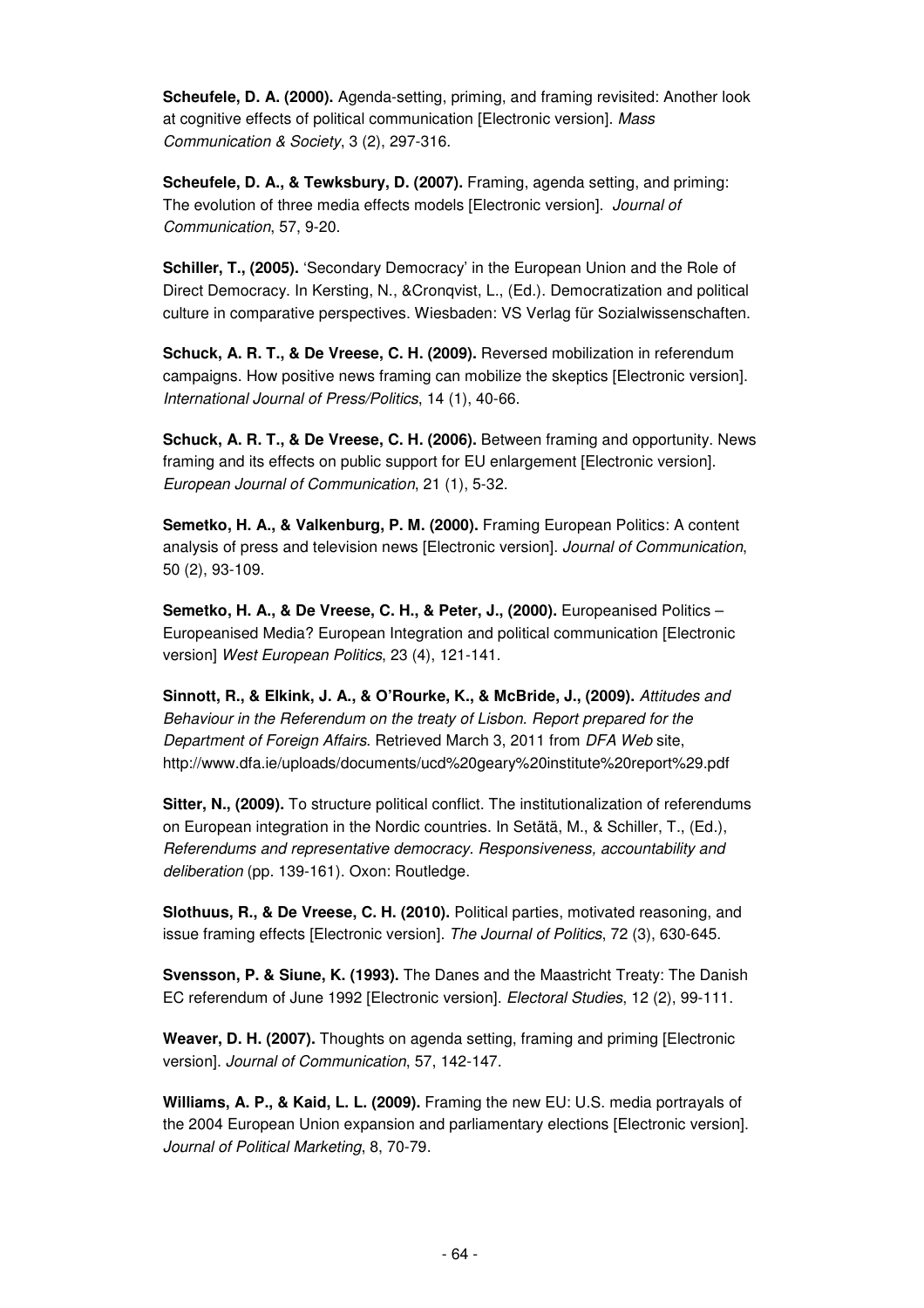### **Newspaper Coverage**

**Adams, G., (2009, September 28).** Government has secured no changes to original treaty. Irish Times, p.13.

**Bréadún, D. (2009, August 21).** Lobby group says Yes vote would jeopardize farm succession right. Irish Times, p.7.

**Brennan, M., (2009, August 24).** Lisbon 'no' vote 'undid 40 years of diplomacy'. Irish Independent, p.8.

**Brennan, M., (2008, May 12).** Cowen insists Lisbon Treaty will 'not cause us nightmares'. Irish Independent, p.10.

**Brennan, M., (2009, August 19).** Don't use Lisbon as a protest vote, says Higgins. Irish Independent, p.9.

**Brennan, M., (2008, May 14).** Kenny helps party put a face to 'Yes' vote. Irish Independent, p.12.

**Carbery, G., (2008, May 21).** Sinn Féin Government's definition of neutrality 'very narrow'. Irish Times, p.6.

**Carroll, S., (2008, May 28).** Divided opinion on benefit to workers. Irish Times, p. 8.

**Carroll, S., (2008, April 18).** Government accused of deceptive approach on treaty debate. Irish Times, p.11.

**Carroll, S., (2009, August 19).** Opponents of treaty says that they expect slurs in runup to referendum. Irish Times, p.7.

**Collins, S., (2009, October 2).** Voters go to the polls for second time on Lisbon Treaty. Irish Times, p.1.

**Collins, S., (2009, August 15).** Guarantees on Lisbon dismissed by McDonald. Irish Times, p.6.

**Collins, S., (2009, August 17).** Business groups unite to back Lisbon Yes vote. Irish Times, p.4.

**Collins, S., (2008, May 18).** 52% would now vote Yes on Lisbon Treaty. Irish Times, p.1.

**Coughlan, A., (2008, May 16).** Vote No to Lisbon Treaty and reject European federal state. Irish Times, p.10.

**Crosbie, J., (2008, June 4).** Minister says treaty could be 'dead duck' if it is rejected. Irish Times, p.11.

**Day, C., (2008, May 15).** Treaty will further enhance the status of women in Europe. Irish Times, p. 18.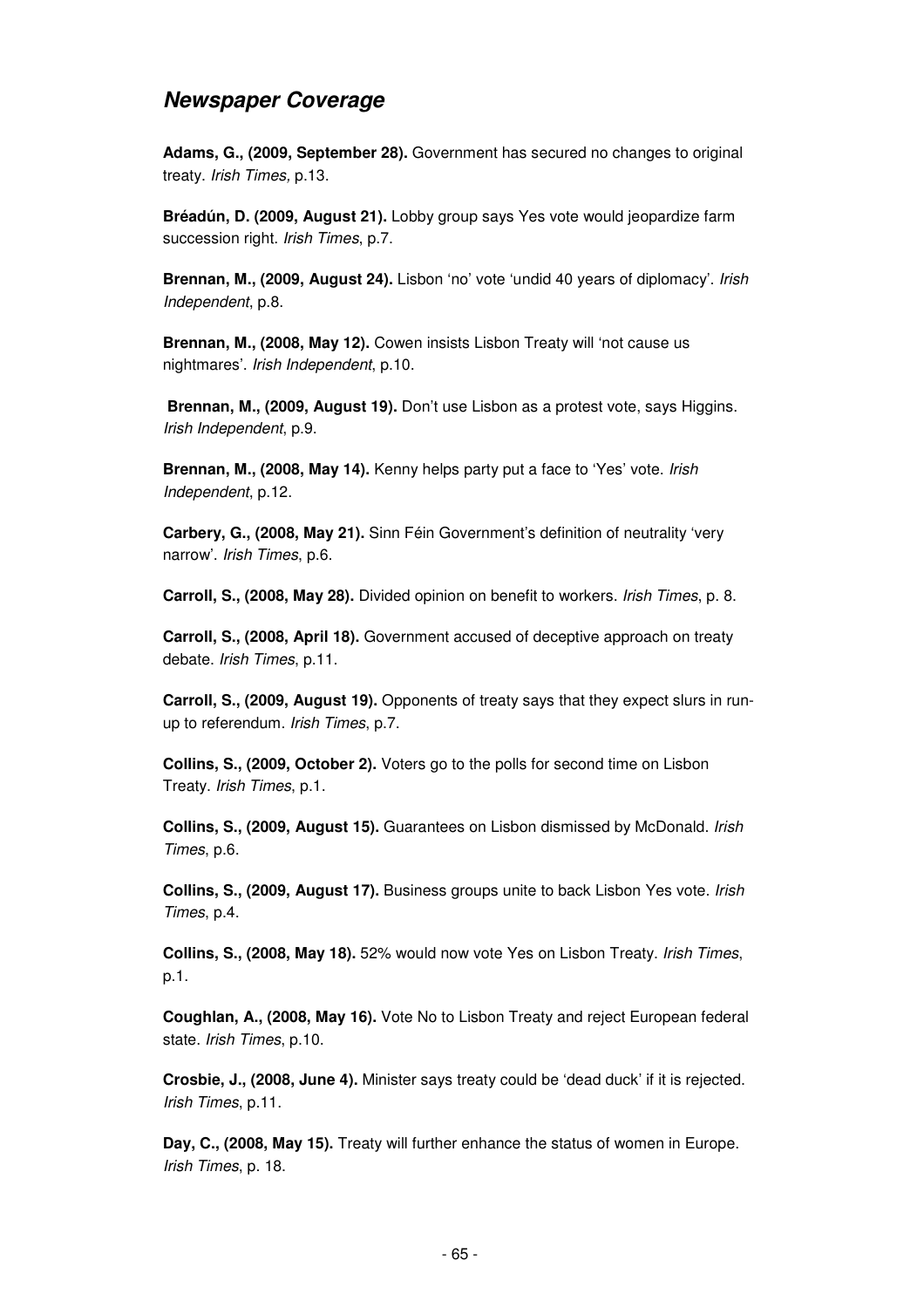**Downes, J., (2008, May 21).** Andrews encourages young people to vote. Irish Times, p.11.

**Edwards, E., (2009, August 19).** Lisbon No side seeks equality on broadcasting. Irish Times, p.7.

**Fitzgerald, M., (2008, May 27).** Ibec says Sinn Féin has 'zero credibility' on economy. Irish Times, p.8.

**Fitzgerald, M., (2008, May 3).** Treaty is bad deal for Ireland – Adams. Irish Times, p.6.

**Fitzgerald, M., (2008, May 14).** Incoming Chambers president voices his opposition. Irish Times, p. 7.

**Fitzgerald, M., (2008, May 14).** Group supporting Yes says 'victory far from certain'. Irish Times, p.6.

**FitzGerald, G., (2008, May 31).** Main criticism by No side lack all credibility. Irish Times, p.14.

**Healy, A., (2008, May 30).** Yes campaigners accused of arrogance. Irish Times, p.12.

**Healy, A., (2008, May 15).** Republican SF calls for No vote. Irish Times, p.12.

**Hennessy, M., (2008, September 02).** Irish media now more Eurosceptic, warns EC report. Irish Times, p.6.

**Hennessy, M., (2008, May 20).** SF says treaty can be renegotiated after a No vote. Irish Times, p.9.

**Hennessy, M., (2008, April, 29).** EU will not take 'exclusive control', says commission. Irish Times, p.9.

**Hennessy, M., (2008, April 29).** Lisbon Treaty will not curb veto rights on tax, says commission. Irish Times, p.1.

**Hennessy, M., (2008, May 23).** Taoiseach says Lisbon Treaty is best deal possible. Irish Times, p.11.

**Hennessy, M., (2008, May 23).** IFA demands guarantee Government will veto any 'damaging' WTO deal. Irish Times, p.11

**Hennessy, M., & Fitzgerald, M., (2008, May 12)** Taoiseach to mobilize FF members for Lisbon campaign. Irish Times, p.1.

**Hennessy, M., & Mac Connell, S., (2008, May 16).** Commission says WTO veto possible. Irish Times, p.10.

**Higgins, J., & Cox, P., (2009, August 29).** Cox and Higgins cross swords over Lisbon in e-mail duel. Irish Times, p.11.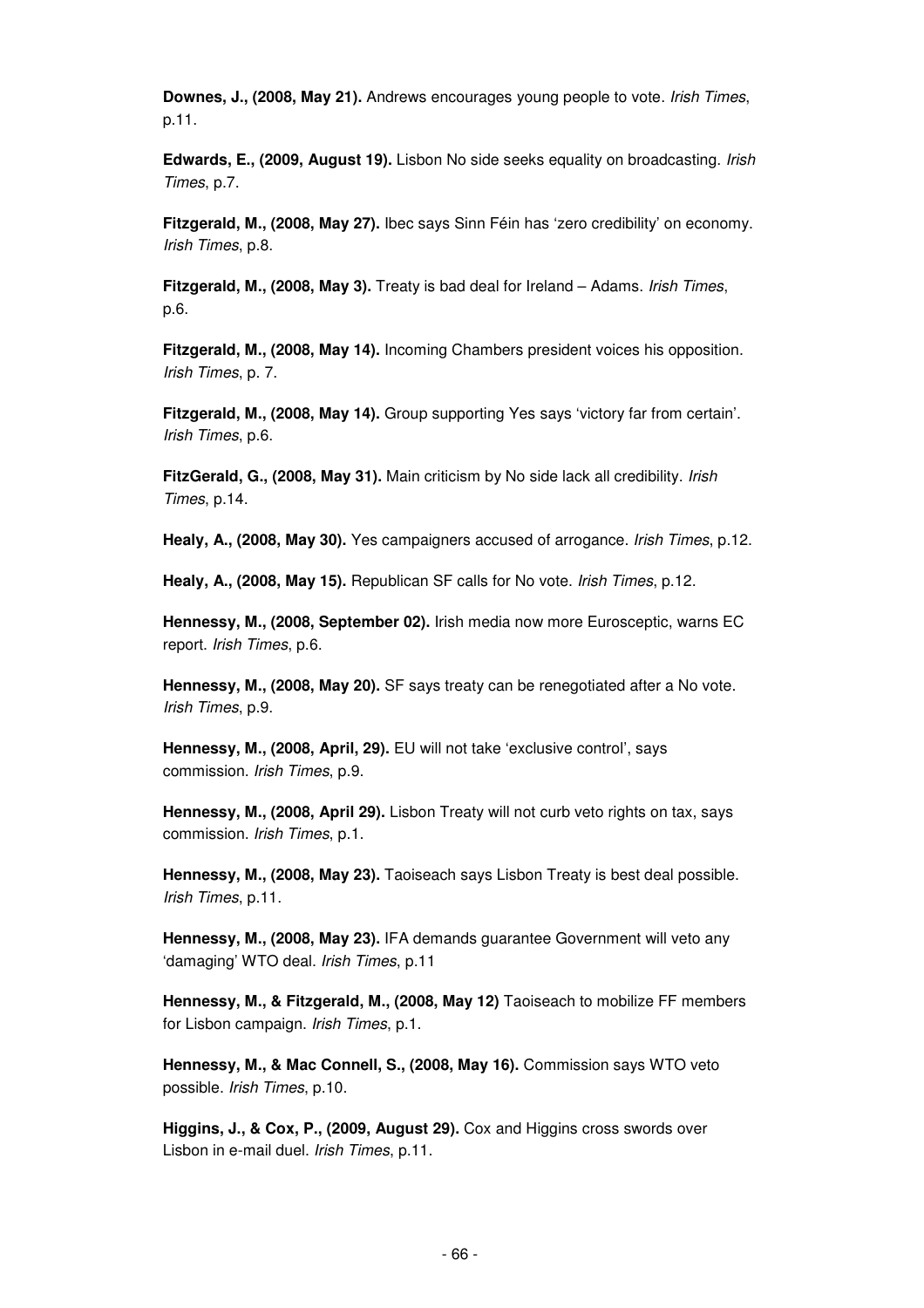**Horan, A., (2008, May 14).** Taoiseach criticized for not reading treaty 'from over to cover'. Irish Times, p. 7.

**Kelly, O., (2008, May 1).** Human rights group calls for No vote on treaty. Irish Times, p.6.

**Kerr, A., (2009, October 1).** Cowen insists no third-time lucky if the treaty rejected again. Irish Independent, p.14.

**Lynch, S., (2009, September 12).** Warning on loss of direct investment. Irish Times, p.8.

**Mahony, H., & Smyth, J., (2008, May 15).** 'No' vote would be 'a step into isolation'. Irish Times, p.21.

**Mac Connell, S., (2008, April 19).** Strong Yes from farmers stressed. Irish Times, p.8.

**Mac Cormaic, R., (2009, September 7).** Referendum is 'about our soul as a nation', Irish Times, p.7.

**Mac Cormaic, R., (2008, May 14).** Treaty approval will not 'alter' military neutrality. Irish Times, p.7.

**Martin, M., (2009, August 19).** Second 'No' vote will hurt us badly. Irish Independent, p.15.

**McGarry, P., (2009, August 21).** Referendm is most vital so far, says Martin. Irish Times, p.7.

**McGee, H., (2008, May 16).** Cox warns on risks of sectoral approach. Irish Times, p.11.

**McGee, H., (2008, May 30).** Ganley defends comments on detention of young children. Irish Times, p.10.

**McGee, H., (2008, June 10).** Ratification of treaty a 'political priority' Cowen, Kenny and Gilmore press for Yes vote. Irish Times, p.9.

**McGee, H., (2009, September 5).** Gormley urges Yes vote for recovery. Irish Times, p.7.

**McGee, H. (2009, August 20).** Minister challenges Higgins on treaty. Irish Times, p.8.

**McGee, H., & O'Reagan, B., (2008, June 2).** Anti-Lisbon group Cóir launches its campaign. Irish Times, p.1.

**McGee, H., (2008, June 4).** Gormley says results will be close but is confident of Yes vote. Irish Times, p.10.

**McGreevy, R., (2009, September 19).** Party published guide advocating No vote. Irish Times, p.8.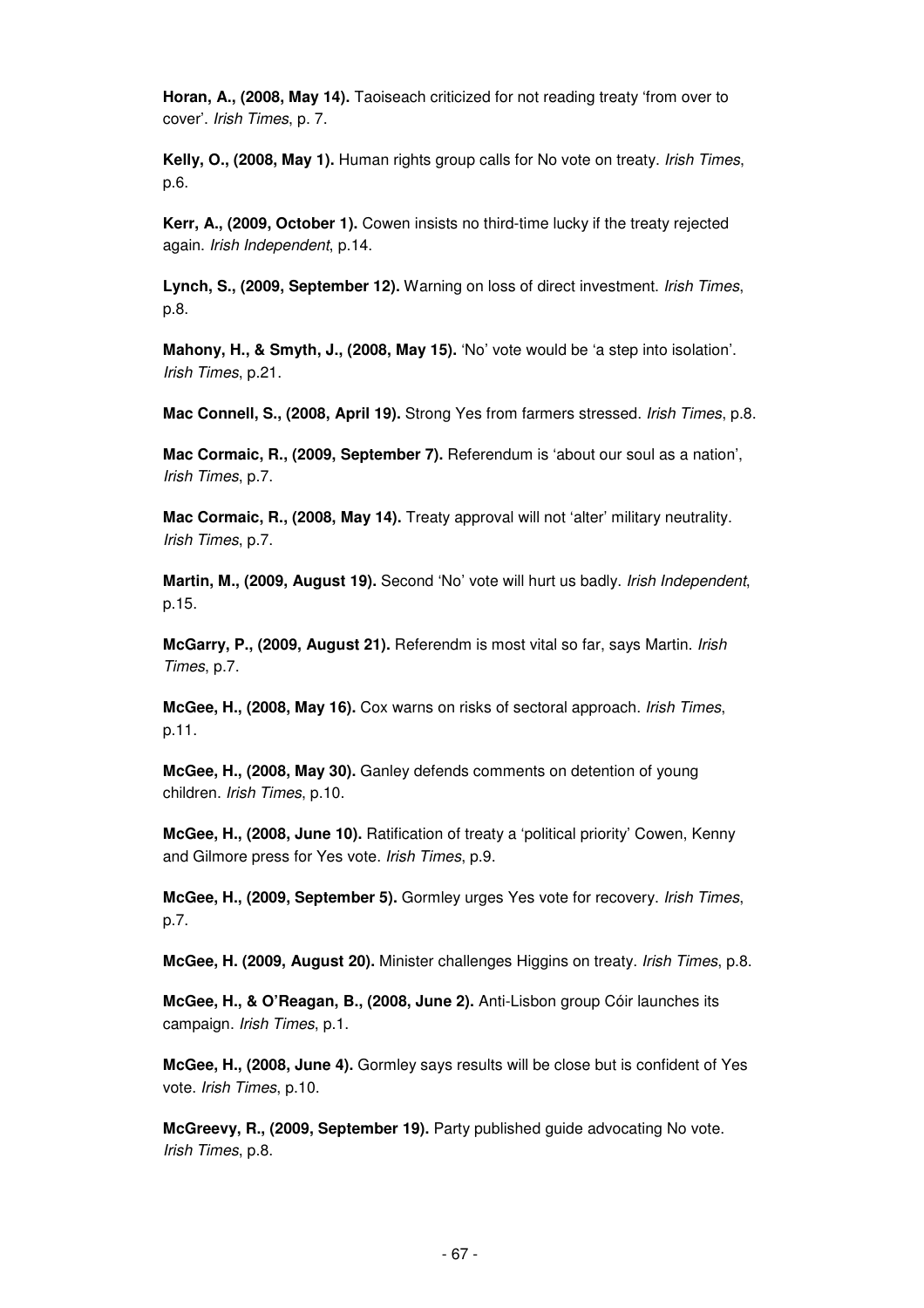**McGreevy, R., (2008, May 31).** Nothing to fear in treaty, says Taoiseach. Irish Times, p.6.

**McGowan, P., (2008, May 22).** Lisbon Referendum. Irish Times, p.19.

**McDonald, M., (2008, April 29).** Lisbon should be rejected, according to Sinn Féin, and negotiators sent back to cut a better deal. Irish Times, p.13.

**Mitchell, G., (2008, May 21).** We should vote 'Yes' because it' in our national interest. Irish Independent, p. 15.

**Molony, S., (2008, May 17).** Poll reveals almost half of electorate undecided on treaty. Irish Independent, p. 19.

**Noonan, L., (2008, May 5).** Exporters say No cote would spell disaster. Irish Independent, p.4.

**O'Brien, T., (2008, September 28).** Poll an opportunity for Ireland 'to lead Europe'. Irish Times, p. 8.

**O'Brien, T., (2008, May 17).** Call to ask why other EU citizens not voting. Irish Times, p.7.

**O'Connor, A., (2009, August 15).** Sinn Féin runs unto problems funding fight against Lisbon. Irish Independent, p.5.

**O'Halloran, M., (2008, May 2).** Roche claims Libertas trying to mislead public. Irish Times, p.10.

**O'Halloran, M., (2008, April 30).** Cowen insists party will have strong Yes campaign. Irish Times, p. 8.

**O'Halloran, M. (2008, April 24).** SF criticizes EU constitution and Lisbon Treaty. Irish Times, p.8.

**O'Regan, M., (2009, October 1).** Yes camp accused of 'scaremongering'. Irish Times, p.10.

**Ryan, E., (2008, April 26).** Lisbon treaty referendum. Irish Times, p. 15.

**Sheehan, F., (2009, August 21).** Rebel farmers defy IFA with call for a 'No' vote to Lisbon. Irish Independent, p.12.

**Sheehan, F., (2008, May 17).** Top union leaders back 'Yes' campaign. Irish Independent, p.9.

**Sheehan, F., (2009, August 22).** 'Farmers for No' group is twisting truth, claims EU. Irish Independent, p.13.

**Sheehan, F., (2009, August 28).** Group wants cash to fight 'Godless' treaty. Irish Independent, p.6.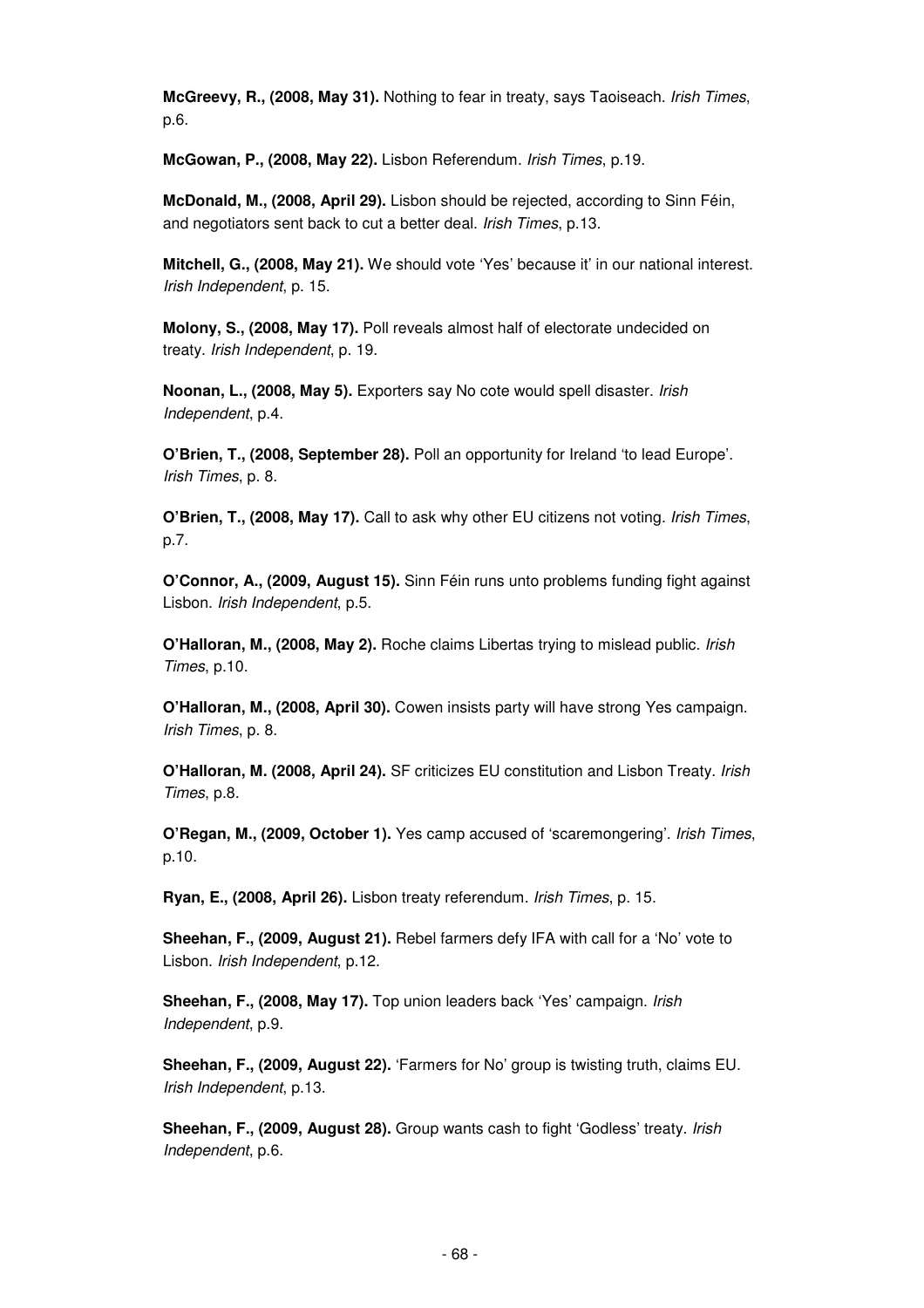**Shiel, T., (2009, August 21).** Second rejection will damage job creation, warns minister. Irish Independent, p.21.

**Smyth, J., (2008, May 27).** Claim of EU rejected by head of EDA. Irish Times, p.9.

**Unknown author, (2008, May 30).** Referendum Digest. Irish Times, p.10.

**Wall, M., (2008, June 4).** No side's belief that workers could get better deal 'naive'. Irish Times, p. 10.

**Wall, M., & McGee, M., (2008, May 17).** EU Court rulings 'will not affect' rights of workers. Irish Times, p. 7.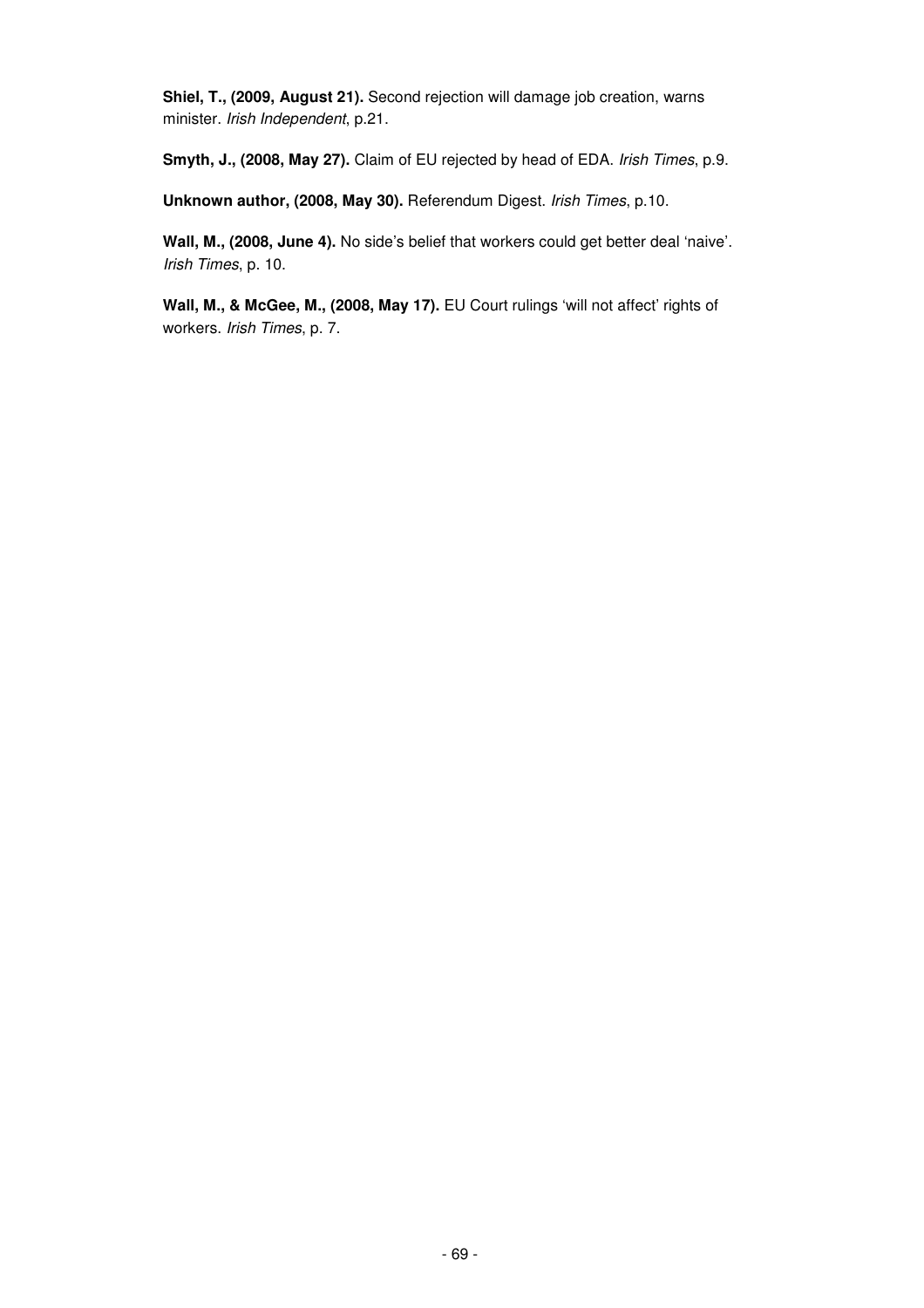# **Annex I: Definition of Frame Categories**

In the following the categories of issue frames and generic frames used in this research will be introduced. For each frame a short definition and different examples will presented. If possible, different valenced frames and defensive frames will be separately mentioned in the examples.

# **Annex I.I: Issue Frames**

The first type of frames discussed here are issue frames. Issue frames refer to a subtopic of the referendum question, which is the ratification of the Lisbon treaty. An issue frame does therefore need to be directly linked to the Lisbon treaty. The text book case of an issue frame would be build "If the treaty is ratified, this will result to ximplications in policy fieldy." A positively valenced frame refers to a positive implication of the ratification of the treaty in a policy field, also describes as "gain or benefit", while a negatively valenced frame refers to a loss, also seen as a "threat or danger". A neutral valenced frame mentions an issue, but does not imply a valence to the topic. Defensive frames do in a text book case first refer to the opinion of the opposite side and then react to this interpretation of the issue. An example would be "Actor A says x will happened if the treaty is ratified. He is wrong. If the treaty is ratified y will happened.

# **Charter of Fundamental Rights**

The issue frame "Charter of Fundamental Rights" deals with implications of the Charter of Fundamental Rights, which is part of the Lisbon Treaty. The frame is closely linked to the frames on moral values abortion and workers' rights. The frame was owned by the Yes side in both referendums.

Positive frame: "He said that the two key reasons to support the treaty were provisions of additional powers to the European Parliament and the new Charter of Fundamental Rights." (Wall, 2008, June 4, p.10)

Negative frame: "The charter [of Fundamental Rights] specifically allows the detention of children for educational supervision. This is a fact, she said." (McGee, 2008, June 4, p.10)

Neutral and defensive frame: "Former Socialist Party TD Joe Higgins said it was false to think the Charter of Fundamental Rights will rule out the exploitation of workers. "What I object to is the overblown claims that have been made by some leaders of the trade unions and the Labour Party to what enshrining the Charter of Fundamental Rights means. The idea that this will somehow lead to a situation where, for example, the exploitation of migrant workers is automatically ruled out  $-$  that is false," he said." (Carroll, 2008, May 28, p. 8)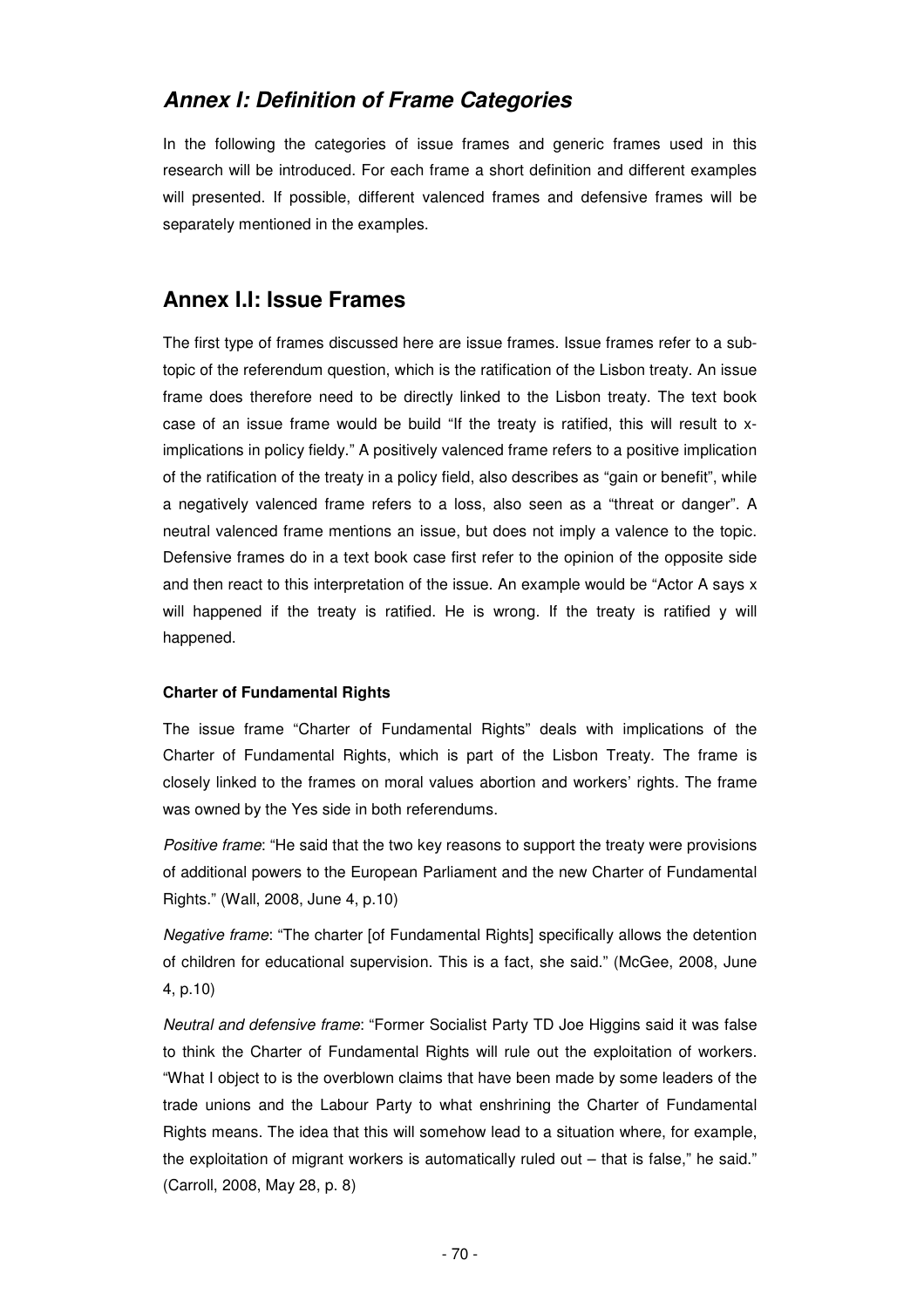#### **Commissioner**

The issue frame "commissioner" is based on arguments on changes of the composition of the European Commission. The discussion thereby refers to provision made in the Nice Treaty, the Lisbon Treaty and the legal guarantees. The frame was owned by the No side in the first referendum and by the Yes side in the second referendum.

Negative Frame: "The leaflet, headlined "Protect your business – Vote no to Lisbon", argues that the treaty "undermines efforts to ensure that Ireland is economically successful by removing our right to a permanent Irish commissioner […]" (Fitzgerald, 2008, May 27, p.8)

Positive Frame: "He said the loss of a commissioner for five out of every 15 years represented a triumph for small states, as all countries would have to forego their commissioner irrespective of their size." (McGreevy, 2008, May 31, p.6)

Neutral and defensive frame: "Elsewhere, Mr Cowen challenged the arguments advanced by anti-treaty groups about Ireland's representation at the European Commission and European Council in the event of the Lisbon Treaty being passed. In a statement, he said that Ireland, with four million people, would have the exact same representation on the commission as Germany." (McGee & O'Reagan, 2008, June 2, p.1)

#### **Common Challenges**

The issue frame "common challenges" refers to different policies that are described as common challenges to be tackled on EU level as result of the Lisbon treaty. Those challenges include climate change, energy security, food security, nuclear power, environment protection and the handling of the financial crisis. The frame was owned by the Yes side in both referendums.

Positive frame: "The Lisbon Treats is taking it one step further to improve the environment. There is a direct reference for the first time to the combating of climate change, and there is also an article specifically dealing with energy security." (McGee, 2008, May 30, p.10)

Positive frame: "Mr Gormley said that the party would be mounting a vigorous campaign showing how Ireland had much to gain from endorsing the treaty. He said that extended from supporting Ireland during the current economic crisis, to tackling climate change, to protecting the environment." (McGee, 2009, September 5, p.7)

#### **Consequence of No vote**

The issue frame "consequence of No vote" refers to the revision point of the referendum issue, the implications of the case that the treaty were rejected. Thereby the frame was often used in combination with other frames, for example "foreign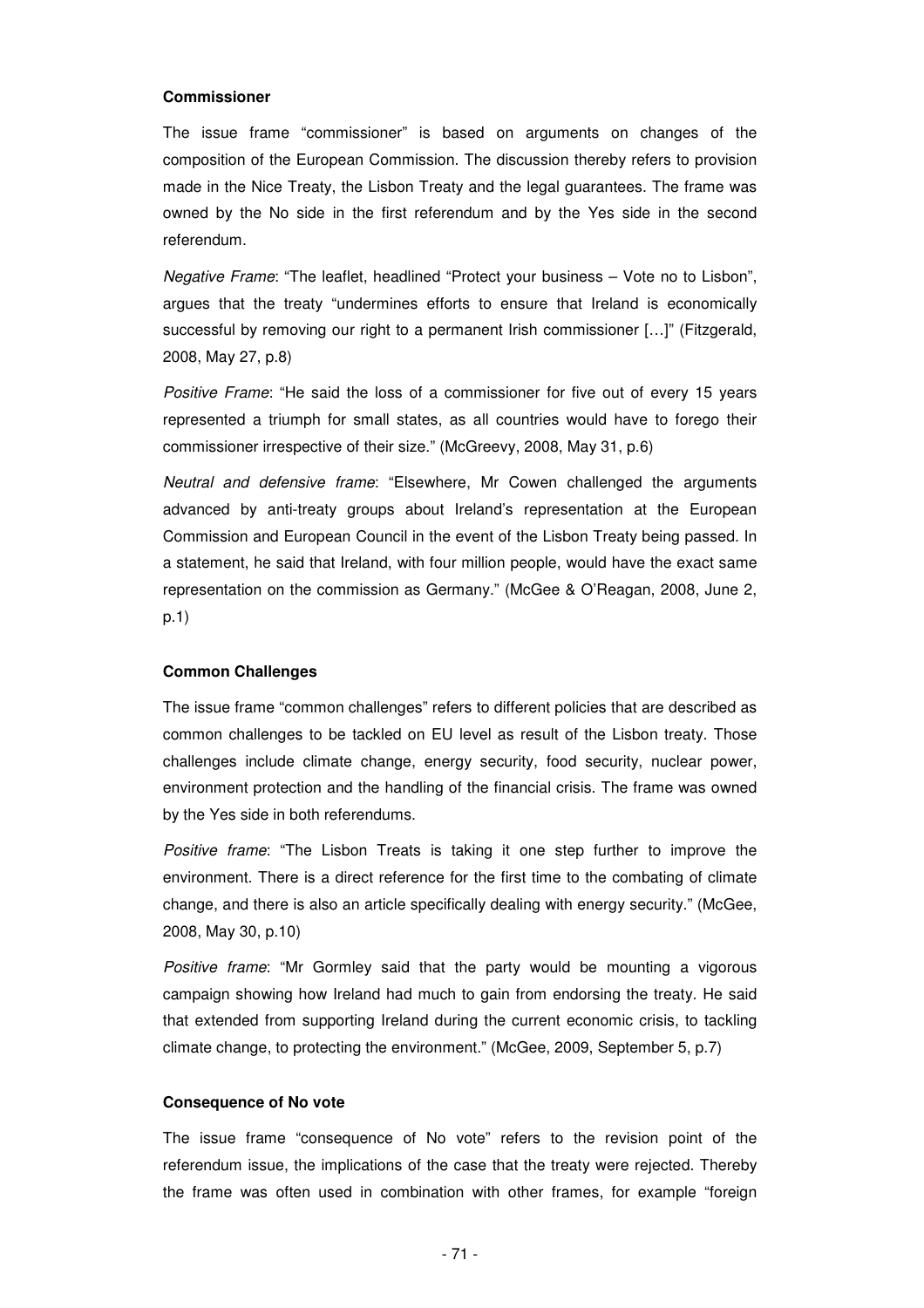investment" or "economic recovery". The frame was owned by the Yes side in both referendums.

Negative frame: "The head of the aid agency concern warned yesterday that a second rejection of the Lisbon Treaty would have "serious negative consequences" for the country's future." (Brennan, 2009, August 24, p.8)

Neutral and defensive frame: "The Government and its supporters on the Yes side have stopped talking about the Lisbon Treaty itself. Instead they are making increasingly outrageous claims that a second No vote will result in the loss of jobs, investment and influence. […] Saying No to Lisbon in 2008 had no impact whatsoever on inward investment. The same will be true if we reject the treaty on Friday." (Adams, 2009, September 28, p.13)

# **Crime**

The issue frame "crime" refers to implication of the Lisbon Treaty on Ireland's and the EU's abilities to deal with crime, drugs and human trafficking. The frame was in both referendums owned by the Yes side.

Positive frame: "Justice Minister Dermot Ahern said last night that ratification would make sure that the EU plays a stronger role in combating illegal drug importations, as well as organized crime in Europe". (Molony, 2008, May 17, p. 19)

Positive frame: "Adding her voice to the Yes campaign, Mary Davis of Special Olympics Europe stressed the importance of the charter of fundamental rights and said the treaty would better equip the EU to deal with trafficking of women and children." (Mac Cormaic, 2009, September 7, p.7)

#### **Democratic Development**

The issue frame "democratic development" refers to arguments on the EU's accountability, legitimacy or the general democratic development as well as the system of checks and balances within the EU. The frame was owned by the Yes side in both referendums.

Positive frame: "He said the Lisbon Treaty will bring far greater openness and accountability to European decision-making." (Brennan, 2008, May 12, p.10)

Negative frame: "He said voting No was "opposing the creation of an undemocratic superstate" (Healy, 2008, May 30, p.12)

# **Development policy**

The issue frame "development policy" deals with the implications of the Lisbon Treaty on the development policy of the member state and the EU and the general relationship between the EU and developing states. The frame was owned by the No side in the first referendum and did not occur in the second referendum.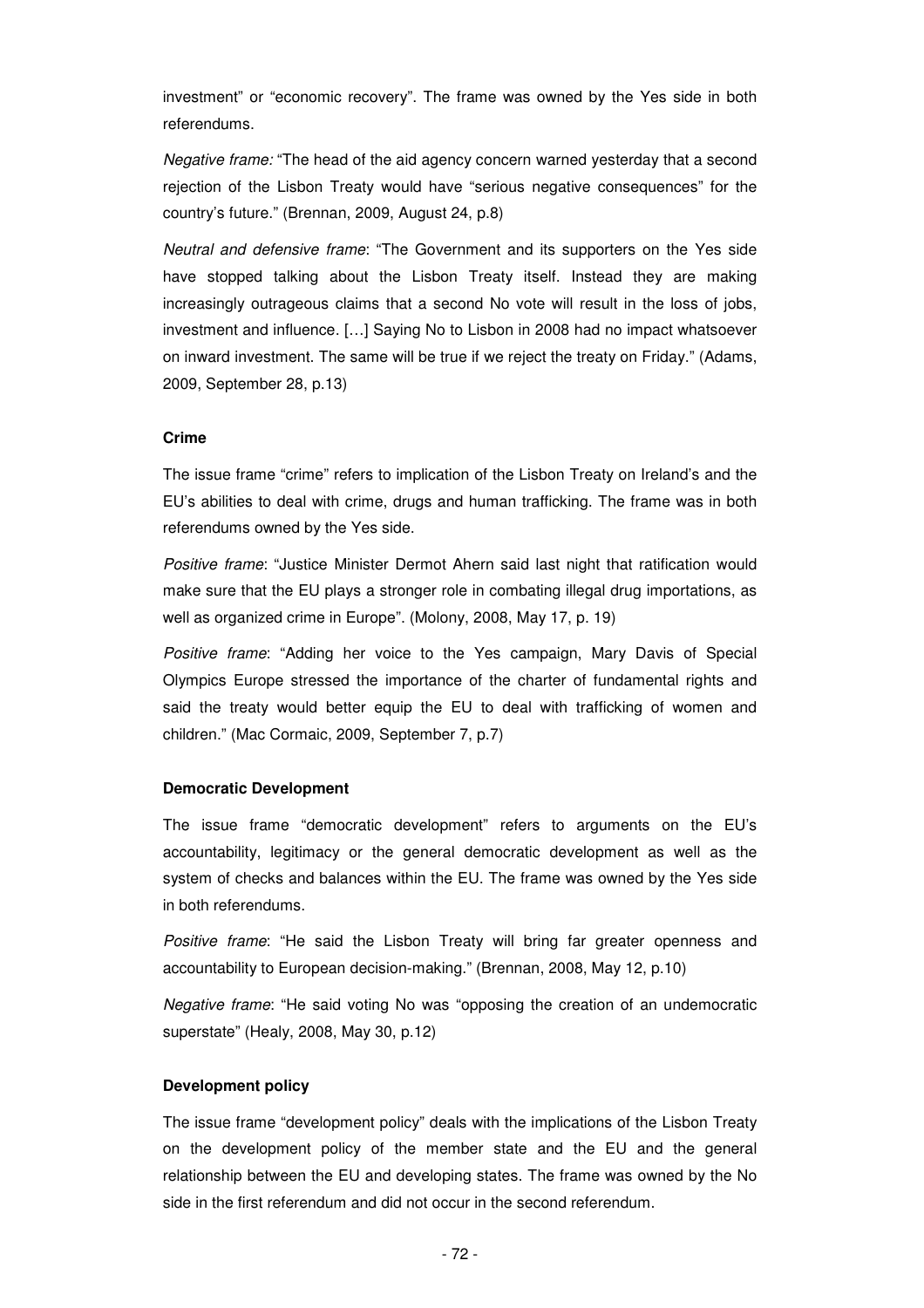Neutral frame: "In this context he noted that the EU was the biggest single donor of overseas aid in the world, and urged people to take the opportunity presented by the referendum to have their views heard. "The Lisbon Treaty is an opportunity now for us to have that debate on what direction we want to go," he said." (Downes, 2008, May 21, p.11)

Negative valence: "The treaty also had major implications for the wider global development agenda, Mr Storey said. EU policy was "aggressively promoting" freetrade agreements and Article 56 of the treaty would prevent any third country from introducing capital controls in their trade negotiations with the EU. This meant poor countries would not be able to implement even temporary selective trade barriers in order to develop their economies." (Kelly, 2008, May 1, p.6)

#### **Economic Recovery**

The issue frame "economic recovery" addresses arguments in the second referendum campaign that the ratification of the Lisbon treaty will result in positive economic consequences for Ireland. The frame was owned by the Yes side in the second referendum.

Positive frame: "A Yes vote will send a positive signal to foreign investors and to our economic trading partners in the EU. The successful ratification of the treaty is a vital step on the road to Ireland's economic recovery" said Mr McCoy." (Collins, 2009, August 17, p.4)

Negative and defensive frame: "We fully expect the Yes side to use the recession as a scare tactic to bully the electorate into voting for this treaty. However, ratifying the Lisbon Treaty will make out present economic crisis worse. The treaty is bad for the Irish and the European economy," he said." (Collins, 2009, August 15, p.6)

#### **Efficiency**

The issue frame "efficiency" addresses argument that the Lisbon Treaty would allow the EU to work more efficient, following the enlargement of the EU to 27 member states. The frame was owned by the Yes side in both referendums.

Positive frame: "Our membership of the European Union allows us to work with our fellow member states, to collectively confront the great challenges of our age. The Lisbon Treaty is designed to ensure that we do so more effectively" (Hennessy & Fitzgerald, 2008, May 12, p.1)

#### **EU on world stage**

The issue frame "EU on world stage" deals with the EU's greater role on international level following the ratification of the Lisbon Treaty. The frame also includes discussions on the External Action Service and the introduction of a High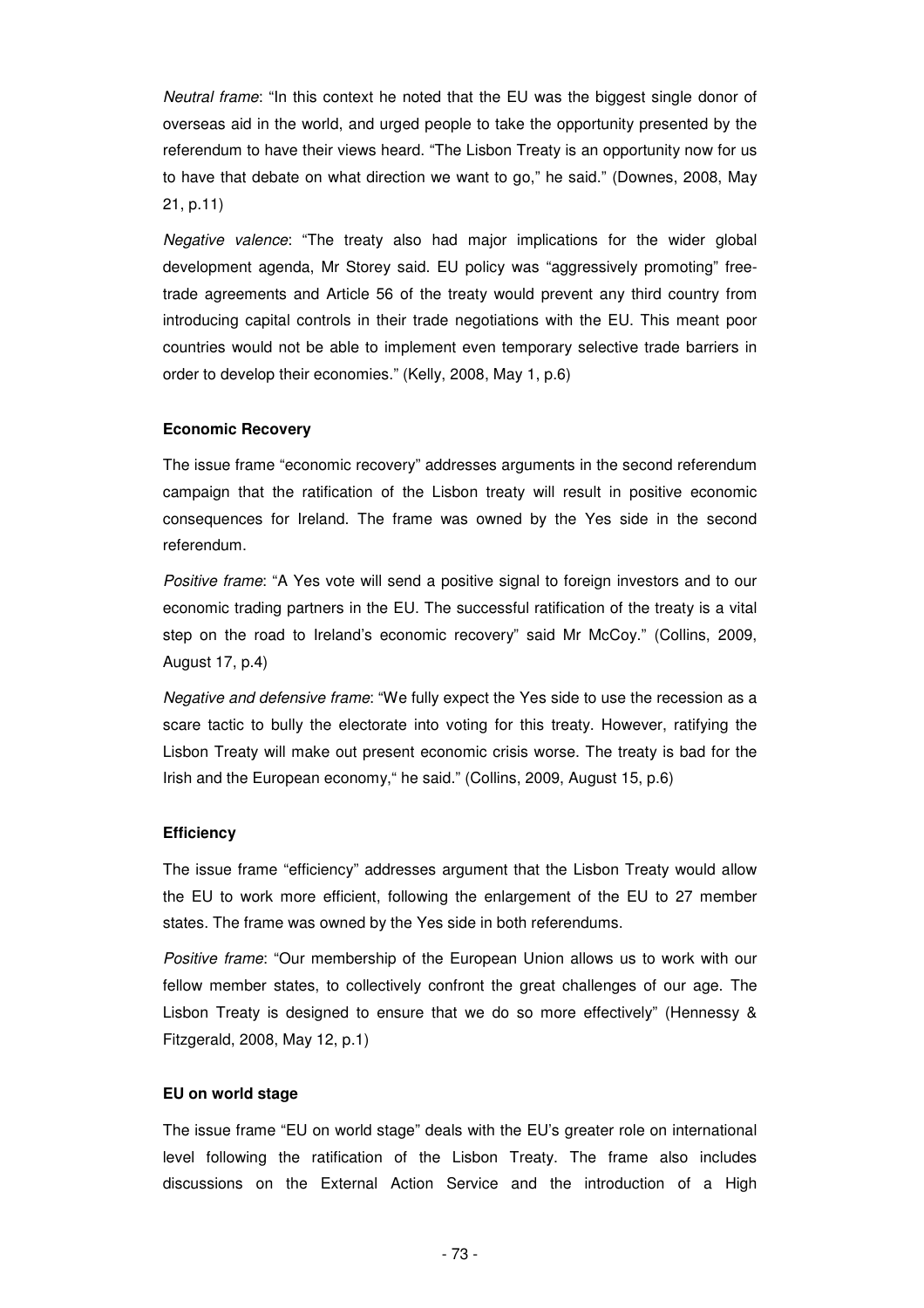Representative of the Union for Foreign Affairs and Security Policy. The frame was owned by the Yes side in both referendum campaigns.

Positive frame: "This is one of the reasons for the chances proposed in the Lisbon Treaty – to help the EU speak with one voice and to exert greater influence internationally." (Day, 2008, May 15, p. 18)

Neutral frame: "The Government, she [Ms. McDonald, Sinn Féin] said, had failed to make a case for why the EU needed […] an EU diplomatic service." (Hennessy, 2008, May, 20, p.9)

## **Foreign Investment**

The issue frame "foreign investment" refers to implications of the Lisbon treaty in Ireland capacity to generate foreign investment. The frame was owned by the No side in the first referendum and by the Yes side in the second referendum.

Negative frame: "The leaflet, headlined "Protect your business – Vote no to Lisbon", argues that the treaty "undermines efforts to ensure that Ireland is economically successful by […] changing the laws governing foreign direct investment […]" (Fitzgerald, 2008, May 27, p.8)

Neutral and defensive frame by the Yes side: "Brian Geoghegan further states that a Yes vote will result in lower levels of inward investment into Ireland. Yet Ms Paul Rellis, who is both president of Microsoft Ireland and the president of the American Chamber of Commerce in Ireland, has said that a No vote will result in lower levels of investment from the US. (Ryan, 2008, April 26, p. 15)

Positive frame: "Ireland will almost certainly lose investment to other EU countries if the Lisbon Treaty is not ratified, the managing director of Microsoft Ireland said yesterday." (Lynch, 2009, September 12, p.8)

#### **Immigration**

The issue frame "immigration" addresses links between the Lisbon treaty and immigration into the EU. It does in the second referendum also include arguments on the accession of Turkey into the EU. The frame was owned by the Yes side in the first referendum and by the No side in the second referendum.

Negative frame: "The Lisbon Treaty is a proxy vote on Turkish accession. It allows for a country of 75 million people to enter the EU, which would in fact double the number of farmers we have, while retaining the Common Agricultural Policy budget at existing levels." (Bréadún, 2009, August 21, p.7)

Neutral and defensive frame: "Mr Smith said it was a complete distraction to raise the issue of Turkey joining the EU as negotiations on this had been going on for many years and had a very long way to go. "The crucial point is that the issue of Turkish membership of the EU will ultimately be decided on its own merits and can only be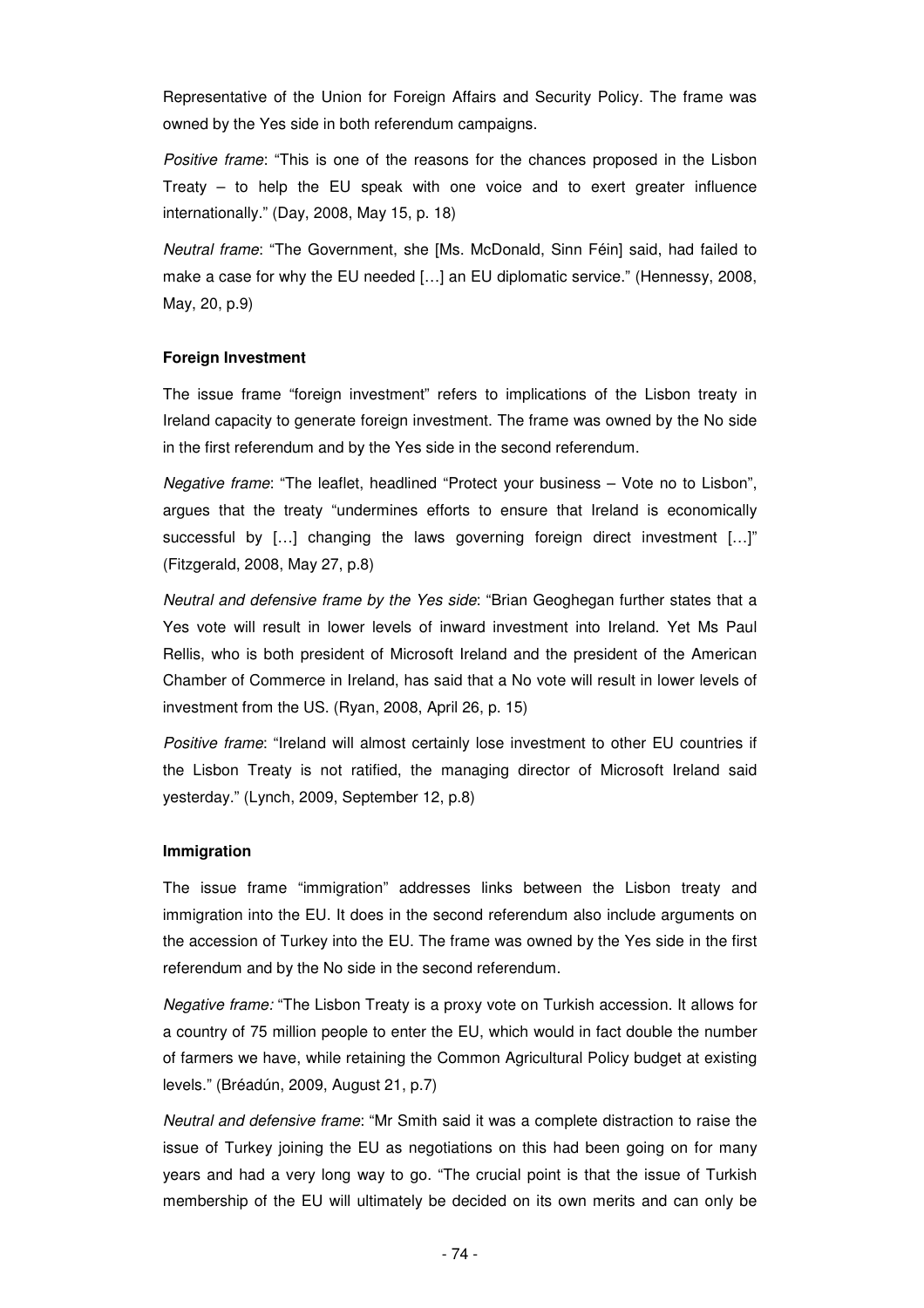agreed with the consent of all current member states. Lisbon will have no impact on that one way to the other," Mr Smith said." (Sheehan, 2009, August, 21, p.12)

# **Neutrality**

The issue frame "neutrality" deals with changes from the Lisbon treaty in relation to the Irish political and military neutrality. The frame was owned by the No side in both referendums.

Negative frame: "Arguing that the treaty would "further undermine" neutrality, Mr Adams said the text makes clear that the EU will have common foreign and defence policies and that such a policies "must be compatible" with Nato." (Fitzgerald, 2008, May 3, p.6)

Neutral and defensive frame: Opponents of the Lisbon Treaty claim that is prejudices our neutrality by committing us to European defence. This is untrue. First of all, the provision of the four neutral countries outside of NATO is protected by the Lisbon Treaty provision (article 42) […]" (FitzGerald, 2008, May 31, p.14)

#### **Militarization**

The issue frame "militarization" refers to arguments that the Lisbon treaty would lead to a militarization of the EU. It also includes the issue of membership in the European Defence Agency. The issue was owned by the No side in both referendum campaigns.

Negative frame: "While acknowledging that the precise detail of such policies is left to a future date and the Government retains its veto, Mr Adams said "the end goal is clearly defined" and Ireland would be "drawn even further into the emerging EU military capacity." (Fitzgerals, 2008, May 3, p.6)

Neutral and defensive frame: "The section on defence [in the treaty] is very clear. It gives a lie to any suggestions that common defence will be imposed to us." (Smyth, 2008, May 27, p.9)

Positive and defensive frame: "European Defence Agency (EDA) chief executive Alexander Weis has rejected claims that the Lisbon Treaty and the agency would lead to the militarization of the EU. […] "We do not militarize the European Union, we are just enhancing the military capabilities of EU member states' armed forces. […] This is for the sake of taxpayers, because co-operating means saving money." (Smyth, 2008, May 27, p.9)

#### **Minimum wage**

The issue frame "minimum wage" deals with arguments that the Lisbon treaty would relate to a lowering of the minimum wage in Ireland. The frame only occurred in the second referendum and was owned by the No side.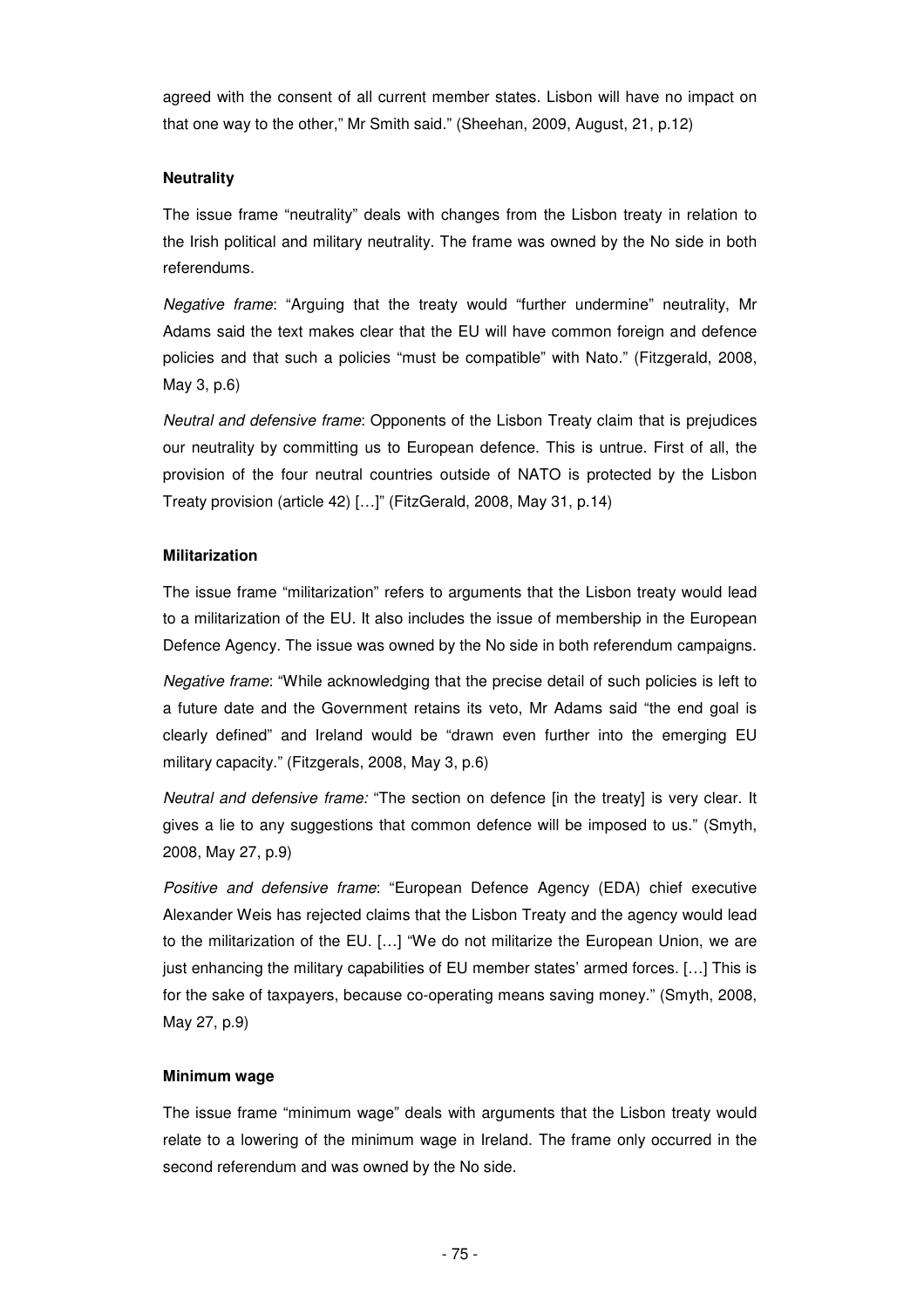Negative frame: The group [Cóir] has produced five posters with provocative slogans. The most contentious claim the group makes is that the minimum wage could be lowered to €1.84 per hour if the October referendum is successful. (McGee & Roche, 2009, August 31, p.6)

Neutral and defensive frame: "He [Micheál Martin] said the claim about the minimum wage rate of €1.84 was a distortion of the facts as the EU does not have the power to set national minimum wage rates." (McGee & Roche, 2009, August 31, p.6)

# **Moral values**

The issue frame on "moral values" includes arguments that the Lisbon treaty would lead to the introduction of abortion, prostitution or euthanasia in Ireland. It further relates to the protection of the family and on the intrusion of the state into the sphere of the family and also includes the issue of the EU's Christian heritage. The frame was owned by the No side in both campaigns.

Negative frame: "We need to lead this battle against a treaty which would bring about a new empire, where the unborn child has no rights, and God himself is forgotten", he [Fr John Brady, Cóir] writes." (Shehan, 2009, August 28, p.6)

Neutral and defensive frame: "Claims that Ireland would be required to introduce abortion if the treaty was ratified were "completely untrue". "There will be no change in this country's stance on abortion"." (Fitzgerald, 2008, May 14, p.6) 7

#### **Public service**

The issue frame "public service" deals with implications of the Lisbon treaty on the provision of public services in Ireland. This frame includes among other things the services on health and education. The frame was owned by the No side in both referendums.

Negative frame: "Former Socialist Party TD Joe Higgins said Lisbon would accelerate the privatization of health services – which the Government has already embarked upon." (Hennessy, 2008, May 23, p.11)

Neutral and defensive frame: "Next, treaty opponents allege that it will give the Union powers to force us to privatize public services such as education and defence. This has never been an issue, but, recognizing that such fears existed, a protocol was added last year setting out reasons why the shared values of the Union include the preservation of services of general interest, as public services are describes." (FitzGerald, 2008, May 31, p.14)

#### **Social dimension**

The issue frame "social dimension" covers issues relating to the "social progress" in Europe. This does include particular policy fields like social policy, employment policy or sports policy, but also the broader discussion on the social scale of the European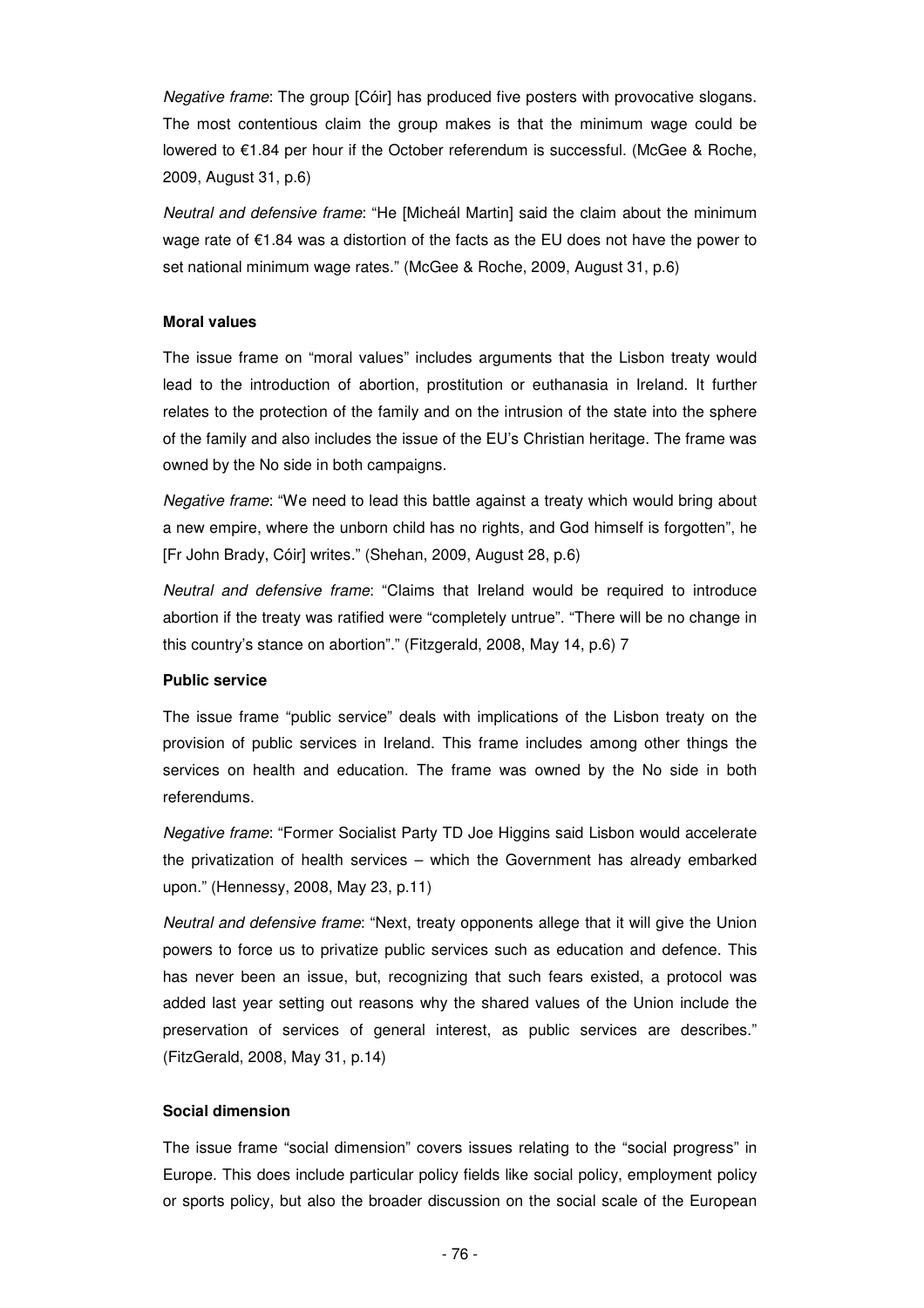project and the design of its economic system. The frame was owned by the Yes side in both referendums.

Positive frame: "Mr Cowen also said the treaty committed the EU to pursuing full employment and social progress as well as social justice, and to combating social exclusion and discrimination". (Wall & McGee, 2008, May 17, p. 7)

Negative and defensive frame: "So let's be specific, Pat. You mention Lisbon promoting "a social market economy aiming at full employment and social progress". [...] Look at the reality of what the market has delivered – rocketing unemployment causing major hardship for millions and massive cuts in public services." (Higgins, 2009, August 29, p.11)

# **Sovereignty**

The issue frame "sovereignty" deals with arguments on the loss of sovereignty as result of the Lisbon treaty. It is closely linked to the frames on neutrality, militarization and transfer of power, but includes arguments that deal specifically with the question of sovereignty. The issue was owned by the No side in both referendums.

Negative frame: "Corr told listeners that the treaty will introduce "a scientific technocracy" to Europe which will erode national sovereignty. (unknown author, 2008, May 30, p.10)

Positive and defensive frame: "He [Taoiseach Cowen] added: "The Eurosceptic ideology makes much play of the idea that the EU is the enemy of national sovereignty. The truth is that the Union is the greatest enabler of national sovereignty in our history." (Hennesy, 2008, May 23, p.11)

# **Taxation**

The issue frame "taxation" includes arguments on a change in the tax regime and a European role in the setting of tax rates. The arguments specifically include the issue of the corporate tax rate in Ireland and the harmonization of taxation within the EU. The frame was owned by the No side in both referendums.

Negative frame: "The leaflet, headlined "Protect your business – Vote no to Lisbon", argues that the treaty "undermines efforts to ensure that Ireland is economically successful by […] and opening the door to tax harmonization" (Fitzgerald, 2008, May 27, p.8)

Neutral and defensive frame: "The fact is that the demand to clarify the tax status is absurd given the fact that the taxation position is already clarified in the treaty, so there is no single demand that can be put in a renegotiation" (Crosbie, 2008, June 4, p.11)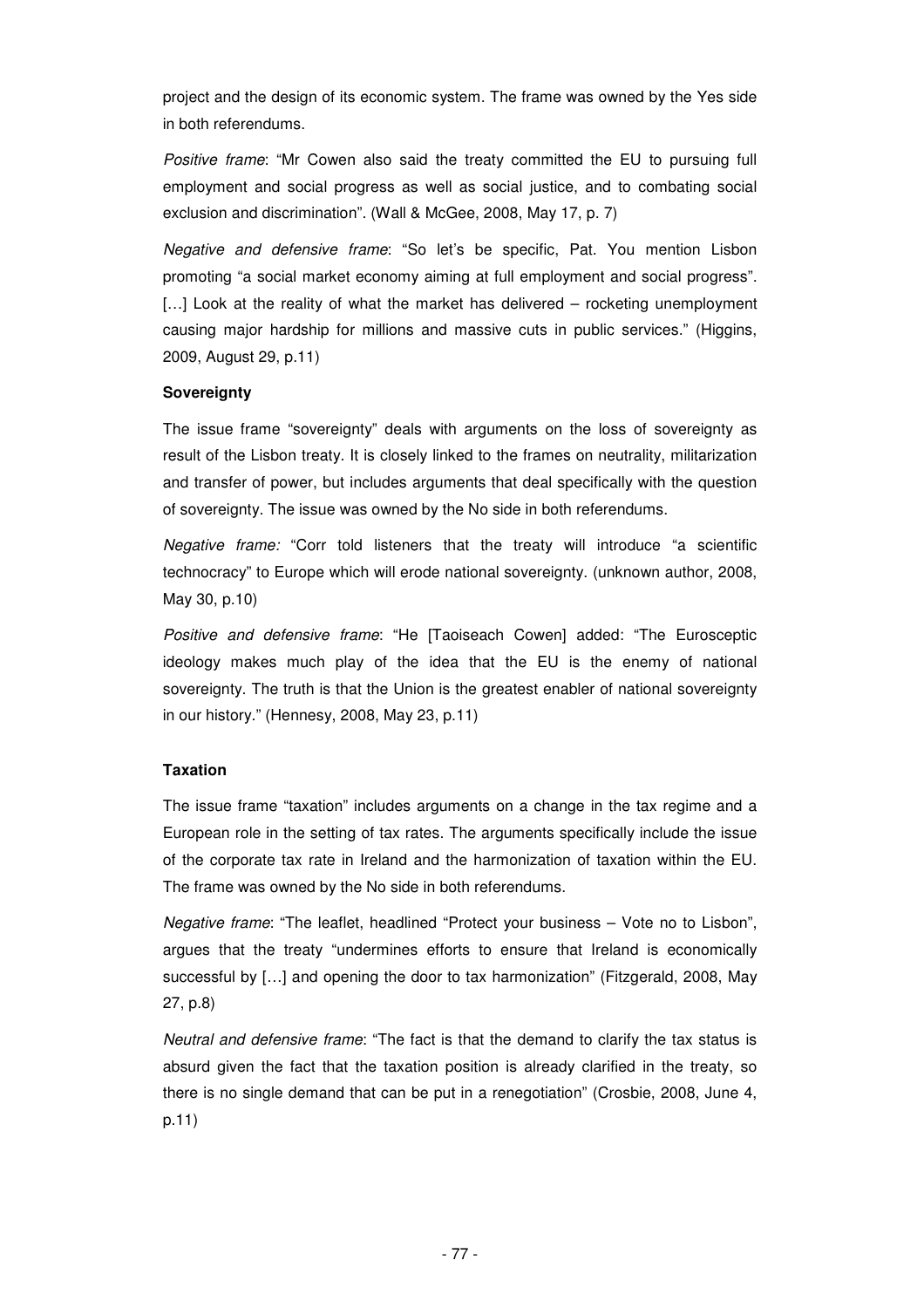# **Transfer of power**

The issue frame "transfer of power" deals with the issue of the transfer of power to the European level. It includes the loss of veto powers in the Council of the European Union in certain policy areas and the issue of the Lisbon treaty being a self-amending treaty. The issue was owned by the No side in both referendums.

Negative frame: "Speaking during the debate on the legislation to allow for a referendum, Mr Ó Caoláin, said the treaty "includes more than 100 additional powers for the EU institutions, including the loss of vetoes in key areas like the economy." (O'Halloran, 2008, April 24, p.8)

Neutral and defensive frame: "Mr Roche said "the suggestion that this is a selfamending treaty and that if the treaty is to be changed in any significant way in the future, the Irish people could simply be ignored, is not true. It is not based on any fact." (O'Halloran, 2008, May 2, p.10)

# **Voting strength**

The issue frame on "voting strength" addresses arguments on the modified voting system in the Council of the European Union. The issue was owned by the No side in both referendums.

Negative frame: "The most important power-political chance is that Lisbon would base lawmaking in the post-Lisbon union primarily on population size. This would double Germany's relative voting strength on the Council of Ministers from its present 8 per cent to 17 per cent […] and it would halve Ireland's weight from 2 per cent to 0.8 per cent." (Coughlan, 2008, May 16, p.10)

Neutral and defensive frame: "The new double majority voting system posed no threat to Ireland's influence within the EU, he added. "Opponents who claim that Ireland's vote is halved are wrong. They are only selectively counting one part of the double majority system". (McGee, 2008, May 16, p.11)

# **Workers' rights**

The issue frame on "workers' rights" covers arguments on the implications of the Lisbon treaty on the rights of workers in Ireland. The frame also includes discussions on various judgments of the Court of Justice of the European Union on workers' rights. The frame is closely linked to the frame "Charter of Fundamental Rights". The frame was owned by the No side in the first referendum and by the Yes side in the second referendum.

Positive and offensive frame: Urging trade union members to vote "Yes" to Lisbon, Mr Begg said the Lisbon Treaty would incorporate the European Charter of Fundamental Rights, giving better legal status to workers' rights." (Sheahan, 2008, May 17, p.9)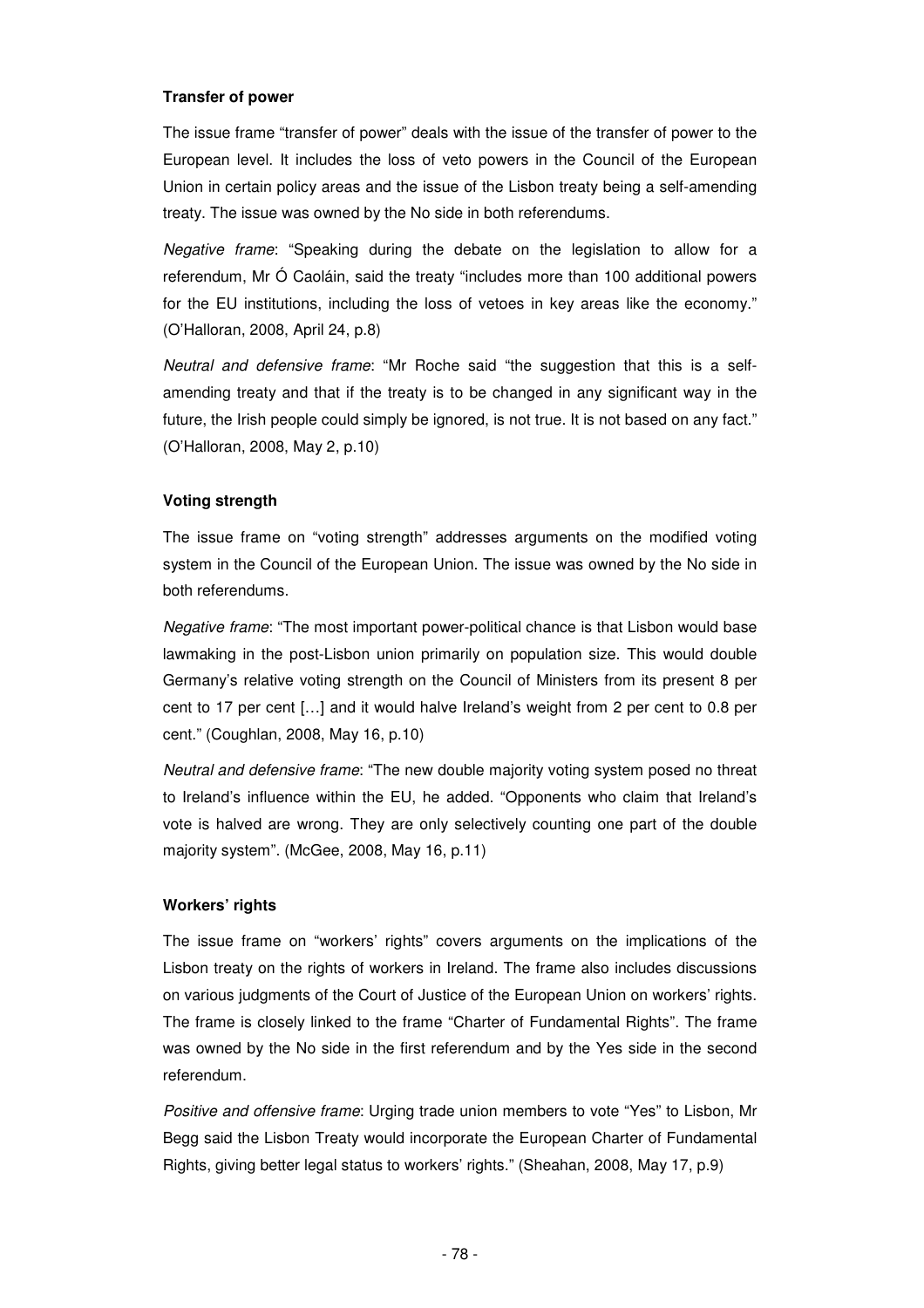Negative and offensive frame: "Mr Higgins has argued that the treaty will erode workers' rights and promote a market aimed at the interests of corporations and business alone, notwithstanding the guarantees given to the Government at the conclusion of the European Council in June." (McGee, 2009, August 20, p.8)

# **Annex I.II: Generic Frames**

While issue frames refer to actual sub-issues of the referendum question, generic frames work differently as they set the context of the referendum debate or link a nonrelated argument to the referendum question. The topics of generic frames can be part of a broader discussion of the referendum issue, but they are not directly related to the referendum question. While the issue frame argues, "if the treaty is ratified  $x$  will happen and therefore one should vote a certain way", generic issues have a different causality: "because of x, you should vote a certain way." A classic generic frame is for example government satisfaction in which voters are asked to vote a certain way because of their satisfaction with the government. The satisfaction with the government is not linked to the treaty and its implications, but an unrelated topic that however can be linked to the broader referendum debate.

#### **Benefits of membership**

The generic frame "benefits of membership" addresses benefits Ireland gained from its membership in the EU. The frame does thereby refer to EU attitudes and a cost benefit analyses and is used to show the positive implications of the EU for Ireland. It thereby sets a context on which votes are asked to decide on the referendum issue.

"Everyone knows how well Ireland has done out of its 35-year membership of the EU – great opportunities were offered to us and we know how to take them. Today Ireland is not only more prosperous because of its EU membership, but also more confident. In one generation, we have gone from beneficiary to role model for newer member states." (Day, 2008, May 15, p.18)

"Ireland has been by far the greatest beneficiary of EU membership. First of all, it secured us from our 130-year-old total dependence on a British food market […]. Second, our EU partners have provided Ireland with tens of billions of euro to enable us to expand hugely our education and training system […]." (FitzGerald, 2008, May 31, p.16)

#### **Change/rerun**

The generic frame "change/rerun" addresses the question, if the treaty and its context differ between both referendums. It also raises the question of the legitimacy to ask voters to vote twice on the same issue.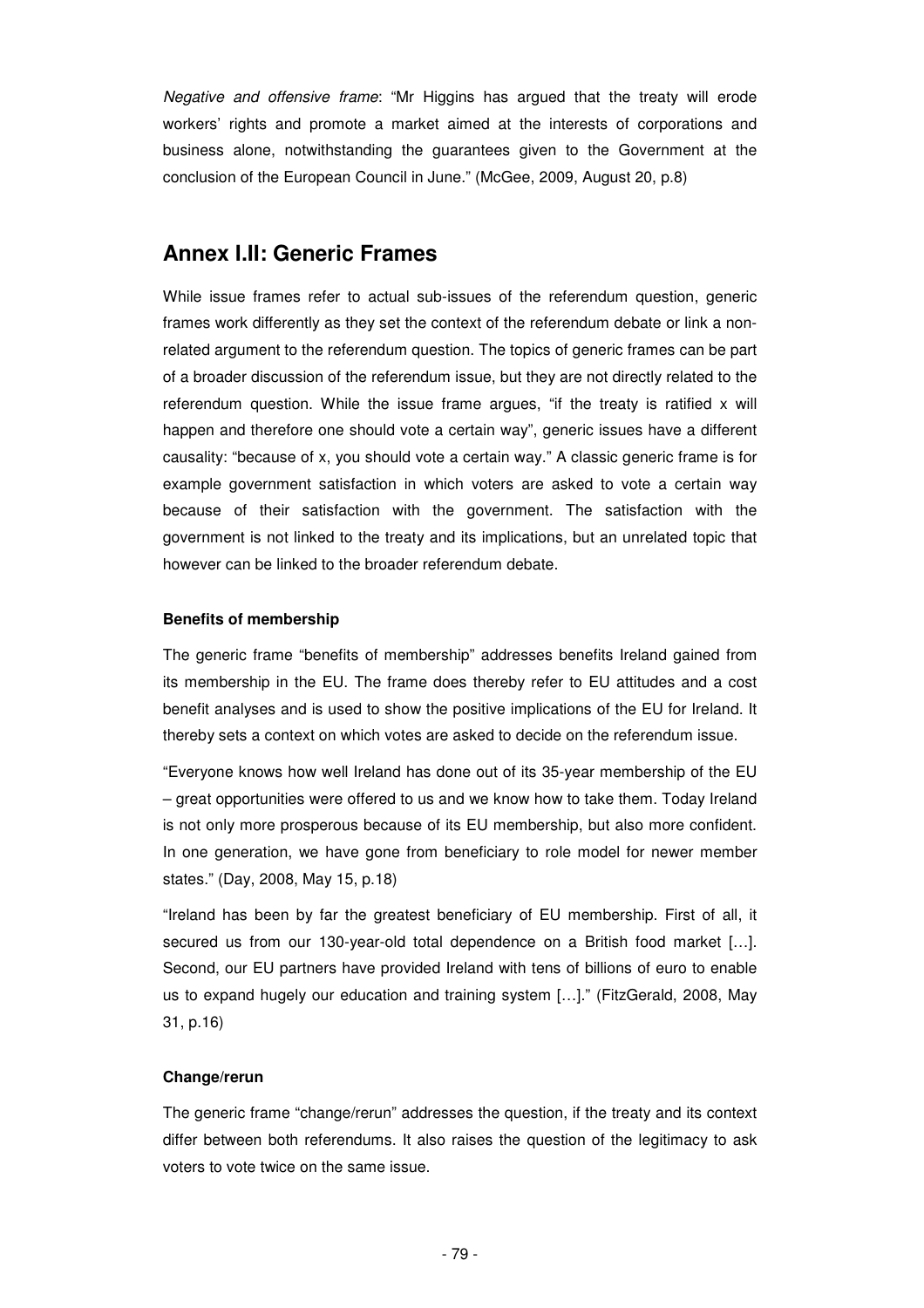"He said nothing has changed in the Lisbon Treaty since the referendum in June last year, but a "fresh debate" was needed." (Edwards, 2009, August 19, p.7)

"Speaking at a meeting organized by the Campaign Against the EU Constitution (CAEUC), Ms McDonald said the same treaty rejected by the public last year was being put to them again." (Carroll, 2009, August 19, p.7)

#### **Economy**

The generic frame "economy" refers to the economic context surrounding the referendum question. It is used when no direct link is made between the treaty and the economy, but the economy is used as an argument to vote in a certain way. Te frame is to e distinguished from the issue frame on "economic recovery", in which a direct link is made between the ratification of the treaty and the creation of jobs and economic growth.

"The Irish Exporters' Association yesterday added its voice to the chorus of Lisbon Treaty supporters, arguing the treaty's defeat could jeopardize €56bn of EU-bound annual exports" (Noonan, 2008, May 5, p.4)

#### **Farm succession**

The generic frame "farm succession" refers to a proposed EU regulation on succession rights in cross-border disputes. It was not related to the Lisbon treaty, but it was claimed that the ratification of the Lisbon treaty would make legislation in that area more likely. The argument is therefore not related to the actual referendum question, which also has not been disputed by the group that created this argument.

"In other words, if a farmer had decided to bequeath or will a family farm to a son or daughter, other family members, even those who have emigrated, can challenge that will under such a proposal by the EU Commission, and the danger is, if the Lisbon Treat is ratified, that will come into effect."

"Farmers for No claimed an EU move to give all children equal succession entitlements would threaten farm inheritance rights. However, the EU's Dublin office last night insisted this area would continue to be governed by national rights and traditions. They said the EU had examined issues surrounding cross-border inheritance claims where there were competing national entitlements." (Sheehan, 2009, August 22, p.13)

# **Future EU**

The generic frame "Future EU" deals with arguments that the Lisbon referendum will in general terms change the future of Ireland and of the EU. It therefore puts the referendum issue in a temporal context and highlights the significance of the referendum issue. It might be used as a rhetoric method to increase the importance of the attached message.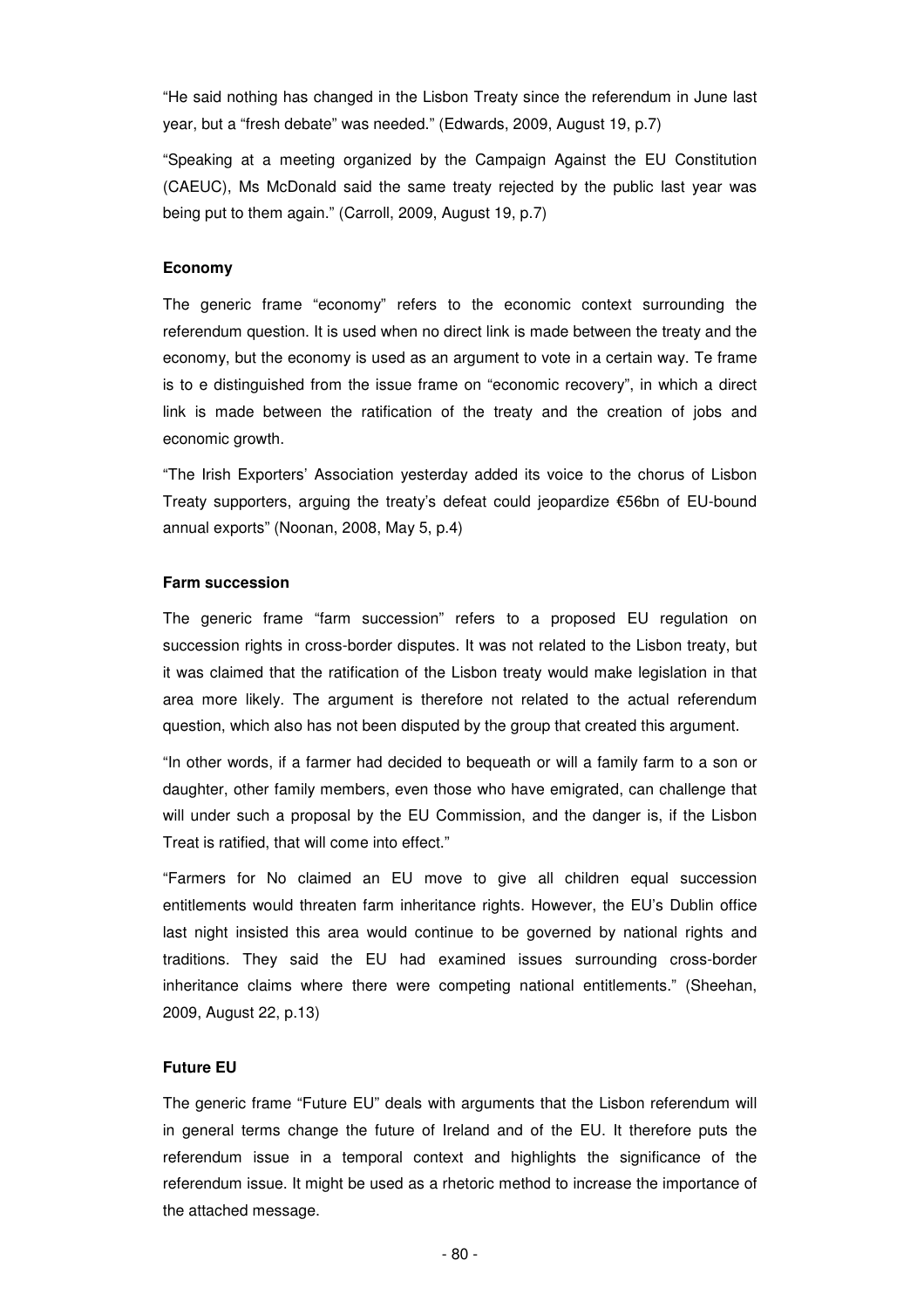"The Irish people will decide not just on their own future bit on the futures of generations to come. We have nothing to fear and we have everything to gain", he said. (Collins, 2009, October 2, p.1)

"I believe that the people of Ireland see this treaty as being about their future. It is not about a particular issue. People want to look to the future and they want to secure their future", Mr Cowen said." (Kerr, 2009, October 1, p.14)

#### **Government satisfaction**

The generic frame "government satisfaction" asks voter to consider or not consider their satisfaction with the government in their voting decision. It does therefore introduce a non-related issue into the referendum question.

"Yesterday, Mr Kenny launched his party's poster campaign on Merrion Street and called for voters to avoid using the referendum as a way of expressing dissatisfaction with the government. "I ask them to cote 'Yes' for the treaty and to wait until this time next year to punish the government in the local elections and the European elections", he said." (Brennan, 2008, May 14, p.12)

"And he [Mr Gilmore] urged any voter planning to deliver a blow to the Government by voting 'No' to reconsider that narrow position." (O'Connor, 2009, September 1, p.5)

## **History**

The generic frame "history" sets the referendum question in relation to the historic development of the EU. It does portray the referendum on the Lisbon treaty into the context with former treaties. The frame does thereby intend to provide voters with background information on the referendum question.

"The Lisbon Treaty is the constitutional culmination of the federalist project which has been the political dynamic of the European integration ever since the Schumann Declaration of 1950 proclaimed the European Coal and Steel Community to be "the first step in the federation of Europe." (Coughlan, 2008, May 16, p.10)

# **Ireland's influence**

The generic frame "Ireland's influence builds a relation between the referendum decision and the goodwill of the EU partners with Ireland. The frame asks for changes on Ireland's negotiation position, which is determined by other factors than institutionalized voting procedures. The frame is related to the perception that Ireland traditionally "punches beyond its weight" in the EU.

"Mr Ó Neachtain warned that Ireland would "lose influence and power" if the Lisbon Treaty was not passed, and said it was "the only treaty we can get"." (Horan, 2008, May 14, p. 7)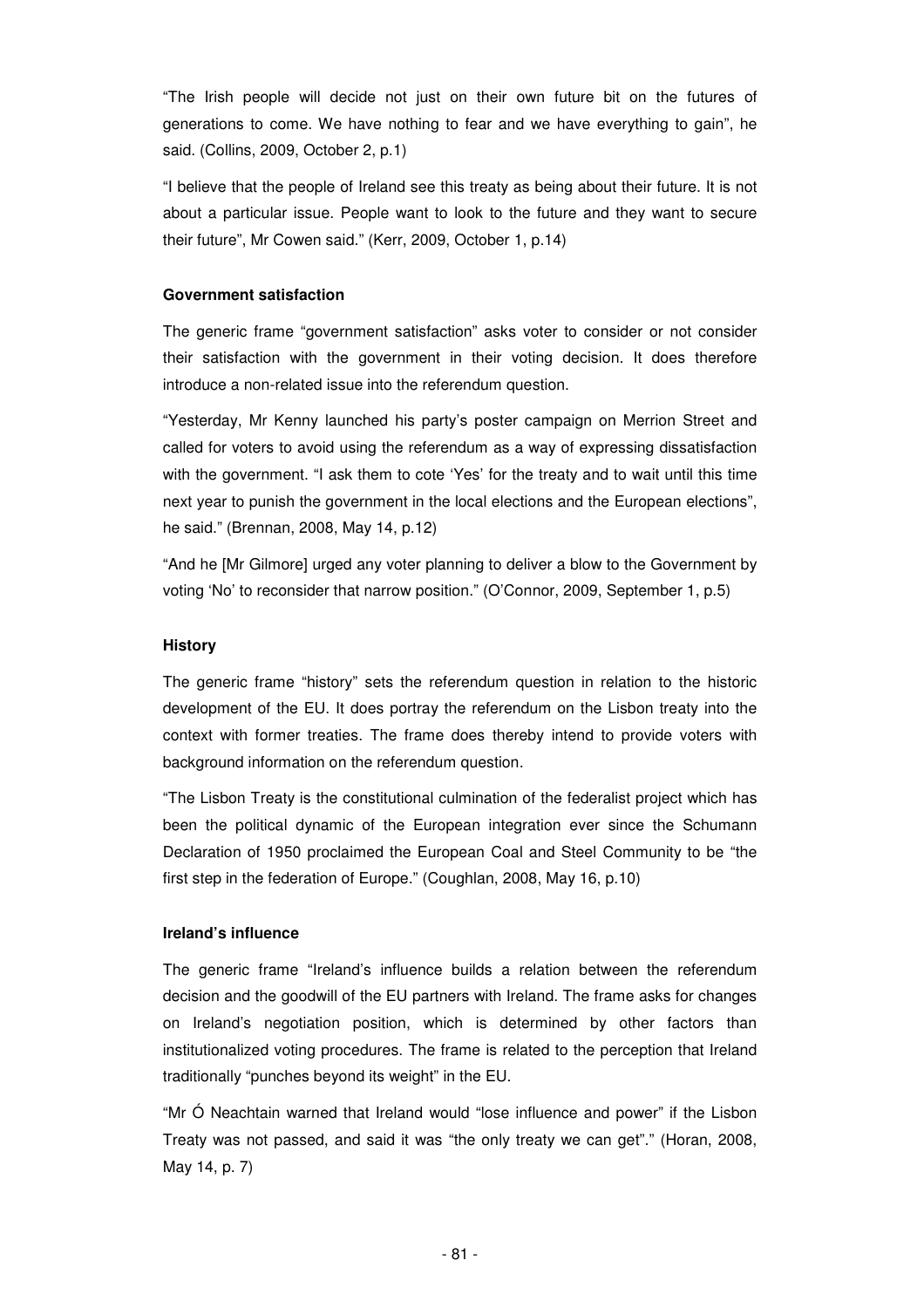"Stressing the Government's commitment to a balanced WTO agreement, the Minister said that a Yes vote would greatly strengthen Ireland's negotiating position in the forthcoming Common Agriculture Policy (CAP) "Health Check" later this year." (Mac Connell, 2008, April 19, p.8)

# **Lack of information**

The generic frame "lack of information/complexity" includes arguments that the treaty is not easily understandable by the broad public and voters have an information deficit to answer the referendum question.

"Voters who have doubts or are not informed were urged to vote No by Mr Adams. "How many people have signed up for big documents to find 10 years later they have lost their farm or their household?" (Carbery, 2008, May 2, p.6)

"Dr Coughlan also criticized what he said was a "complicated" treaty. "As a committed European, I would love to have seen something similar to Bunreacht na hÈireann [Irish constitution] or the US constitution, something that any citizen could pick up, read and understand." (Fitzgerald, 2008, May 14, p. 7)

## **Legal guarantees**

The generic frame "legal guarantees" refers to the change in the context of the referendum debate caused by the legal guarantees. In this research, the legal guarantees are seen as a generic frame, as they do not alter the Lisbon treaty, but highlight certain issue of the Lisbon treaty. They do therefore alter the understanding of the Lisbon treaty, by providing additional context information, but does not change the legal version of the treaty.

"This means that "in addition to the agreement to retain a commissioner for every state, the legal guarantees now mean that there is absolutely no reason for doubt about the impact of the Lisbon Treaty on the areas of greatest concern to the Irish people"." (McGarry, 2009, August 21, p.7)

"Fianna Fáil MEP Pat 'the Cope' Gallagher said the Government had obtained a guarantee that Ireland would retain its European Commissioner and would have its taxation and neutrality policy respected. "Simply put, claims by Joe Higgins MEP that these do not amount to real changes are disingenuous and are wrong," he said." (Brennan, 2009, August 19, p.9)

# **National interest**

In the generic frame "national interest" actors in the referendum debate argue that the ratification of the treaty are a matter of "national interest" of the country. The argument therefore applies to the "greater public good" and to the activation of partisan attitudes.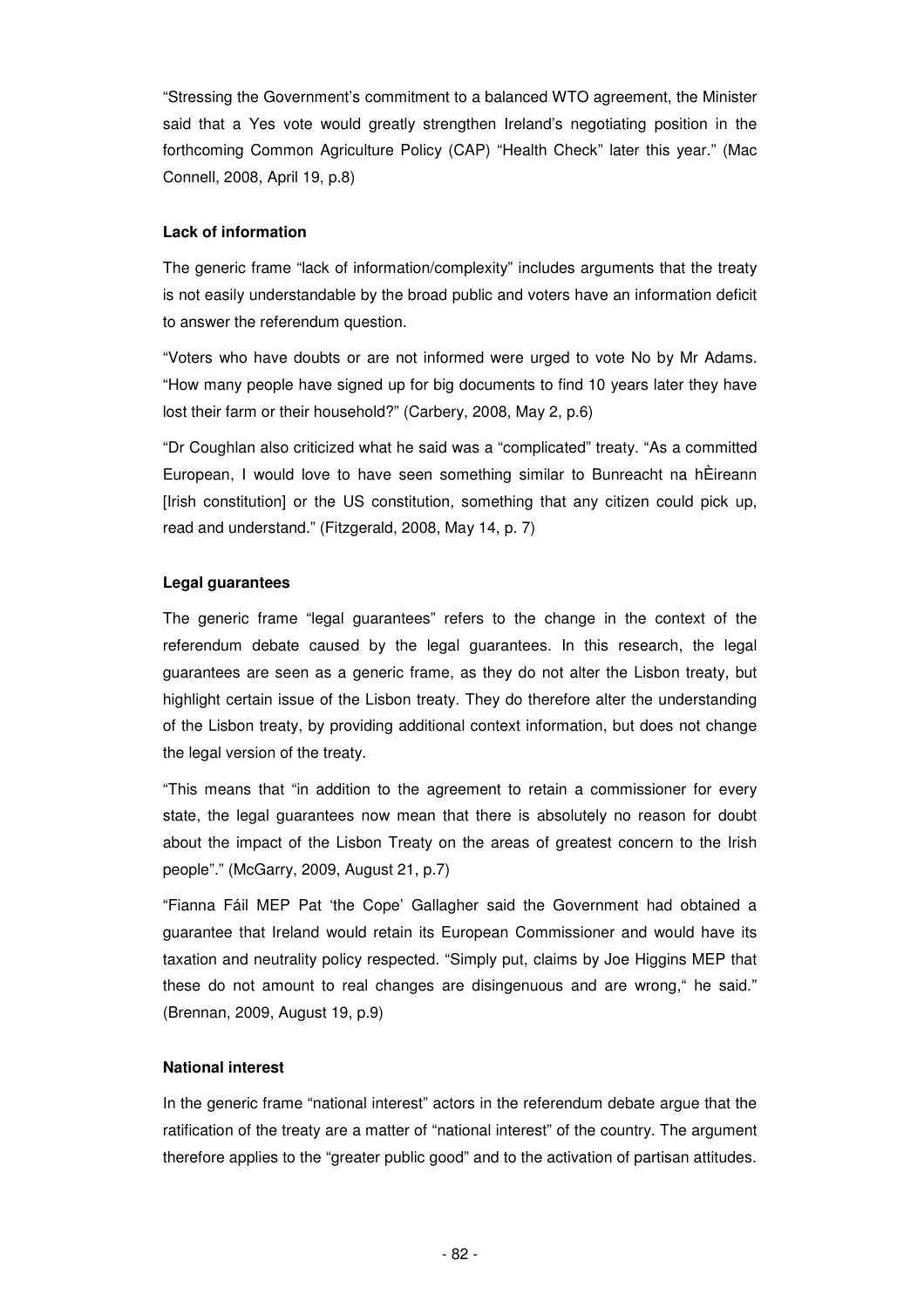I want us to be a strong team player in the unique league of democratic, like-minded nations that is the European Union. This is why I sincerely believe that a 'Yes' vote is in our best national interest." (Martin, 2009, August 19, p.15)

 "Tánaiste Brian Cowen insisted his party would campaign vigorously for a Yes vote in the Lisbon Treaty referendum, which he described as an "important strategic decision for the Irish people"." (O'Halloran, 2008, April 30, p. 8)

## **Position within EU**

The generic frame "position within EU" addresses arguments on Ireland's standing as a country at the heart of the EU, contrary to being at the margins of the EU, as indicated by its geographical location. The argument does also include the question, if following a rejection of the Lisbon treaty, a multi-speed Europe could develop in which Ireland would lose out due its position on the margin of the EU.

"A second 'No' vote by Irish voters would also erode Ireland's position at the heart of the European Union." (Shiel, 2009, August 21, p.21)

"John Powers of the Irish Hotels Federation said a Yes vote would send a strong signal that Ireland remained at the centre of the EU during difficult economic times." (Collins, 2009, August 17, p.4)

#### **Ratification in other Member states**

The generic frame "ratification in other Member states refers to arguments on the ratification procedures in other member states and the democratic implications on the fact that Ireland is the only member state with a referendum. The frame does create a context, in which Irish voters have a special responsibility towards other European citizens.

"The central question voters should ask themselves in the debate on the Lisbon Treaty is: "Why are all of the people of the EU not being asked to vote?", the Workers' Party said yesterday." (O'Brien, 2008, May 17, p.7)

"Some 85 per cent of national parliamentarians in the EU may have endorsed the Lisbon Treaty. That is not the same as being endorsed by 85 per cent of the people of Europe. In Ireland about 98 per cent of the parliament endorsed it bur a majority of the people rejected it. Their fellow Europeans weren't given the opportunity to decide." (Higgins, 2009, August 29, p.11)

#### **Renegotiation**

The generic frame "renegotiation" deals with the issue of a renegotiation of the Lisbon treaty in the case of a rejection of the treaty. This frame inclines that a better deal for Ireland could be reached, if the treaty was renegotiated. The frame is closely linked to the issue frame on "consequence of No vote" but is more speculative on the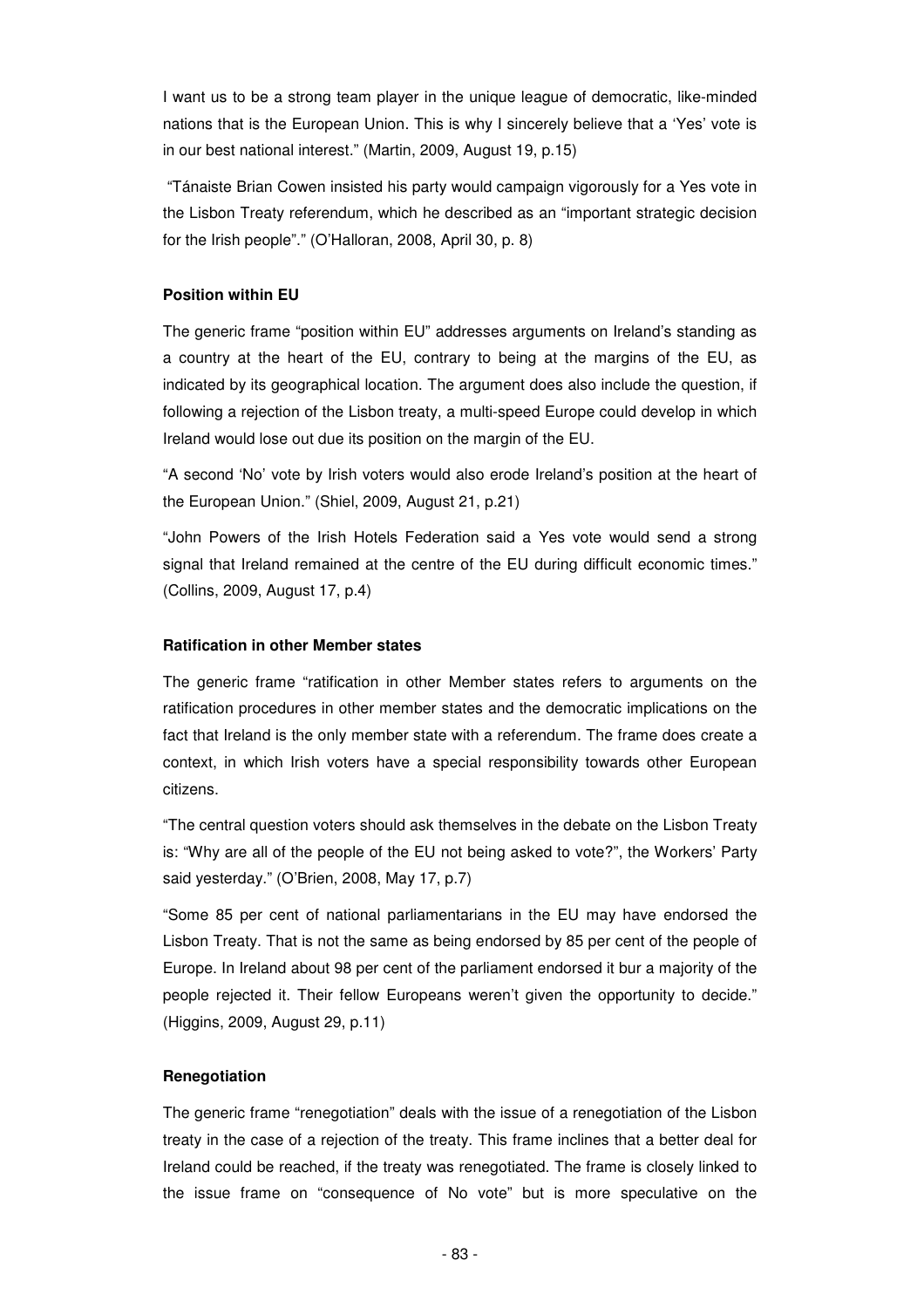consequence of a rejection. It does therefore not include policy consequences as the "consequence of No vote" issue frame.

"Responding to the debate on the referendum Bill, which was passed, Mr Roche said it was disingenuous to suggest it would be easy to renegotiate the treaty. Those who had put forward the slogan "Vote No for a better Yes" should indicate what they mean by a "better Yes". The treaty was Plan B and there was no Plan C." (Walsh, 2008, May 2, p.10)

"A better deal is possible. If the treaty is rejected EU leaders will be beought back to the negotiating Table. We then need to ensure that the three Government parties negotiate a better deal." (McDonald, 2008, April 29, p.13)

## **Right wing agenda**

The generic frame "right wing agenda" also defines the context in which the referendum and the Lisbon treaty ought to be understood. In this specific frame, the argument is that the Lisbon treaty is the product of conservative and right wind ideas on the development of a society.

"Mr Ò Caolain claimed the Lisbon Treaty was drafted by right-wing politicians who helped fuel the recession and was riddled with the same economic policies." (O'Connor, 2009, August, 15, p.5)

"He said the party's argument that Lisbon was the product of right-wing politicians was negated by the fact that it was ratified by the other 26 EU states. Opposition politicians as well as government ones, representing left-wing parties as well as hose on the centre and right – a total of 85 per cent of them – voted in favor of it," he said." (Collins, 2009, August 15, p.6)

#### **Yes to Europe**

The generic frame "Yes to Europe" addresses general calls to vote Yes in the referendum. The arguments can usually be reduced to the message "Yes to Europe" and appeals to the voter's attitudes towards the EU. The frame is linked to the "benefits of the membership" frame, but does not link the support of Europe directly to benefits or gains.

"I would urge people to vote Yes to continue to build a peaceful Europe." (McGowan, 2008, May 22, p.19)

"We need to stand together today, united, on one of the most important issues facing our country, the need to say Yes to the Lisbon Treaty" (McGee, 2008, June 10, p.9)

"We should vote 'Yes' because it is the good for Ireland and Europe." (Mitchell, 2008, May 28, p.15)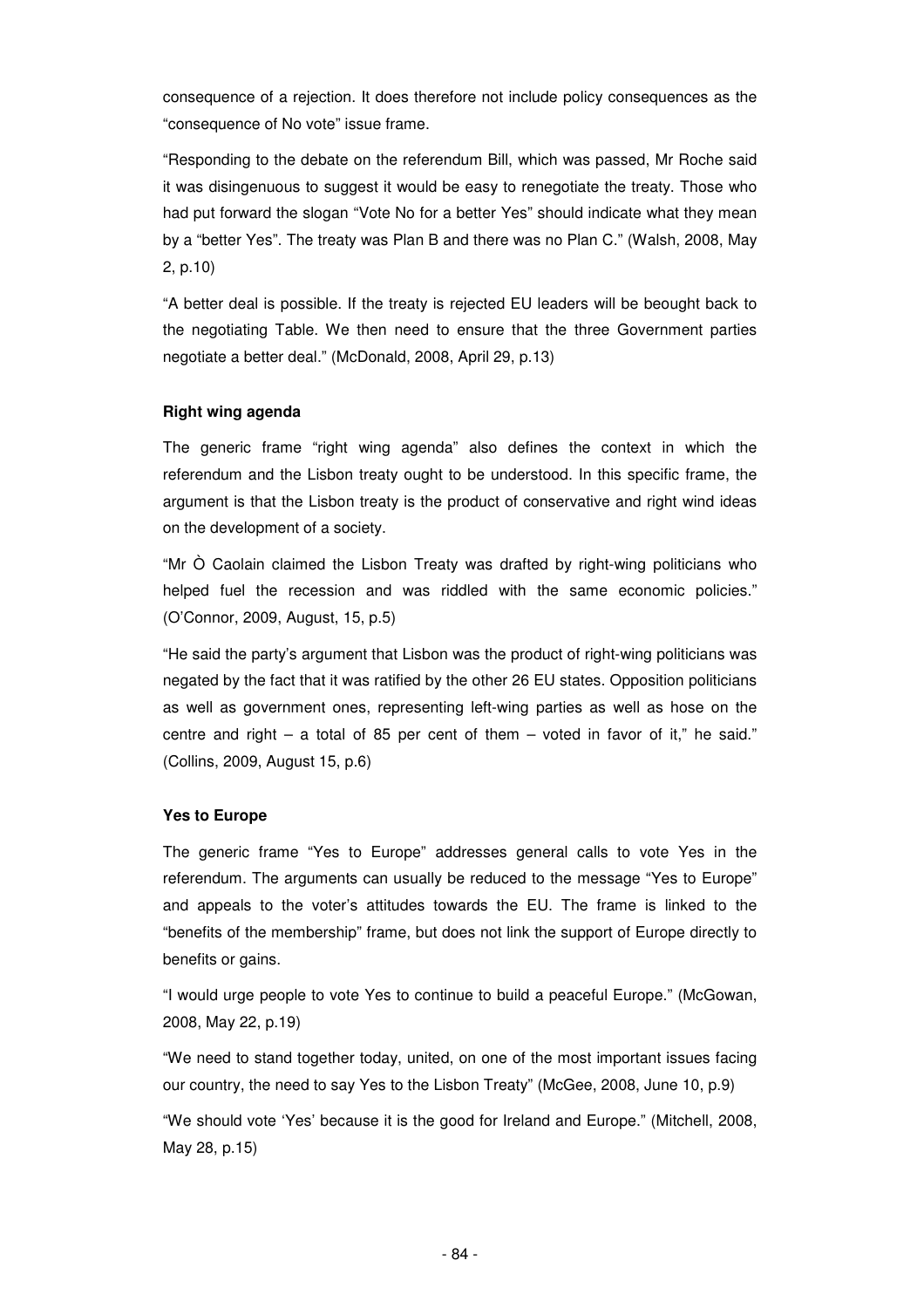# **WTO Talks**

The generic frame "WTO talk" refers to the connection between the Lisbon treaty and the WTO trade talks, which happened in the time during the first referendum. While both issues were not linked to each other, the IFA threatened to recommend a No vote, if the government would not follow the IFA's line in the WTO negotiations and finally accept to veto the deal if it was against the interest of Irish farmers.

"Separately yesterday, Irish Farmers' Association president Pádraig Walshe said that if the Government gave a commitment that it was prepared to veto the World Trade Agreement, he would recommend a Yes vote in the referendum. (Hennessy & Mac Connell, 2008, May 16, p.10)

"The Minister has cautioned farmers not to heed calls to vote No he said, over their concerns about the World Trade Organization (WTO) as these Talks will take another year to finish and have nothing to do with the referendum." (Hennessy, 2008, April 29, p.1)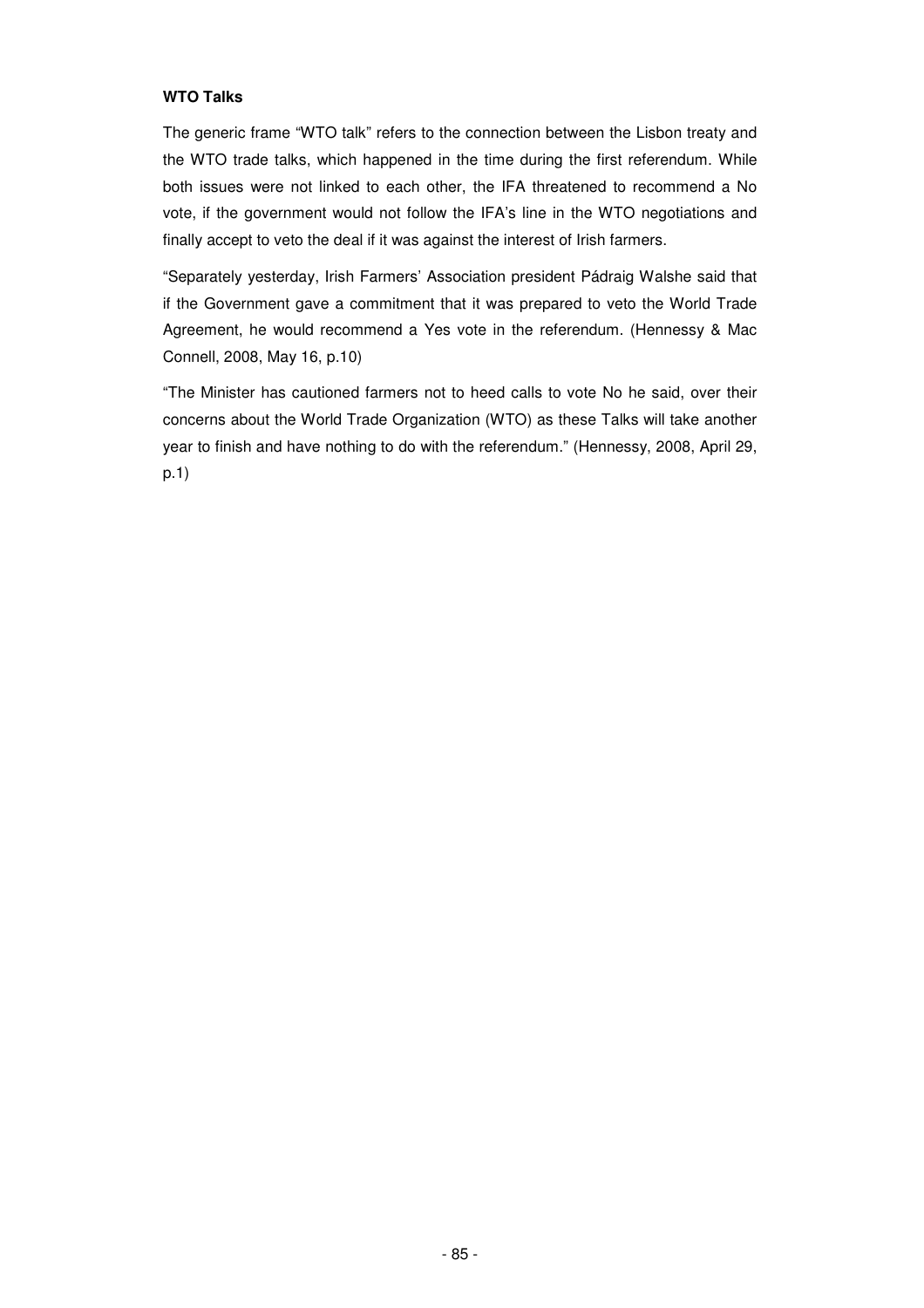# **Annex II: Data on the 2008 Referendum**

**Table 19: Use of issue and generic frame categories by the Yes and No side and issue ownership of issue frame categories in the 2008 referendum** (in absolute numbers and percentage for each side)

| Actors      | Taxation     | Conse-       | <b>Neutrality</b> | Workers'     | Democratic   | Voting       | Charter of   | Militar-     | Common      | Moral       | Efficiency   |
|-------------|--------------|--------------|-------------------|--------------|--------------|--------------|--------------|--------------|-------------|-------------|--------------|
| Issue       |              | quence of    |                   | right        | develop-     | strength     | Fundament    | ization      | challenges  | values      |              |
| Frames      |              | No vote      |                   |              | ment         |              | al Rights    |              |             |             |              |
| Issue owner | No side      | Yes side     | No side           | No side      | Yes side     | No side      | Yes side     | No side      | Yes side    | No side     | Yes side     |
| Yes side    | $76 - 15.5%$ | $58 - 11.8%$ | $42 - 8.6%$       | $25 - 5.1\%$ | $28 - 5.7\%$ | $30 - 6.1\%$ | $27 - 5.5%$  | $16 - 3.3\%$ | $25 - 5.1%$ | $25 - 5.1%$ | $41 - 8.4%$  |
| No side     | $30 - 9.9%$  | $6 - 2%$     | $22 - 7.2%$       | $33 - 10.9%$ | 28-9.2%      | $27 - 8.9%$  | $18 - 5.9\%$ | $31 - 10.2%$ | $-2.3%$     | $12 - 3.9%$ | $0 - 0\%$    |
| Overall     | $112 - 13%$  | $68 - 7.9%$  | $65 - 7.6%$       | $64 - 7.5%$  | $63 - 7.4%$  | $58 - 6.8%$  | $50 - 5.8\%$ | $48 - 5.6\%$ | $48 - 5.6%$ | $47 - 5.5%$ | $44 - 5.1\%$ |

| Actors       | Commiss-     | Transfers of | Public      | Sovereignty  | EU on world | Social      | Foreign     | Crime        | Develop-    | Immigration |
|--------------|--------------|--------------|-------------|--------------|-------------|-------------|-------------|--------------|-------------|-------------|
| <b>Issue</b> | ioner        | power        | services    |              | stage       | Dimension   | investment  |              | ment policy |             |
| frames       |              |              |             |              |             |             |             |              |             |             |
| Issue owner  | No side      | No side      | No side     | No side      | Yes side    | Yes side    | No side     | Yes side     | No side     | Yes side    |
| Yes side     | $20 - 4.1\%$ | $15 - 3.1\%$ | $8 - 1.6\%$ | $8 - 1.6%$   | $12 - 2.4%$ | $8 - 1.6\%$ | $8 - 1.6%$  | $11 - 2.2%$  | $2 - 0.4\%$ | $5 - 1%$    |
| No side      | $23 - 7.6%$  | $18 - 5.9\%$ | $22 - 7.2%$ | $10 - 3.3\%$ | $2 - 0.7\%$ | $6 - 2.0\%$ | $5 - 1.6%$  | $0 - 0\%$    | $4 - 1.3%$  | $0 - 0\%$   |
| Overall      | $43 - 5%$    | $34 - 4%$    | $30 - 3.5%$ | $20 - 2.3%$  | $14 - 1.6%$ | $14 - 1.6%$ | $13 - 1.5%$ | $11 - 1.3\%$ | $6 - 0.7\%$ | $5 - 0.6%$  |

| Actors   | <b>WTO talks</b> | Benefits of  | Renegotiat-   | <b>National</b> | Lack of      | History      | Economy      | Yes to      | Ireland's    | Government   | Ratification                      |
|----------|------------------|--------------|---------------|-----------------|--------------|--------------|--------------|-------------|--------------|--------------|-----------------------------------|
| Generic  |                  | membership   | ion           | interest        | information  |              |              | Europe      | influence    | support      | process in                        |
| frames   |                  |              |               |                 |              |              |              |             |              |              | other MS                          |
| Yes side | $58 - 18.5%$     | $60 - 19.2%$ | $19 - 6.1%$   | $39 - 12.5%$    | $25 - 8%$    | $24 - 7.7\%$ | $27 - 8.6\%$ | $28 - 8.9%$ | $20 - 6.4%$  | $13 - 4.2%$  | $0 - 0\%$                         |
| No side  | $-10.8%$         | $0 - 0\%$    | $31 - 47.7\%$ | $-1.5%$         | $12 - 18.5%$ | $5 - 7.7%$   | $0 - 0\%$    | $0 - 0\%$   | $2 - 3.1\%$  | $0 - 0\%$    | $^{\prime}$ $-$ 10.8% $^{\prime}$ |
| Overall  | $95 - 22.4%$     | $63 - 14.9%$ | $55 - 13.0\%$ | $40 - 9.4\%$    | $40 - 9.4\%$ | $30 - 6.6%$  | $28 - 6.6%$  | $28 - 6.6%$ | $23 - 5.4\%$ | $13 - 3.1\%$ | $9 - 2.1\%$                       |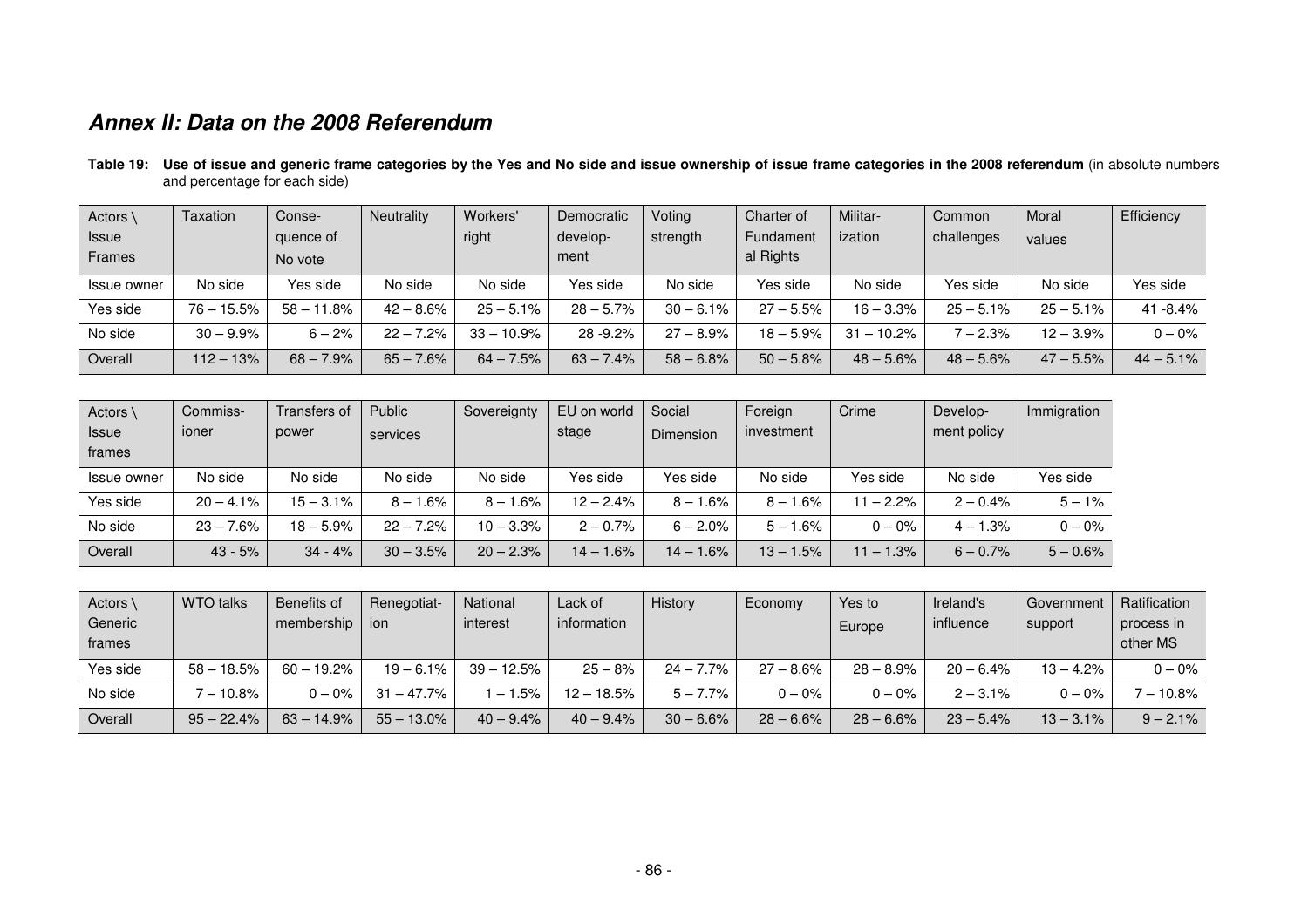**Table 20: Usage of different types and characteristics of frames by different actors in the 2008 referendum** (in absolute numbers of frames; aggregate data on type of frame in percentage of all frames for each side; percentages on aggregate data of valence of frame and use of opponent side's frame in relation to number of issue frames)

| <b>Actors \ Frames</b>              |                        | <b>Type of frame</b>     |                          |                | <b>Valence of frame</b> |                | Use of opponent<br>side's frame |                |  |
|-------------------------------------|------------------------|--------------------------|--------------------------|----------------|-------------------------|----------------|---------------------------------|----------------|--|
|                                     | <b>Issue</b><br>frames | <b>Generic</b><br>frames | <b>Contest</b><br>frames | Pos.           | Neg.                    | <b>Neutral</b> | Off.                            | Def.           |  |
| Fianna Fáil                         | 192                    | 155                      | 143                      | 72             | 22                      | 99             | 14                              | 77             |  |
| Fine Gael                           | 73                     | 60                       | 91                       | 17             | 8                       | 49             | 4                               | 41             |  |
| Labour Party                        | 77                     | 28                       | 64                       | 39             | 8                       | 30             | 13                              | 28             |  |
| PD                                  | 3                      | 1                        | 8                        | 0              | 1                       | $\mathfrak{p}$ | 0                               | $\mathbf{1}$   |  |
| ЕC                                  | 45                     | 25                       | 9                        | 18             | 9                       | 18             | 0                               | 11             |  |
| Irish Alliance for Europe           | 55                     | 23                       | 19                       | 27             | $\overline{4}$          | 24             | 5                               | 16             |  |
| <b>Business Alliance for Europe</b> | 27                     | 19                       | 11                       | 17             | 1                       | 9              | 5                               | 8              |  |
| Ictu                                | 15                     | 0                        | 5                        | 13             | 0                       | 2              | 5                               | $\mathbf{1}$   |  |
| Yes side - overall                  | 487                    | 311                      | 350                      | 203            | 53                      | 233            | 46                              | 183            |  |
|                                     | 42.4%                  | 27.1%                    | 30.5%                    | 41.7%          | 10.9%                   | 47.8%          | 9.4%                            | 37.6%          |  |
| Sinn Féin                           | 108                    | 29                       | 38                       | 2              | 85                      | 21             | 10                              | 1.             |  |
| <b>Socialist Party</b>              | 23                     | 1                        | $\overline{7}$           | 0              | 15                      | 8              | 0                               | 3              |  |
| <b>Workers Party</b>                | 4                      | 1                        | $\overline{c}$           | 0              | $\mathbf{1}$            | 3              | $\mathbf{1}$                    | $\mathbf 0$    |  |
| Libertas                            | 57                     | 21                       | 54                       | $\overline{c}$ | 48                      | 7              | 13                              | 0              |  |
| Cóir                                | 24                     | 0                        | 11                       | $\Omega$       | 23                      | 1              | 5                               | 0              |  |
| Unite                               | 8                      | 6                        | 3                        | $\mathbf{1}$   | 3                       | 4              | $\mathbf{1}$                    | 0              |  |
| <b>TEEU</b>                         | 5                      | 1                        | 3                        | 0              | 5                       | 0              | 0                               | 0              |  |
| CAEUC -                             | 72                     | 5                        | 25                       | $\mathbf{1}$   | 54                      | 17             | 8                               | $\overline{2}$ |  |
| No side - overall                   | 301                    | 64                       | 143                      | 6              | 234                     | 61             | 39                              | 6              |  |
|                                     | 59.2%                  | 12.6%                    | 28.2%                    | 2.0%           | 78%                     | 20.0%          | 13.0%                           | 2.0%           |  |
| <b>Green Party</b>                  | 31                     | 9                        | 22                       | 17             | 7                       | 7              | $\Omega$                        | 4              |  |
| <b>IFA</b>                          | 4                      | 27                       | 10                       | 0              | 0                       | 4              | 0                               | 0              |  |
| Church                              | 18                     | 6                        | 10                       | $\Omega$       | 3                       | 15             | $\Omega$                        | $\mathbf{1}$   |  |
| Siptu                               | 10                     | 4                        | 5                        | 1              | $\overline{2}$          | 7              | $\Omega$                        | 0              |  |
| Neutral side - overall              | 63                     | 46                       | 47                       | 18             | 12                      | 33             | $\Omega$                        | 5              |  |
|                                     | 40.4%                  | 29.5%                    | 30.1%                    | 28.6%          | 19%                     | 52.4%          | 0.0%                            | 7.9%           |  |
|                                     | 851                    | 421                      | 540                      | 227            | 299                     | 327            | 85                              | 194            |  |
| Referendum - overall                | 46.9%                  | 23.2%                    | 29.8%                    | 26.7%          | 35.2%                   | 38.5%          | 10.0%                           | 22.8%          |  |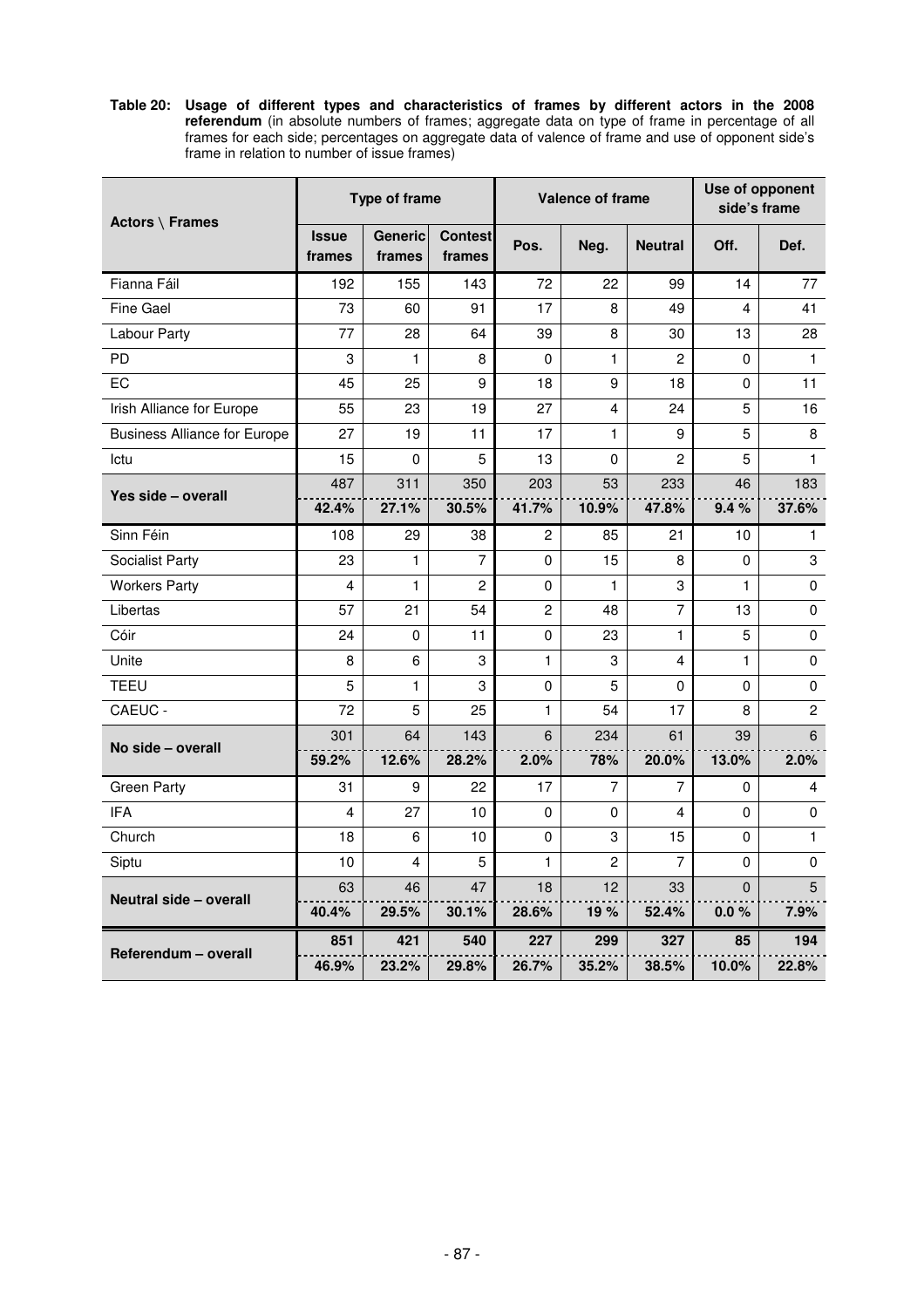| Actors $\setminus$ frames           | <b>Type of frame</b>   |                          |                          | Valence of frame |                |                           | Use of opponent<br>side's frame |                           |  |
|-------------------------------------|------------------------|--------------------------|--------------------------|------------------|----------------|---------------------------|---------------------------------|---------------------------|--|
|                                     | <b>Issue</b><br>frames | <b>Generic</b><br>frames | <b>Contest</b><br>frames | Pos.             | Neg.           | <b>Neutral</b>            | Off.                            | Def.                      |  |
| Fianna Fáil<br>run-up phase         | 95                     | 81                       | 76                       | 43               | $\overline{c}$ | 51                        | 10                              | 45                        |  |
| final phase                         | 97                     | 74                       | 67                       | 29               | 20             | 48                        | 4                               | 32                        |  |
| Fine Gael                           | 51                     | 36                       | 50                       | 12               | 4              | 35                        | $\overline{4}$                  | 29                        |  |
|                                     | 22                     | 24                       | 41                       | 5                | $\overline{4}$ | 14                        | 0                               | 12                        |  |
| Labour                              | 49                     | 14                       | 28                       | 26               | $\overline{4}$ | 19                        | $\overline{7}$                  | 18                        |  |
|                                     | 28                     | 14                       | 36                       | 13               | 4              | 11                        | 6                               | 10                        |  |
| PD                                  | $\overline{c}$         | $\mathbf{1}$             | 3                        | $\mathbf 0$      | 0              | $\mathbf{2}$              | $\mathbf 0$                     | $\mathbf{1}$              |  |
|                                     | 1                      | $\mathbf 0$              | 5                        | 0                | 1              | 0                         | 0                               | 0                         |  |
| EC                                  | 35                     | 23                       | 6                        | 18               | 5              | 12                        | $\mathbf 0$                     | 10                        |  |
|                                     | 10                     | $\overline{c}$           | 3                        | $\mathbf 0$      | $\overline{4}$ | 6                         | 0                               | 1                         |  |
| Irish Alliance for Europe           | 24                     | 11                       | 9                        | 13               | $\mathbf{1}$   | 10                        | 3                               | 8                         |  |
|                                     | 31                     | 12                       | 10                       | 14               | 3              | 14                        | $\overline{c}$                  | 8                         |  |
| <b>Business Alliance for Europe</b> | 21                     | 12                       | 6                        | 13               | 1              | $\overline{7}$            | $\overline{c}$                  | $\overline{7}$            |  |
|                                     | 6                      | $\overline{7}$           | 5                        | $\overline{4}$   | $\mathbf 0$    | $\overline{c}$            | 3                               | 1                         |  |
| Ictu                                | 12                     | $\pmb{0}$                | 3                        | 11               | $\mathbf 0$    | 1                         | 5                               | 1                         |  |
|                                     | 3                      | $\mathbf 0$              | $\overline{c}$           | $\overline{c}$   | $\mathbf 0$    | 1                         | $\mathbf 0$                     | 0                         |  |
| run-up phase<br>Yes side -          | 290                    | 178                      | 181                      | 126              | 17             | 137                       | 32                              | 119                       |  |
| overall<br>final phase              | 199                    | 133                      | 169                      | 67               | 36             | 96                        | 16                              | 64                        |  |
| Sinn Féin<br>run-up phase           | 61                     | 13                       | 22                       | 0                | 52             | 9                         | $\overline{4}$                  | $\mathbf{1}$              |  |
| final phase                         | 47                     | 16                       | 16                       | $\overline{c}$   | 33             | 12                        | 6                               | 0                         |  |
| Socialist Party                     | 13                     | 1                        | 6                        | $\pmb{0}$        | 12             | 1                         | $\mathbf 0$                     | $\mathbf{1}$              |  |
|                                     | 10                     | 0                        | 1                        | 0                | 3              | 7                         | 0                               | 2                         |  |
| <b>Workers Party</b>                | $\mathbf 0$            | 1                        | 1                        | $\pmb{0}$        | $\mathbf 0$    | $\mathbf 0$               | $\mathbf 0$                     | $\mathbf 0$               |  |
|                                     | $\overline{4}$         | $\pmb{0}$                | 1                        | 0                | 1              | 3                         | 1                               | 0                         |  |
| Libertas                            | 23                     | 12                       | 25                       | 1                | 22             | 0                         | $\overline{7}$                  | 0                         |  |
|                                     | 34                     | $\boldsymbol{9}$         | 29                       | $\mathbf{1}$     | 26             | $\overline{7}$            | 6                               | $\pmb{0}$                 |  |
| Cóir                                | 18                     | $\mathbf 0$              | $\overline{7}$           | $\pmb{0}$        | 18             | $\pmb{0}$                 | 5                               | $\pmb{0}$                 |  |
|                                     | 6                      | $\pmb{0}$                | 4                        | 0                | 5              | 1                         | 0                               | 0                         |  |
| Unite                               | $\overline{c}$         | $\overline{\mathbf{4}}$  | $\boldsymbol{2}$         | $\pmb{0}$        | 1              | $\mathbf{1}$              | $\pmb{0}$                       | $\pmb{0}$                 |  |
|                                     | 6                      | $\boldsymbol{2}$         | 1                        | 1                | $\overline{c}$ | $\ensuremath{\mathsf{3}}$ | $\mathbf{1}$                    | 0                         |  |
| TEEU                                | 4                      | 1                        | $\sqrt{2}$               | $\pmb{0}$        | 4              | 0                         | 0                               | $\pmb{0}$                 |  |
|                                     | 1                      | $\pmb{0}$                | 1                        | $\pmb{0}$        | 1              | $\pmb{0}$                 | $\pmb{0}$                       | 0                         |  |
| CAEUC                               | 46                     | $\boldsymbol{2}$         | 19                       | $\pmb{0}$        | 36             | 10                        | $\overline{\mathbf{4}}$         | $\mathbf{1}$              |  |
|                                     | 26                     | 3                        | 6                        | 1                | 18             | 7                         | $\overline{4}$                  | 1                         |  |
| run-up phase<br>No side -           | 167                    | 34                       | 84                       | $\mathbf{1}$     | 145            | 21                        | 21                              | $\ensuremath{\mathsf{3}}$ |  |
| overall<br>final phase              | 134                    | 30                       | 59                       | $\mathbf 5$      | 89             | 40                        | 26                              | $\ensuremath{\mathsf{3}}$ |  |

### **Table 21: Usage of different types and characteristics of frames over time in the 2008 referendum** (in absolute numbers)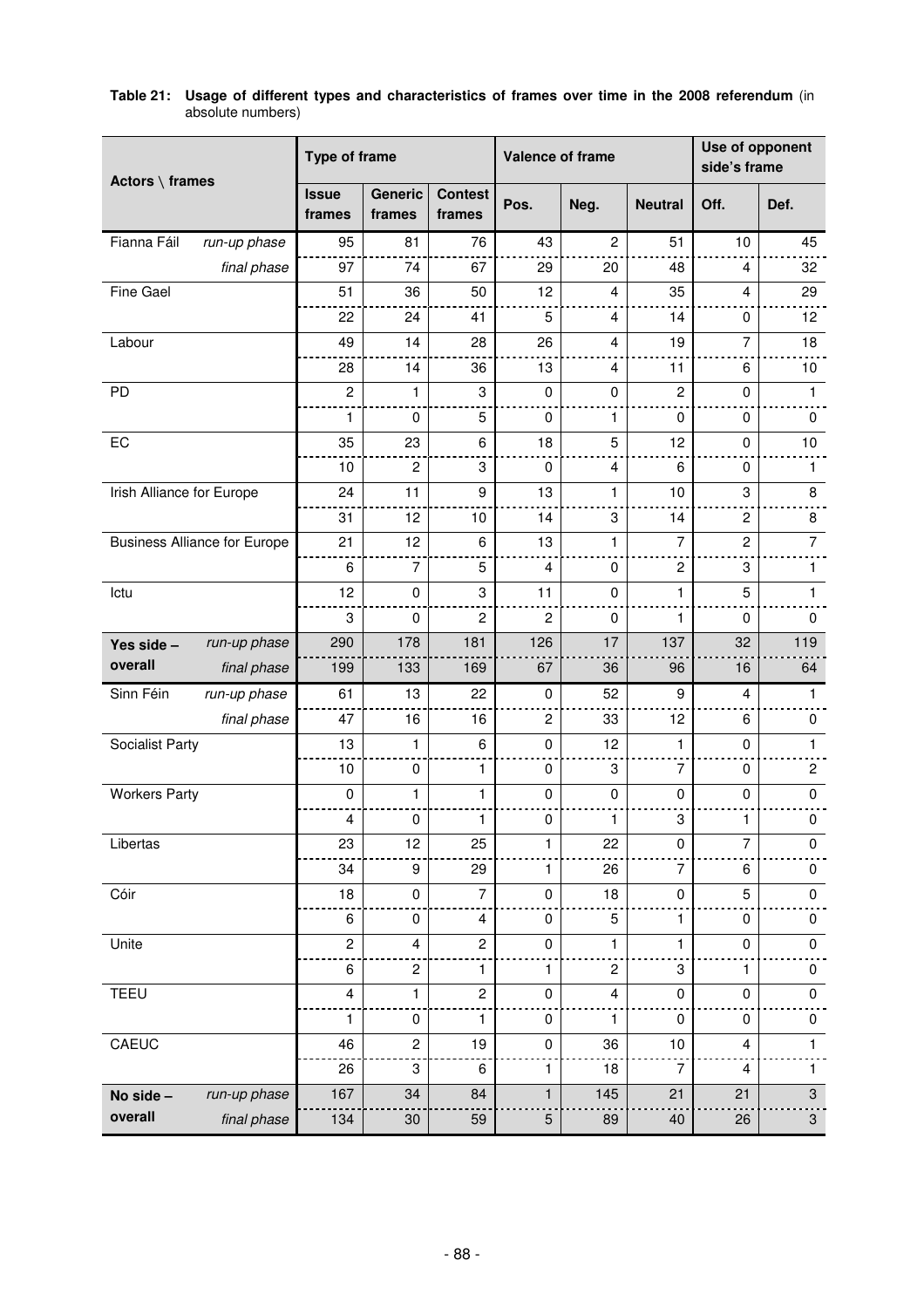# **Continuation of Table 21**

| Actors $\setminus$ frames |              | Type of frame          |                   |                   | <b>Valence of frame</b> |                |                | Use of opponent<br>side's frame |                |
|---------------------------|--------------|------------------------|-------------------|-------------------|-------------------------|----------------|----------------|---------------------------------|----------------|
|                           |              | <b>Issue</b><br>frames | Generic<br>frames | Contest<br>frames | Pos.                    | Neg.           | <b>Neutral</b> | Off.                            | Def.           |
| <b>Green Party</b>        | run-up phase | 12                     | 4                 | 6                 | 9                       | $\overline{c}$ |                | $\Omega$                        | 0              |
|                           | final phase  | 19                     | 5                 | 16                | 8                       | 5              | 6              | $\Omega$                        | $\overline{4}$ |
| <b>IFA</b>                |              | 3                      | 19                | 3                 | $\Omega$                | $\Omega$       | 3              | $\Omega$                        | $\Omega$       |
|                           |              | 1                      | 8                 | 7                 | 0                       | $\mathbf{0}$   | 1              | $\Omega$                        | 0              |
| Church                    |              | $\Omega$               | 1                 |                   | 0                       | $\Omega$       | $\mathbf{0}$   | $\mathbf{0}$                    | $\mathbf 0$    |
|                           |              | 18                     | 5                 | 9                 | 0                       | 3              | 15             | $\Omega$                        |                |
| Siptu                     |              | 1                      | $\mathbf{0}$      | $\Omega$          | 0                       |                | $\Omega$       | $\Omega$                        | $\Omega$       |
|                           |              | 9                      | 4                 | 5                 | 1                       |                | 7              | $\Omega$                        | $\Omega$       |
| <b>Neutral side</b>       | run-up phase | 16                     | 24                | 10                | 9                       | 3              | $\overline{4}$ | $\Omega$                        | $\mathbf{0}$   |
| - overall                 | final phase  | 47                     | 22                | 37                | 9                       | 9              | 29             | $\mathbf 0$                     | 5              |
| Referendum                | run-up phase | 473                    | 236               | 275               | 136                     | 165            | 162            | 53                              | 122            |
| - overall                 | final phase  | 380                    | 185               | 265               | 81                      | 134            | 165            | 42                              | 72             |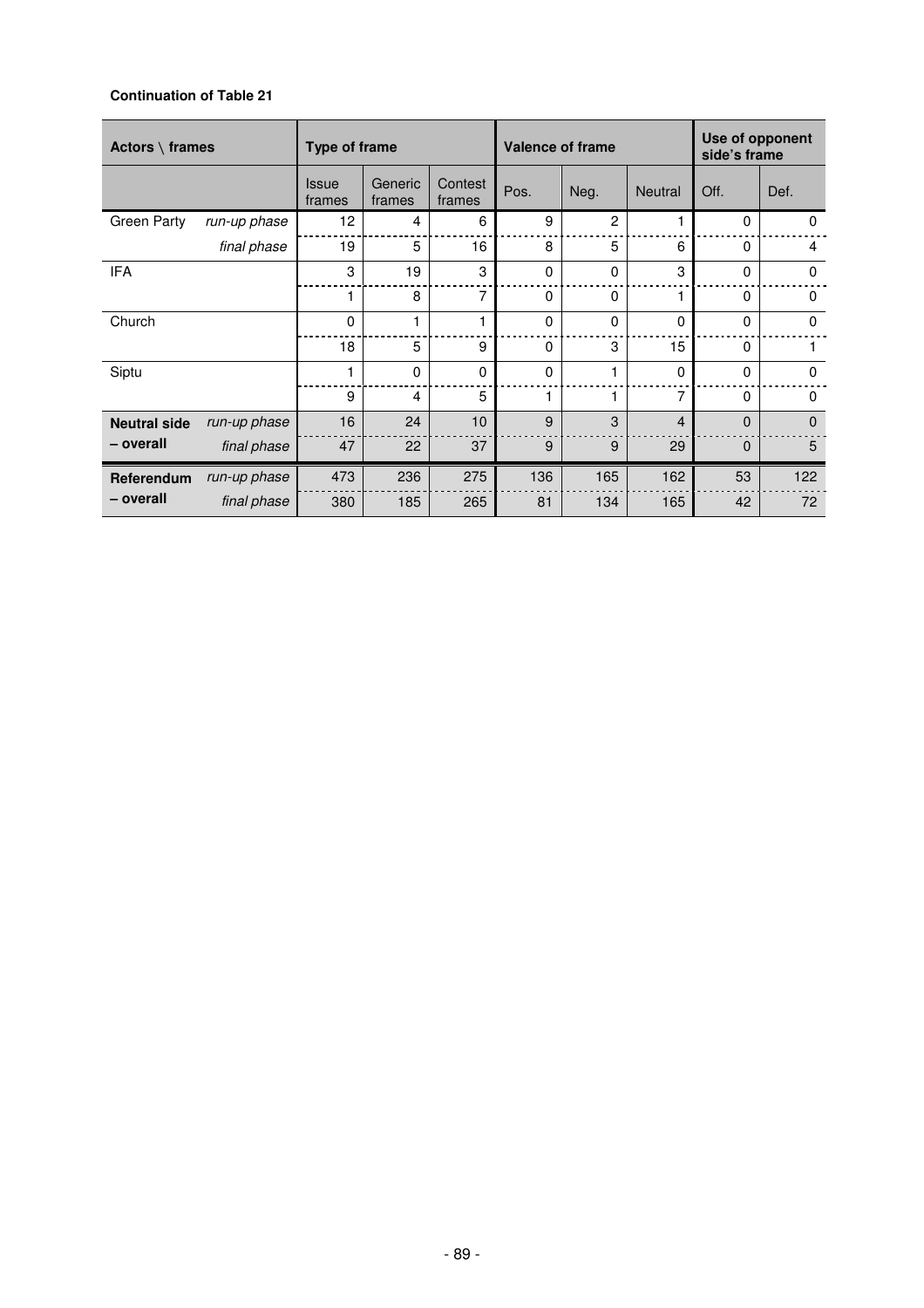# **Annex III: Data on the 2009 Referendum**

| Actors<br><b>Issue</b><br><b>Frames</b> | Consequenc<br>e of No vote | Economic<br>recovery | Workers'<br>rights | Moral<br>values | Neutrality   | Minimum<br>wage | Commiss-<br>ioner | Charter of<br>Fundamenta<br>I Rights | Militar-<br>ization | Taxation    | Foreign<br>investment |
|-----------------------------------------|----------------------------|----------------------|--------------------|-----------------|--------------|-----------------|-------------------|--------------------------------------|---------------------|-------------|-----------------------|
| Issue owner                             | Yes side                   | Yes side             | Yes side           | No side         | No side      | No side         | Yes side          | Yes side                             | No side             | No side     | Yes side              |
| Yes side                                | $67 - 13.2%$               | $59 - 11.7%$         | $37 - 7.3\%$       | $26 - 5.1\%$    | $33 - 6.5%$  | $36 - 7.1%$     | $33 - 6.5%$       | $30 - 5.9%$                          | $16 - 3.2%$         | $30 - 5.9%$ | $27 - 5.3%$           |
| No side                                 | $-4.0%$                    | $16 - 5.8\%$         | $31 - 11.2%$       | $19 - 6.8%$     | $21 - 7.6%$  | $17 - 6.1\%$    | $12 - 4.3%$       | $9 - 3.2%$                           | 24.8.6%             | $6 - 2.2%$  | $8 - 2.9%$            |
| Overall                                 | $84 - 10.1%$               | $75 - 9.0\%$         | $69 - 8.3\%$       | $57 - 6.9\%$    | $55 - 6.6\%$ | $54 - 6.5%$     | $46 - 5.5%$       | $41 - 4.9\%$                         | $40 - 4.8%$         | $38 - 4.6%$ | $36 - 4.3%$           |

**Table 22: Use of issue and generic frame categories by the Yes and No side and issue ownership of issue frame categories in the 2009 referendum** (in absolute numbers and percentage for each side)

| Actors \<br><b>Issue</b><br><b>Frames</b> | Transfer of<br>power | Democratic<br>develop-<br>ment | Common<br>challenges | Voting<br>strength | Efficiency   | Immigration  | Public<br>service | Sovereignity | Social<br>dimension | Crime        | EU on world<br>stage |
|-------------------------------------------|----------------------|--------------------------------|----------------------|--------------------|--------------|--------------|-------------------|--------------|---------------------|--------------|----------------------|
| Issue owner                               | No side              | Yes side                       | Yes side             | No side            | Yes side     | No side      | No side           | No side      | Yes side            | Yes side     | Yes side             |
| Yes side                                  | $5 - 1.0\%$          | $15 - 3.0\%$                   | $26 - 5.1\%$         | 4%،<br>$7 - 1$     | $22 - 4.3%$  | $10 - 2.0\%$ | $3 - 0.6%$        | $-0.2%$      | $9 - 1.8%$          | $8 - 1.6%$   | $6 - 1.2%$           |
| No side                                   | $28 - 10.1\%$        | $12 - 4.3\%$                   | $-0.4%$              | $21 - 7.6%$        | $0 - 0.0\%$  | $13 - 4.7%$  | $14 - 5.0\%$      | $12 - 4.3%$  | $3 - 1.1\%$         | $0 - 0.0\%$  | $0 - 0.0\%$          |
| <b>Overall</b>                            | $33 - 4.0\%$         | $30 - 3.6\%$                   | $31 - 3.7\%$         | $28 - 3.4\%$       | $26 - 3.1\%$ | $24 - 2.9%$  | $18 - 2.2%$       | $14 - 1.7\%$ | $14 - 1.7\%$        | $10 - 1.2\%$ | $6 - 0.7\%$          |

| <b>Actors</b><br><b>Generic</b><br><b>Frames</b> | Legal<br>quarantees | Position<br>within EU | Government<br>suppport | Change/<br>rerun | Benefits of<br>member-<br>ship | Economv     | National<br>interest | <b>Future EU</b> | Ireland's<br>influence | Farm<br>sucession | Right wing<br>agenda |
|--------------------------------------------------|---------------------|-----------------------|------------------------|------------------|--------------------------------|-------------|----------------------|------------------|------------------------|-------------------|----------------------|
| Yes side                                         | $56 - 16.9%$        | 17.5%<br>$58 - 1$     | $44 - 13.3%$           | $18 - 5.4\%$     | $49 - 14.8%$                   | $26 - 7.9%$ | $23 - 6.9%$          | $14 - 4.2\%$     | $12 - 3.6\%$           | $8 - 2.4\%$       | $3 - 0.9\%$          |
| No side                                          | $14 - 13.0\%$       | $5 - 4.6%$            | $15 - 13.9%$           | $39 - 36.1%$     | $2 - 1.9%$                     | $3 - 2.8%$  | $.9\%$<br>$2 - 3$    | $-0.9%$          | $0 - 0.0\%$            | $6 - 5.6%$        | $-10.2%$             |
| <b>Overall</b>                                   | $75 - 16.6%$        | $63 - 13.9%$          | $62 - 13.7\%$          | $58 - 12.8%$     | $51 - 11.3%$                   | $29 - 6.4%$ | $25 - 5.5%$          | $18 - 4%$        | $14 - 3.1\%$           | $14 - 3.1\%$      | $14 - 3.1\%$         |

| Actors<br><b>Generic</b><br><b>Frames</b> | <b>History</b> | Ratification<br>in other MS | Lack of<br>information | Renegotiatio<br>n |
|-------------------------------------------|----------------|-----------------------------|------------------------|-------------------|
| Yes side                                  | $10 - 3.0\%$   | $4 - 1.2%$                  | $5 - 1.5%$             | $1 - 0.3\%$       |
| No side                                   | $2 - 1.9%$     | $4 - 3.7\%$                 | $1 - 0.9\%$            | $3 - 2.8%$        |
| <b>Overall</b>                            | $12 - 2.6%$    | $8 - 1.8\%$                 | $6 - 1.3%$             | $4 - 0.9\%$       |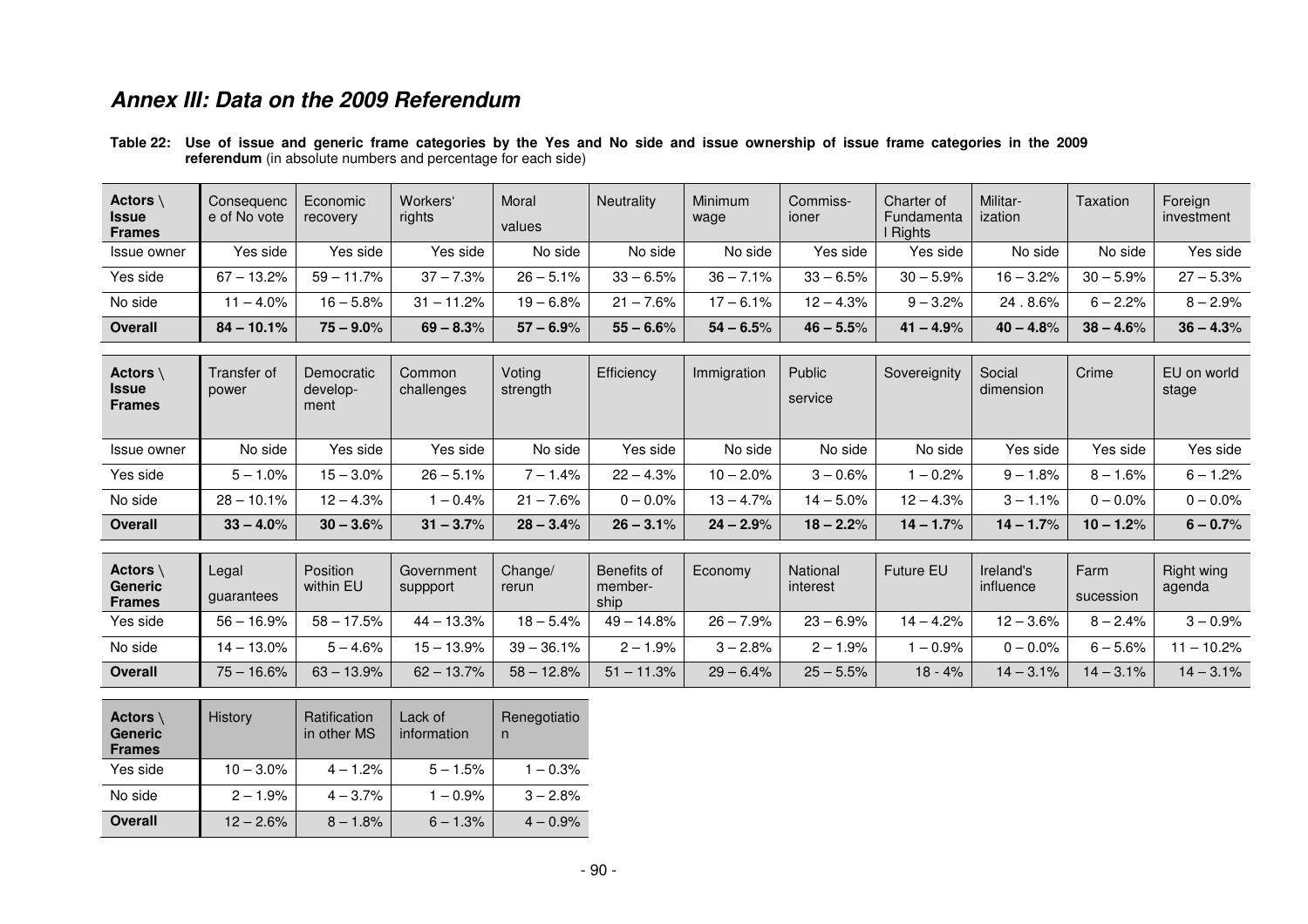**Table 23: Usage of different types and characteristics of frames by different actors in the 2009 referendum** (in absolute numbers of frames; aggregate data on type of frame in percentage of all frames for each side; percentages on aggregate data of valence of frame and use of opponent side's frame in relation to number of issue frames)

| Actors $\setminus$ Frames  | <b>Type of frame</b>   |                   |                   | <b>Valence of frame</b> |                |                         | Use of opponent<br>side's frame |                 |  |
|----------------------------|------------------------|-------------------|-------------------|-------------------------|----------------|-------------------------|---------------------------------|-----------------|--|
|                            | <b>Issue</b><br>frames | Generic<br>frames | Contest<br>frames | Pos.                    | Neg.           | Neutral                 | Off.                            | Def.            |  |
| Fianna Fáil                | 167                    | 129               | 81                | 54                      | 26             | 82                      | 8                               | 38              |  |
| <b>Fine Gael</b>           | 53                     | 53                | 40                | 18                      | 3              | 32                      | $\mathbf 0$                     | 16              |  |
| Labour                     | 68                     | 37                | 39                | 48                      | 10             | 10                      | 5                               | $\overline{5}$  |  |
| <b>Green Party</b>         | 27                     | 9                 | 11                | 14                      | 1              | 12                      | 0                               | 8               |  |
| EC                         | 49                     | 22                | 15                | 24                      | 8              | 17                      | 1                               | 11              |  |
| Ireland for Europe         | 51                     | 31                | 37                | 25                      | 6              | 20                      | 1                               | 12 <sup>2</sup> |  |
| We belong                  | 11                     | 3                 | 7                 | $\overline{4}$          | 1              | 6                       | $\mathbf 0$                     | $\mathbf 0$     |  |
| Ireland's future           | 6                      | 0                 | 1                 | $\overline{c}$          | $\pmb{0}$      | $\overline{\mathbf{4}}$ | $\mathbf 0$                     | 3               |  |
| <b>Business for Europe</b> | 34                     | 14                | 5                 | 19                      | 8              | $\overline{7}$          | $\Omega$                        | 3               |  |
| Ryanair                    | 3                      | 10                | 10                | $\overline{2}$          | 0              | 1                       | 0                               | 0               |  |
| Intel                      | 6                      | 4                 | 5                 | 3                       | $\mathbf 0$    | 3                       | $\mathbf 0$                     | $\mathbf 0$     |  |
| <b>Charter Group</b>       | 15                     | 5                 | 6                 | 11                      | $\overline{c}$ | $\overline{c}$          | $\mathbf 0$                     | $\overline{c}$  |  |
| Ictu                       | 11                     | 3                 | 1                 | 5                       | $\overline{c}$ | $\overline{4}$          | $\mathbf 0$                     | $\overline{c}$  |  |
| Siptu                      | 1                      | 1                 | 2                 | 1                       | 0              | 0                       | $\mathbf 0$                     | $\mathbf 0$     |  |
| <b>IFA</b>                 | 4                      | 8                 | 6                 | $\overline{2}$          | 2              | 0                       | $\mathbf 0$                     | $\mathbf 0$     |  |
| Yes side - overall         | 506                    | 329               | 266               | 235                     | 69             | 202                     | 15                              | 100             |  |
|                            | 46.0%                  | 29.9%             | 24.2%             | 46.4%                   | 13.6%          | 39.9%                   | 3.0%                            | 19.8%           |  |
| Sinn Féin                  | 80                     | 40                | 31                | $\overline{2}$          | 54             | 25                      | 14                              | 12 <sub>2</sub> |  |
| Socialist Party            | 35                     | 8                 | 21                | $\Omega$                | 17             | 18                      | 3                               | $\overline{7}$  |  |
| <b>UKIP</b>                | 13                     | $\mathbf 0$       | 6                 | $\mathbf 0$             | 12             | 1                       | 3                               | 1               |  |
| Cóir                       | 41                     | 7                 | 18                | $\mathbf 0$             | 38             | 3                       | $\overline{4}$                  | 0               |  |
| Libertas                   | 21                     | 17                | 35                | 1                       | 14             | 6                       | 7                               | 3               |  |
| Farmers for No             | 19                     | 5                 | $\overline{c}$    | 1                       | 17             | 1                       | $\mathbf{1}$                    | $\mathbf 0$     |  |
| No to Lisbon 2             | 55                     | 26                | 41                | $\mathbf 0$             | 45             | 9                       | $\overline{7}$                  | 3               |  |
| Unite                      | 10                     | 3                 | 1                 | $\mathbf 0$             | 1              | 9                       | 0                               | 1               |  |
| <b>TEEU</b>                | $\overline{4}$         | $\overline{c}$    | 1                 | $\mathbf 0$             | $\overline{c}$ | $\overline{c}$          | 1                               | $\mathbf{1}$    |  |
| No side - overall          | 278                    | 108               | 156               | $\overline{4}$          | 200            | 74                      | 40                              | 28              |  |
|                            | 51.3%                  | 19.9%             | 28.8%             | 1.4%                    | 71.9%          | 26.6%                   | 14.4%                           | 10.1%           |  |
| church                     | 25                     | 8                 | 13                | 3                       | 4              | 18                      | 1                               | 9               |  |
| <b>EP Pres</b>             | 17                     | 3                 | 4                 | 12                      | 1              | 4                       | 0                               | 4               |  |
| concern                    | 3                      | 3                 | 1.                | 1                       | $\overline{c}$ | 0                       | 0                               | 0               |  |
| Neutral side - overall     | 45                     | 14                | 18                | 16                      | $\overline{7}$ | 22                      | $\mathbf{1}$                    | 13              |  |
|                            | 58.4%                  | 18.2%             | 23.4%             | 35.6%                   | 15.6%          | 48.9%                   | 2.2%                            | 28.9%           |  |
|                            | 829                    | 451               | 440               | 252                     | 281            | 296                     | 56                              | 141             |  |
| Referedum - overall        | 48.2%                  | 26.2%             | 25.6%             | 33.9%                   | 33.9%          | 35.7%                   | 6.9%                            | 17.0%           |  |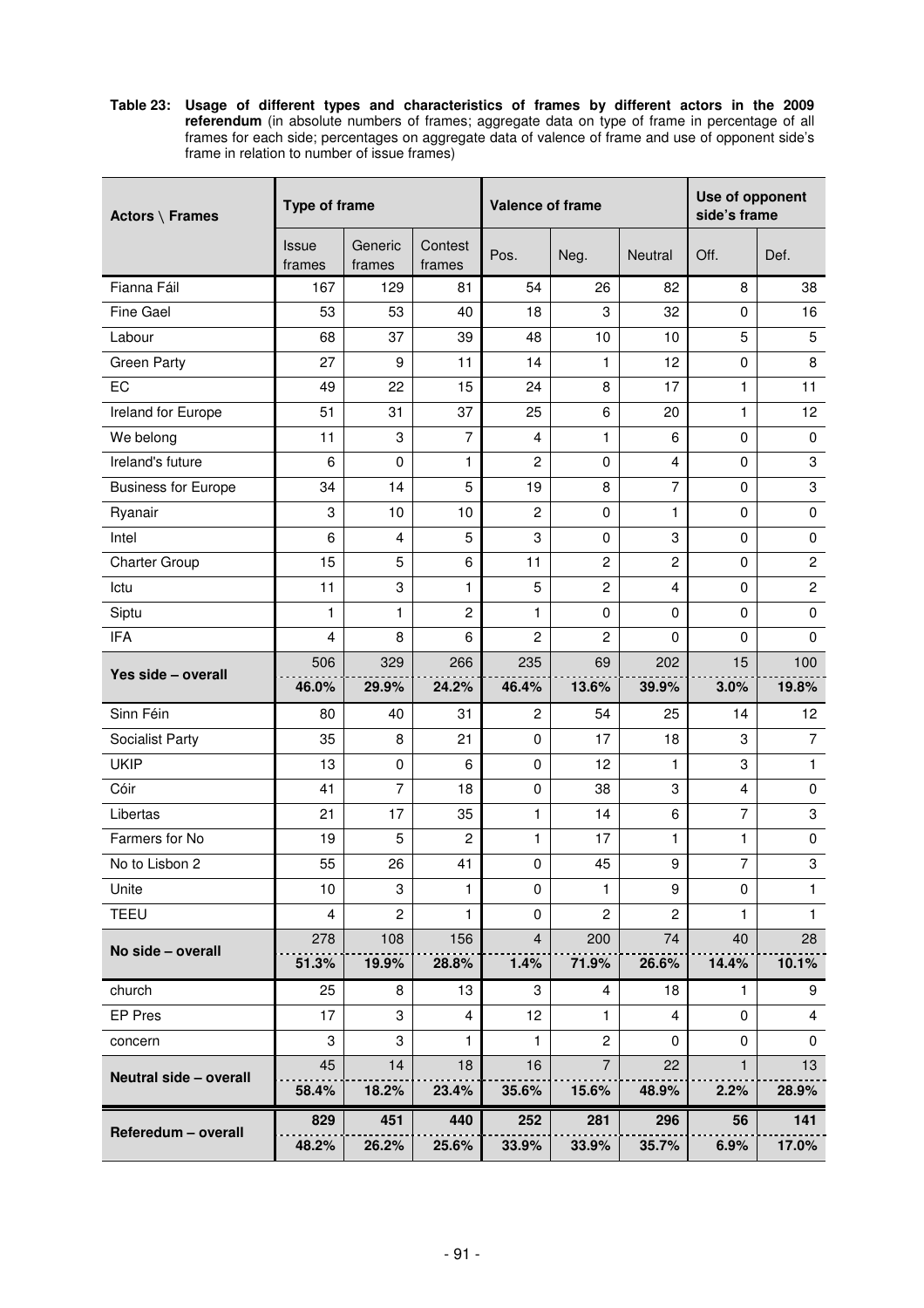|                             | <b>Type of frame</b>    |                           |                           | Valence of frame |                |                         | Use of opponent<br>side's frame |                |  |
|-----------------------------|-------------------------|---------------------------|---------------------------|------------------|----------------|-------------------------|---------------------------------|----------------|--|
| Actors $\setminus$ frames   | Issue<br>frames         | Generic<br>frames         | Contest<br>frames         | Pos.             | Neg.           | Neutral                 | Off.                            | Def.           |  |
| Fianna Fáil run-up phase    | 98                      | 69                        | 40                        | 39               | 17             | 42                      | $\overline{7}$                  | 16             |  |
| final phase                 | 69                      | 60                        | 41                        | 15               | 14             | 40                      | 1                               | 22             |  |
| Fine Gael                   | 33                      | 22                        | 14                        | 11               | $\overline{c}$ | 20                      | 0                               | 8              |  |
|                             | 20                      | 31                        | 26                        | $\overline{7}$   | 1              | 12                      | 0                               | 8              |  |
| Labour                      | 35                      | 18                        | 16                        | 26               | 3              | 6                       | $\overline{4}$                  | $\overline{4}$ |  |
|                             | 33                      | 19                        | 23                        | 22               | $\overline{7}$ | $\overline{\mathbf{4}}$ | $\mathbf{1}$                    | 1              |  |
| <b>Green Party</b>          | 9                       | 6                         | 5                         | $\overline{5}$   | $\pmb{0}$      | 4                       | $\mathbf 0$                     | $\overline{c}$ |  |
|                             | 18                      | 3                         | 6                         | 9                | 1              | 8                       | 0                               | 6              |  |
| EC                          | 17                      | 11                        | 6                         | 9                | $\pmb{0}$      | 8                       | $\mathbf{1}$                    | 8              |  |
|                             | 32                      | 11                        | 9                         | 15               | 8              | 9                       | $\mathbf 0$                     | 3              |  |
| Ireland for Europe          | 30                      | 28                        | 27                        | 16               | 5              | 9                       | $\mathbf{1}$                    | $\overline{7}$ |  |
|                             | 21                      | 3                         | 10                        | 9                | 1              | 11                      | 0                               | 5              |  |
| We belong                   | 8                       | $\overline{c}$            | 5                         | 1                | 1              | 6                       | $\mathbf 0$                     | $\pmb{0}$      |  |
|                             | 3                       | 1                         | 2                         | 3                | 0              | $\mathbf 0$             | 0                               | 0              |  |
| Ireland's future            | 6                       | $\pmb{0}$                 | 1                         | $\overline{c}$   | $\pmb{0}$      | $\overline{\mathbf{4}}$ | $\pmb{0}$                       | 3              |  |
|                             | $\mathbf 0$             | $\mathbf 0$               | $\mathbf 0$               | $\mathbf 0$      | $\mathbf 0$    | $\mathbf 0$             | $\mathbf 0$                     | 0              |  |
| <b>Business for Europe</b>  | 17                      | 8                         | 3                         | 11               | 3              | 3                       | $\mathbf 0$                     | $\mathbf 0$    |  |
|                             | 17                      | 6                         | $\boldsymbol{2}$          | 8                | 5              | $\overline{4}$          | 0                               | 3              |  |
| Ryanair                     | $\mathbf{1}$            | 8                         | 4                         | 1                | $\pmb{0}$      | $\mathbf 0$             | $\pmb{0}$                       | $\pmb{0}$      |  |
|                             | $\overline{c}$          | $\overline{c}$            | 6                         | 1                | 0              | 1                       | 0                               | 0              |  |
| Intel                       | 6                       | 4                         | 5                         | 3                | $\pmb{0}$      | 3                       | 0                               | 0              |  |
|                             | $\mathbf 0$             | 0                         | $\mathbf 0$               | 0                | 0              | $\pmb{0}$               | 0                               | 0              |  |
| Charter Group               | 13                      | 3                         | 5                         | 10               | $\overline{c}$ | 1                       | $\pmb{0}$                       | $\mathbf{1}$   |  |
|                             | $\overline{c}$          | $\boldsymbol{2}$          | 1                         | 1                | 0              | 1                       | 0                               | 1.             |  |
| Ictu                        | $\overline{\mathbf{4}}$ | $\pmb{0}$                 | $\pmb{0}$                 | 1                | 1              | $\overline{c}$          | $\pmb{0}$                       | 1              |  |
|                             | 7                       | $\ensuremath{\mathsf{3}}$ | 1                         | 4                | 1              | $\overline{c}$          | $\pmb{0}$                       | 1              |  |
| Siptu                       | 1                       | 1                         | $\boldsymbol{2}$          | 1                | 0              | $\pmb{0}$               | $\pmb{0}$                       | $\pmb{0}$      |  |
|                             | $\pmb{0}$               | $\pmb{0}$                 | $\pmb{0}$                 | $\pmb{0}$        | $\pmb{0}$      | 0                       | $\pmb{0}$                       | $\pmb{0}$      |  |
| $\ensuremath{\mathsf{IFA}}$ | 3                       | 8                         | $\ensuremath{\mathsf{3}}$ | $\overline{c}$   | 1              | $\pmb{0}$               | $\pmb{0}$                       | $\pmb{0}$      |  |
|                             | 1                       | $\pmb{0}$                 | 3                         | 0                | 1              | 0                       | $\pmb{0}$                       | $\pmb{0}$      |  |
| Yes side - run-up phase     | 281                     | 188                       | 136                       | 138              | 35             | 108                     | 13                              | 50             |  |
| overall<br>final phase      | 225                     | 141                       | 130                       | 94               | 39             | 92                      | $\mathbf 2$                     | 50             |  |

# **Table 24: Usage of different types and characteristics of frames over time in the 2009 referendum** (in absolute numbers)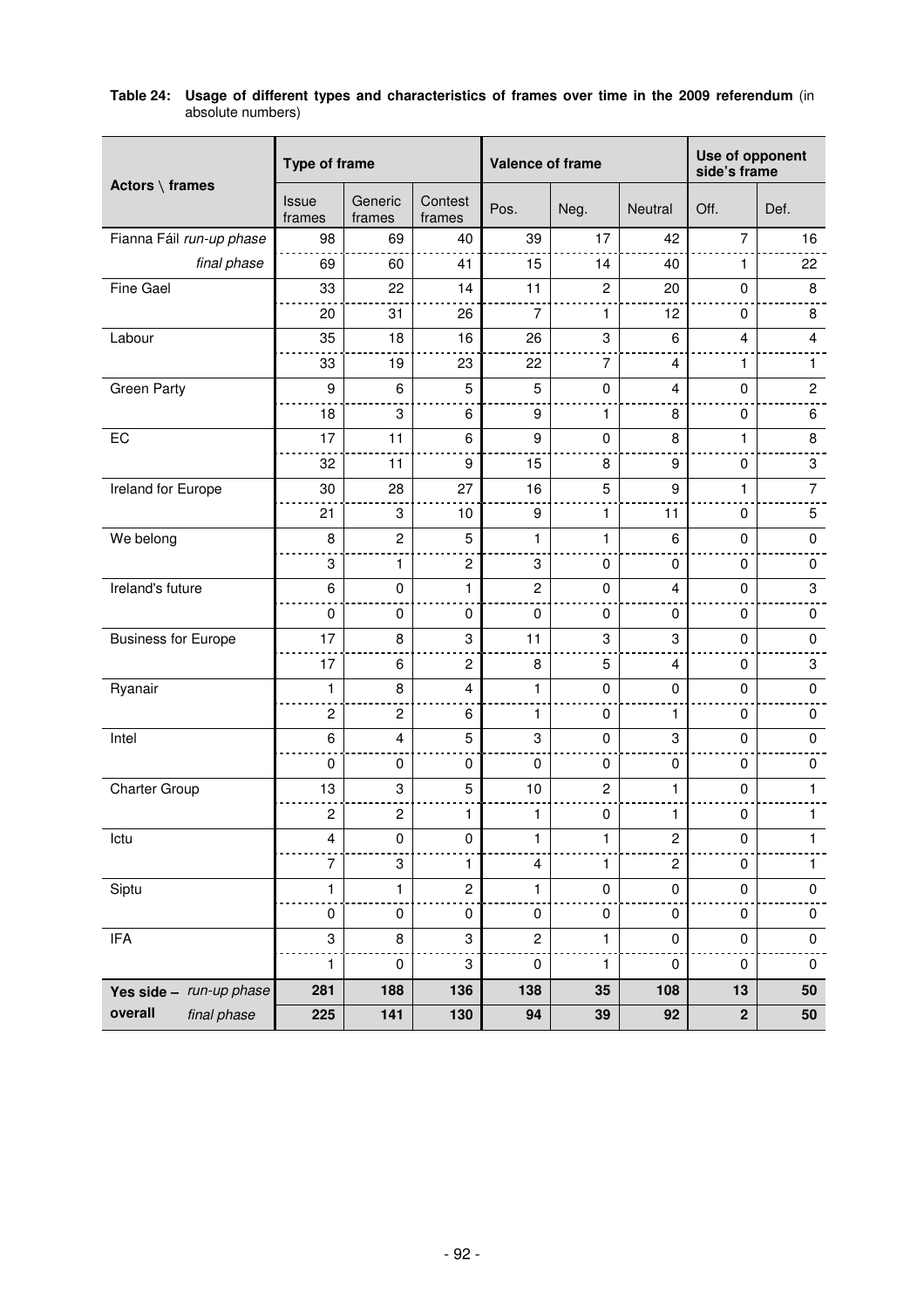# **Continuation of Table 24**

|                                     | Type of frame          |                           |                           | Valence of frame          |                         | Use of opponent<br>side's frame |                         |                         |
|-------------------------------------|------------------------|---------------------------|---------------------------|---------------------------|-------------------------|---------------------------------|-------------------------|-------------------------|
| Actors $\setminus$ frames           | <b>Issue</b><br>frames | Generic<br>frames         | Contest<br>frames         | Pos.                      | Neg.                    | Neutral                         | Off.                    | Def.                    |
| Sinn Féi<br>run-up phase            | 26                     | 15                        | 12                        | 0                         | 16                      | 11                              | 3                       | $\overline{3}$ .        |
| final phase                         | 54                     | 25                        | 19                        | $\overline{c}$            | 38                      | 14                              | 11                      | $\boldsymbol{9}$        |
| Socialist Party                     | 13                     | $\boldsymbol{7}$          | 10                        | $\pmb{0}$                 | $\boldsymbol{9}$        | $\overline{4}$                  | $\overline{c}$          | $\overline{3}$          |
|                                     | 22                     | 1                         | 11                        | 0                         | 8                       | 14                              | 1                       | $\overline{4}$          |
| <b>UKIP</b>                         | $\boldsymbol{9}$       | $\pmb{0}$                 | $\ensuremath{\mathsf{3}}$ | 0                         | $\bf 8$                 | 1                               | $\overline{2}$          | $\mathbf{1}$            |
|                                     | 4                      | $\mathbf 0$               | 3                         | $\mathbf 0$               | $\overline{\mathbf{4}}$ | $\mathbf 0$                     | 1                       | 0                       |
| Cóir                                | 21                     | 4                         | $\,8\,$                   | 0                         | 21                      | 0                               | 4                       | $\pmb{0}$               |
|                                     | 20                     | 3                         | 10                        | 0                         | 17                      | 3                               | 0                       | $\pmb{0}$               |
| Libertas                            | 5                      | 6                         | 10                        | $\pmb{0}$                 | $\overline{4}$          | 1                               | $\overline{\mathbf{c}}$ | $\mathbf{1}$            |
|                                     | 16                     | 11                        | 25                        | 1                         | 10                      | 5                               | 5                       | $\overline{c}$          |
| Farmers for No                      | 17                     | 5                         | $\pmb{0}$                 | $\pmb{0}$                 | 16                      | 1                               | $\overline{0}$          | $_{0}^{0}$              |
|                                     | $\overline{c}$         | $\pmb{0}$                 | $\overline{c}$            | 1                         | 1                       | 0                               | 1                       | 0                       |
| No to Lisbon 2                      | 40                     | 23                        | 25                        | $\pmb{0}$                 | 31                      | $\bf8$                          | 5                       | $\overline{3}$          |
|                                     | 15                     | 3                         | 16                        | $\mathbf 0$               | 14                      | 1                               | $\overline{c}$          | 0                       |
| Unite                               | 6                      | $\overline{2}$            | 1                         | $\pmb{0}$                 | 1                       | $\overline{5}$                  | $\overline{0}$          | $\mathbf{1}$            |
|                                     | $\overline{4}$         | 1                         | 0                         | $\pmb{0}$                 | 0                       | $\overline{4}$                  | 0                       | $\pmb{0}$               |
| <b>TEEU</b>                         | 4                      | $\overline{2}$            | 1                         | $\pmb{0}$                 | $\overline{2}$          | $\overline{\mathbf{c}}$         | 1                       | $\mathbf{1}$            |
|                                     | $\pmb{0}$              | $\mathbf 0$               | $\mathbf 0$               | $\pmb{0}$                 | 0                       | 0                               | 0                       | $\pmb{0}$               |
| run-up phase<br>No side -           | 141                    | 64                        | 70                        | $\pmb{0}$                 | 108                     | 33                              | 19                      | 13                      |
| overall<br>final phase              | 137                    | 44                        | 86                        | $\overline{\mathbf{4}}$   | 92                      | 41                              | 21                      | 15                      |
| church                              | 8                      | 3                         | $\,6\,$                   | 1                         | $\boldsymbol{2}$        | $\mathbf 5$                     | $\pmb{0}$               | $\overline{5}$          |
|                                     | 17                     | 5                         | $\overline{7}$            | 2                         | $\boldsymbol{2}$        | 13                              | 1                       | $\overline{4}$          |
| EP Pres                             | 14                     | 3                         | 3                         | 9                         | 1                       | $\overline{4}$                  | 0                       | 4                       |
|                                     | 3                      | $\pmb{0}$                 | 1                         | $\ensuremath{\mathsf{3}}$ | $\pmb{0}$               | $\pmb{0}$                       | $\pmb{0}$               | $\overline{0}$          |
| concern                             | 3                      | $\ensuremath{\mathsf{3}}$ | $\mathbf{1}$              | $\mathbf{1}$              | $\overline{c}$          | $\pmb{0}$                       | $\pmb{0}$               | $\overline{0}$          |
|                                     | $\pmb{0}$              | $\pmb{0}$                 | $\pmb{0}$                 | $\pmb{0}$                 | $\pmb{0}$               | $\pmb{0}$                       | $\mathbf 0$             | $\overline{0}$          |
| run-up phase<br><b>Neutral side</b> | 25                     | $\boldsymbol{9}$          | $10$                      | 11                        | $\overline{5}$          | 9                               | $\overline{\mathbf{0}}$ | 9                       |
| - overall<br>final phase            | 20                     | $\overline{\mathbf{5}}$   | 8                         | $\overline{\mathbf{5}}$   | $\overline{\mathbf{2}}$ | 13                              | $\mathbf{1}$            | $\overline{\mathbf{4}}$ |
| run-up phase<br>Referendum          | 447                    | 261                       | 216                       | 149                       | 148                     | 150                             | 32                      | 72                      |
| - overall<br>final phase            | 382                    | 190                       | 224                       | 103                       | 133                     | 146                             | ${\bf 24}$              | 69                      |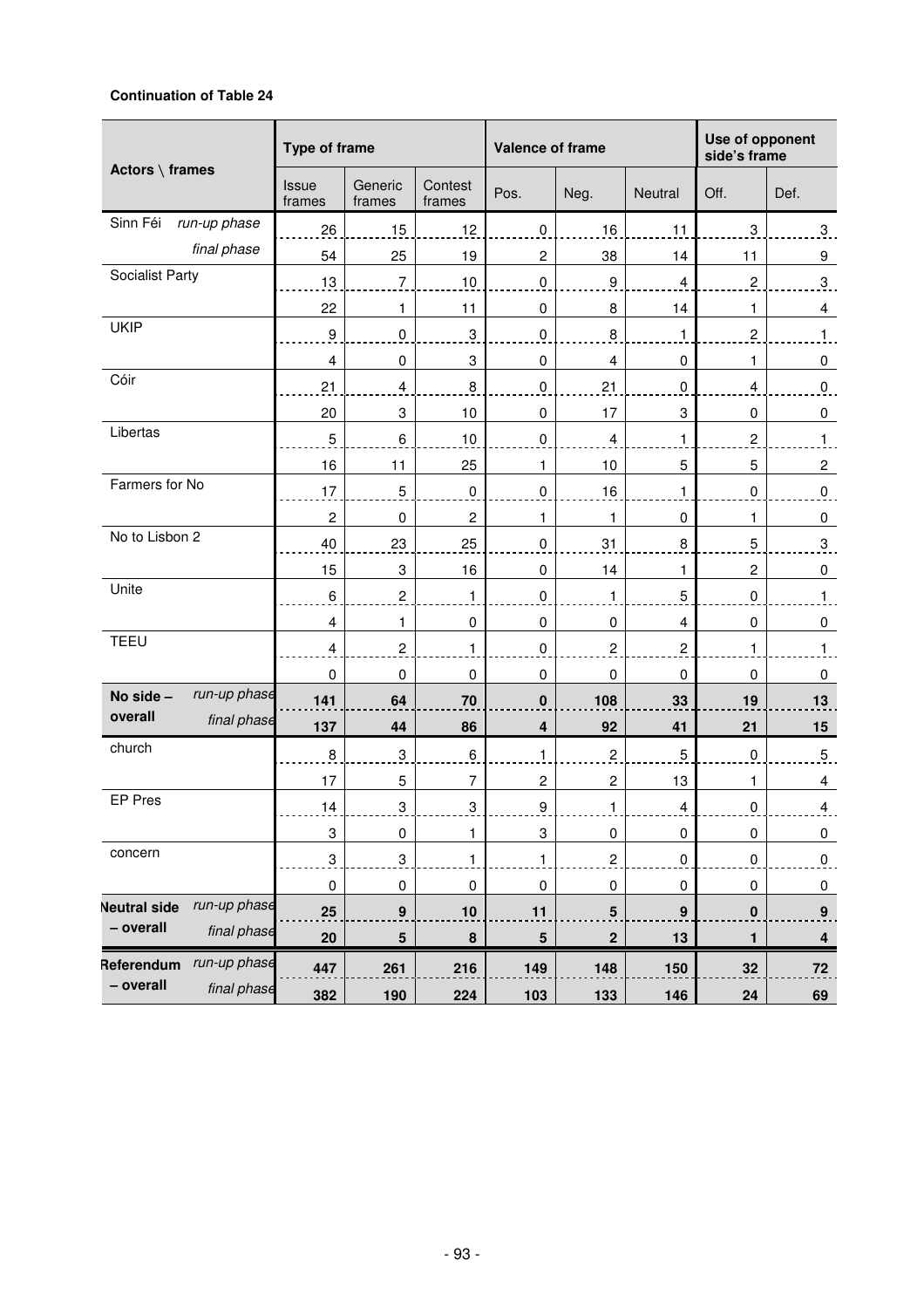# **Annex IV: Differences in the Framing Behavior between Both Referendums**

|                               | <b>Yes</b> |                      |                |               |                | <b>No</b>            |              |                      | <b>Total</b> |               |      |                      |
|-------------------------------|------------|----------------------|----------------|---------------|----------------|----------------------|--------------|----------------------|--------------|---------------|------|----------------------|
|                               | 2008       |                      | 2009           |               | 2008           |                      | 2009         |                      | 2008         |               | 2009 |                      |
|                               | Abs.       | $\frac{1}{\sqrt{2}}$ | Abs.           | $\frac{9}{6}$ | Abs.           | $\frac{1}{\sqrt{2}}$ | Abs.         | $\frac{1}{\sqrt{2}}$ | Abs.         | $\frac{9}{6}$ | Abs. | $\frac{1}{\sqrt{2}}$ |
| <b>Commissioner</b>           | 20         | 4.1%                 | 33             | 6.5%          | 23             | 7.6%                 | 12           | 4.3%                 | 43           | 5.0%          | 48   | 5.8%                 |
| <b>Taxation</b>               | 76         | 15.6%                | 30             | 5.9%          | 28             | 9.3%                 | 6            | 2.2%                 | 114          | 13.3%         | 38   | 4.6%                 |
| <b>Neutrality</b>             | 42         | 8.6%                 | 33             | 6.5%          | 22             | 7.3%                 | 21           | 7.6%                 | 65           | 7.7%          | 56   | 6.8%                 |
| <b>Moral values</b>           | 25         | 5.1%                 | 26             | 5.1%          | 12             | 4.0%                 | 19           | 6.8%                 | 45           | 5.2%          | 56   | 6.8%                 |
| <b>Efficiency</b>             | 41         | 8.4%                 | 22             | 4.3%          | 0              | 0.0%                 | $\mathbf{0}$ | 0.0%                 | 44           | 5.1%          | 27   | 3.3%                 |
| <b>Consequence of No vote</b> | 58         | 11.9%                | 67             | 13.2%         | 6              | 2.0%                 | 11           | 4.0%                 | 68           | 7.9%          | 85   | 10.3%                |
| <b>Charter of FR</b>          | 27         | 5.5%                 | 30             | 5.9%          | 18             | 6.0%                 | 9            | 3.2%                 | 49           | 5.7%          | 41   | 4.9%                 |
| <b>Workers' rights</b>        | 25         | 5.1%                 | 37             | 7.3%          | 33             | 11.0%                | 31           | 11.2%                | 64           | 7.4%          | 69   | 8.3%                 |
| Sovereignity                  | 8          | 1.6%                 | $\mathbf{1}$   | 0.2%          | 10             | 3.3%                 | 12           | 4.3%                 | 20           | 2.3%          | 15   | 1.8%                 |
| <b>Transfer of power</b>      | 15         | 3.1%                 | 5              | 1.0%          | 17             | 5.6%                 | 28           | 10.1%                | 33           | 4.0%          | 33   | 4.0%                 |
| <b>Democratic development</b> | 28         | 5.7%                 | 15             | 3.0%          | 28             | 9.3%                 | 12           | 4.3%                 | 63           | 7.4%          | 32   | 3.9%                 |
| <b>Militarization</b>         | 16         | 3.3%                 | 16             | 3.2%          | 31             | 10.3%                | 24           | 8.6%                 | 48           | 5.6%          | 41   | 4.9%                 |
| <b>Foreign Investment</b>     | 8          | 1.6%                 | 27             | 5.3%          | 5              | 1.7%                 | 8            | 2.9%                 | 14           | 1.6%          | 36   | 4.3%                 |
| <b>Common challenges</b>      | 25         | 5.1%                 | 26             | 5.1%          | $\overline{7}$ | 2.3%                 | 1            | 0.4%                 | 53           | 6.2%          | 31   | 3.7%                 |
| EU on world stage             | 12         | 2.5%                 | 6              | 1.2%          | $\overline{c}$ | 0.7%                 | $\Omega$     | 0.0%                 | 14           | 1.6%          | 6    | 0.7%                 |
| <b>Social dimension</b>       | 8          | 1.6%                 | 9              | 1.8%          | 6              | 2.0%                 | 3            | 1.1%                 | 10           | 1.2%          | 14   | 1.7%                 |
| Immigration                   | 5          | 1.0%                 | 10             | 2.0%          | 0              | 0.0%                 | 13           | 4.7%                 | 5            | 0.6%          | 23   | 2.8%                 |
| <b>Voting strength</b>        | 30         | 6.2%                 | $\overline{7}$ | 1.4%          | 27             | 9.0%                 | 21           | 7.6%                 | 53           | 6.3%          | 28   | 3.4%                 |

**Table 25: Changes in use of issue frames for Yes side, No side and Referendum overall in 2008 and in 2009** (in absolute numbers and per cent)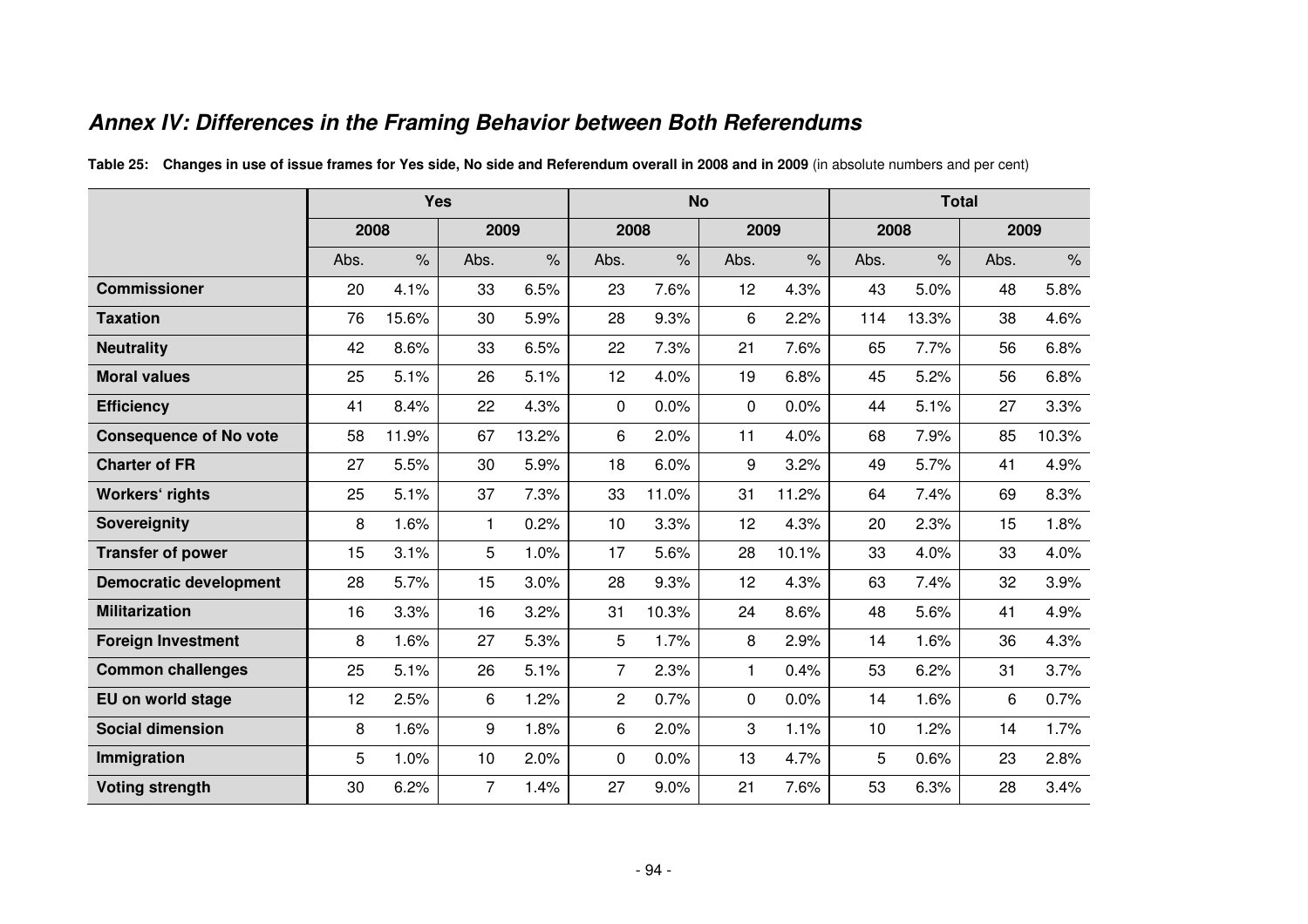|                           | Yes            |         |      |         |      | <b>No</b> |      |         | <b>Total</b> |         |      |         |
|---------------------------|----------------|---------|------|---------|------|-----------|------|---------|--------------|---------|------|---------|
|                           | 2008           |         | 2009 |         | 2008 |           | 2009 |         | 2008         |         | 2009 |         |
|                           | Abs.           | $\%$    | Abs. | $\%$    | Abs. | $\%$      | Abs. | $\%$    | Abs.         | $\%$    | Abs. | $\%$    |
| <b>Crime</b>              | 11             | 2.3%    | 8    | $.6\%$  | 0    | 0.0%      | 0    | 0.0%    | 11           | $.3\%$  | 10   | 1.2%    |
| <b>Public service</b>     | 8              | $.6\%$  | 3    | 0.6%    | 22   | 7.3%      | 14   | 5.0%    | 30           | 3.5%    | 17   | 2.1%    |
| <b>Development policy</b> | $\overline{2}$ | 0.4%    | 0    | $0.0\%$ | 4    | .3%       | 0    | $0.0\%$ | 6            | 0.7%    | 0    | $0.0\%$ |
| <b>Economic recovery</b>  | 0              | 0.0%    | 59   | 11.7%   | 0    | 0.0%      | 16   | 5.8%    | 0            | $0.0\%$ | 74   | 8.9%    |
| Minimum wage              | 0              | $0.0\%$ | 36   | 7.1%    | 0    | 0.0%      | 17   | 6.1%    | 0            | $0.0\%$ | 54   | 6.5%    |